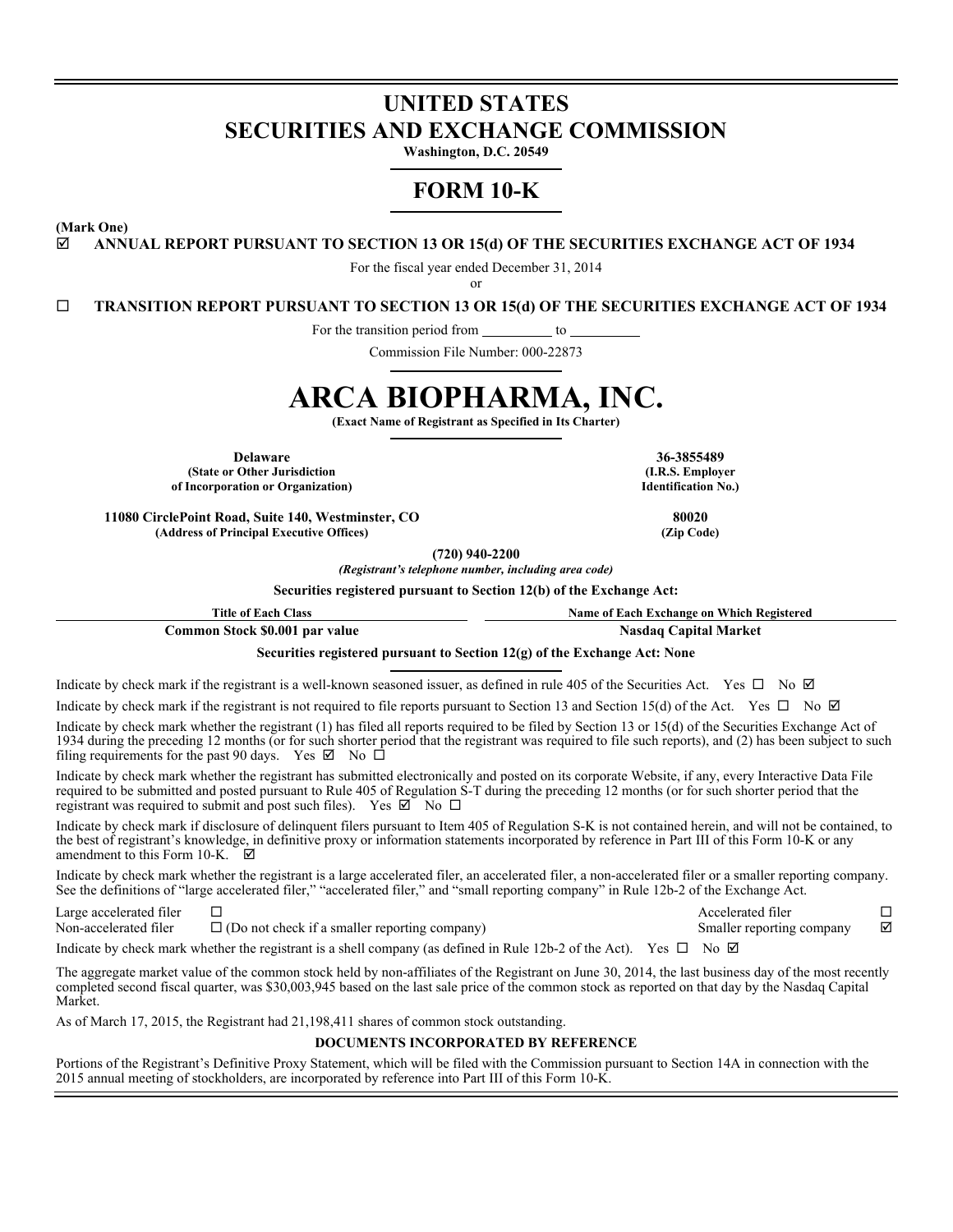# **TABLE OF CONTENTS**

| <b>PART I</b>     |                                                                                                              |              |
|-------------------|--------------------------------------------------------------------------------------------------------------|--------------|
| Item 1.           |                                                                                                              | $\mathbf{1}$ |
| Item 1A.          |                                                                                                              | 15           |
| Item 1B.          |                                                                                                              | 35           |
| Item 2.           |                                                                                                              | 35           |
| Item 3.           |                                                                                                              | 35           |
| Item 4.           |                                                                                                              | 35           |
| <b>PART II</b>    |                                                                                                              |              |
| Item 5.           | Market for Registrant's Common Equity, Related Stockholder Matters and Issuer Purchases of Equity Securities | 36           |
| Item 6.           |                                                                                                              | 36           |
| Item 7.           |                                                                                                              | 36           |
| Item 7A.          |                                                                                                              | 42           |
| Item 8.           |                                                                                                              | 43           |
|                   |                                                                                                              | 44           |
|                   |                                                                                                              | 45           |
|                   |                                                                                                              | 46           |
|                   |                                                                                                              | 47           |
|                   |                                                                                                              | 48           |
|                   |                                                                                                              | 49           |
| Item 9.           |                                                                                                              | 62           |
| Item 9A.          |                                                                                                              | 62           |
| Item 9B.          |                                                                                                              | 62           |
| <b>PART III</b>   |                                                                                                              |              |
| Item $10$ .       |                                                                                                              | 63           |
| Item 11.          |                                                                                                              | 63           |
| Item 12.          | Security Ownership of Certain Beneficial Owners and Management and Related Stockholder Matters               | 63           |
| Item $13$ .       |                                                                                                              | 63           |
| Item 14.          |                                                                                                              | 63           |
| <b>PART IV</b>    |                                                                                                              |              |
| Item $151$        |                                                                                                              | 64           |
| <b>SIGNATURES</b> |                                                                                                              | 70           |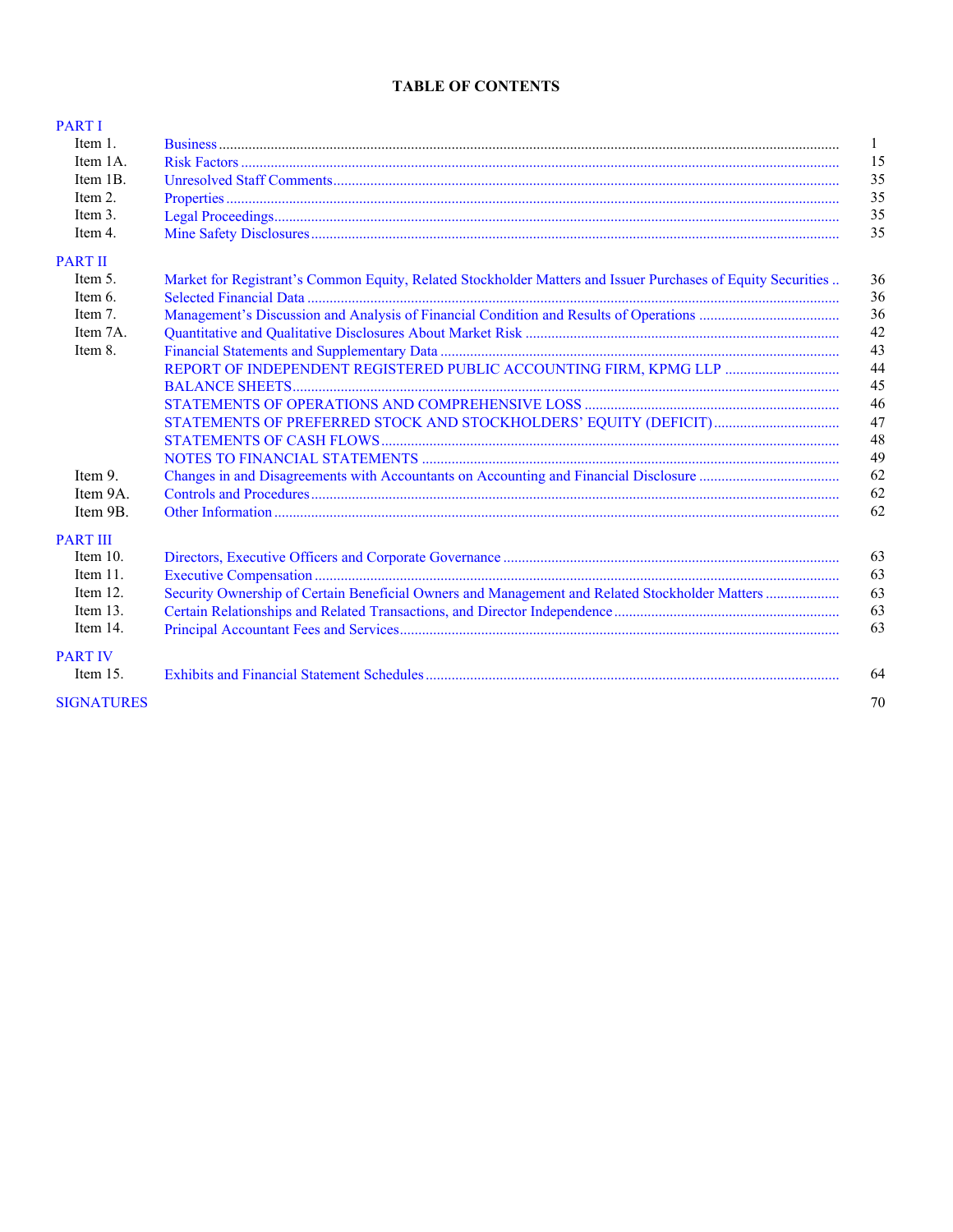# <span id="page-2-0"></span>**PART I**

#### <span id="page-2-1"></span>**Item 1.** *Business*

Some of the statements under "Business," "Risk Factors," "Management's Discussion and Analysis of Financial Condition and Results of Operations" and elsewhere in this Annual Report constitute forward-looking statements. In some cases, you can identify *forward-looking statements by the following words: "may," "will," "could," "would," "should," "expect," "intend," "plan,"* "anticipate," "believe," "estimate," "predict," "project," "potential," "continue," "ongoing" or the negative of these terms or other comparable terminology, although not all forward-looking statements contain these words. Examples of these statements include, but are not limited to, statements regarding the following: the timing and results of any clinical trials, including GENETIC-AF, the ongoing Gencaro trial for the prevention of atrial fibrillation, the potential for genetic variations to predict individual patient response to Gencaro, Gencaro's potential to treat atrial fibrillation, future treatment options for patients with atrial fibrillation, and the potential for Gencaro to be the first genetically-targeted atrial fibrillation prevention treatment, the potential for rNAPc2 to be developed for, or to effectively treat hemorrhagic fever viruses, including the Ebola virus, our ability to obtain additional funding or enter into a strategic or other transaction, the extent to which our issued and pending patents may protect our products and technology, the potential of such product candidates to lead to the development of safe or effective therapies, our ability to enter into collaborations, our ability to maintain listing of our common stock on a national exchange, our future operating expenses, our future losses, our future expenditures, and the sufficiency of our cash resources to maintain operations. These statements involve known and unknown risks, uncertainties and other factors that may cause our actual results, levels of activity, performance or achievements to be materially different from the information expressed or implied by these forward-looking statements. While we believe that we have a reasonable basis for each forward-looking statement contained in this Annual Report, we caution you that these statements are based on a combination of facts and factors currently known by us and our projections of the future, about which we cannot be certain.

In addition, you should refer to the "Risk Factors" section of this Annual Report for a discussion of other important factors that may cause our actual results to differ materially from those expressed or implied by our forward-looking statements. As a result of these factors, we cannot assure you that the forward-looking statements in this Annual Report will prove to be accurate. Furthermore, if our forward-looking statements prove to be inaccurate, the inaccuracy may be material. In light of the significant uncertainties in these forward-looking statements, you should not regard these statements as a representation or warranty by us or any other person that we *will achieve our objectives and plans in any specified time frame, or at all.*

We undertake no obligation to publicly update any forward-looking statements, whether as a result of new information, future events or otherwise. You are advised, however, to consult any further disclosures we make on related subjects in our Quarterly Reports on *Form 10-Q, Current Reports on Form 8-K, and our website.*

The terms "ARCA," "the Company," "we," "us," "our" and similar terms refer to ARCA biopharma, Inc.

#### *Overview*

We are a biopharmaceutical company principally focused on developing genetically-targeted therapies for cardiovascular diseases. Our lead product candidate, Gencaro™ (bucindolol hydrochloride), is a pharmacologically unique beta-blocker and mild vasodilator that we are evaluating in a clinical trial for the treatment of atrial fibrillation, or AF, in patients with heart failure and left ventricular systolic dysfunction, or HFREF. We have identified common genetic variations in receptors in the cardiovascular system that we believe interact with Gencaro's pharmacology and may predict patient response to the drug.

We are testing this hypothesis in a Phase 2B/3 clinical trial of Gencaro, known as GENETIC-AF. We are pursuing this indication for Gencaro because data from the previously conducted Phase 3 HF trial of Gencaro in 2,708 heart failure, or HF, patients, or the BEST trial, which suggested that Gencaro may be successful in reducing or preventing AF.

AF is a disorder in which the normally regular and coordinated contraction pattern of the heart's two small upper chambers, or the atria, becomes irregular and uncoordinated. The irregular contraction pattern associated with AF causes blood to pool in the atria, predisposing the formation of clots potentially resulting in stroke.

AF is considered an epidemic cardiovascular disease. The estimated number of individuals with AF globally in 2010 was 33.5 million. According to the 2015 American Heart Association report on Heart Disease and Stroke Statistics, the estimated number of individuals with AF in the United States in 2010 ranged from 2.7 million to 6.1 million people. AF increases the risk of stroke and may also contribute to worsening heart failure. The approved therapies for the treatment or prevention AF have certain disadvantages in HFREF patients, such as toxic or cardiovascular adverse effects, and most of the approved drugs for AF are contra indicated or have warnings in their prescribing information for such patients. We believe there is an unmet medical need for new AF treatments that have fewer side effects than currently available therapies and are more effective, particularly in HFREF patients.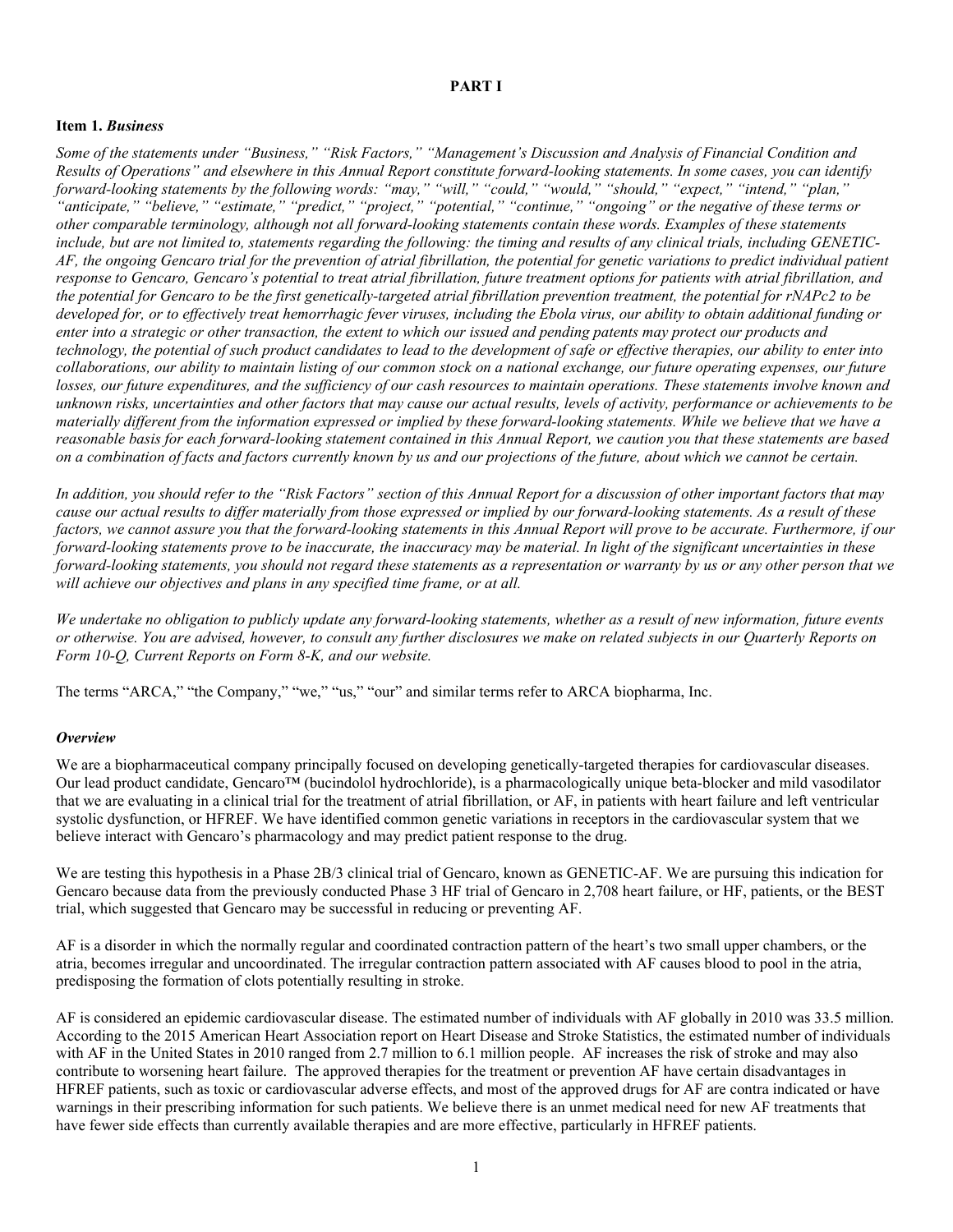GENETIC-AF is a Phase 2B/3 multi-center, randomized, double-blind clinical trial comparing the safety and efficacy of Gencaro to an active comparator, the beta-blocker Toprol XL (metoprolol succinate), in HFREF patients with a current or recent history of paroxysmal (AF episodes lasting 7 days or less) or persistent AF who have a beta-1 389 arginine homozygous genotype, the genotype we believe responds most favorably to Gencaro. The primary endpoint of GENETIC-AF, time to recurrent symptomatic AF/atrial flutter, or AFL, or all-cause mortality, will be measured over a twenty-four week period after a patient has established a normal heart rhythm.

We believe data from the BEST trial indicate that Gencaro may have a genetically regulated effect in reducing or preventing AF, whereas we believe the therapeutic benefit of Toprol XL does not appear to be enhanced in patients with this genotype. A retrospective analysis of data from the BEST trial shows that the entire cohort of patients in the BEST trial treated with Gencaro had a 41% reduction in the risk of new onset AF (time-to-event) compared to placebo ( $p = 0.0004$ ). In the BEST DNA substudy, patients with the beta-1 389 arginine homozygous genotype experienced a 74% ( $p = 0.0003$ ) reduction in risk of AF when receiving Gencaro, based on the same analysis. The beta-1 389 arginine homozygous genotype was present in about 47% of the patients in the BEST pharmacogenetic substudy, and we estimate it is present in about 50% of the U.S. general population.

We have created an adaptive design for GENETIC-AF. We are seeking to enroll approximately 200 HFREF patients in the Phase 2B portion of the study who have recently experienced at least one episode of paroxysmal or persistent AF and who have the beta-1 389 arginine homozygous genotype that we believe responds most favorably to Gencaro. In addition to measuring the primary endpoint of recurrent symptomatic AF/AFL or all-cause mortality, an additional efficacy measure in the Phase 2B portion of GENETIC-AF will be AF burden, defined as a patient's percentage of time in AF per day, regardless of symptoms. At least 150 patients in the Phase 2B portion of the trial will have either a newly or previously implanted Medtronic device that measures and records AF burden. The GENETIC-AF Data Safety Monitoring Board, or DSMB, will analyze certain data from the Phase 2B portion of the trial and recommend based on a comparison to our pre-trial statistical assumptions, whether the trial should proceed to Phase 3 and seek to enroll an additional 420 patients. The DSMB will make their recommendation based on analysis of certain trial data after 200 patients have completed 24 weeks of follow-up, the period for measuring the trial's primary end-point. The DSMB interim analysis will focus on available data regarding the primary end point, AF/AFL event rates, AF burden, and safety. Should the DSMB interim analysis conclude that the interim data is consistent with pre-trial statistical assumptions and indicates potential for achieving statistical significance for the Phase 3 endpoint, the DSMB may recommend that the study proceed to Phase 3. The DSMB may also recommend changes to the study design before the trial proceeds to Phase 3, or it may recommend that the study not proceed to Phase 3. Based on the DSMB recommendation, and other factors, including input from the trial's Steering Committee, the Company will make the final determination on the trial's development steps. The full Phase 2B/3 trial is designed for 90 percent power at a p-value of less than 0.01 significance level to detect a 25 percent reduction in the risk of AF recurrence or death in patients in the Gencaro arm compared to patients in the Toprol XL arm. In consultation with the GENETIC-AF Steering Committee, we implemented amendments to the trial protocol in March 2015 which we believe may expand the eligible target population, increase the patient screening and enrollment rate, and simplify trial procedures. We have undertaken these protocol amendments because patient enrollment in the trial has not met our original projections. Under the revised protocol, patients in sinus rhythm who have experienced symptomatic AF in the past 120 days are now eligible for inclusion in the trial, as are patients with AF episodes lasting 7 days or less, or paroxysmal AF. Previously, these patients were not eligible to be enrolled in the trial. We believe this expanded target population has the potential to improve trial screening and enrollment rates and could broaden the potential commercial market for Gencaro, should it achieve regulatory approval in the future. The amendments to the protocol do not fundamentally alter or impact the original endpoints of the clinical trial. Based on the projected impact of the expanded patient population and the current enrollment rate, we now project that the enrollment of 200 patients for the Phase 2B portion of the trial may be completed by the end of 2016, with the DSMB interim analysis finishing in the first half of 2017. We do not yet know how these protocol changes will impact enrollment or if our new enrollment projections will prove to be accurate. We met with the FDA, prior to implementation, to confirm the acceptability of the amendments to the protocol and received no objections.

Our GENETIC-AF clinical trial of Gencaro requires a companion diagnostic test to identify the patient's receptor genotype. We have an agreement with Laboratory Corporation of America, or LabCorp, to provide the companion diagnostic test and services to support our GENETIC-AF trial. LabCorp has developed the genetic test and obtained an Investigational Device Exemption, or IDE, from the United States Food and Drug Administration, or the FDA, for the companion diagnostic test which is being used in our GENETIC-AF clinical trial.

Medtronic, Inc., or Medtronic, a leader in medical technologies to improve the treatment of chronic diseases, including cardiac rhythm disorders, is collaborating with us on the GENETIC-AF trial. Under the collaboration with Medtronic, ARCA is conducting a substudy that includes continuous monitoring of the cardiac rhythms of at least 150 patients enrolled during the Phase 2B portion of the trial. The collaboration is administered by a joint ARCA-Medtronic committee. Medtronic uses its proprietary CareLink System to collect and analyze the cardiac rhythm data from the implanted Medtronic devices and the data will be used by the DSMB as part of the interim analysis. Medtronic will support the reimbursement process for U.S. patients enrolled in the Phase 2B portion, and will provide financial support of unreimbursed costs for a certain number of U.S. patients in the Phase 2B portion up to a certain maximum amount per patient. If GENETIC-AF proceeds to Phase 3, we will seek to enroll an additional 100 patients, with Medtronic devices for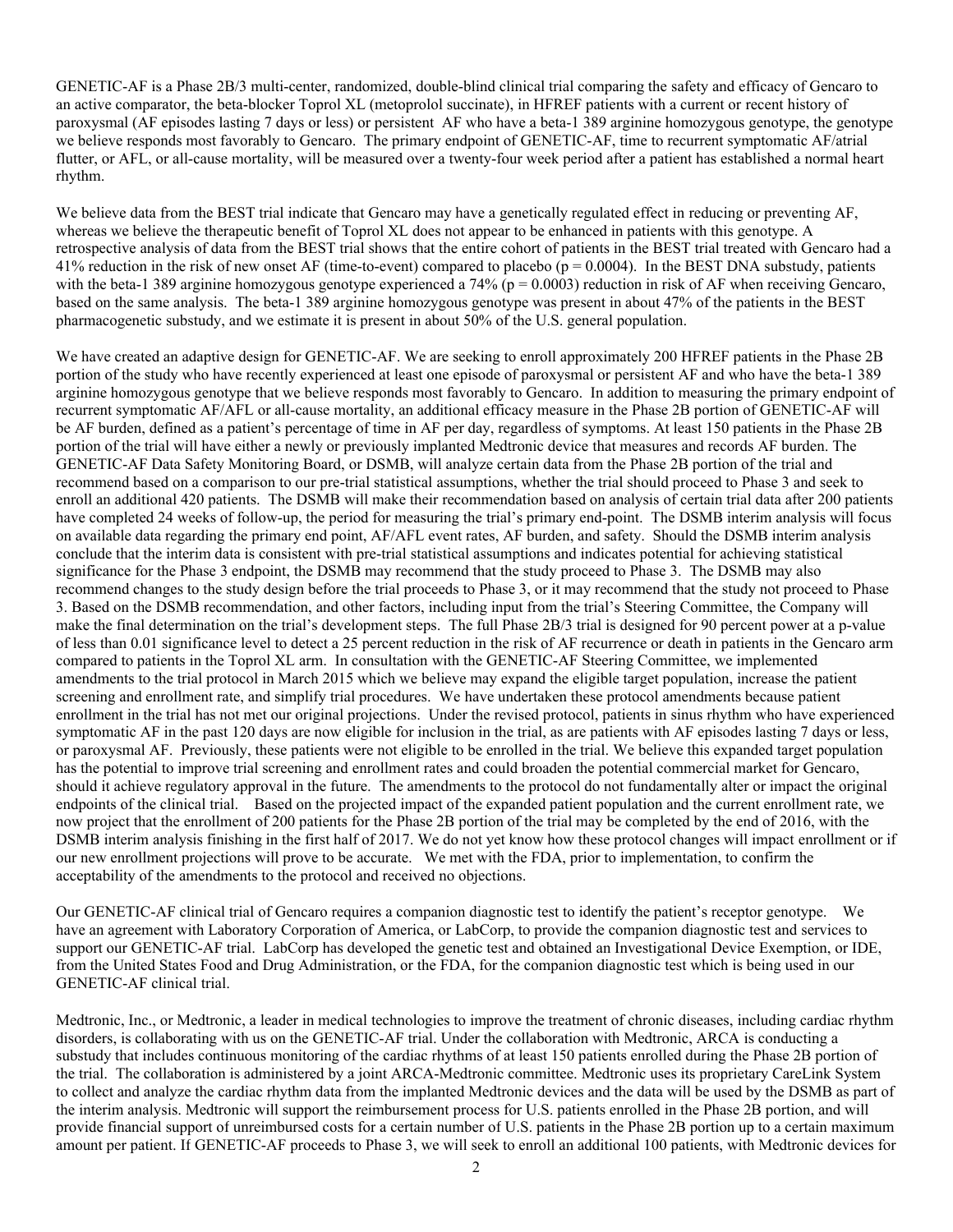monitoring and recording AF burden, in the substudy. Medtronic will provide the agreed upon CareLink System cardiac rhythm data collection and analysis for the Phase 3 portion of the substudy and support the reimbursement process.

We have been granted patents in the United States, Europe, and other jurisdictions for methods of treating AF and HF patients with Gencaro based on genetic testing, which, if we are granted patent term extension, may provide market exclusivity for these uses of Gencaro into approximately 2030 in the United States and Europe.

To support the continued development of Gencaro, we completed public equity offerings during 2013 that raised approximately \$19.3 million of net proceeds. In February 2014, we completed a public equity offering that raised approximately \$7.9 million of net proceeds as additional funds for the Phase 2B portion of the GENETIC-AF trial and to support our ongoing operations. In light of the significant uncertainties regarding clinical development timelines and costs for developing drugs such as Gencaro, we will need to raise a significant amount of additional capital to finance the completion of GENETIC-AF and our ongoing operations. We are seeking to enroll approximately 200 HFREF patients in the Phase 2B portion of the GENETIC-AF trial, and we anticipate that our current cash and cash equivalents, will be sufficient to fund our operations, at our projected cost structure, through the end of 2015. However, changing circumstances may cause us to consume capital significantly faster or slower than we currently anticipate. We have based these estimates on assumptions that may prove to be wrong, and we could exhaust our available financial resources sooner than we currently anticipate. We will be required to raise additional funds prior to completion of the Phase 2B portion of GENETIC-AF.

On March 4, 2013, we filed a Certificate of Amendment to our Amended and Restated Certificate of Incorporation, to implement a six-for-one reverse split of our common stock, as previously authorized and approved at our special meeting of stockholders on February 25, 2013. On March 5, 2013, our common stock began trading on The NASDAQ Capital Market on a post-split basis.

The reverse split effected a proportionate adjustment to the per share exercise price and the number of shares issuable upon the exercise or settlement of all outstanding options and warrants to purchase shares of our common stock, and the number of shares reserved for issuance pursuant to our existing stock option plans were reduced proportionately. No fractional shares were issued as a result of the reverse split, and stockholders who otherwise would have been entitled to a fractional share received in lieu thereof, a cash payment based on the closing sale price of our common stock as reported on The NASDAQ Capital Market on March 4, 2013. The reverse split did not alter the par value of our common stock or modify any voting rights or other terms of the common stock.

# *Our Strategy*

Our mission is to become a leading biopharmaceutical company developing cardiovascular therapies with an emphasis on geneticallytargeted therapies. To achieve this goal, we are pursuing the following strategies:

- *Advance the development of Gencaro.* We plan to focus our efforts on completing the GENETIC-AF clinical trial.
- *Raise additional funding or complete a strategic transaction.* To support the continued clinical development of Gencaro, including the GENETIC-AF clinical trial, we expect to seek additional funding, through the sale of public or private equity or debt securities, or the completion of a strategic transaction.
- *Build a cardiovascular pipeline.* Our management and employees, including our chief executive officer, have extensive experience in cardiovascular research, molecular genetics and clinical development of cardiovascular therapies. We are seeking to leverage this expertise to identify, acquire and develop other cardiovascular products or candidates, with an emphasis on pharmacogenetic applications.
- *Leverage our existing assets.* We are pursuing opportunities to leverage certain of our development-stage product candidates. These opportunities include collaborations with institutions conducting proof of concept studies and government funded development.

# *Atrial Fibrillation Market Background and Opportunity*

AF is a disorder in which the normally regular and coordinated contraction pattern of the heart's two small upper chambers becomes irregular and uncoordinated. The irregular contraction pattern associated with AF causes blood to pool in the heart's atria, predisposing to the formation of clots. These clots may travel from the heart and become lodged in the arteries leading to the brain and other organs, thereby blocking necessary blood flow and potentially resulting in stroke. In addition, we also believe that the development of AF in a HFREF patient can be associated with increased risk of death and other heart failure related adverse outcomes. AF is considered an epidemic cardiovascular disease. The estimated number of individuals with AF globally in 2010 was 33.5 million. According to the 2015 American Heart Association report on Heart Disease and Stroke Statistics, the estimated number of individuals with AF in the United States in 2010 ranged from 2.7 million to 6.1 million. The approved therapies for the treatment or prevention AF have certain disadvantages in HFREF patients, such as toxic or cardiovascular adverse effects, and most of the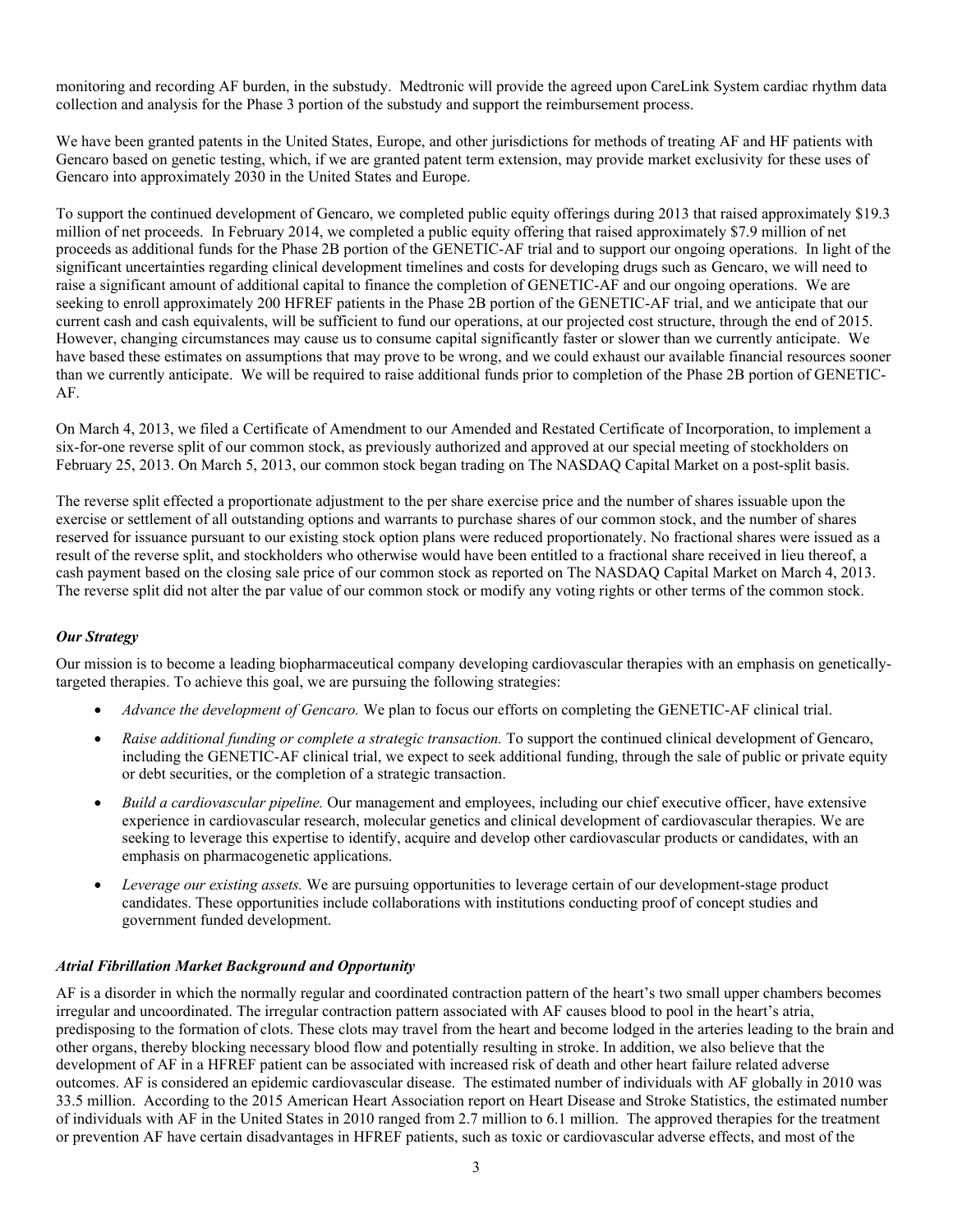approved drugs for AF are contra indicated or have warnings in their prescribing information for such patients. We believe there is an unmet medical need for new AF treatments that have fewer side effects than currently available therapies and are more effective, particularly in HFREF patients.

The goals of current medical therapy for AF are to maintain sinus rhythm or to control ventricular rate response in patients who cannot maintain sinus rhythm, in an effort to minimize patient symptoms and avoid the risk of complications such as stroke. Current treatments include pharmaceutical intervention and device intervention. There are several antiarrhythmic drugs approved by the FDA for the treatment and/or prevention of recurrent AF. However, these drugs have safety and/or administration concerns and all but one have contraindications or label warnings regarding their prescription in patients with HFREF.

Current device interventions for the treatment of AF include:

- Electrical cardioversion which is used to restore normal heart rhythm with administration of a direct current shock;
- Radiofrequency ablation which is effective in some patients for whom medications are ineffective; and
- Atrial pacemakers which are implanted under the skin and then intravenously into the heart to regulate heart rhythm.

#### *Gencaro*

Gencaro (bucindolol hydrochloride) is a pharmacologically unique beta-blocker and mild vasodilator being developed for the treatment of AF. Gencaro is considered part of the beta-blocker class of compounds because of its property of blocking both beta-1 and beta-2, receptors in the heart. The blocking of these receptors prevents the receptor from binding with other molecules, primarily the neurotransmitter norepinephrine, or NE, which activate these receptors. We believe that Gencaro is well-tolerated in cardiovascular patients because of its mild vasodilator effects. Originally developed by Bristol-Myers Squibb, or BMS, the active pharmaceutical ingredient, or API, in Gencaro, bucindolol hydrochloride, has been tested clinically in approximately 4,500 patients. Gencaro was the subject of a Phase 3 HF mortality trial in 2,708 patients, mostly in the United States, or the BEST trial. The BEST trial included a DNA bank of over 1,000 patients, which was used to evaluate the effect of genetic variation on patients' response to Gencaro.

At the time of the BEST trial, our scientific co-founders, Dr. Michael Bristow and Dr. Stephen Liggett, hypothesized that the unique pharmacologic properties of Gencaro would interact with common genetic variations of beta-1, beta-2 and alpha-2C, adrenergic receptors, which are important receptors that regulate cardiac or adrenergic (sympathetic) nerve function. They tested this hypothesis prospectively in a substudy conducted using data from the BEST DNA bank. On the basis of this study, Drs. Bristow and Liggett have determined that patients with certain variations in these receptors had substantially improved outcomes on primary and certain secondary clinical endpoints in the trial, such as mortality, HF progression, hospitalization and prevention of arrhythmias, relative to the counterpart genotype groups and the general patient population of the BEST trial. We believe that these genetically determined receptor variations, which are detectable using standard DNA testing technology, can serve as diagnostic markers for predicting enhanced therapeutic response to Gencaro, and potentially avoiding adverse events, in individual patients. We have patented our methods for treating AF and HF patients with Gencaro in the United States and Europe based on genetic testing.

#### *Pharmacology and Pharmacogenetics*

Gencaro's pharmacology appears to be different from other compounds in the beta-blocker class in two fundamental respects. First, the National Heart, Lung and Blood Institute of the National Institutes of Health, or NHLBI, and the Cooperative Studies Program of the Department of Veterans Affairs sponsored studies conducted by Drs. Bristow and Liggett indicated that in human myocardial preparations, Gencaro leads to inactivation of constitutively active (i.e. functional in the absence of bound agonist) beta-1 receptors through a mechanism separate from beta-blockade, in addition to inhibiting the binding activity of the beta-1 receptor like a typical beta-blocker. Second, other studies, including BEST, indicated that Gencaro lowers the systemic levels of the neurotransmitter NE, released by cardiac and other adrenergic nerves. These two properties interact with common genetic variations in two cardiac receptors, the beta-1 and alpha-2C receptors, to produce the unique pharmacogenetic profile of Gencaro. We believe that these two properties, and their pharmacogenetic implications, are unique to Gencaro.

Gencaro has an important interaction with the beta-1 receptor found on muscle cells, or cardiac myocytes, of the heart. The general role of the beta-1 receptor and its downstream signaling cascades is to regulate the strength and rate of the heart's contractions. NE serves as an activator of the beta-1 receptor, causing the receptor to initiate signaling to the cardiac myocyte. Although this signaling may be beneficial to the failing heart in the short term, in chronic HFREF patients the beta-1 receptor also initiates harmful, or cardiomyopathic, signaling which, over time, exacerbates the heart's structural and functional decline. Beta-blockers counteract this destructive process by reducing beta-1 receptor signaling. They do this by binding to the receptor and blocking NE molecules from binding and activating the signaling activity and, in Gencaro's case, by also inactivating certain beta-1 receptors that are constitutively active (active in the absence of NE stimulation) as well as by lowering NE levels.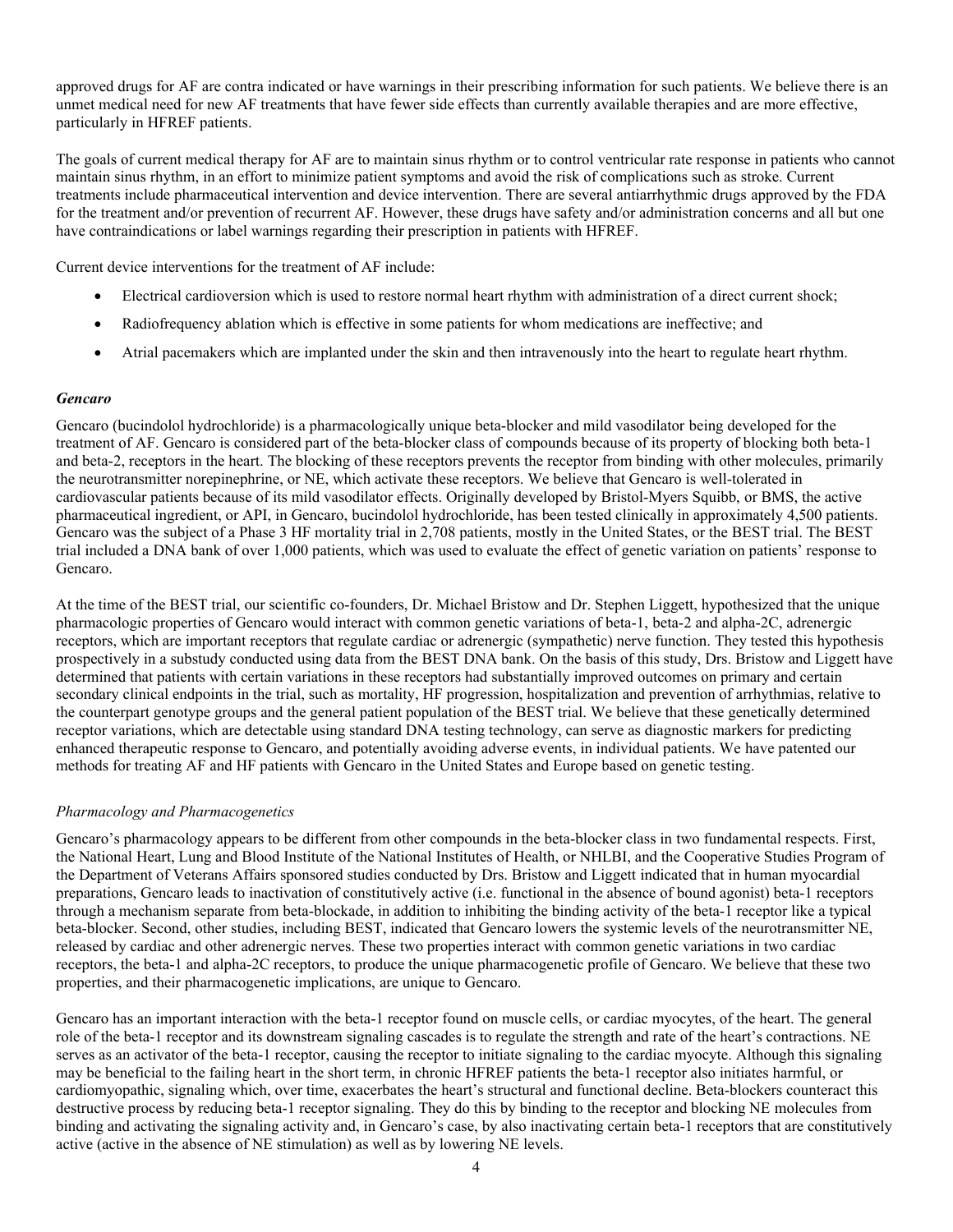There are two common genetic variations of the beta-1 receptor, each of which we estimate is present in approximately 50% of the U.S. population. One of these variations is known as the beta-1 389 arginine receptor variant, exclusively present in the beta-1 389 arginine homozygous or, genotype. Laboratory studies indicate that this variation results in a higher functioning beta-1 receptor, which has a greater ability to mediate the stimulatory effects of NE than the counterpart "beta-1 389 glycine or "beta-1 389 Gly" version of the beta-1 receptor. In addition, the beta-1 389 arginine variant is also more likely to be constitutively active and signal the cardiac myocyte to contract in the absence of NE. The beta-1 389 arginine receptor also has much higher affinity for NE as compared to the beta-1 389 glycine version, present in patients with either one or two copies of the beta-1 389 glycine gene allele, or Gly carriers. Patients with the beta-1 389 glycine version, also present in approximately 50% of the U.S. population who are Gly carriers, results in a beta-1 receptor that is much lower functioning and, according to laboratory studies, has less probability of being in a constitutively active state and has lower NE affinity compared to the beta-1 389 arginine receptor.

We believe Gencaro has a powerful interaction with the higher-function beta-1 389 arginine variation of the beta-1 receptor. Laboratory studies show that constitutively active receptors will continue to signal in the presence of standard beta-blockade with neutral antagonists. Laboratory studies in isolated human heart preparations also show that Gencaro has the novel ability of being able to reduce the signaling of constitutively active receptors. We believe that this property contributes to the enhanced lowering of heart failure and arrhythmia event rates in HFREF patients who are beta-1 389 arginine homozygous genotype relative to individuals who are beta-1 389 Gly carriers or to the general population. In addition, we believe the unique NE lowering properties of Gencaro have a selectively beneficial effect in patients who have only beta-1 389 arginine receptors, because of the high affinity of these receptors for NE.

The efficacy of Gencaro also appears to be influenced by the alpha-2C receptor, located on the terminus of cardiac adrenergic nerves, at the neuromuscular junction with the cardiac myocyte. The role of this receptor is to modulate the release of NE at this junction, which in turn affects the activation of beta-1 receptors and the heart's activity. There are two important genetic variations of this receptor that appear to affect the effects of Gencaro; the "alpha-2C -wild type", which is the normal functioning version of the receptor (approximately 87-90% of the U.S. general population), and the "deletion variant", a version of the receptor that functions poorly (present in at least one copy in approximately 10-13% of the U.S. general population). The DNA substudy of patients from the BEST trial, conducted by Drs. Bristow and Liggett, indicated that these two variations of the alpha-2C receptor appear to affect Gencaro's heart failure and arrhythmia responses in HFREF patients only if the 389 Gly variant of the beta-1 receptor is also present; in patients with the beta-1 389 Gly variant, the wild type version of the alpha-2C receptor enhances clinical response, whereas the alpha-2C deletion variant reduces efficacy. When only the arginine version of the beta-1 receptor is present (beta-1 389 arginine homozygous genotype), the efficacy of Gencaro does not appear to depend on which version of the alpha-2C receptor is present.

The DNA substudy from the BEST HFREF trial indicated that the combinations of these receptor variations in individual patients appear to influence the response to Gencaro with respect to significant clinical endpoints. However, the beta-1 389 Arg/Arg variant appeared to have the most powerful beneficial effect on Gencaro heart failure and arrhythmia responses. While we believe that the beta-1 389 Gly carrier patients who also are alpha-2C wild type homozygotes may respond favorably to Gencaro, we believe that patients who possess only the beta-1 389 arginine variant (beta-1 389 arginine homozygous genotype) exhibit enhanced clinical responses to Gencaro, and should be the primary targeted population. The beta-1 389 arginine homozygous genotype constitutes an estimated 47-50% of the U.S. population.

# *The BEST trial*

The NHLBI and Veterans Affairs Cooperative Studies funded BEST trial began in 1995. It was a double-blind, placebo-controlled, multi-center study of bucindolol's effect on reduction of mortality and morbidity in an advanced chronic HFREF population. The primary endpoint of the BEST trial was all cause mortality, or ACM, and the pre-specified main secondary endpoint was progression of HF, defined as death from HF, cardiac transplant, HF hospitalization, or emergency room visit for the treatment of worsening HF not requiring hospitalization. The trial was planned to run four and one-half years, and enroll 2,800 patients. The trial enrolled a total of 2,708 chronic HF patients, who were mostly from the United States. Under the umbrella of the BEST trial substudies program, a DNA bank and substudy was created, and 1,040 of the BEST patients participated by providing blood for DNA analysis. The DNA bank provided data for the DNA substudy of BEST patients conducted by Drs. Bristow and Liggett.

In 1999, the BEST trial was terminated prior to the completion of follow-up, in response to a recommendation of the BEST trial DSMB. The primary reason for termination was loss of investigator equipoise; in other words, the fact that the BEST investigators were no longer uncertain regarding the comparative therapeutic merits of giving a placebo versus giving a beta-blocker to a HFREF patient. Positive mortality results from two other HF trials involving other beta-blockers had been reported, and a substantial number of BEST trial investigators concluded that it was unethical to continue to give placebo to BEST trial participants. As a result, some investigators began to prescribe these other beta-blockers to patients in the trial, which threatened to destroy the trial's integrity; therefore the trial was terminated early.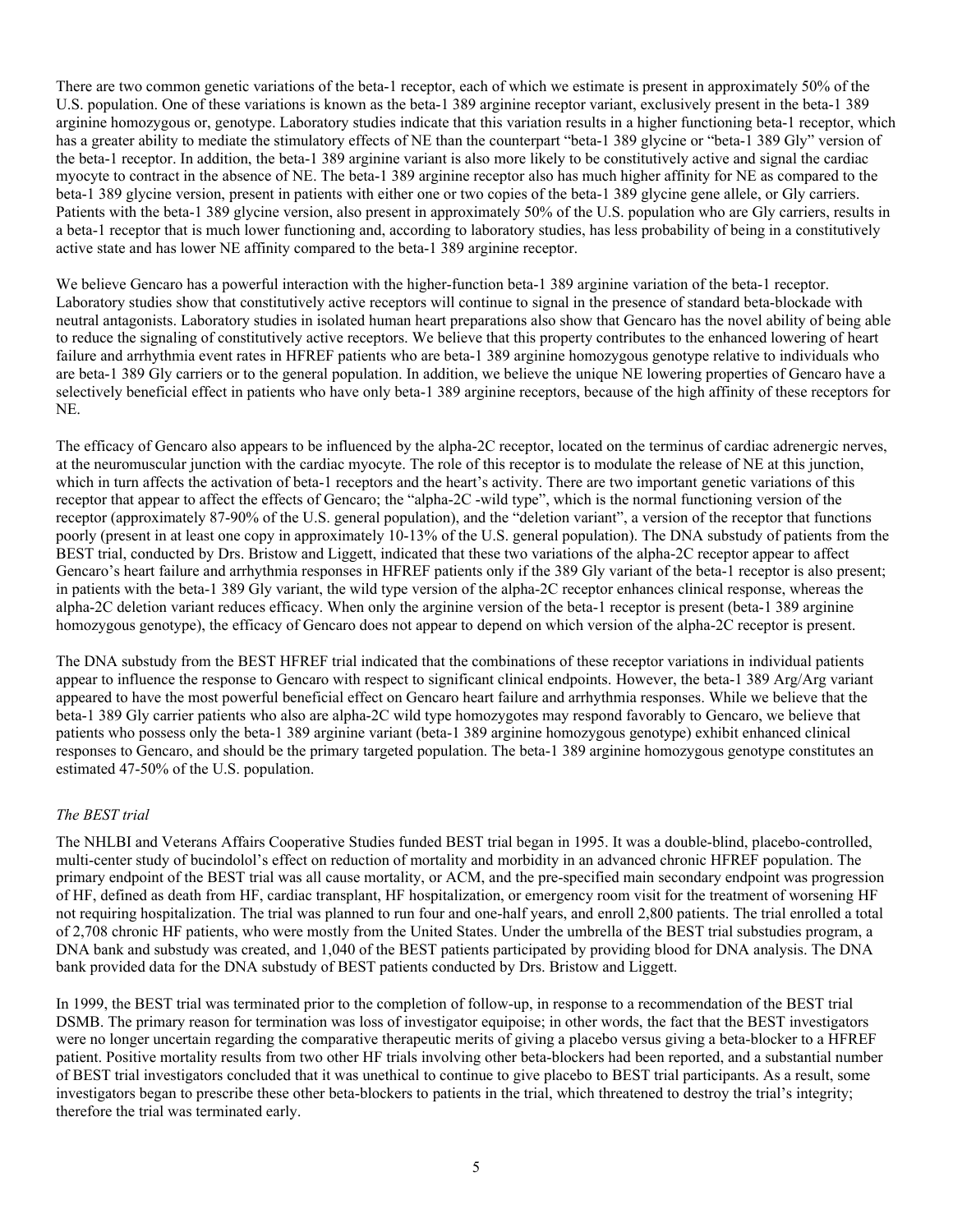# *Clinical Results and the DNA Substudy*

Following termination, the preliminary results of the study were analyzed and published. The preliminary determination and general perception were that the BEST trial had failed on the basis of not meeting its primary endpoint of ACM. The published values were a 10% risk reduction in mortality with a p-value of 0.10. Subsequently, we reanalyzed the results from BEST, in accordance with the FDA approved, pre-specified statistical analysis plans, which had not been performed by the sponsors of BEST when the trial was terminated. Our reanalysis appeared to show a 13% risk reduction on the primary endpoint of all-cause mortality in the BEST trial with a p-value of 0.053.

In 2003 and 2004, the results of the DNA substudy conducted by Drs. Bristow and Liggett began to be analyzed and released. The DNA substudy results indicated a significant enhancement of response on the major heart failure clinical endpoints from the BEST trial in patients with the beta-1 389 arginine homozygous genotype. The risk reduction on HF clinical efficacy endpoints such as mortality and hospitalization ranged from 34% to 48% in this genotype. In addition, in arrhythmia endpoints of atrial fibrillation or ventricular fibrillation/ventricular tachycardia, or VT/VF, tracked by adverse events, or AEs, and surveillance electrocardiograms, or ECGs, the risk reduction by bucindolol in the beta-1 389 arginine homozygous genotype appeared to be even greater, with risk reductions of 74% for both endpoints.

Shown below are certain of the primary and secondary endpoint data from the BEST HF DNA substudy results, by genotype:

# *BEST Trial Clinical Responses<sup>1</sup> by Genotype Groups*

| Endpoint | {beta-1 389 $Arg/$<br>$Arg + any alpha-2C$<br>"Very Favorable"<br><b>Patient Type</b><br>(47%) | {beta-1 389 Glv<br>$carrier + alpha-2C$<br>Wt/Wt} "Favorable"<br><b>Patient Type</b><br>$(40\%)$ | {beta-1 389 Gly<br>$\text{carrier} + \text{alpha-2C}$<br>Del carrier?<br>"Unfavorable"<br><b>Patient Type</b><br>(13%) |
|----------|------------------------------------------------------------------------------------------------|--------------------------------------------------------------------------------------------------|------------------------------------------------------------------------------------------------------------------------|
|          | $\downarrow$ 38%*                                                                              | $\pm 25\%$                                                                                       | $\uparrow$ 4%                                                                                                          |
|          | $\pm 48\%$ *                                                                                   | $\pm 40\%$ *                                                                                     | $\uparrow$ 11%                                                                                                         |
|          | $\pm 43\%$ *                                                                                   | $\perp$ 24%                                                                                      | $\uparrow$ 4%                                                                                                          |
|          | $1.34\%**$                                                                                     | $\pm 20\%$                                                                                       | $\perp$ 1%                                                                                                             |
|          | $148%$ **                                                                                      | $\perp$ 17%                                                                                      | $19\%$                                                                                                                 |
|          | $174\%**$                                                                                      | $\pm 6\%$                                                                                        | 133%                                                                                                                   |
|          | $174\%**$                                                                                      | $\pm 49\%$ *                                                                                     | $\pm 24\%$                                                                                                             |

1 Covariate adjusted, transplant censored analysis with 1 – hazard ratio estimates presented

\*  $p \le 0.05$ ; \*\*p  $\le 0.007$ ; TTE: Time To Event

# *Analysis of BEST trial for AF*

The BEST study data were further analyzed focusing on AF prevention, rate control in patients with established AF, and on clinical outcomes of patients with AF. Although there was no pre-determined AF endpoint, including reduction in risk of AF, in the BEST trial, according to our analysis of adverse events and surveillance ECG's during the trial, 7.9% of patients developed new onset AF, with a greater incidence observed in the placebo group (9.7%) compared to the bucindolol group (6.2%). This corresponded to a 36% reduction in the incidence of new onset AF (based on crude event rates) for patients receiving bucindolol ( $p = 0.002$ ). In a time to event analysis, the risk of new onset AF was reduced by  $41\%$  (p = 0.0004) with bucindolol treatment. Patients in the BEST study with the beta-1 389 Arg/Arg genotype who received Gencaro had a 74% reduction in the risk of developing new onset AF ( $p = 0.0003$ ).

Further published analyses of the data from BEST suggest that Gencaro may also have potential efficacy for other clinical endpoints and outcomes related to AF. A published analysis of the BEST data revealed that of the 303 patients in the BEST trial with established AF, 67% of those who received Gencaro achieved ventricular response rate control, defined as a resting heart rate of less than or equal to 80 beats per minute without symptomatic bradycardia (p < 0.005). In AF patients who achieved ventricular response rate control, Gencaro produced a 39% reduction ( $p = 0.025$ ) in cardiovascular mortality/cardiovascular hospitalizations. In addition, Gencaro also improved cardiovascular clinical endpoints for those AF patients possessing the beta-1 389 arginine genotype that ARCA believes is most favorable for Gencaro response. In a substudy of 1,040 patients in BEST in which patient genotypes were analyzed, Gencaro was associated with a 72% decrease ( $p = 0.039$ ) in cardiovascular mortality/cardiovascular hospitalizations in those 52 AF patients in the substudy with the beta-1 389 arginine homozygous genotype.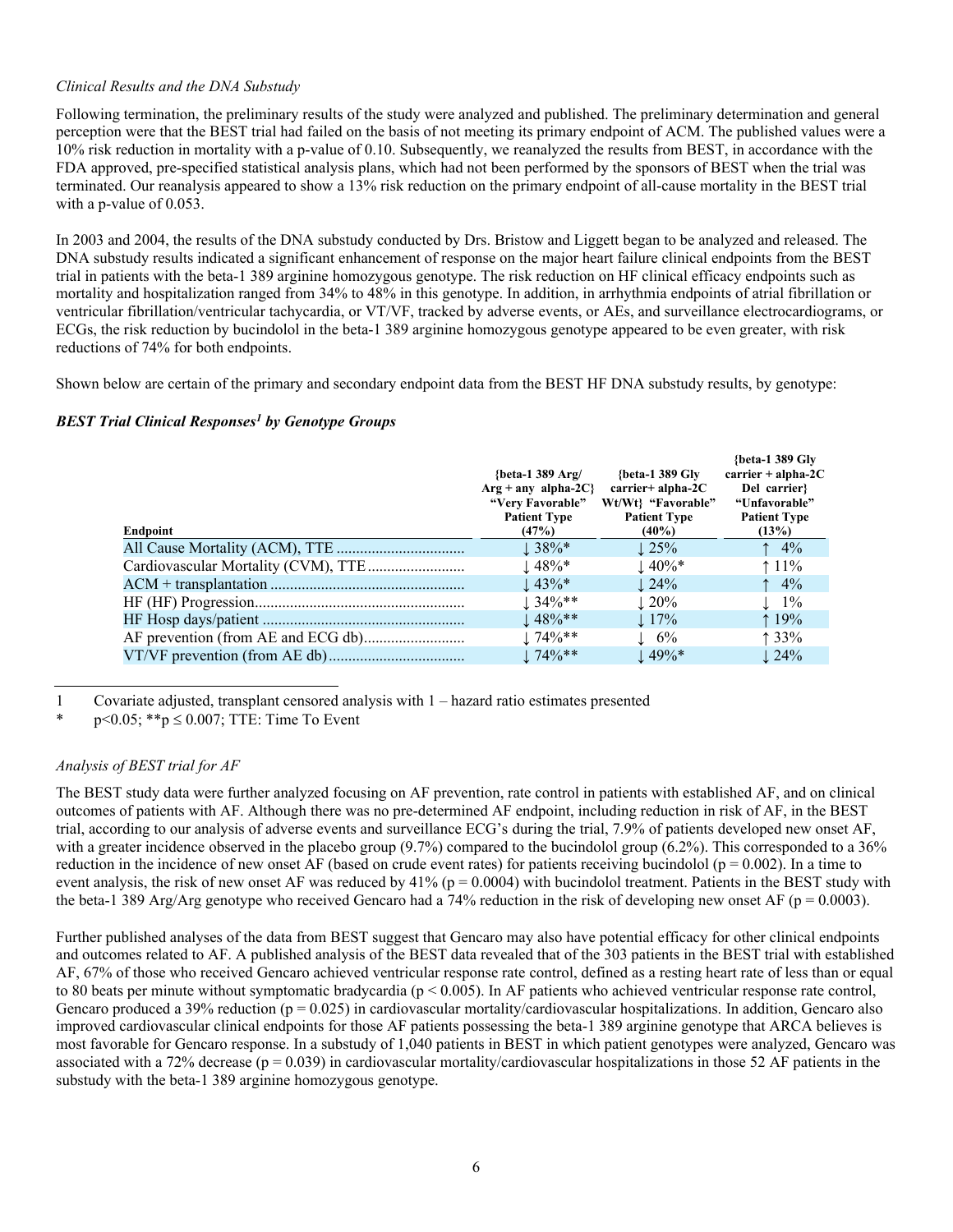Analysis of the BEST Study data also shows that Gencaro has potential efficacy against the serious arrhythmias of VT/VF, which also appears to be genetically regulated. A published report demonstrated that patients in the BEST Trial who received Gencaro experienced a 58% reduction in the incidence of VT/VF ( $p = 0.00006$ ), adjusted for the competing risk of mortality. In addition, the authors of this report determined that Gencaro reduced the incidence of VT/VF by 74% ( $p = 0.00005$ ) in patients with the beta-1 389 arginine homozygous genotype.

As with the overall study cohort, most patients (89%) in the 1,040 patient DNA substudy were free of AF (91% sinus rhythm, 9% other non-AF rhythms) at baseline. The proportion of patients free of AF at baseline was also similar in the two treatment groups for the overall DNA substudy cohort, as well as in the beta-1 389 genotype subgroups. In the BEST DNA substudy, the proportion of patients who developed new onset AF was similar compared to the overall study cohort for both the placebo group (11% and 10%, respectively) and the Gencaro group in the DNA substudy population compared to the overall study cohort (7% and 6%, respectively). Also, there was a similar reduction in new onset AF observed in the bucindolol group compared to placebo (43% and 41%, respectively, by time to event analysis). Therefore, the overall results from the genetic substudy population are consistent with the results from the overall study population.

In patients with all genotypes, the AF risk reduction of 41-43% by Gencaro in BEST is based on an analysis of adverse events and surveillance ECG's which was similar to AF risk reductions observed in a meta-analysis of data regarding seven placebo-controlled beta-blocker trials in HFREF patients. In the meta-analysis, beta-blockers appeared to reduce the incidence of new onset AF in all but one trial, with an overall relative risk reduction of 27%. Despite what we believe to be potential evidence for the prevention of AF in HFREF trials, no beta-blocker has FDA approval for use in this indication. However, the evidence of modest efficacy by beta-blockers approved for other indications will require that any Phase 3 trials with Gencaro will have an active beta-blocker comparator instead of a comparison against placebo. The Phase 2B/3 trial GENETIC-AF trial will only enroll patients with the beta-1 389 arginine homozygous genotype. In the BEST trial, the post hoc analysis of patients with the beta-1 389 arginine homozygous genotype who received Gencaro had a 74% reduction in the risk of developing AF. In another trial, the active comparator we are using in GENETIC-AF, metoprolol CR/Toprol XL, reduced the risk of developing AF by 48% in all genotypes. Because these are not the same trials, the results should not be relied on as direct comparisons. However, we believe that these two data points indicate that Gencaro may have an advantage in preventing AF when compared to metoprolol in GENETIC-AF, in part due to our plan to only enroll beta-1 389 arginine homozygous genotype patients who appear to respond best to Gencaro.

# *Clinical and Regulatory Strategy*

The regulatory strategy for Gencaro is to conduct our adaptive design Phase 2B/3 clinical trial, GENETIC-AF, to obtain an AF approval in a genotype specific HFREF population. We are enrolling certain patients with the beta-1 389 arginine homozygous genotype in our AF clinical trial because our analysis of the BEST DNA substudy indicated this group had a 74% reduction in risk for new AF events.

We have created an adaptive design for GENETIC-AF. We are seeking to enroll approximately 200 HFREF patients in the Phase 2B portion of the study. The GENETIC-AF DSMB will analyze certain data from the Phase 2B portion of the trial and recommend, based on a comparison to our pre-trial statistical assumptions, whether the trial should proceed to Phase 3 and enroll an additional 420 patients. In addition to measuring the primary endpoint of recurrent symptomatic AF/AFL or all-cause mortality, an additional efficacy measure in the Phase 2B portion of GENETIC-AF will be AF burden, defined as a patient's percentage of time in AF per day, regardless of symptoms. Under our trial design, at least 150 patients in the Phase 2B portion of the trial will have AF burden measured by continuous monitoring, either by previously implanted cardiac resynchronization or defibrillation devices, or newly or previously inserted implantable loop recorders. When the first 200 patients have completed 24 weeks of follow-up, certain data related to the primary endpoint of recurrent symptomatic AF/AFL or all-cause mortality, AF/AFL event rates and certain data related to AF burden will be evaluated by the trial's DSMB to determine if the interim data is consistent with pre-trial assumptions and if it indicates potential for achieving statistical significance for the Phase 3 endpoint. If the interim evaluation confirms our assumptions and acceptable safety is observed, the trial would then proceed to the Phase 3 portion and full enrollment, subject to obtaining sufficient financing.

We have received guidance from the FDA regarding our Phase 2B/3 clinical study comparing Gencaro to Toprol XL for the prevention of AF in approximately 620 patients. Based on this FDA guidance, we believe that a successful GENETIC-AF Phase 3 clinical trial, with a p-value of less than 0.01, could be sufficient evidence of efficacy upon which to base a New Drug Application, or NDA, for the approval of Gencaro for an AF indication in HFREF patients. Our Investigational New Drug, or IND, application for atrial fibrillation, under which our GENETIC-AF trial is performed, has been accepted by FDA and is active. We implemented amendments to the GENETIC-AF trial protocol in March 2015 which we believe may expand the eligible target population, increase the patient screening and enrollment rate, and simplify trial procedures.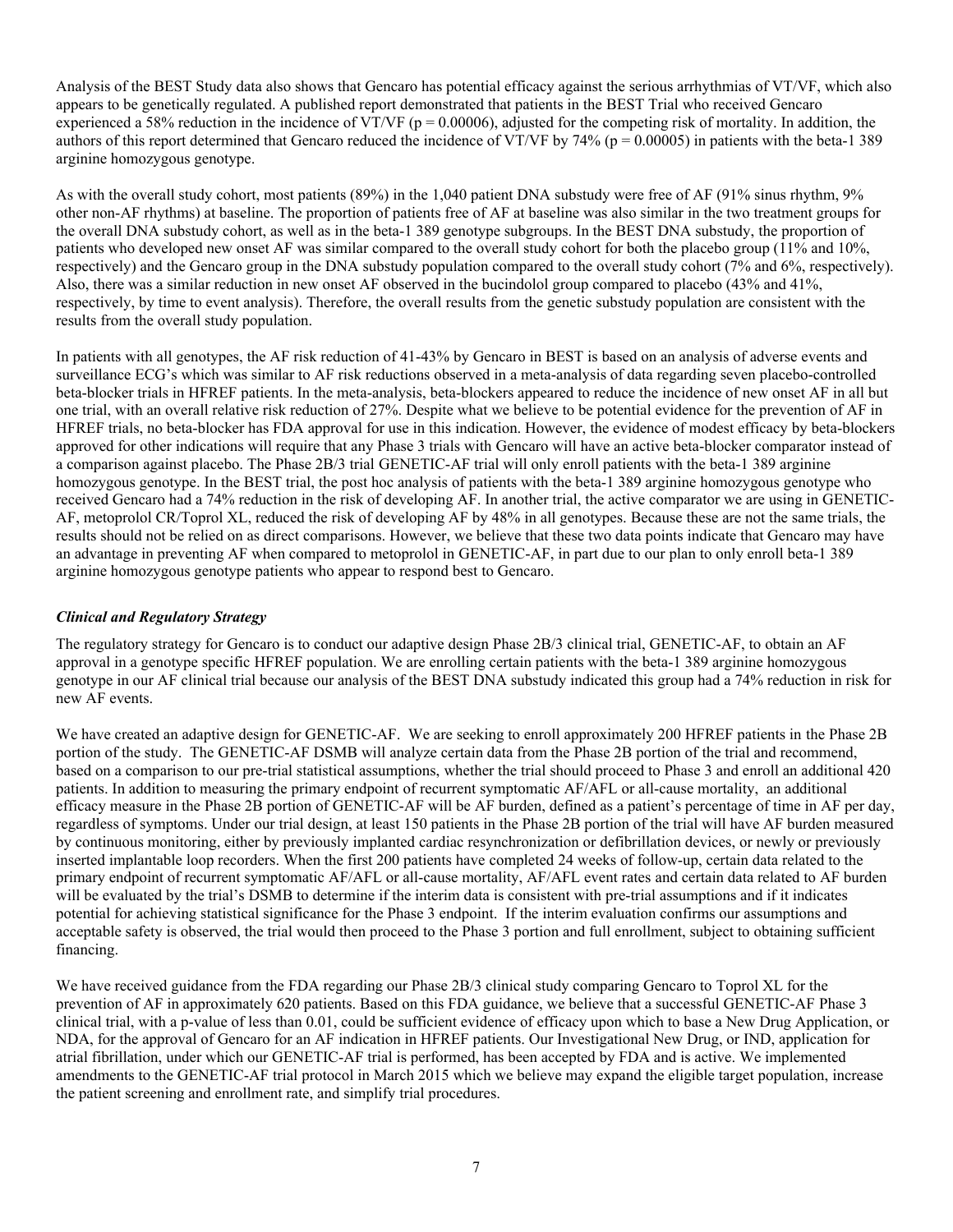# *The Gencaro Test*

If approved, we believe that Gencaro will be the first cardiovascular drug to be integrated with a companion diagnostic to predict enhanced efficacy. We believe the drug label we will propose for Gencaro would identify the patient receptor genotype studied in the trial that can expect enhanced efficacy and, and that the label would recommend receptor genotype testing prior to initiation of therapy. Therefore, the commercialization of Gencaro may require an FDA approved diagnostic test for this genotype be available, or the Gencaro Test. We believe the Genaro Test could be developed and commercialized through a preferred diagnostic provider, by the company marketing Gencaro, or a combination of approaches.

For our GENETIC-AF clinical trial, we have an agreement with LabCorp to provide the companion diagnostic test and services to support the trial. To provide those services, LabCorp has developed the genetic test and obtained from the FDA an Investigational Device Exemption, or IDE, for the companion diagnostic test we use in our GENETIC-AF clinical trial.

#### *Licensing and Royalty Obligations*

We have licensed worldwide rights to Gencaro, including all preclinical and clinical data from Cardiovascular Pharmacology and Engineering Consultants, LLC, or CPEC, who has licensed rights in Gencaro from BMS. In addition, we have sublicensed CPEC's rights from BMS. CPEC is a licensing entity which holds the rights of the biotechnology companies that were the commercial sponsors of the BEST trial. If the FDA grants marketing approval for Gencaro, the license agreements state that we are required to make a milestone payment of \$8.0 million within six months after FDA approval. The license agreements also state that we are required to make milestone payments of up to \$5.0 million in the aggregate upon regulatory marketing approval in Europe and Japan. The licenses state that our royalty obligations range from 12.5% to 25% of revenue from the related product based on achievement of specified product sales levels including a 5% royalty that CPEC is obligated to pay BMS. The agreements state that we have the right to buy down the royalties to a range of 12.5% to 17% by making a payment to CPEC within six months of regulatory approval. We also have licensed worldwide rights to intellectual property covering the pharmacogenetic response of Gencaro based on the cardiac receptor polymorphisms, which is owned by the University of Colorado. We have no material future financial obligations under this license. We also have licensed exclusive, worldwide rights to develop and commercialize diagnostics for these receptor polymorphisms, for the purpose of prescribing Gencaro, from the licensee of these rights, the University of Cincinnati.

# *Development Pipeline*

Our development activities are substantially focused on our lead product candidate, Gencaro, for the treatment of AF. We also believe, based upon data from the BEST trial, that Gencaro may have additional potential for the treatment of AF rate control, VT/VF and prevention of heart failure endpoints in HFREF patients. We do not expect to pursue development of Gencaro for disease indications beyond AF without entering into a strategic partnership or collaboration. We believe Gencaro has potential to address these additional indications, and that the clinical response of patients with these diseases may be genetically influenced, based on the same genetic markers we have identified for our proposed treatment of AF with Gencaro.

We also have exclusive pharmacogenetic and other patent rights to drug candidates that have potential indications in cardiovascular disease, oncology and other therapeutic areas, in both early and later stages of development. We may seek partners to assist us in the development of these candidates or who may license them. We may also seek funds to advance the development of the compounds on our own. We are currently exploring options to develop one of these candidates, recombinant Nematode Anticoagulation Protein c2, or rNAPc2, as a potential therapy for the disease syndrome caused by infection from hemorrhagic fever viruses and other pathogens, including seeking development partners, out-licensing the compound and applying for grant or government funding. In February 2015, the World Health Organization prioritized rNAPc2 for testing in human efficacy trials in patients infected with the Ebola virus. The U.S. FDA Office of Orphan Products Development has granted orphan drug designation to rNAPc2 as a potential treatment of viral hemorrhagic fever post-exposure to the Ebola virus. Orphan drug designation is granted by the FDA Office of Orphan Products Development to novel drugs or biologics that treat rare diseases or conditions affecting fewer than 200,000 individuals in the United States. The designation provides the drug developer with a seven-year period of U.S. marketing exclusivity upon marketing approval, as well as certain financial incentives that can help support development of the drug.

#### *Competition*

Current AF treatments include pharmaceutical intervention and device intervention. There are several antiarrhythmic drugs approved by the FDA for the treatment and/or prevention of recurrent AF. However, these drugs have safety and/or administration concerns and all but one have contraindications or label warnings regarding their prescription in patients with heart failure.

Considering that most of the approved drugs and device interventions for the treatment or prevention of AF have notable risks or adverse side effects, we believe there is an unmet medical need for new AF treatments that have fewer side effects than currently available therapies and are more effective, particularly in patients with HF where the approved drugs are contra-indicated or have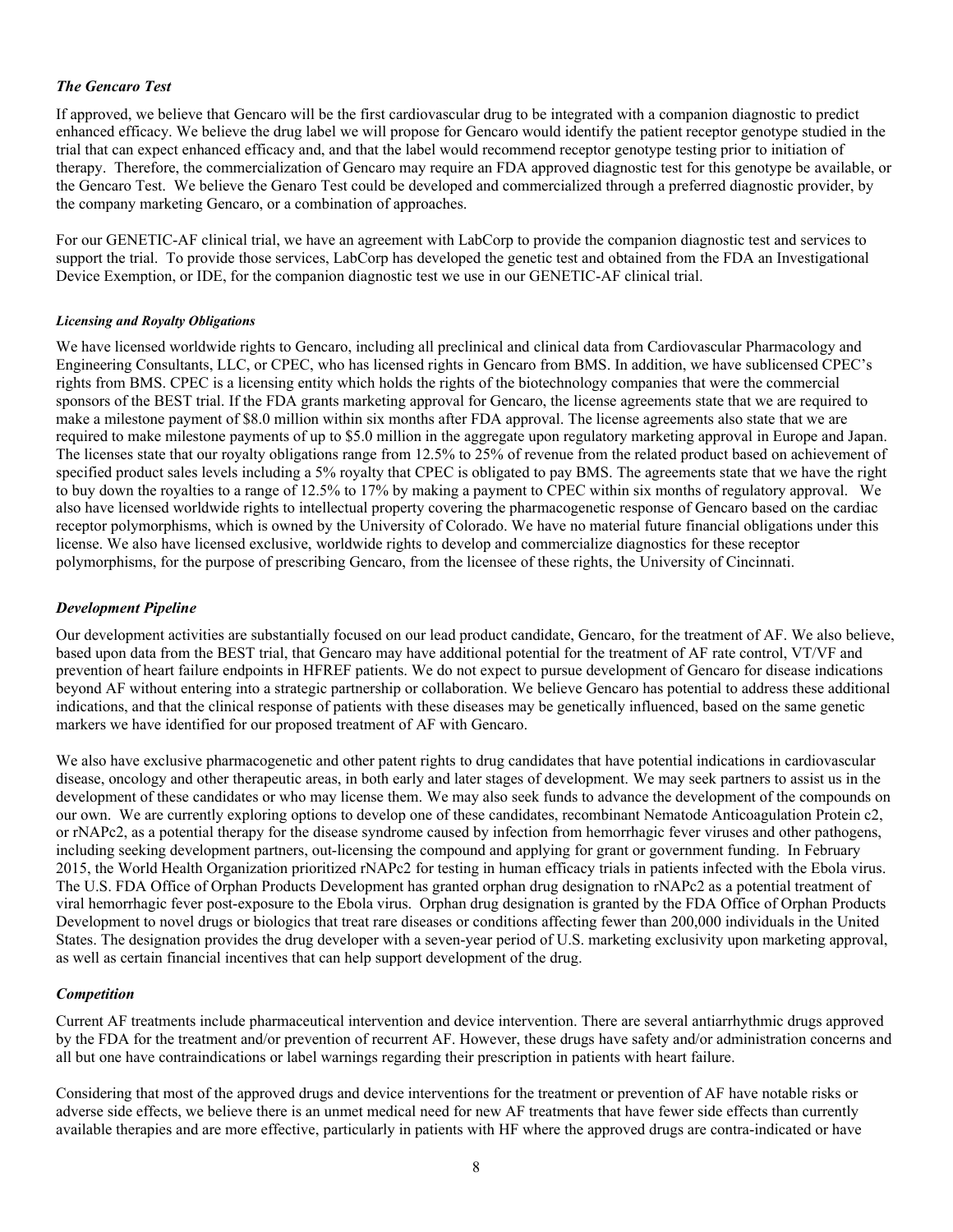warnings regarding their prescribing information. We believe that Gencaro's prevention of AF in HF patients would provide this patient population a safer treatment option than other treatments currently approved by the FDA.

The pharmaceutical industry is highly competitive. We face significant competition from pharmaceutical companies and biotechnology companies that are researching and selling products designed to treat cardiovascular conditions. Most of these companies have significantly greater financial, product development, manufacturing, and commercial resources than we have.

In addition, our proposed prescribing information for Gencaro includes a recommendation for genetic testing, which will add additional cost and procedures to the process of prescribing Gencaro, and which could make it more difficult for us to compete against existing or future therapies.

# *Manufacturing and Product Supply*

Gencaro is a small molecule drug with an established manufacturing history. Multiple manufacturers of both the API and drug product have successfully produced Gencaro for use in clinical trials over the course of its clinical development. We outsource all manufacturing and analytical testing of the Gencaro API and drug product. We have selected third party contract manufacturing organizations on the basis of their technical and regulatory expertise. Our approach with our contract manufacturing partners has been to replicate the manufacturing processes that were used to support the prior pivotal clinical trial with Gencaro, and to minimize any changes from these baseline processes, thereby reducing technical and regulatory risk. We contracted with Groupe Novasep to complete the drug substance registration batches required for the Gencaro NDA. These batches were successful, and the resulting drug substance was used to supply the drug product registration campaign. Remaining inventory was placed in current Good Manufacturing Practice, or cGMP, storage to provide a backup supply for the GENETIC-AF trial, and for use as an initial source of drug substance to support eventual product launch, if approved.

For drug product production, we have contracted with Patheon, Inc. to manufacture the Gencaro tablets. Gencaro is produced in a tablet form, utilizing standard solid oral dosage processing techniques. Six separate dosage strengths are manufactured, with the maximum recommended dose of 50mg twice daily for patients weighing 75kg or less and 100mg twice daily for patients weighing more than 75kg. Registration batches were successfully completed by Patheon, Inc. and tablets from these runs have been placed in cGMP storage to supply the GENETIC-AF trial. In addition, we have contracted with a separate service provider for packaging and distribution of our clinical trial materials.

Our manufacturing focus for 2015 is to supply the blinded clinical trial materials for Gencaro and the comparator compound, and to manage the clinical distribution channels necessary for the successful execution of the GENETIC-AF trial.

# *Research and Development Expenses*

Our research and development expenses totaled \$5.6 million for the year ended December 31, 2014 as compared to \$2.9 million for 2013, an increase of approximately \$2.7 million. R&D expense in 2015 is expected to be higher than 2014 as we continue to enroll patients in our GENETIC-AF clinical trial.

# *Government Regulation*

Governmental authorities in the United States at the federal, state, and local levels and foreign countries extensively regulate, among other things, the research, development, testing, manufacture, labeling, promotion, advertising, marketing, distribution, sampling, and import and export of pharmaceutical and medical device products. In the United States, the FDA regulates these activities at the federal level pursuant to the Federal Food Drug and Cosmetic Act, or the FDCA, and the regulations promulgated thereunder. We anticipate that all of our products will require regulatory approval by governmental agencies prior to commercialization. The process of obtaining approval and the subsequent process of maintaining compliance with appropriate federal, state, local and foreign statutes and regulations require the expenditure of substantial time and financial resources. In addition, these statutes, rules, regulations and policies may change and our products may be subject to new legislation or regulations. Both before and after approval or clearance, failure to comply with the requirements of the FDA and other state and federal statutes can lead to significant penalties or could disrupt our ability to manufacture and sell these products. In addition, the FDA could refuse to provide certificates needed to export our products if the agency determines that we are not in compliance.

# *Premarket Approval of Drugs*

FDA approval is required for marketing of any new drug, dosage form, indication, or strength. The steps required before new human therapeutic drug products are marketed in the United States and foreign countries include rigorous preclinical and clinical testing and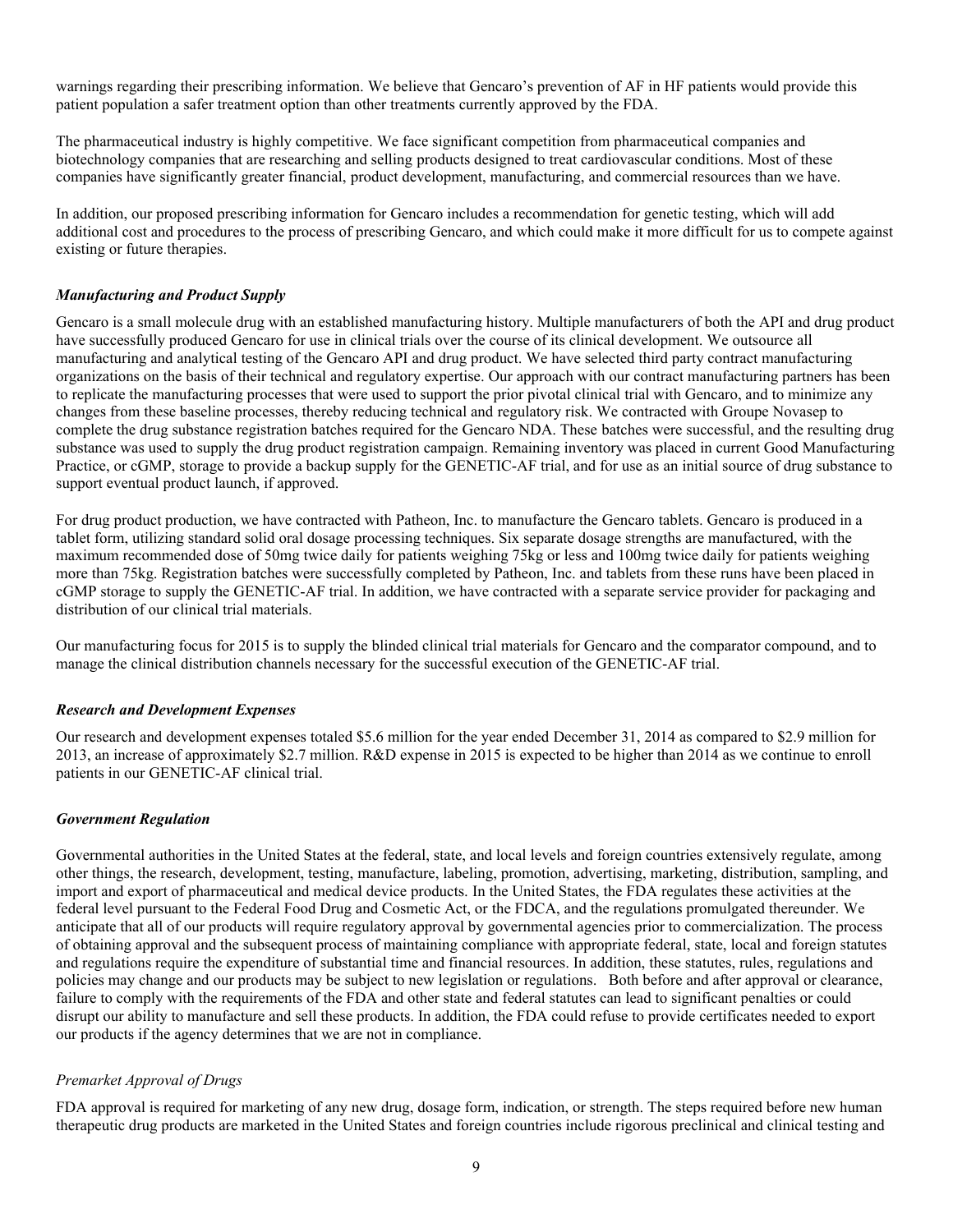other approval requirements by regulatory agencies, such as the FDA and comparable agencies in foreign countries. There is no guarantee that products will be approved in a specific timeframe or at all.

*Preclinical Phase*. Preclinical studies are generally conducted in the laboratory to identify potential drug candidates and to evaluate their potential efficacy and safety. These studies include laboratory evaluation of product chemistry, formulation and stability, as well as studies to evaluate short and long-term toxicity in animals. Preclinical studies are governed by numerous regulations, including but not limited to FDA's Good Laboratory Practices.

*Clinical Phase*. Before human clinical trials can commence, an Investigational New Drug, or IND, application, submitted to FDA must become effective. For an IND to become effective, the applicant must submit, among other things, information on design of the proposed investigation, reports necessary to assess the safety of the drug for use in clinical investigation, and information on the chemistry and manufacturing of the drug, controls available for the drug, and primary data tabulations from animal or human studies. The clinical phase of development involves the performance of human studies, including adequate and well-controlled human clinical trials to establish the safety and efficacy of the product candidate for each proposed indication. Typically, clinical evaluation involves three sequential phases, which may overlap. During Phase 1, clinical trials are conducted with a relatively small number of subjects or patients to determine the early safety profile of a product candidate, as well as dose tolerance, absorption, and the pattern of drug distribution and drug metabolism. Phase 2 trials are conducted with groups of patients afflicted by a specific target disease to determine preliminary efficacy, optimal dosages and dosage tolerance and to identify possible adverse effects and safety risks. In Phase 3, larger-scale, multi- center trials are conducted with patients afflicted with a specific target disease over a longer term to confirm Phase 2 results and provide reliable and conclusive data supporting efficacy and safety of a drug as required by regulatory agencies for drug approval. The conduct of clinical trials is subject to extensive regulation. FDA may delay or suspend clinical trials through clinical holds.

*NDA Submission.* In the United States, the results of preclinical and clinical testing along with chemistry, manufacturing and controls information, are submitted to the FDA in the form of an NDA. Under the current Prescription Drug User Fee Act, or PDUFA, after submission of an NDA and payment, or waiver, of the required fee, the FDA's goal is to review most standard NDAs within 10 months from the time that a sponsor's application is accepted as filed by FDA, which can occur within a 60-day window following the initial submission of the application. At the end of the 10 months, the FDA's goal is to issue a "complete response," or approve the NDA. While FDA's goal is to issue a complete response within 10 months, the process may take longer than 10 months, particularly if multiple review cycles are required.

In responding to an NDA, the FDA may grant marketing approval or deny the application if the FDA determines that the application does not satisfy the statutory and regulatory approval criteria. A denial may include a request for additional information, including additional clinical data and/or an additional Phase 3 clinical trial. Data from clinical trials are not always conclusive and FDA may interpret data differently than we interpret data. Under the Food and Drug Modernization Act of 1997, the FDA is authorized to approve a drug based on a single adequate and well-controlled study if such study and other confirmatory data are sufficient to establish the drug's effectiveness. However, it has long been the FDA's general position that the standard of proof of a drug's effectiveness generally requires at least two well-controlled and adequate Phase 3 clinical studies demonstrating statistically significant results as compared to a placebo or active control (with p-values of less than 0.05) with respect to the primary endpoint or endpoints of the trial.

In addition, in accordance with current FDA law and regulations, the FDA may refer a drug to an advisory committee for review prior to approval. Most new compounds are referred to an FDA advisory committee, which could add additional time to the review process. There is no guarantee that the advisory committee will recommend approval of a drug candidate. In some cases, FDA may require completion, within a specified time period, of additional clinical studies after approval, referred to as Phase 4 clinical studies, to monitor the effect of a new product and may prevent or limit future marketing of the product based on the results of these postmarketing programs. Furthermore, prior to granting approval, the FDA generally conducts an inspection of the facilities, including outsourced facilities that will be involved in the manufacture, production, packaging, testing and control of the drug substance and finished drug product for compliance with current Good Manufacturing Practice, or cGMP, requirements.

If the FDA approves the NDA, the sponsor is authorized to begin commercialization of the drug in accordance with the approval. Even if the FDA approves the NDA, the FDA may decide later to suspend or withdraw product approval if compliance with regulatory standards is not maintained or if safety problems are recognized after the product reaches the market. In addition, the FDA requires surveillance programs to monitor approved products that have been commercialized, and the agency has the power to require additional clinical studies, to require changes in labeling or to prevent further marketing of a product based on the results of these post-marketing programs. The FDA also has authority to request implementation of a risk evaluation and mitigation strategy, or REMS that could restrict distribution of Gencaro or require us to provide additional risk information to prescribers. Whether or not FDA approval has been obtained, approval of a product candidate by comparable foreign regulatory authorities is necessary prior to the commencement of marketing of a product candidate in those countries. The approval procedures vary among countries and can involve additional testing. The time required to obtain approval may differ from that required for FDA approval.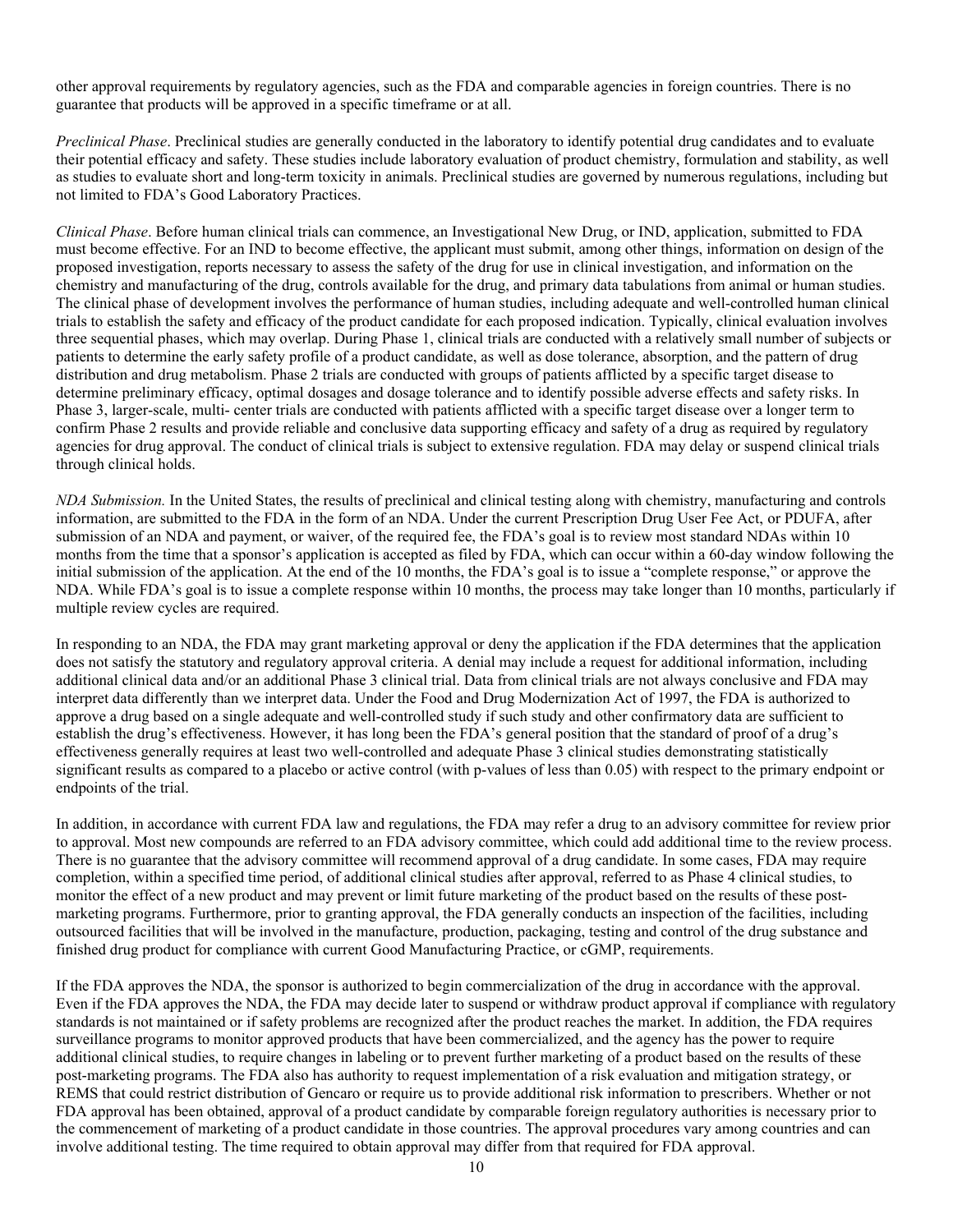*Post-approval Compliance.* If regulatory approval for a drug or medical device is obtained, the product and the facilities manufacturing the product are subject to periodic inspection and continued regulation by regulatory authorities, including compliance with cGMP, as well as labeling, advertising, promotion, recordkeeping, and reporting requirements, including the reporting of adverse events. In addition, the FDA closely regulates the post-approval marketing and promotion of drugs, including standards and regulations for labeling, promotion to health care professionals, direct-to-consumer advertising, off-label promotion, industry-sponsored scientific and educational activities and promotional activities involving the Internet. Drugs may be marketed only for the approved indications and in accordance with the provisions of the approved labeling. Companies are responsible for compliance with such requirements and would be responsible to ensure that all contract manufacturing organizations who perform work for them also comply with such requirements. Similarly, if a drug manufacturer hires contract sales representatives or consultants to promote its products, such organizations or individuals must comply with all of the same requirements applicable to the drug manufacturer. The FDA regularly inspects companies to determine compliance with cGMPs and other post-market requirements. Failure to comply with statutory requirements and the FDA's regulations can result in a variety of administrative or enforcement actions, including but not limited to an FDA Form 483 (which is issued by FDA at the conclusions of an inspection when an investigator has observed any conditions that may constitute violations), a public warning letter, suspension or withdrawal of regulatory approvals, product recalls, product detentions, refusal to provide export certificates, seizure of products and criminal prosecution.

*Drug Price Competition and Patent Term Restoration Act of 1984.* Under the Drug Price Competition and Patent Term Restoration Act of 1984, also known as the Hatch-Waxman Act, Congress created an abbreviated FDA review process for generic versions of pioneer (brand name) drug products. The Hatch-Waxman Act also provides for patent term restoration and the award, in certain circumstances, of non-patent marketing exclusivities.

*Generic Drug Approval*. The Hatch-Waxman Act established an abbreviated FDA review process for drugs that are shown to be equivalent to approved pioneer drugs. Approval for a generic drug is obtained by filing an abbreviated NDA, or ANDA. Generic drug applications are "abbreviated" because they generally do not include clinical data to demonstrate safety and effectiveness. Instead, an ANDA applicant must establish that its product is bioequivalent to an approved drug and that it is the same as the approved drug with respect to active ingredient(s), route of administration, dosage form, strength and recommended conditions of use (labeling). The FDA will approve the generic as suitable for an ANDA if it finds that the generic does not raise questions of safety and effectiveness as compared to the pioneer drug. A drug is not eligible for ANDA approval if the FDA determines that it is not equivalent to the pioneer drug or if it is intended for a different use. Any applicant who files an ANDA seeking approval of a generic version of an approved drug listed in FDA's Approved Drug Products with Therapeutic Equivalence Evaluations, or the Orange Book must certify to the FDA that (i) no patent information on the drug has been listed in the Orange Book; (ii) that each patent listed in the Orange Book for that approved drug has expired; (iii) FDA should approve the product on the date on which a listed patent expires; or (iv) that such patent is invalid, unenforceable or will not be infringed by the manufacture, use or sale of the generic drug. If the ANDA applicant makes a certification pursuant to (iv) above, or a Paragraph IV certification, and the NDA holder files an infringement suit against the ANDA applicant within 45 days of receiving the Paragraph IV notification, the NDA owner is entitled to an automatic 30-month stay of FDA's ability to approve the ANDA. This 30-month stay will end early upon any decision by a court that the patent is invalid, unenforceable or not infringed by the generic drug.

*Patent Term Extension*. While the term of a U.S. patent is generally 20 years from the earliest priority date of a patent application (excluding a provisional patent application), a U.S. patent that covers subject matter requiring regulatory approval to market is eligible for an extension of that patent term. The Hatch-Waxman Act provides for the restoration of a portion of the patent term lost during product development and FDA review of an application. Patent Term Extension, or PTE, extends the term of an issued patent for generally 1) the length of the FDA approval process, i.e., the complete period of NDA review, and 2) half of the time spent in clinical trials, i.e., the investigational new drug (IND) period. However, the maximum period of restoration cannot exceed five years, or restore the total remaining term of the patent to greater than 14 years from the date of FDA approval of the product.

Under 35 U.S.C. § 156(a), a patent covering a method of using a product is eligible for PTE if the following conditions are met:

- 1) the patent has not yet expired;
- 2) the patent was not previously extended;
- 3) the patent owner submits an application for PTE that includes all necessary supporting information within 60 days of FDA approval;
- 4) the product was subject to regulatory review before its commercial marketing or use; and
- 5) the drug application is for the first permitted commercial marketing of the product.

We have obtained four U.S. patents (U.S. Patent Nos. 7,678,824; 8,080,578; 8,093,286; 8,946,284). We believe that, if approved by the FDA, any one of the U.S. patents may be eligible for PTE, which could provide approximately 5 years of additional patent life based on our current clinical trial plans.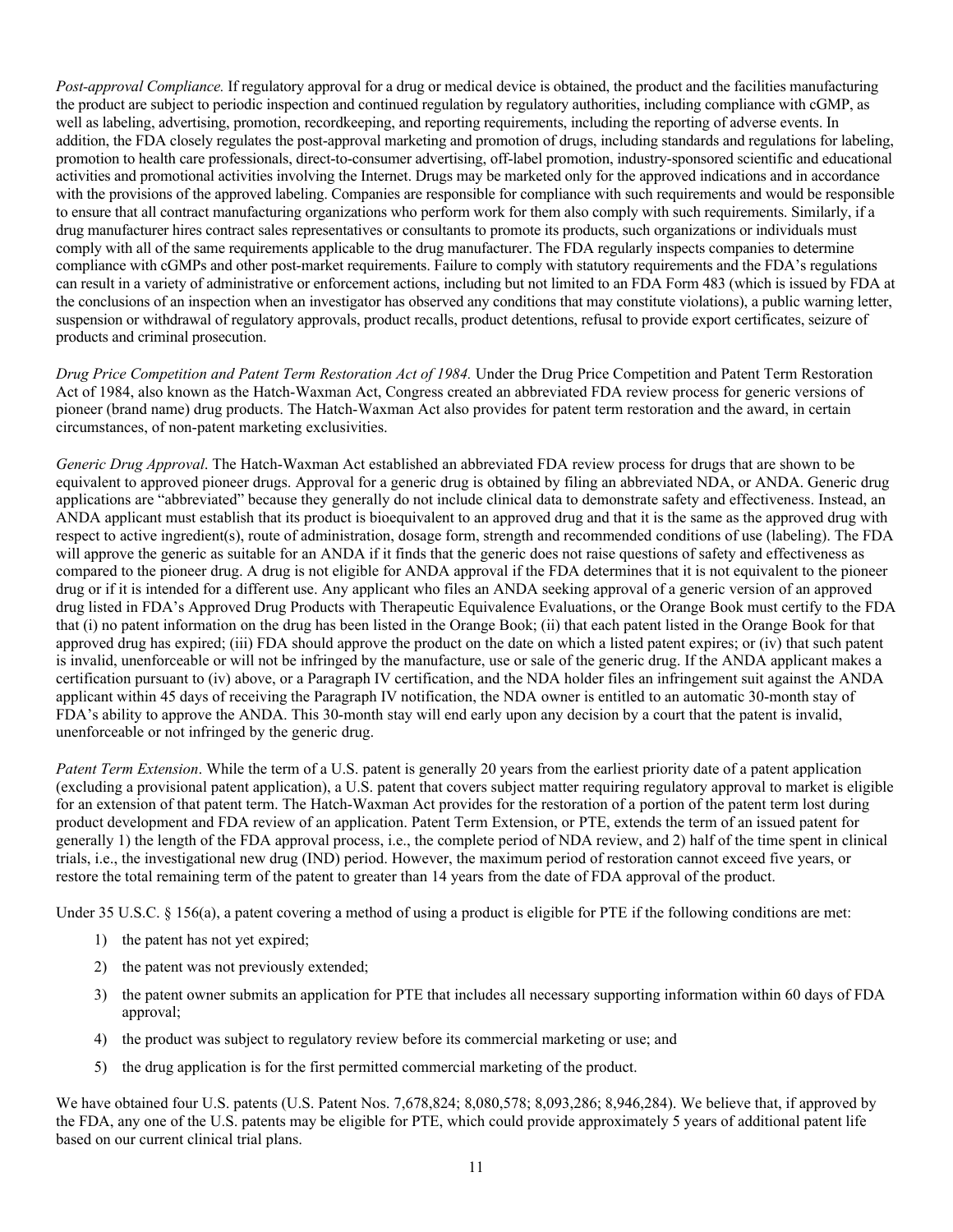A Supplementary Protection Certificate, or SPC, is a form of patent term extension that is available for pharmaceutical products approved for marketing in the European Union. We obtained a patent in Europe on methods for using Gencaro that is similar to the '824 patent (EP 1802775); this patent is in force in certain countries in Europe, including the United Kingdom, France, Germany, Italy and Spain. We believe that this patent may be eligible for an SPC, if Gencaro is approved for marketing in any European country in which the patent is in force, which could provide up to five years of additional patent life.

*Non-Patent Marketing Exclusivities.* Separate and apart from patent protection, the Hatch-Waxman Act entitles approved drugs to various periods of non-patent statutory protection, known as marketing exclusivity. The Hatch-Waxman Act provides five years of "new chemical entity" marketing exclusivity to the first applicant to gain approval of an NDA for a product that contains an active moiety not found in any other approved product. This exclusivity means that another manufacturer cannot submit an ANDA or 505(b)(2) NDA until the marketing exclusivity period ends. This exclusivity protects the entire new chemical entity franchise, including all products containing the active ingredient for any use and in any strength or dosage form, but will not prevent the submission or approval of stand-alone NDAs where the applicants have conducted their own clinical studies to demonstrate safety and effectiveness. There is an exception, however, for a competitor that seeks to challenge a patent with a Paragraph IV certification. Four years into the five-year exclusivity period, a manufacturer who alleges that one or more of the patents listed with the NDA is invalid, unenforceable or not infringed may submit an ANDA or 505(b)(2) NDA for a generic or modified version of the product.

The Hatch-Waxman Act also provides three years of "new use" marketing exclusivity for the approval of NDAs, and supplements, where those applications contain the results of new clinical investigations (other than bioavailability studies) essential to the FDA's approval of the applications. Such applications may be submitted for new indications, dosage forms, strengths, or new conditions of use of approved products. So long as the studies are essential to the FDA's approval or were conducted by or for the applicant, this three-year exclusivity prohibits the final approval of ANDAs or 505(b)(2) NDAs for products with the specific changes associated with those studies. It does not prohibit the FDA from approving ANDAs or 505(b)(2) NDAs for other products containing the same active ingredient, without those changes.

# *FDA Premarket Review of Medical Devices*

Unless an exemption applies, each medical device that a company wishes to market in the United States requires either approval of a premarket approval application, or PMA, or clearance of a premarket notification, commonly known as a "510(k)" from the FDA. The FDA classifies medical devices into one of three classes. Devices deemed to pose lower risks are placed in either class I or II, which may require the manufacturer to submit to the FDA a 510(k) requesting permission to commercially distribute the device. Clearance of a  $510(k)$  usually requires between three months and one year from the time of submission of the  $510(k)$ , although the process may take longer. The FDA's 510(k) clearance procedure is less rigorous than the PMA approval procedure, but is available only to companies who can establish that their device is substantially equivalent to a legally-marketed "predicate" device that was (i) on the market prior to the enactment of the Medical Device Amendments of 1976, (ii) reclassified from Class III to Class II, or (iii) has been cleared through the 510(k) procedure. 510(k)s must typically be supported by performance data, including preclinical data, bench testing, and in some cases, clinical data. Some low risk devices are exempted from this requirement. Devices deemed by the FDA to pose the greatest risks, or for which there is no predicate, are placed in class III, and require a PMA.

*PMA Pathway*. Generally, a PMA must be supported by extensive data and valid scientific evidence, including, but not limited to, technical, preclinical, clinical trials, manufacturing and labeling to demonstrate to the FDA's satisfaction a reasonable assurance of the safety and effectiveness of the device for its intended use. After a PMA is sufficiently complete, the FDA will accept the application and begin an in-depth review of the submitted information and will generally conduct a pre-approval inspection of the manufacturing facility or facilities to ensure compliance with FDA's Quality System Regulations, or QSR. By statute, the FDA has 180 days to review the "accepted application", although, generally, review of the application can take between one and three years, and it may take significantly longer. The PMA application process can be expensive, and there is a substantial "user fee" that must be paid to FDA in connection with the submission of a PMA application. If the FDA's evaluation of the PMA application or the manufacturing facility is not favorable, the FDA may deny approval of the PMA application or issue a "not approvable" letter. The FDA may also require additional clinical trials, which can delay the PMA approval process by several years. In addition, if FDA discovers that an applicant has submitted false or misleading information, FDA may refuse to review submissions until certain requirements are met pursuant to its Application Integrity Policy, or AIP. If the FDA approves the PMA, it may place restrictions on the device. After the PMA is approved, if significant changes are made to a device, its manufacturing or labeling, a PMA supplement containing additional information must be filed for prior FDA approval. PMA supplements often must be approved by FDA before the modification to the device, the labeling, or the manufacturing process may be implemented. Delays in receipt of or failure to receive such clearances or approvals, the loss of previously received clearances or approvals, or the failure to comply with existing or future regulatory requirements could have a material adverse effect on our business, financial condition and results of operations.

*Clinical Trials.* Clinical trials are generally required to support a PMA application and are sometimes required for 510(k) clearance. These trials generally require an Investigational Device Exemption, or IDE, application approved in advance by the FDA for a specified number of patients, unless the proposed study is deemed a non-significant risk study, which is eligible for an exemption from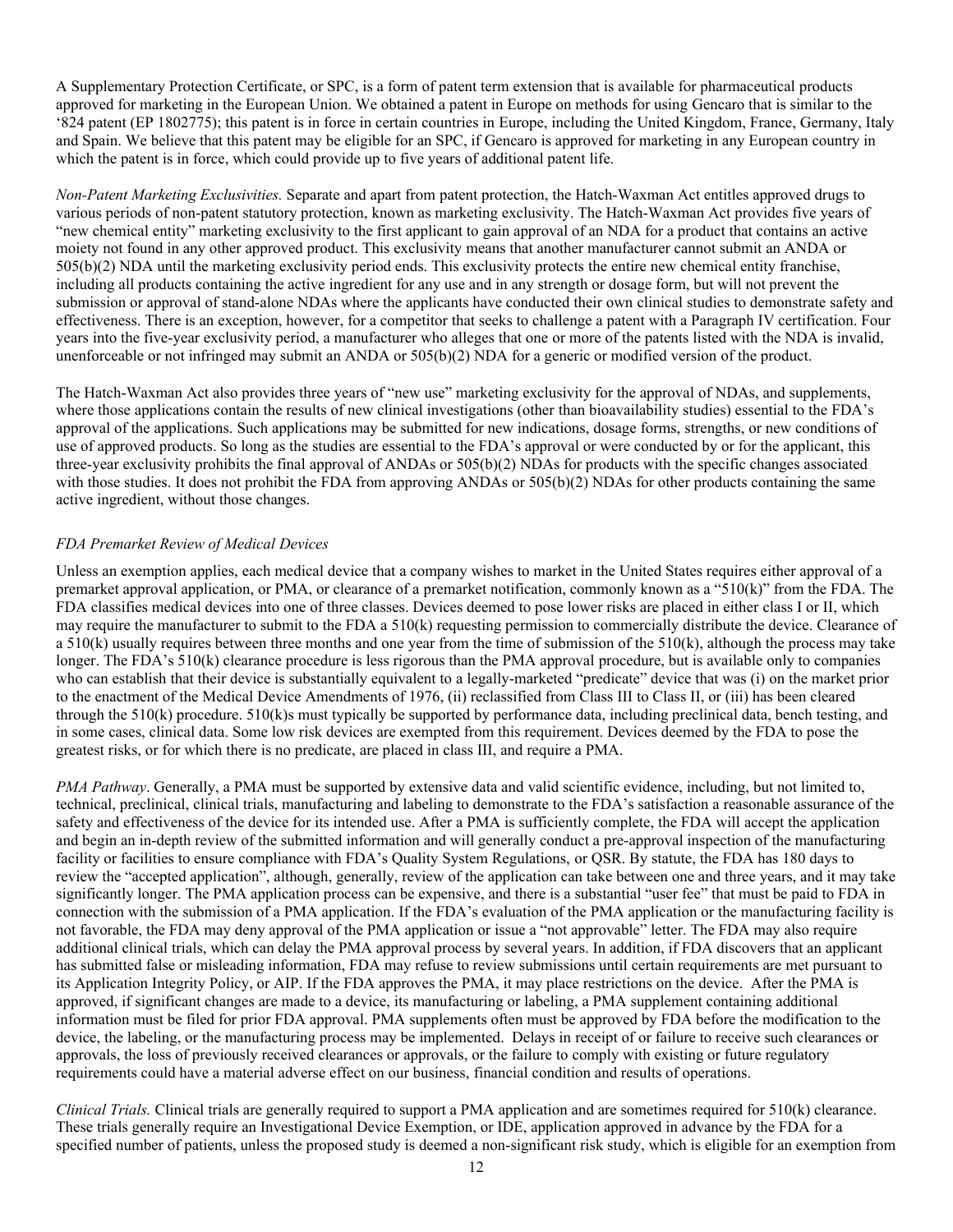the IDE requirements. The IDE application must be supported by appropriate data, such as animal and laboratory testing results. Clinical trials may begin if the IDE application is approved by the FDA and the appropriate institutional review boards or IRBs at the clinical trial sites. Submission of an IDE application does not give assurance that the FDA will issue the IDE. If the IDE application is approved, there can be no assurance the FDA will determine that the data derived from the trials support the safety and effectiveness of the device or warrant the continuation of clinical trials. An IDE supplement must be submitted to and approved by the FDA before a sponsor or investigator may make a change to the investigational plan in such a way that may affect its scientific soundness, study indication or the rights, safety or welfare of human subjects. The trial must also comply with the FDA's regulations, including the requirement that informed consent be obtained from each subject. Even if a trial is completed, the results of clinical testing may not adequately demonstrate the safety and efficacy of the device or may otherwise not be sufficient to obtain FDA clearance to market the product in the United States.

*In Vitro Diagnostic Companion Diagnostic Devices.* FDA has described IVD companion diagnostic devices as in vitro diagnostic devices that provide information that is essential for the safe and effective use of a corresponding therapeutic product. The use of an IVD companion diagnostic device with a particular therapeutic product is stipulated in the instructions for use in the labeling of both the diagnostic device and the corresponding therapeutic product, as well as in the labeling of any generic equivalents of the therapeutic product. An IVD companion diagnostic device could be used to (i) identify patients who are most likely to benefit from a particular therapeutic product; (ii) identify patients likely to be at increased risk for serious adverse reactions as a result of treatment with a particular therapeutic product; or (iii) monitor response to treatment for the purpose of adjusting treatment (e.g., schedule, dose, discontinuation) to achieve improved safety or effectiveness. Although FDA's regulation of IVD companion diagnostic devices is evolving and implemented on a case-by-case basis, FDA's stated policy for a novel therapeutic product is that an IVD companion diagnostic device should be developed and approved or cleared contemporaneously to support the therapeutic product's safe and effective use. The clinical performance and clinical significance of the IVD companion diagnostic device is to be established using data from the clinical development program of the corresponding therapeutic product. FDA recognizes, however, that there may be cases where contemporaneous development may not be possible. With respect to the Gencaro Test, there is no assurance that we will be able to develop and obtain approval or clearance contemporaneously with Gencaro. Failure to develop the Gencaro Test or obtain clearance or approval could delay approval of Gencaro, if FDA regards the Gencaro Test as an IVD companion diagnostic test that is essential to the safe and effective use of Gencaro.

*Continuing Regulation.* After a device is placed on the market, numerous regulatory requirements apply to the manufacturer, or holder of a PMA approval. Unless subject to an exemption, medical devices distributed in the United States must be manufactured in compliance with the FDA's Quality System Regulations, or QSRs, and current good manufacturing practices. These regulations govern the manufacturing process, including design, manufacture, testing, release, packaging, distribution, documentation and purchasing, as well as complaint handling, corrective and preventative actions and internal auditing. In complying with the QSRs, manufacturers must expend significant time, money and effort. Companies are also subject to other post-market and general requirements, including but not limited to product listing and establishment registration, post-market surveillance requirements, limitations on promotion, and requirements for recordkeeping and reporting of certain adverse events, malfunctions, corrections and removals. As discussed above, FDA regularly inspects companies to assess compliance with the QSRs and other post-market requirements. Failure to comply with these requirements can result in, among other things, adverse publicity, warning letters, and potential civil and criminal penalties. With respect to the Gencaro Test, we intend to seek a new or amended collaborative arrangement with a diagnostic company in which we could license them certain rights to perform the diagnostic test for patients with AF. As part of such arrangement, we will seek to have the diagnostic company take responsibility for compliance with the FDA's device approval and on-going regulatory requirements.

*International Marketing Approvals.* International sales of medical devices are subject to foreign government regulations, which vary substantially from country to country and are subject to change. The time required to obtain approval by a foreign country may be longer or shorter than that required for FDA clearance or approval, and the requirements may differ.

*Other Regulatory Requirements.* We are also subject to various federal, state and local laws, regulations and recommendations relating to safe working conditions, laboratory and manufacturing practices, the experimental use of animals and the use and disposal of hazardous or potentially hazardous substances, including radioactive compounds and infectious disease agents, used in connection with our work. The extent and character of governmental regulation that might result from future legislation or administrative action cannot be accurately predicted.

# *Medical Device Tax*

In March 2010, the U.S. Congress adopted and President Obama signed into law comprehensive health care reform legislation. Among other initiatives, these laws impose significant new taxes on medical device makers in the form of a 2.3% excise tax on U.S. medical device sales, with certain exemptions, beginning on January 1, 2013. The Gencaro Test is likely to be subject to this tax.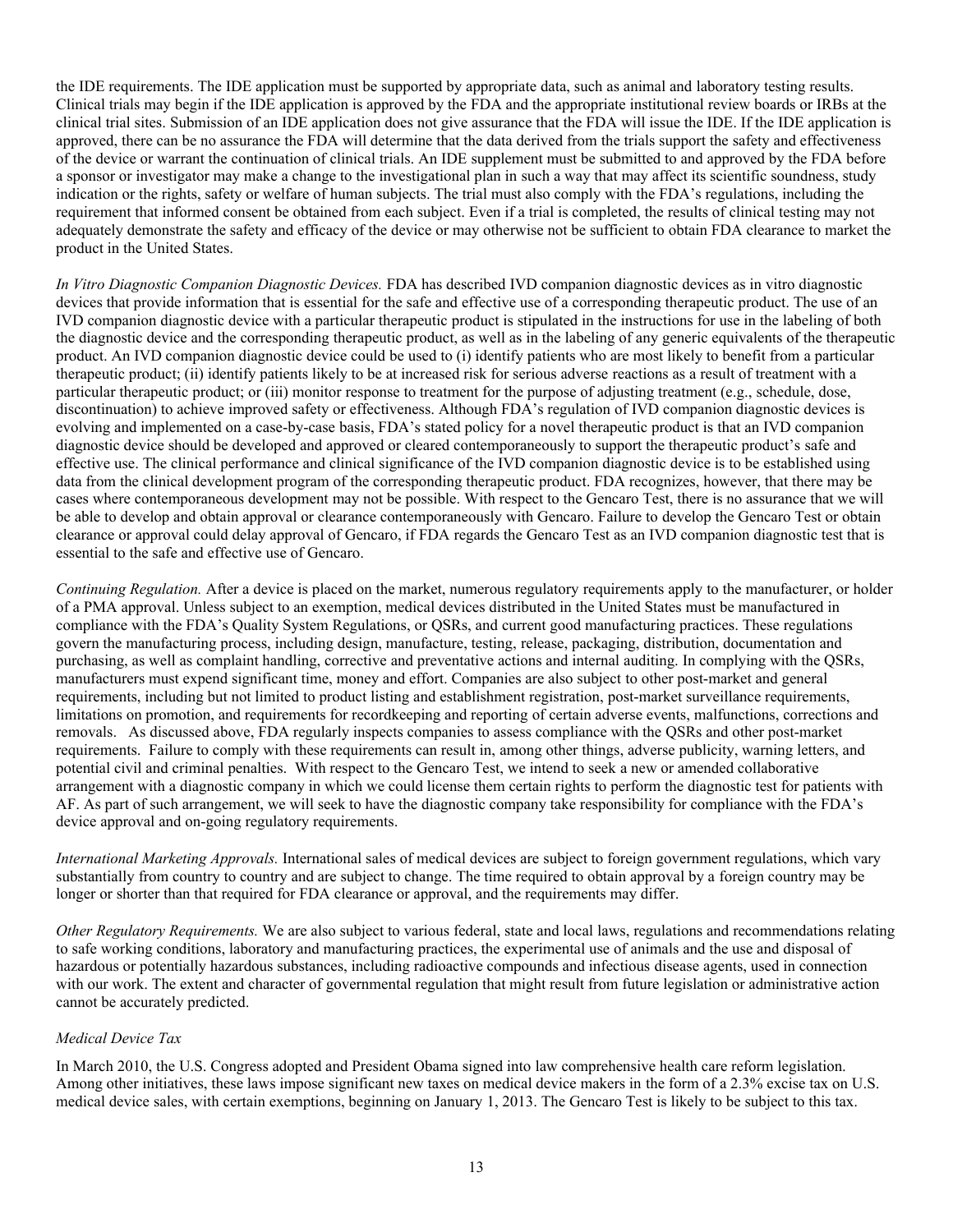# *Intellectual Property*

The future success of our business will partly depend on our ability to maintain market exclusivity for Gencaro in the United States and important international markets, and for other products or product candidates that we may acquire or develop. We will rely on statutory protection, patent protection, trade secrets, know-how, and in-licensing of technology rights to maintain protection for our products.

We believe that both patent protection and data exclusivity statutes will give Gencaro market exclusivity in the United States and in major international markets. If approved by the FDA or international regulatory agencies, Gencaro will qualify as a New Chemical Entity, or NCE, as it has never received regulatory approval in any jurisdiction. As an NCE, Gencaro will enjoy market exclusivity in the United States and most international markets under data exclusivity statutes. These laws provide for an exclusivity period beginning from regulatory approval, during which any generic competitor is barred from submitting an application that relies on the data that has been submitted in connection with the approval of the NCE. In the United States, the Hatch-Waxman Act provides for an initial period of up to five years from approval of the NCE, during which a generic application attempting to rely on the data submitted for the NCE cannot be filed with the FDA. This period can be effectively extended to seven and one-half years from FDA approval because a provision of the Hatch-Waxman Act provides for an automatic 30-month extension of the exclusivity period if we promptly pursue litigation against a company attempting to enter the market with a generic for a drug that is covered by a composition of matter or method of use patent.

Many international markets have data exclusivity statutes that are analogous to Hatch-Waxman and often more protective. The analogous statute in the European Medicines Evaluation Agency will, in general, provide Gencaro with a minimum of ten years of protection before such a generic application may be approved. Protection under Hatch-Waxman and other data exclusivity statutes is sometimes considered superior to patent protection, as the generic cannot be marketed during the period of exclusivity, thus eliminating the need to initiate patent infringement litigation with its accompanying risks and costs.

In addition to protection under data exclusivity statutes, we believe that Gencaro's patent portfolio will also provide market exclusivity. We have been granted patents in the United States and Europe that claim the use of Gencaro in patients predicted to have a favorable response to the drug based on genetic polymorphisms in the genes encoding the beta-1 and/or alpha-2C receptors. We believe that this patent strategy may deter generic competition because of the threat of patent litigation or may exclude generic competition from the market until the patents expire if we are successful in litigation. Consequently, if our patent strategy is successful, we believe we may avoid generic competition with Gencaro in the United States or certain countries in Europe until at least the expiration of these patents, which would be no earlier than 2026 in the United States and into 2025 in Europe. In addition, we believe that if Gencaro is approved, any one of our U.S. patents may be entitled to an extension of its term and the European patent may be entitled to an extension through a supplemental protection certificate in one or more countries in Europe. The length of any such extension may vary by country. We cannot predict whether any such extensions will be granted, but if they are, they may provide market exclusivity for Gencaro into approximately 2030 in the United States and Europe. In addition, we were granted a patent on the S-isomer formulation of Gencaro, which we believe could be important in Gencaro's future development.

We also have patent rights relating to rNAPc2, as well as other patent rights in additional pharmacogenetic drug candidates having possible indications in cardiovascular disease, oncology, and other therapeutic areas; these are in both early and later stages of development. We may seek collaborators to assist us in the development of these candidates or we may seek to raise funds to advance the development of the compounds on our own.

# *Employees*

As of December 31, 2014, we had 16 full-time employees. None of our employees are represented by any collective bargaining unit. We believe that we maintain good relations with our employees.

# *Corporate Information*

On January 27, 2009, we completed a business combination, or the Merger, with ARCA Colorado in accordance with the terms of that Agreement and Plan of Merger and Reorganization, dated September 24, 2008, and amended on October 28, 2008 in which a whollyowned subsidiary of Nuvelo, Inc. merged with and into ARCA Colorado, with ARCA Colorado continuing after the Merger as the surviving corporation and a wholly-owned subsidiary of Nuvelo, Inc. Immediately following the Merger, we changed our name from Nuvelo, Inc. to ARCA biopharma, Inc. Nuvelo was originally incorporated as Hyseq, Inc. in Illinois in 1992 and reincorporated in Nevada in 1993. On January 31, 2003, Nuvelo merged with Variagenics, Inc., a publicly traded Delaware corporation based in Massachusetts, and, in connection with the merger, changed its name to Nuvelo, Inc. On March 25, 2004, Nuvelo was reincorporated from Nevada to Delaware. On December 28, 2009, we merged ARCA Colorado with and into us via a short form merger pursuant to which we were the surviving corporation. On January 27, 2009, in connection with the Merger with ARCA Colorado described above, Nuvelo changed its name to ARCA biopharma, Inc. Our principal offices are located in Westminster, Colorado.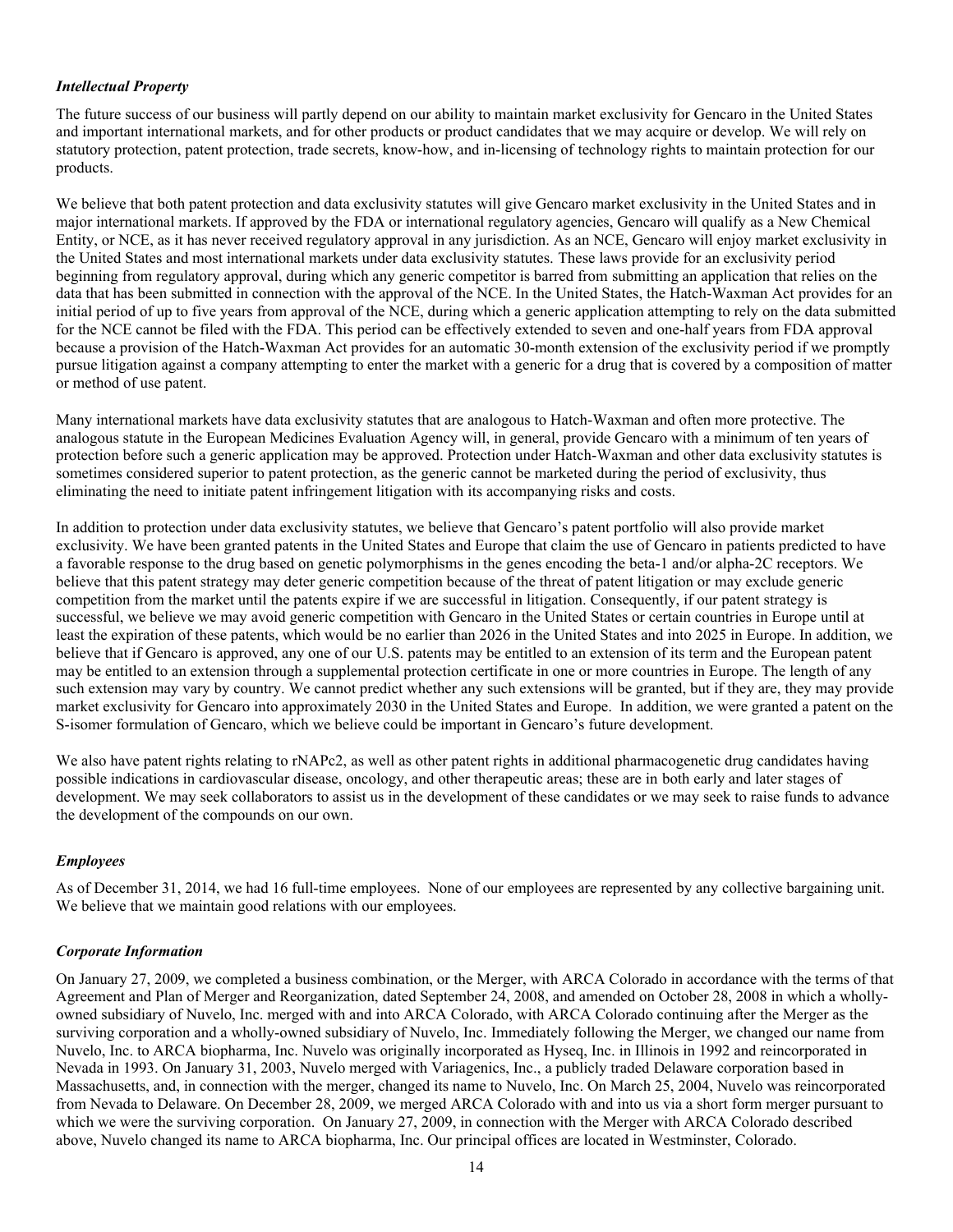On March 4, 2013, we filed a Certificate of Amendment to our Amended and Restated Certificate of Incorporation, to implement a six-for-one reverse split of our common stock, as previously authorized and approved at our special meeting of stockholders on February 25, 2013. On March 5, 2013, our common stock began trading on The NASDAQ Capital Market on a post-split basis.

The reverse split effected a proportionate adjustment to the per share exercise price and the number of shares issuable upon the exercise or settlement of all outstanding options and warrants to purchase shares of our common stock, and the number of shares reserved for issuance pursuant to our existing stock option plans were reduced proportionately. No fractional shares were issued as a result of the reverse split, and stockholders who otherwise would have been entitled to a fractional share received in lieu thereof, a cash payment based on the closing sale price of our common stock as reported on The NASDAQ Capital Market on March 4, 2013. The reverse split did not alter the par value of our common stock or modify any voting rights or other terms of the common stock.

We file our annual reports on Form 10-K, quarterly reports on Form 10-Q and current reports on Form 8-K pursuant to Section 13(a) or 15(d) of the Securities Exchange Act of 1934 electronically with the SEC. The public may read or copy any materials that have been filed with the SEC at the SEC's Public Reference Rooms at 100 F Street, N.E., Washington, D.C. 20549 on official business days during the hours of 10:00 a.m. and 3:00 p.m. The public may obtain information on the operation of the Public Reference Room by calling the SEC at 1-800-SEC-0330. The SEC maintains an Internet site that contains reports, proxy and information statements, and other information regarding issuers that file electronically with the SEC. The address of that site is http://www.sec.gov.

You may obtain a free copy of our annual reports on Form 10-K, quarterly reports on Form 10-Q, current reports on Form 8-K and amendments to those reports on our website at http://www.arcabiopharma.com on the earliest practicable date following the filing with the SEC or by contacting the Investor Relations Department at our corporate office by calling (720) 940-2200. Information found on our website is not incorporated by reference into this report.

# <span id="page-16-0"></span>**Item 1A.** *Risk Factors*

An investment in ARCA's securities involves certain risks, including those set forth below and elsewhere in this report. In addition to the risks set forth below and elsewhere in this report, other risks and uncertainties not known to ARCA, that are beyond its control or that ARCA deems to be immaterial may also materially adversely affect ARCA's business operations. You should carefully consider *the risks described below as well as other information and data included in this report.*

# **Risks Related to Our Business and Financial Condition**

## Our management and our independent registered public accountant, in their report on our financial statements as of and for the year ended December 31, 2014, have concluded that due to our need for additional capital, and the uncertainties surrounding our ability to raise such funding, substantial doubt exists as to our ability to continue as a going concern.

Our audited financial statements for the fiscal year ended December 31, 2014 were prepared assuming that we will continue as a going concern. The going concern basis of presentation assumes that we will continue in operation for the foreseeable future and will be able to realize our assets and discharge our liabilities and commitments in the normal course of business and do not include any adjustments to reflect the possible future effects on the recoverability and classification of assets or the amounts and classification of liabilities that may result from our inability to continue as a going concern. Our management and our independent registered public accountants concluded as of December 31, 2014 that due to our need for additional capital and the uncertainties surrounding our ability to raise such funding, substantial doubt exists as to our ability to continue as a going concern. We believe our cash and cash equivalents balance as of December 31, 2014 will be sufficient to fund our operations, at our projected cost structure, through the end of 2015. Changing circumstances may cause us to consume capital significantly faster or slower than we currently anticipate. We will be required to raise additional funds prior to completion of the Phase 2B portion of GENETIC-AF.

We have based these estimates on assumptions that may prove to be wrong, and we could exhaust our available financial resources sooner than we currently anticipate. We may be forced to reduce our operating expenses and raise additional funds to meet our working capital needs, principally through the additional sales of our securities or debt financings. However, we cannot guarantee that will be able to obtain sufficient additional funds when needed or that such funds, if available, will be obtainable on terms satisfactory to us. If we are unable to raise sufficient additional capital or complete a strategic transaction, we may be unable to continue to fund our operations, develop Gencaro or our other product candidates, or realize value from our assets and discharge our liabilities in the normal course of business. If we cannot raise sufficient funds, we may have to liquidate our assets, and might realize significantly less than the values at which they are carried on our financial statements, and stockholders may lose all or part of their investment in our common stock.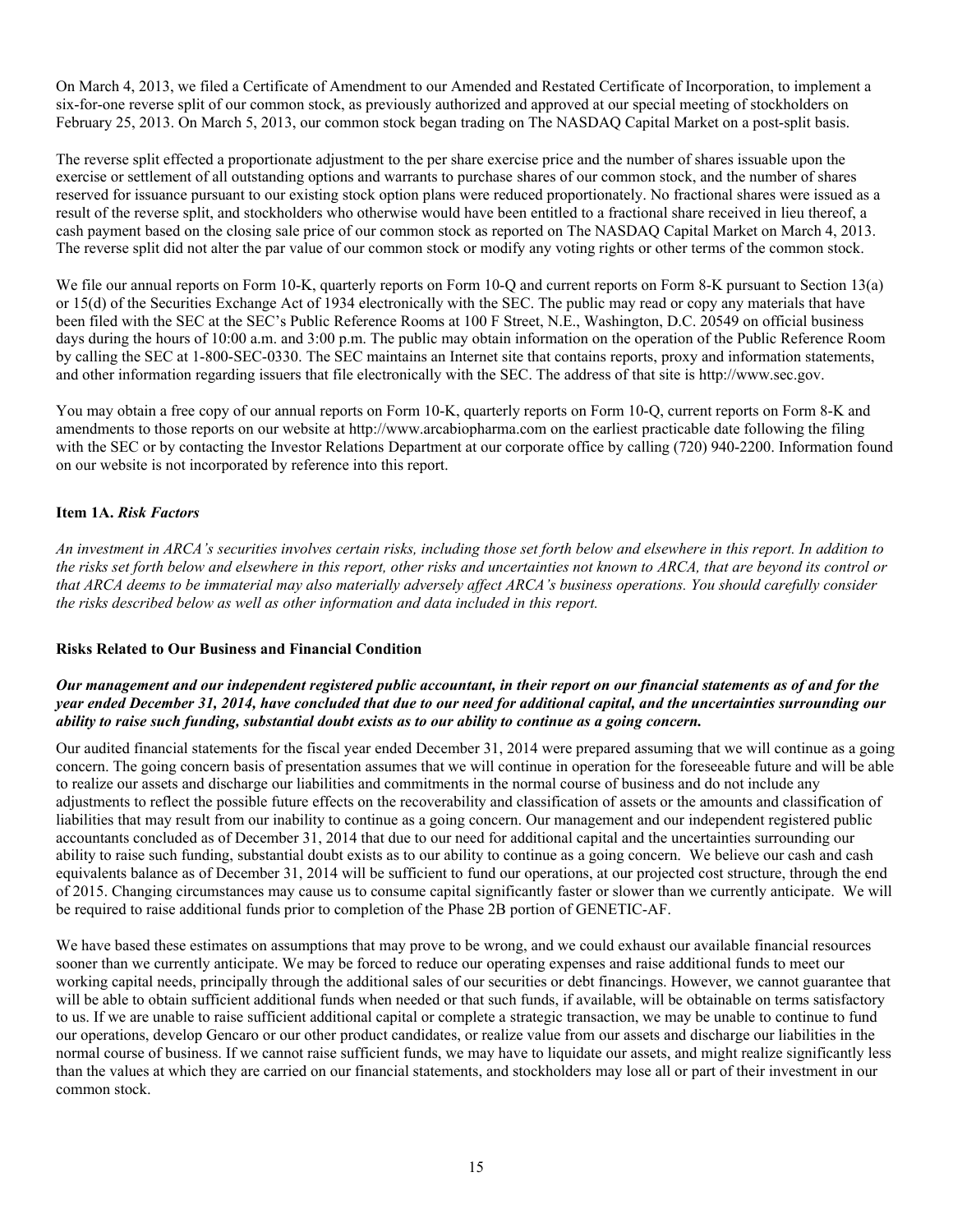# If we encounter difficulties enrolling patients in our clinical trials, our trials could be delayed or otherwise adversely affected.

The GENETIC-AF clinical trial requires that we identify and enroll a large number of patients with the condition under investigation and the trial will enroll only those patients having a specific genotype, and certain patients who have or are willing to have a Medtronic device implanted for monitoring and recording AF burden data. Because of the rigorous enrollment criteria, we may not be able to enroll a sufficient number of patients to complete our clinical trial in a timely manner. To date, we have enrolled fewer patients in the trial than we had originally projected to enroll at this point.

Patient enrollment is affected by factors including:

- design of the protocol or amendments made to the protocol;
- the size of the patient population;
- eligibility criteria for the study in question;
- perceived risks and benefits of the drug under study;
- availability of competing therapies, including the off-label use of therapies approved for related indications;
- efforts to facilitate timely enrollment in clinical trials;
- the success of our personnel in making the arrangements with potential clinical trial sites necessary for those sites to begin enrolling patients;
- patient referral practices of physicians;
- availability of clinical trial sites;
- use of clinical trial sites outside the United States and regulatory compliance within other countries;
- other clinical trials seeking to enroll subjects with similar profiles;
- the number of patients having the specific genotype needed for our trial; and
- the number of patients having, or willing to have, a Medtronic device implanted for monitoring and recording AF burden data.

If we continue to have difficulty enrolling a sufficient number of patients in our GENETIC-AF trial, we may need to delay or terminate our GENETIC-AF trial, which would have a negative impact on our business. Our projected clinical trial timeline assumes that we significantly increase the rate of patient enrollment from the current rate. If our projections are inaccurate, the trial will take significantly longer than we project. For instance, in the second quarter of 2014, and in the first quarter of 2015, we have made material modifications to certain entry criteria and policies for the GENETIC-AF trial that we believe may increase the rate of patient screening and enrollment. We do not yet know how these protocol changes will impact the enrollment rate or if our new enrollment projections will prove to be accurate. Delays in enrolling patients in our clinical trials would also adversely affect our ability to generate any product, milestone and royalty revenues under collaboration agreements, if any, and could impose significant additional costs on us or on any future collaborators.

# We will need to raise substantial additional funds through public or private equity transactions and/or complete one or more strategic transactions, to continue development of Gencaro. If we are unable to raise such financing or complete such a *transaction, we may not be able to continue operations.*

In light of the expected development timeline to potentially obtain FDA approval for Gencaro, if at all, the substantial additional costs associated with the development of Gencaro, including the costs associated with the GENETIC-AF clinical trial, and the substantial cost of commercializing Gencaro, if it is approved, we will need to raise substantial additional funding through public or private equity transactions or a strategic combination or partnership. If we are delayed in obtaining funding or are unable to complete a strategic transaction, we may discontinue our development activities on Gencaro or discontinue our operations. Even if we are able to fund continued development and Gencaro is approved, we expect that we will need to complete a strategic transaction or raise substantial additional funding through public or private debt or equity securities to successfully commercialize Gencaro.

We believe our cash and cash equivalents balance as of December 31, 2014 will be sufficient to fund our operations, at our projected cost structure, through the end of 2015. Changing circumstances may cause us to consume capital significantly faster or slower than we currently anticipate. We have based these estimates on assumptions that may prove to be wrong, and we could exhaust our available financial resources sooner than we currently anticipate.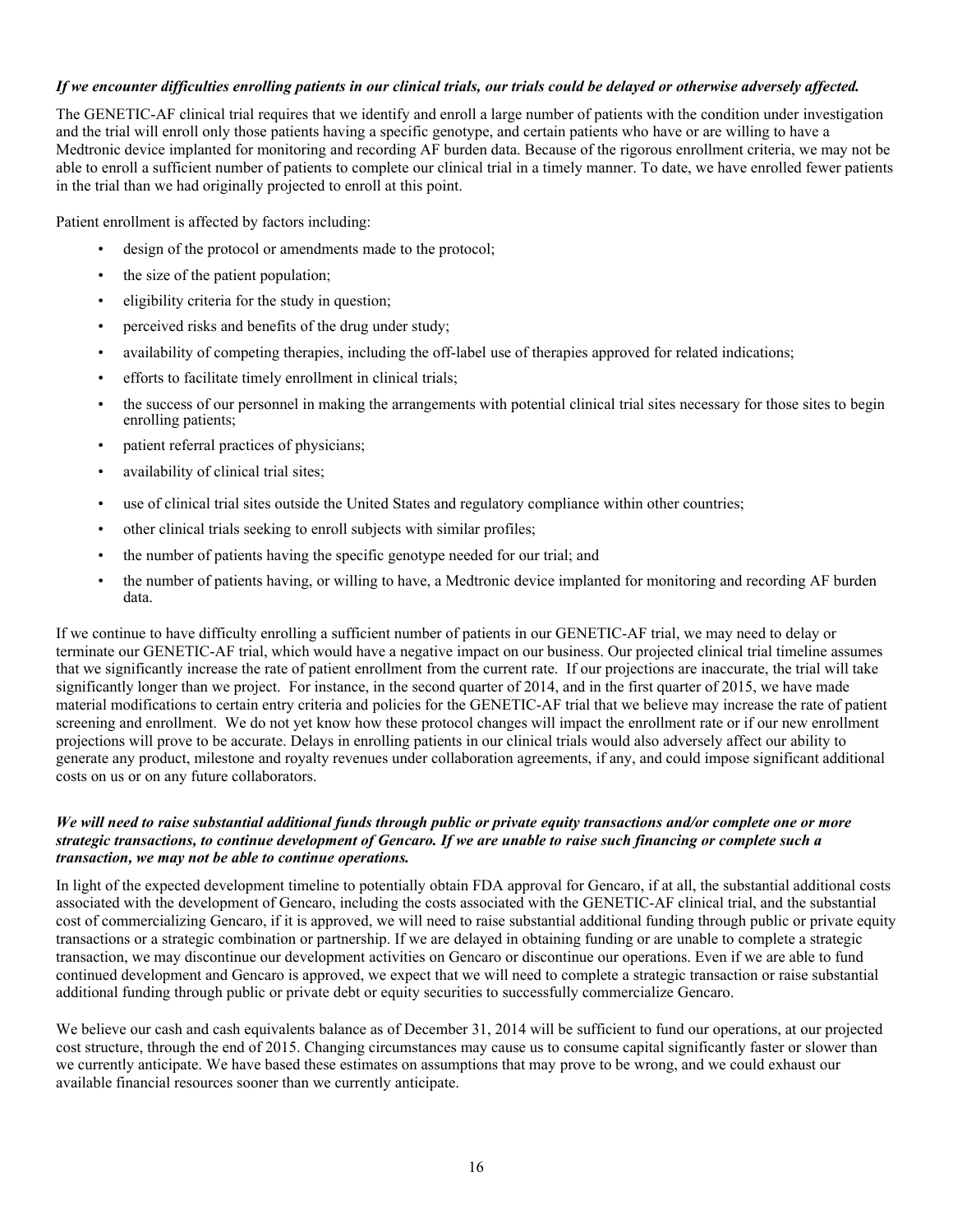Our liquidity, and our ability to raise additional capital or complete any strategic transaction, depends on a number of factors, including, but not limited to, the following:

- progress of GENETIC-AF, including enrollment and any data that may become available;
- the costs and timing for potential additional clinical trials in order to gain possible regulatory approval for Gencaro;
- the market price of our stock and the availability and cost of additional equity capital from existing and potential new investors;
- our ability to retain the listing of our common stock on the Nasdaq Capital Market;
- general economic and industry conditions affecting the availability and cost of capital;
- our ability to control costs associated with our operations;
- the costs of filing, prosecuting, defending and enforcing any patent claims and other intellectual property rights; and
- the terms and conditions of our existing collaborative and licensing agreements.

The sale of additional equity or convertible debt securities would likely result in substantial dilution to our stockholders. If we raise additional funds through the incurrence of indebtedness, the obligations related to such indebtedness would be senior to rights of holders of our capital stock and could contain covenants that would restrict our operations. We also cannot predict what consideration might be available, if any, to us or our stockholders, in connection with any strategic transaction. Should strategic alternatives or additional capital not be available to us, or not be available on acceptable terms, we may be unable to realize value from our assets and discharge our liabilities in the normal course of business which may, among other alternatives, cause us to further delay, substantially reduce or discontinue operational activities to conserve our cash resources.

# If we are not able to successfully develop, obtain FDA approval for and provide for the commercialization of Gencaro in a timely *manner, we may not be able to continue our business operations.*

We currently have no products that have received regulatory approval for commercial sale. The process to develop, obtain regulatory approval for and commercialize potential product candidates is long, complex and costly. We are screening and enrolling patients in our Phase 2B clinical study of Gencaro in 200 HFREF patients with AF, and the trial could expand to a Phase 3 clinical study of approximately 420 HFREF additional patients with AF. We began screening patients for the Phase 2B portion of GENETIC-AF in April 2014 and enrolled our first patient in June 2014. We implemented amendments to the trial protocol in March 2015 which we believe may expand the eligible target population, increase the patient screening and enrollment rate, and simplify trial procedures. We do not yet know how these protocol changes will impact enrollment or if our new enrollment projections will prove to be accurate. The complex nature of the disease indication and the genotype required for the trial result in stringent enrollment criteria, which may cause GENETIC-AF to enroll more slowly and take longer than we currently project.

Failure to demonstrate that a product candidate, including Gencaro, is safe and effective, or significant delays in demonstrating such safety and efficacy, would adversely affect our business. Failure to obtain marketing approval of Gencaro from appropriate regulatory authorities, or significant delays in obtaining such approval, would also adversely affect our business and could, among other things, preclude us from completing a strategic transaction or obtaining additional financing necessary to continue as a going concern.

Even if approved for sale, a product candidate must be successfully commercialized to generate value. We do not currently have the capital resources or management expertise to commercialize Gencaro and, as a result, will need to complete a strategic transaction, or, alternatively, raise substantial additional funds to enable commercialization of Gencaro, if it is approved. Failure to successfully provide for the commercialization of Gencaro, if it is approved, would damage our business.

# Our clinical trials for our product candidates may not yield results that will enable us to further develop our products and obtain *the regulatory approvals necessary to sell them.*

We will receive regulatory approval for our product candidates only if we can demonstrate in carefully designed and conducted clinical trials that the product candidate is safe and effective. We do not know whether any current or future clinical trials, including the GENETIC-AF clinical trial for Gencaro, will demonstrate sufficient safety and efficacy to obtain the requisite regulatory approvals or will result in marketable products.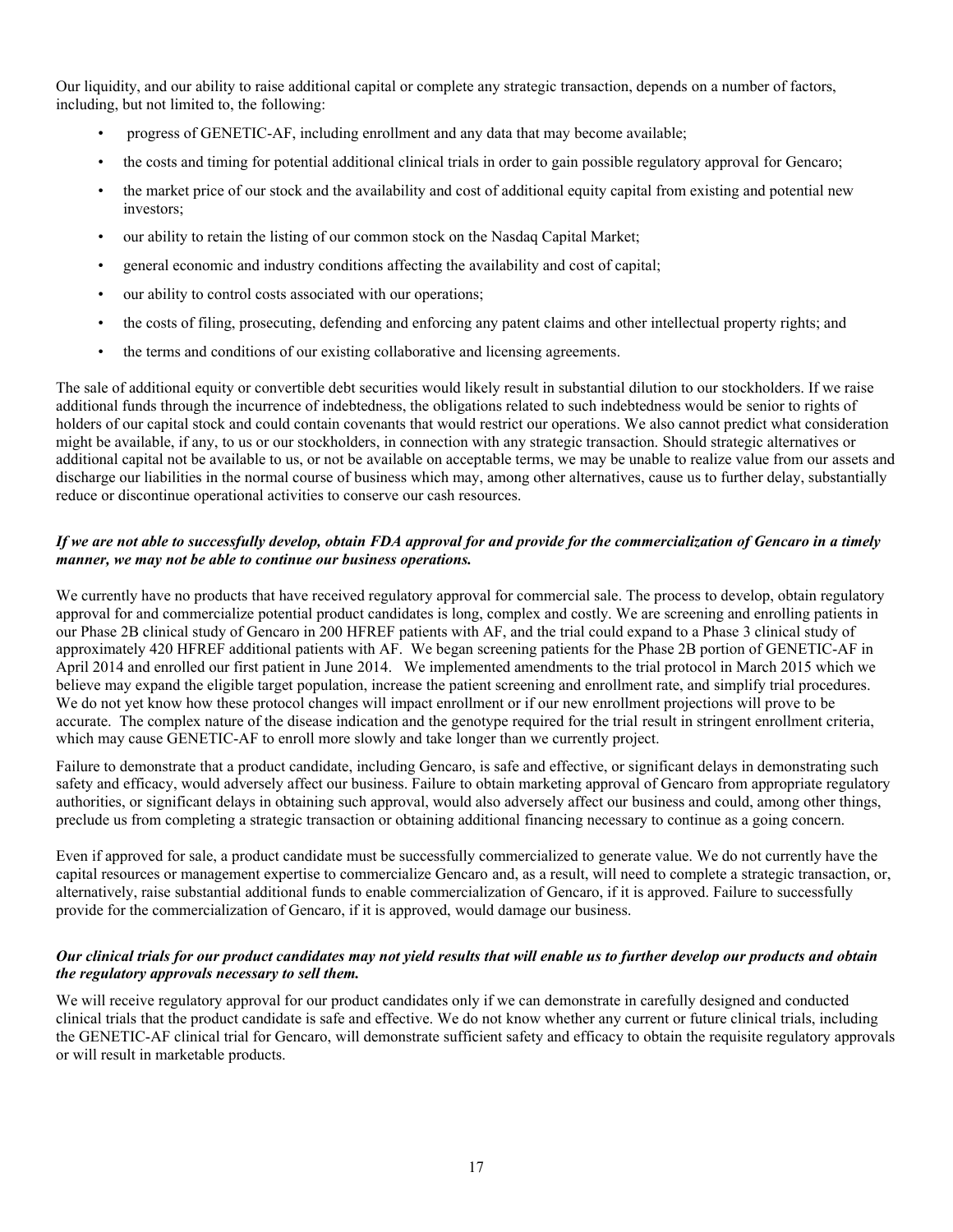For example, GENETIC-AF is designed as an adaptive trial. The DSMB will analyze certain trial data from the Phase 2B portion and recommend whether the trial should proceed to Phase 3 and seek to enroll an additional 420 patients. The DSMB interim analysis will focus on data regarding the trial's primary end point, AF/AFL event rates, AF burden, and safety. Should the DSMB interim analysis conclude the data is consistent with the pre-trial statistical assumptions and that the data indicates potential for achieving statistical significance for the Phase 3 endpoint, then the DSMB may recommend that the study proceed to Phase 3. The DSMB may also recommend changes to the study design before potentially proceeding to Phase 3, or it may recommend that the study not proceed to Phase 3. The Company, in consultation with the trial's Steering Committee and the DSMB, will make the final determination on the trial's next development steps. If we do not see sufficient efficacy and safety in the Phase 2B portion of the trial, we will not initiate the Phase 3 portion of the trial.

Clinical trials are lengthy, complex and expensive processes with uncertain results. We have spent, and expect to continue to spend, significant amounts of time and money in the clinical development of our product candidates. We have never conducted a Phase 2 or Phase 3 clinical trial and have limited staff with the requisite experience to do so. We therefore rely on contract research organizations, or CROs, to conduct certain aspects of our clinical trial. During the third quarter of 2014 we reduced the scope of our primary CRO's work and we have assumed those responsibilities for our GENETIC-AF clinical trial. While certain of our employees have experience in designing and administering clinical trials, these employees have no such experience as employees of ARCA.

The results we obtain in preclinical testing and early clinical trials may not be predictive of results that are obtained in later studies. We may suffer significant setbacks in advanced clinical trials, even after seeing promising results in earlier studies. Based on results at any stage of clinical trials, we may decide to repeat or redesign a trial or discontinue development of one or more of our product candidates. If we fail to adequately demonstrate the safety and efficacy of our products under development, we will not be able to obtain the required regulatory approvals to commercialize our product candidates, and our business, results of operations and financial condition would be materially adversely affected.

Administering our product candidates to humans may produce undesirable side effects. These side effects could interrupt, delay or halt clinical trials of our product candidates and could result in the FDA or other regulatory authorities denying approval of our product candidates for any or all targeted indications.

If clinical trials for a product candidate are unsuccessful, we will be unable to commercialize the product candidate. If one or more of our clinical trials are delayed, we will be unable to meet our anticipated development timelines. Either circumstance could cause the market price of our common stock to decline.

# We are relying on contract research organizations to conduct substantial portions of our GENETIC-AF clinical trial, and as a result, we will be unable to directly control the timing, conduct and expense of all aspects of the clinical trial.

We do not currently have sufficient staff with the requisite experience to conduct our clinical trial and are therefore relying on third parties to conduct certain aspects of our clinical trial. We have contracted with Duke University, as our CRO to conduct components of our GENETIC-AF trial. As a result of this contract, we have less control over many details and steps of the trial, the timing and completion of the trial, the required reporting of adverse events and the management of data developed through the trial than would be the case if we were relying entirely upon our own staff. Communicating with outside parties can also be challenging, potentially leading to mistakes as well as difficulties in coordinating activities. Outside parties, such as CROs, may have staffing difficulties, may undergo changes in priorities or may become financially distressed, adversely affecting their willingness or ability to conduct our trial. We may experience unexpected cost increases that are beyond our control. Problems with the timeliness or quality of the work of a CRO may lead us to seek to terminate the relationship and use an alternative service provider. However, making this change may be costly and may delay ongoing trials, and contractual restrictions may make such a change difficult or impossible. Additionally, it may be impossible to find a replacement organization that can conduct clinical trials in an acceptable manner and at an acceptable cost.

Even though we are using a CRO to conduct components of our clinical trial, we have to devote substantial resources and rely on the expertise of our employees to manage the work being done by the CRO. We have never conducted a clinical trial and the inability of our current staff to adequately manage any CRO that we engage may exacerbate the risks associated with relying on a CRO.

# *We may not achieve our projected development goals in the time frames we announce and expect.*

We set goals for, and make public statements regarding, the timing of certain accomplishments, such as, the commencement and completion of clinical trials, particularly with respect to steps for commencing and continuing GENETIC-AF, the disclosure of trial results, the obtainment of regulatory approval and the sale of drug product, which we sometimes refer to as milestones. These milestones may not be achieved, and the actual timing of these events can vary dramatically due to a number of factors such as delays or failures in our clinical trials, disagreements with any collaborative partners, the uncertainties inherent in the regulatory approval process and manufacturing scale-up and delays in achieving manufacturing or marketing arrangements sufficient to commercialize our products. FDA approval of Gencaro, if it occurs, is expected to require years of additional clinical development, including the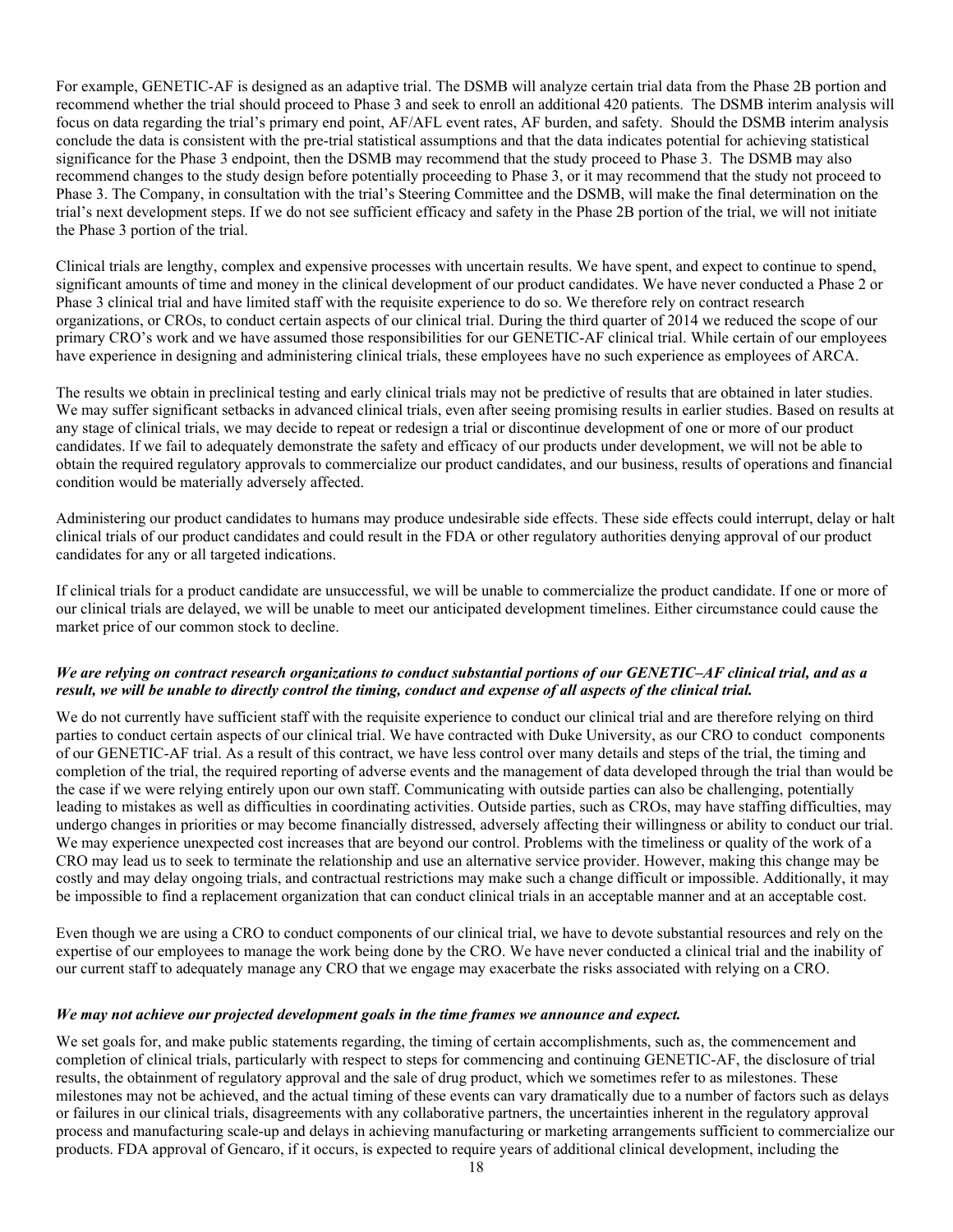completion of genetic trials. There can be no assurance that our GENETIC-AF trial will fully enroll or be completed, or that we will make regulatory submissions or receive regulatory approvals as planned. If we fail to achieve one or more of these milestones as planned, our business will be materially adversely affected.

# If we are not able to maintain the requirements for listing on the Nasdaq Capital Market, we could be delisted, which could have a materially adverse effect on our ability to raise additional funds as well as the price and liquidity of our common stock.

Our common stock is currently listed on the Nasdaq Capital Market. To maintain the listing of our common stock on the Nasdaq Capital Market we are required to meet certain listing requirements, including, among others, (i) a minimum closing bid price of \$1.00 per share, (ii) a market value of publicly held shares (excluding shares held by our executive officers, directors and 10% or more stockholders) of at least \$1 million and (iii) either: (x) stockholders' equity of at least \$2.5 million; or (y) a total market value of listed securities of at least \$35 million.

During 2012 our stock price fell below the Nasdaq Capital Market's minimum bid price requirements and we became subject to delisting from the exchange. On March 4, 2013 we executed a 1 for 6 reverse split of our common stock and have subsequently regained compliance with the minimum bid price requirements. On February 18, 2015, we received notification from NASDAQ of potential delisting of our shares from the NASDAQ Capital Market because the closing bid price of our common stock had not met the minimum closing bid price of \$1.00 per share during the preceding 30 days. NASDAQ rules provided us a 180 calendar day grace period from the date of the Notice to regain compliance by meeting the continued listing standard. The continued listing standard would be met if our common stock has a minimum closing bid price of at least \$1.00 per share for a minimum of 10 consecutive business days during the 180 calendar day grace period. If our stock does not trade above these levels, we may seek to execute a reverse split of our common stock in 2015 in order to regain compliance. The delisting of our common stock from a national exchange could impair the liquidity and market price of the common stock. It could also materially, adversely affect our access to the capital markets, and any limitation on market liquidity or reduction in the price of the common stock as a result of that delisting could adversely affect our ability to raise capital on terms acceptable to us, or at all.

In future periods, if we do not meet the minimum stockholders' equity, minimum closing bid price requirements, or any other listing requirements, we would be subject to delisting from the Nasdaq Capital Market.

As of March 17, 2015, the closing price of our common stock was \$0.77 per share, and the total market value of our listed securities was approximately \$16.3 million. As of December 31, 2014, we had stockholders' equity of \$14.7 million.

#### We expect to depend on existing and future collaborations with third parties for the development of some of our product candidates. If those collaborations are not successful, we may not be able to complete the development of these product candidates.

We currently have a collaboration agreement with Medtronic, Inc., or Medtronic, for the support of our GENETIC-AF trial. Medtronic can terminate its collaboration with us for various reasons including uncured material breach of the collaboration by us, an ARCA bankruptcy, if, after FDA communication, it is reasonably concluded that the FDA will not allow GENETIC-AF to enroll or proceed, or if Medtronic's obligations under the collaboration agreement are unilaterally expanded. We may seek additional third party collaborators for the development of Gencaro or other product candidates.

Under our current arrangement with Medtronic, as amended, we have limited control over the amount and timing of resources that they dedicate to the development of Gencaro. This is also likely to be true in any future collaboration with third parties. Our ability to benefit from these arrangements will depend on our collaborators' abilities to successfully perform the functions assigned to them in these arrangements.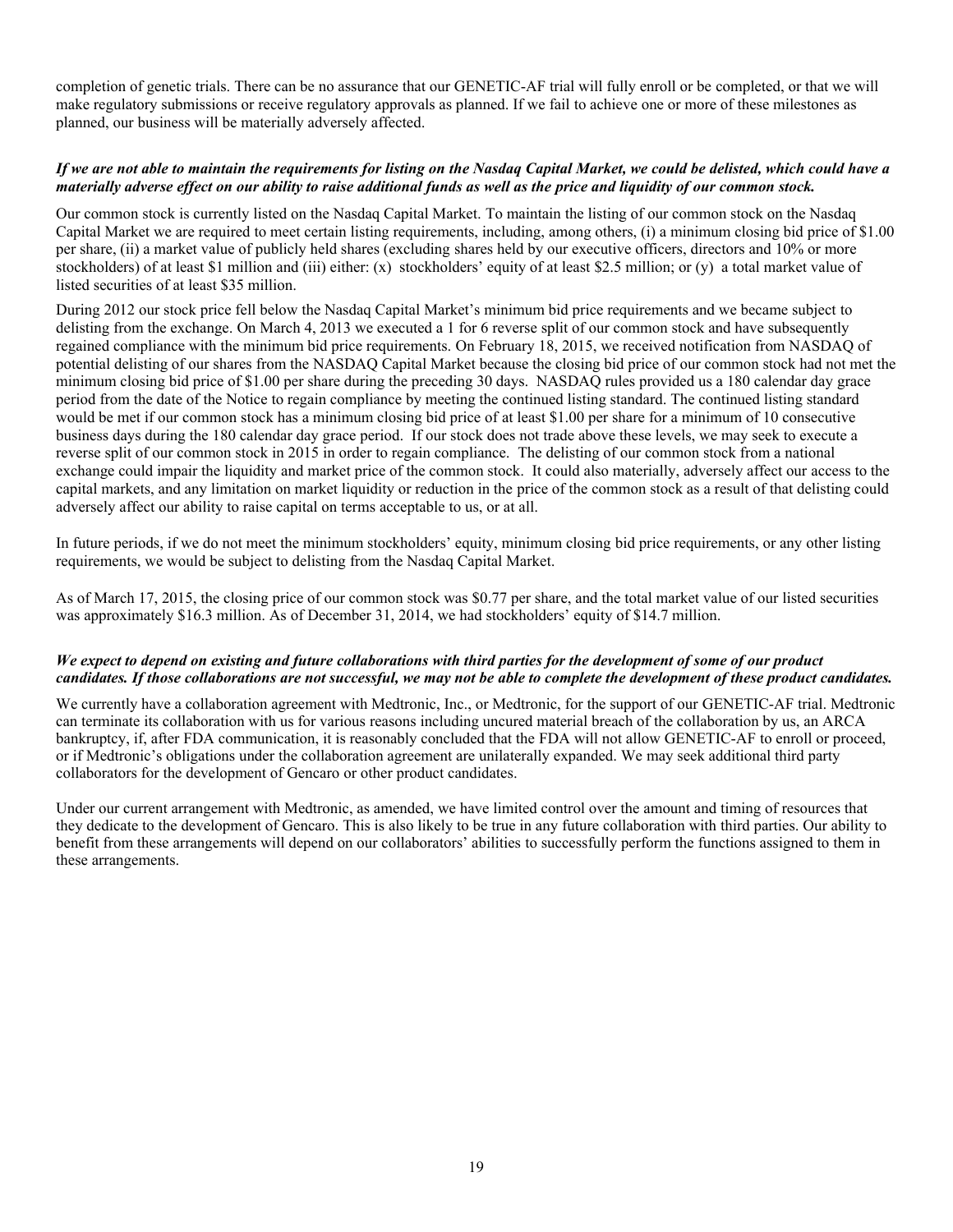Collaborations involving our product candidates pose the following risks to us:

- collaborators have significant discretion in determining the efforts and resources that they will apply to these collaborations;
- collaborators may not pursue development and commercialization of our product candidates or may elect not to continue or renew development or commercialization programs based on clinical trial results, changes in the collaborator's strategic focus or available funding, or external factors such as an acquisition that diverts resources or creates competing priorities;
- collaborators may delay clinical trials, provide insufficient funding for a clinical trial program, stop a clinical trial or abandon a product candidate, repeat or conduct new clinical trials or require a new formulation of a product candidate for clinical testing;
- collaborators could independently develop, or develop with third parties, products that compete directly or indirectly with our product candidates if the collaborators believe that competitive products are more likely to be successfully developed or can be commercialized under terms that are more economically attractive than ours;
- collaborators may not properly maintain or defend our intellectual property rights or may use our proprietary information in such a way as to invite litigation that could jeopardize or invalidate our proprietary information or expose us to potential litigation;
- disputes may arise between the collaborators and us that result in the delay or termination of the research, development or commercialization of our product candidates or that result in costly litigation or arbitration that diverts management attention and resources;
- collaborations may be terminated and, if terminated, may result in a need for additional capital to pursue further development or commercialization of the applicable product candidates;
- collaborators may elect to take over manufacturing rather than retain us as manufacturers and may encounter problems in starting up or gaining approval for their manufacturing facility and so be unable to continue development of product candidates;
- we may be required to undertake the expenditure of substantial operational, financial and management resources in connection with any collaboration;
- we may be required to issue equity securities to collaborators that would dilute our existing stockholders' percentage ownership;
- we may be required to assume substantial actual or contingent liabilities;
- collaborators may not commit adequate resources to the marketing and distribution of our product candidates, limiting our potential revenues from these products; and
- collaborators may experience financial difficulties.

We face a number of challenges in seeking additional collaborations. Collaborations are complex and any potential discussions may not result in a definitive agreement for many reasons. For example, whether we reach a definitive agreement for a collaboration will depend, among other things, upon our assessment of the collaborator's resources and expertise, the terms and conditions of the proposed collaboration, and the proposed collaborator's evaluation of a number of factors, such as the design or results of our clinical trials, the potential market for our product candidates, the costs and complexities of manufacturing and delivering our product candidates to patients, the potential of competing products, the existence of uncertainty with respect to ownership or the coverage of our intellectual property, and industry and market conditions generally. If we were to determine that additional collaborations for our Gencaro development is necessary and were unable to enter into such collaborations on acceptable terms, we might elect to delay or scale back the development or commercialization of Gencaro in order to preserve our financial resources or to allow us adequate time to develop the required physical resources and systems and expertise ourselves.

Collaboration agreements may not lead to development or commercialization of our product candidates in the most efficient manner, or at all. In addition, there have been a significant number of recent business combinations among large pharmaceutical companies that have resulted in a reduced number of potential future collaborators. If a present or future collaborator of ours were to be involved in a business combination, the continued pursuit and emphasis on our product development or commercialization program could be delayed, diminished or terminated.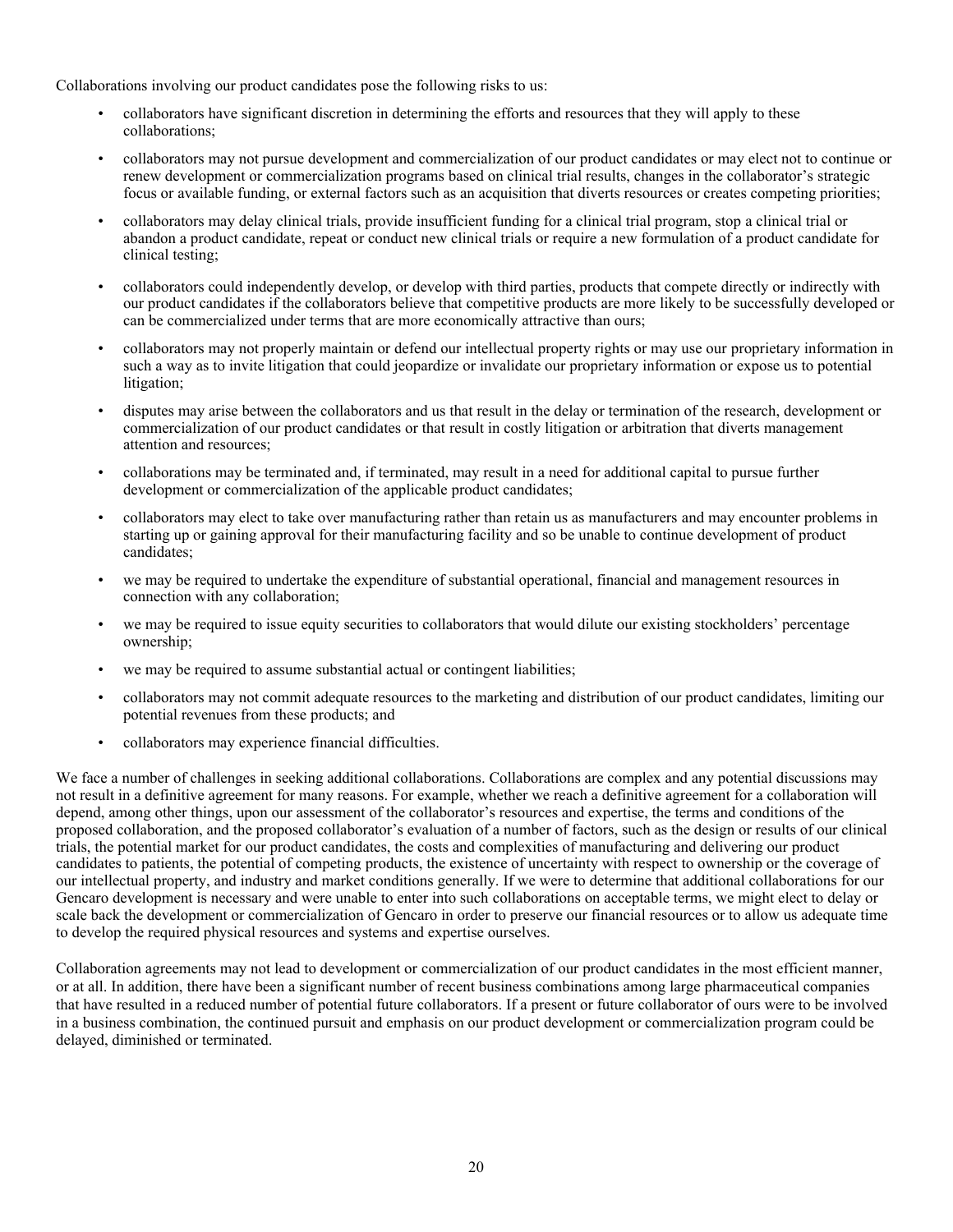# Our GENETIC-AF clinical trial requires the use of a third-party diagnostic services provider to administer the genetic test needed to identify the patient receptor genotypes of clinical trial participants, and as a result, we will be unable to directly control the *timing, conduct and expense of the genetic test.*

Our GENETIC-AF clinical trial of Gencaro requires a companion diagnostic test that identifies the patient's receptor genotype. The trial will only enroll those patients with the receptor that has the potential for enhanced efficacy, the beta-1 389 Arg receptor as detected by a beta-1 389 Arg/Arg genotype. Accordingly, the GENETIC-AF trial requires the use of a third-party diagnostic service to perform the genetic testing. There has been limited experience in our industry in prospective development of companion diagnostics required to perform the required molecular profiling. We entered into an agreement with LabCorp to provide the diagnostic services of the genetic test needed to support our GENETIC-AF trial. To provide those services, LabCorp obtained from the FDA an Investigational Device Exemption, or IDE, for the companion diagnostic test being used in our GENETIC-AF clinical trial.

The FDA and similar regulatory authorities outside the United States regulate companion diagnostics. Companion diagnostics require separate or coordinated regulatory approval prior to commercialization. Changes to regulatory advice could delay our development programs or delay or prevent eventual marketing approval for our product candidates that may otherwise be approvable. In July 2011, the FDA issued draft guidance that stated that if safe and effective use of a therapeutic depends on an *in vitro* diagnostic, the FDA generally will not approve the therapeutic unless the FDA approves or clears this "*in vitro* companion diagnostic device" at the same time that the FDA approves the therapeutic. The approval or clearance of the companion diagnostic would occur through the FDA's Center for Devices and Radiological Health. In 2014, the FDA issued guidance on in vitro companion diagnostic devices. It is difficult to predict how FDA will implement the guidance. For example, the guidance allows for flexibility by the FDA in the case of therapeutic products to treat serious conditions for which no alternative treatment exists and the benefits of using the companion diagnostic outweigh the risk, but it is unclear how this discretion will be applied by the agency. The FDA's evolving position on the topic of companion diagnostics could affect our clinical development programs that utilize companion diagnostics. In particular, the FDA may limit our ability to use retrospective data, otherwise disagree with our approaches to trial design, biomarker qualification, clinical and analytical validity, and clinical utility, or make us repeat aspects of a trial or initiate new trials.

Given our limited experience in developing diagnostics, we expect to rely primarily on third parties for the design and manufacture of the companion diagnostics for our product candidates. If we, or any third parties that we engage to assist us, are unable to successfully develop companion diagnostics for our product candidates that require such diagnostics, or experience delays in doing so, the development of our product candidates may be adversely affected, our product candidates may not receive marketing approval and we may not realize the full commercial potential of any products that receive marketing approval. As a result, our business could be materially harmed.

# We will need to establish a collaborative arrangement with a third-party diagnostics services provider to obtain marketing clearance or approval of the companion genetic test. There is no guarantee that the FDA will grant timely clearance or approval of the genetic test, if at all, and failure to obtain such timely clearance or approval would adversely affect our ability to market *Gencaro.*

The drug label we intend to seek for Gencaro would identify the patient receptor genotype for which the drug is approved. Accordingly, we believe developing a genetic test that is simple to administer and widely available will be critical to the successful commercialization of Gencaro and also to the ability to conduct our GENETIC-AF clinical trial. The genetic test will be subject to regulation by the FDA and by comparable agencies in various foreign countries. The process of complying with the requirements of the FDA and comparable agencies is costly, time consuming and burdensome.

Despite the time and expense expended, regulatory clearance or approval is never guaranteed. If regulatory clearance or approval is delayed, or if one or more third-party diagnostic services providers are unable to obtain FDA approval of the genetic test at all or in parallel with the approval of Gencaro, or are unable to commercialize the test successfully and in a manner that effectively supports the commercial efforts for Gencaro, or if the information concerning the differential response to Gencaro resulting from certain genetic variation is not included in the approval label for Gencaro, the commercial launch of Gencaro may be significantly and adversely affected.

# Regulatory approval is required for the genetic test to be used in the GENETIC-AF trial and to support the commercialization of the test, if approved. Delays or failures in obtaining such regulatory approval, including any required validation analyses may prevent a third-party diagnostics provider from commercializing such genetic test and will adversely affect our business, operating *results and prospects.*

Before a genetic test can be used commercially, including in conjunction with Gencaro, if it is approved for marketing, the third-party diagnostics provider must obtain FDA Premarket Approval, or PMA, for such test. The FDA may require additional validation of the genetic test we are using in GENETIC-AF prior to any approval of Gencaro or the genetic test. We anticipate the genetic test will be required as a condition to prescribing Gencaro. There is no guarantee the FDA will approve the anticipated PMA submission for the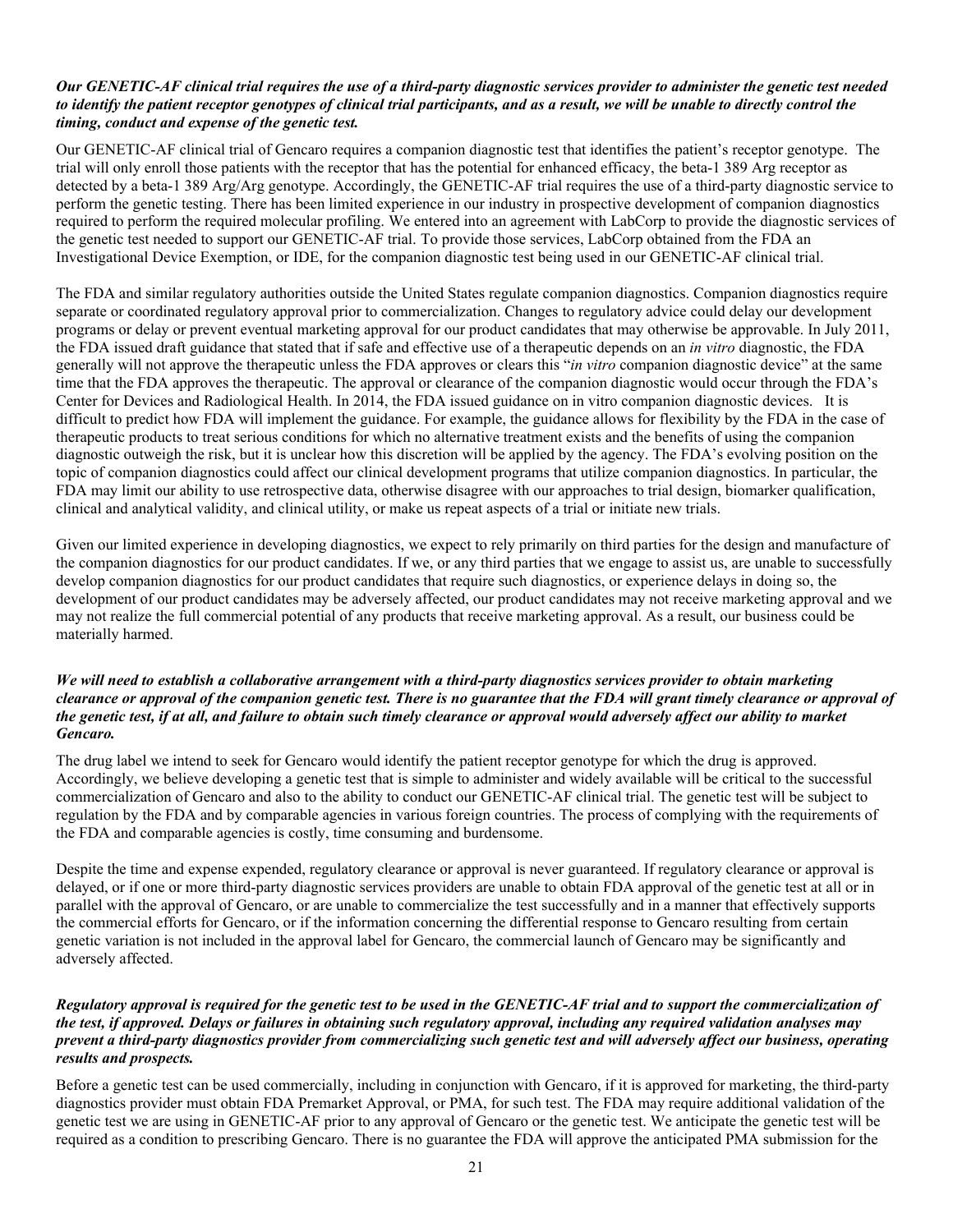genetic test. Even if the genetic test is eventually approved, performing additional validation work necessary to support the PMA, if required, for current or future genetic test products, including one associated with Gencaro, would require additional time and expense and the outcome would be uncertain. Moreover, such delays or increased costs or failures could adversely affect our business, operating results and prospects for commercializing the genetic test.

# If a third-party diagnostics provider responsible for the genetic test or certain of its third-party suppliers fails to comply with ongoing FDA or other foreign regulatory authority requirements, or if there are unanticipated problems with the genetic test, these *products could be subject to restrictions or withdrawal from use in a trial or from the market.*

Any diagnostic for which a third-party diagnostics provider obtains clearance or approval, and the manufacturing processes, reporting requirements, post-approval clinical data and promotional activities for such product, will be subject to continued regulatory review, oversight and periodic inspections by the FDA and other domestic and foreign regulatory bodies. With respect to the genetic test, to the extent applicable, any third-party diagnostics provider and certain of its suppliers will be required to comply with the FDA's Quality System Regulation, or QSR, and International Standards Organization, or ISO, requirements which cover the methods and documentation of the design, testing, production, control, quality assurance, labeling, packaging, storage and shipping of any product for which clearance or approval is obtained. Regulatory bodies, such as the FDA, enforce the QSR and other regulations through periodic inspections. The failure by a third-party diagnostics provider, or certain of its third-party manufacturers or suppliers, as the case may be, to comply with applicable statutes and regulations administered by the FDA and other regulatory bodies, or the failure to timely and adequately respond to any adverse inspectional observations or product safety issues, could result in, among other things, enforcement actions. If any of these actions were to occur, it could harm our reputation and cause product sales and profitability of Gencaro to suffer and may prevent us from generating revenue or utilizing the genetic test further in any clinical trial. Even if regulatory clearance or approval is granted, such clearance or approval may be subject to limitations on the intended uses for which the product may be marketed and reduce our potential to successfully commercialize the product and generate revenue from the product.

#### Future sales of Gencaro may suffer if its marketplace acceptance is negatively affected by the genetic test.

The genetic test is an important component of the commercial strategy for Gencaro in addition to being required for our GENETIC-AF trial. We believe that the genetic test helps predict patient response to Gencaro, and that this aspect of the drug is important to its ability to compete effectively with current therapies. The genetic test adds an additional step in the prescribing process, an additional cost for the patient and payors, the risk that the test results may not be rapidly available and the possibility that it may not be available at all to hospitals and medical centers. Although we anticipate that Gencaro, if approved in a timely manner, would be the first genetically-targeted cardiovascular drug, Gencaro will be one of a number of successful drugs in the beta-blocker class currently on the market. Prescribers may be more familiar with these other beta-blockers, and may be resistant to prescribing Gencaro as an AF therapy in patients with HF. Any one of these factors could affect prescriber behavior, which in turn may substantially impede market acceptance of the genetic test, which could cause significant harm to Gencaro's ability to compete, and in turn harm our business.

# Our failure to raise substantial additional funding or enter into a strategic transaction may materially and adversely affect our *business.*

Unless we are able to raise substantial additional funding for the development of Gencaro through other means, we will need to complete a strategic transaction to continue the development of Gencaro through the clinical development and commercialization phases, and to continue our other operations. The strategic transactions that we may consider include a potential combination or partnership. Our board of directors and management team have and will continue to devote substantial time and resources to obtaining additional capital or the consideration and implementation of any such strategic transaction. In addition, conditions in the financial markets may lead to an increased number of biotechnology companies that are also seeking to enter into strategic transactions, which may limit our ability to negotiate favorable terms for any such transaction. Further, our current employees do not have experience in the strategic transaction process, and our previous efforts to enter into a strategic transaction have not been successful. As a result of these and other factors, there is substantial risk that we may not be able to complete a strategic transaction on favorable terms, or at all. The failure to complete such a strategic transaction may materially and adversely affect our business.

#### We may be limited in our ability to access sufficient funding through a private equity or convertible debt offering.

Nasdaq rules impose restrictions on our ability to raise funds through a private offering of our common stock, convertible debt or similar instruments without obtaining stockholder approval. Under Nasdaq rules, an offering of more than 20% of our total shares outstanding for less than the greater of book or market value requires stockholder approval unless the offering qualifies as a "public offering" for purposes of the Nasdaq rules. As of February 27, 2015 we had approximately 21.2 million shares of common stock outstanding, 20% of which is approximately 4.2 million shares. To the extent we seek to raise funds through a private offering of stock, convertible debt or similar instruments, we are limited in how much funding we could raise privately without requiring a stockholder vote. SEC rules impose restrictions on our ability to raise funds through the registered offering of our securities pursuant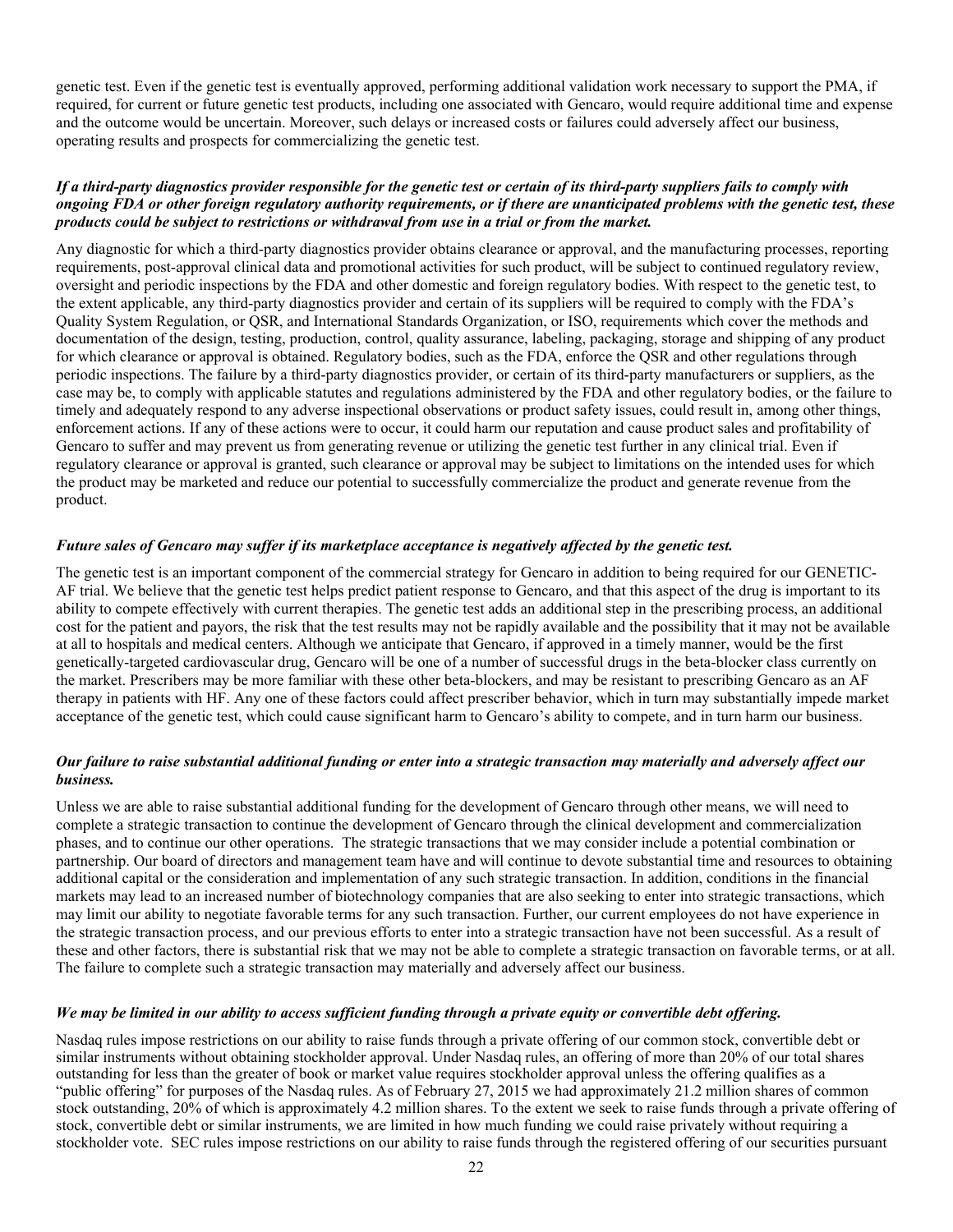to our "shelf" registration statement on Form S-3. Under SEC rules, we are prohibited from selling securities under such registration statement if the aggregate market value of the securities sold thereunder in any twelve-month period exceeds one-third of the market value of our outstanding common stock held by non-affiliates. In addition, we are currently subject to certain contractual rights of investors arising from our public and private equity financing transactions that limit the nature and price of future public and private financing transactions that we may effect. For example, in January 2013, we entered into separate subscription agreements with certain institutional investors in connection with a private investment in public equity, pursuant to which we sold shares of our common stock and warrants to purchase shares of our common stock to the investors. In connection with this transaction, we agreed that, subject to certain exceptions, we would not, while the warrants issued in such financing are outstanding, effect or enter into an agreement to effect any issuance of common stock or securities convertible into, exercisable for or exchangeable for common stock in a "variable rate transaction," which means a transaction in which we issue or sell any convertible securities either (A) at a conversion price, exercise price or exchange rate or other price that is based upon and/or varies with the trading prices of, or quotations for, the shares of common stock at any time after the initial issuance of such convertible securities, or (B) with a conversion, exercise or exchange price that is subject to being reset at some future date after the initial issuance of the convertible securities or upon the occurrence of the specified or contingent events directly or indirectly related to our business or the market for our common stock. The restrictions imposed by the terms of our previous offerings, and that could be imposed in future offerings, may limit our access to capital on agreeable terms and delay or make impossible certain otherwise available equity financing opportunities and could severely restrict our access to the capital necessary to conduct our business.

#### Unless we are able to generate sufficient product revenue, we will continue to incur losses from operations and will not achieve or *maintain profitability. We are years away from commercializing a product and generating product revenue.*

Our historical losses have had and will continue to have an adverse effect on our stockholders' equity and working capital, among other things. We are years away from commercializing a product and generating any product revenue. As a result, we expect to continue to incur significant operating losses for the foreseeable future. Even if we ultimately receive regulatory approval for Gencaro or our other product candidates, sales of such products may not generate sufficient revenue for it to achieve or maintain profitability. Because of the numerous risks and uncertainties associated with developing therapeutic drugs, we may experience larger than expected future losses and may never reach profitability.

#### Our product candidates are subject to extensive regulation, which can be costly and time-consuming, and unsuccessful or delayed *regulatory approvals could increase our future development costs or impair our future revenue.*

The preclinical and clinical development, testing, manufacture, safety, efficacy, labeling, storage, recordkeeping, and subsequent advertising, promotion, sale, marketing, and distribution, if approved, of our product candidates are subject to extensive regulation by the FDA and other regulatory authorities in the United States and elsewhere. These regulations also vary in important, meaningful ways from country to country. We are not permitted to market a potential drug in the United States until we receive approval of an NDA from the FDA for such drug. We have not received an NDA approval from the FDA for Gencaro or any of our other product candidates. There can be no guarantees with respect to our product candidates that clinical studies will adequately support a NDA, that the products will receive necessary regulatory approvals, or that they will prove to be commercially successful.

To receive regulatory approval for the commercial sale of any product candidates, we must demonstrate safety and efficacy in humans to the satisfaction of regulatory authorities through preclinical studies and adequate and well-controlled clinical trials of the product candidates. This process is expensive and can take many years, and failure can occur at any stage of the testing. Our failure to adequately demonstrate the safety and efficacy of our product candidates will prevent regulatory approval and commercialization of such products. In 2008, we submitted and the FDA accepted our NDA filing for Gencaro for the treatment of chronic HF. In 2009, the FDA issued a Complete Response Letter, or CRL, in which the FDA stated that it could not approve the Gencaro NDA in its current form and specified actions required for approval of the NDA, including conducting an additional Phase 3 clinical trial of Gencaro in patients with HF. We have initiated a clinical study of Gencaro in HFREF patients to assess its efficacy in reducing or preventing AF. This trial has been initiated as a Phase 2B study in approximately 200 patients and, depending on the outcome of the Phase 2B portion, may be expanded to a Phase 3 study with up to an estimated additional 420 patients. We believe the Phase 2B enrollment of 200 patients could be completed by the end of 2016, with the DSMB interim analysis finishing in the first half of 2017. This product candidate will require years of clinical development. Even if we conduct additional studies in accordance with further FDA guidance and submit or file a new or amended NDA, the FDA may ultimately decide that the NDA does not satisfy the criteria for approval.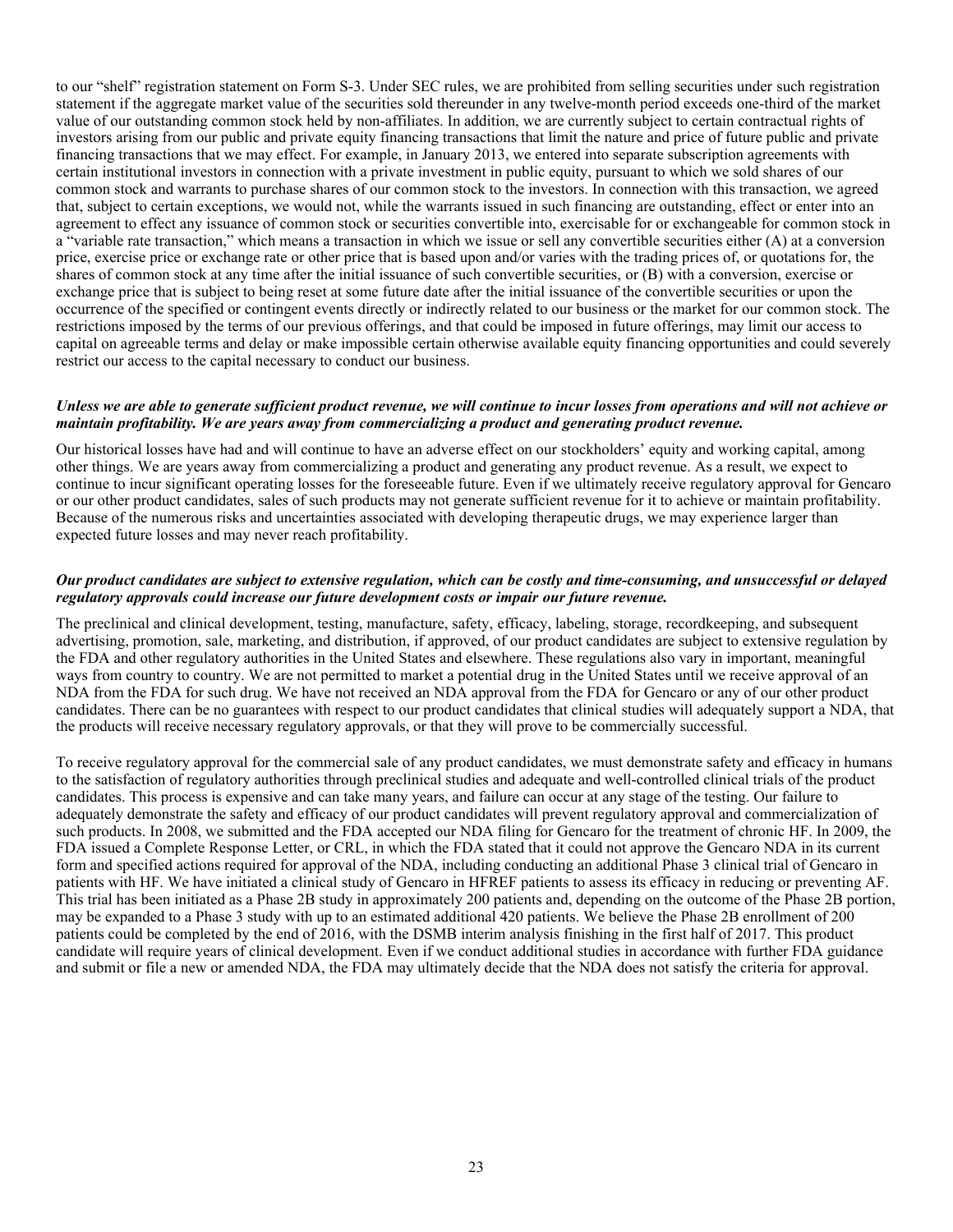In the event that we or our collaborators conduct preclinical studies that do not comply with Good Laboratory Practices or GLP or incorrectly design or carry out human clinical trials in accordance with Good Clinical Practices, or GCP, or those clinical trials fail to demonstrate clinical significance, it is unlikely that we will be able to obtain FDA approval for product development candidates. Our inability to successfully initiate and effectively complete clinical trials for any product candidate on schedule, or at all, will severely harm our business. Significant delays in clinical development could materially increase product development costs or allow our competitors to bring products to market before we do, impairing our ability to effectively commercialize any future product candidate. We do not know whether planned clinical trials will begin on time, will need to be redesigned or will be completed on schedule, if at all. Clinical trials can be delayed for a variety of reasons, including:

- delays or failures in obtaining regulatory authorization to commence a trial because of safety concerns of regulators relating to our product candidates or similar product candidates of our competitors or failure to follow regulatory guidelines;
- delays or failures in obtaining clinical materials and manufacturing sufficient quantities of the product candidates for use in trials;
- delays or failures in reaching agreement on acceptable terms with prospective study sites;
- delays or failures in obtaining approval of our clinical trial protocol from an IRB to conduct a clinical trial at a prospective study site;
- delays in recruiting patients to participate in a clinical trial, which may be due to the size of the patient population, eligibility criteria, protocol design, perceived risks and benefits of the drug, availability of other approved and standard of care therapies or, availability of clinical trial sites;
- other clinical trials seeking to enroll subjects with similar profile;
- failure of our clinical trials and clinical investigators to be in compliance with the FDA's Good Clinical Practices;
- unforeseen safety issues, including negative results from ongoing preclinical studies;
- inability to monitor patients adequately during or after treatment;
- difficulty recruiting and monitoring multiple study sites;
- failure of our third-party contract research organizations, clinical site organizations and other clinical trial managers, to satisfy their contractual duties, comply with regulations or meet expected deadlines; and
- an insufficient number of patients who have, or are willing to have, a Medtronic device implanted for monitoring and recording AF burden data.

In addition, any approvals we may obtain may not cover all of the clinical indications for which we seek approval or permit us to make claims of superiority over currently marketed competitive products. Also, an approval might contain significant limitations in the form of narrow indications, warnings, precautions or contraindications with respect to conditions of use. If the FDA determines that a risk evaluation and mitigation strategy, or REMS, is necessary to ensure that the benefits of the drug outweigh the risks, we may be required to include as part of the NDA a proposed REMS that may include a package insert directed to patients, a plan for communication with healthcare providers, restrictions on a drug's distribution, or a Medication Guide, to provide better information to consumers about the drug's risks and benefits. Finally, an approval could be conditioned on our commitment to conduct further clinical trials, which we may not have the resources to conduct or which may negatively impact our financial situation.

The manufacture and tableting of Gencaro is done by third party suppliers, who must also meet current Good Manufacturing Practices, or cGMP, requirements and pass a pre-approval inspection of their facilities before we can obtain marketing approval.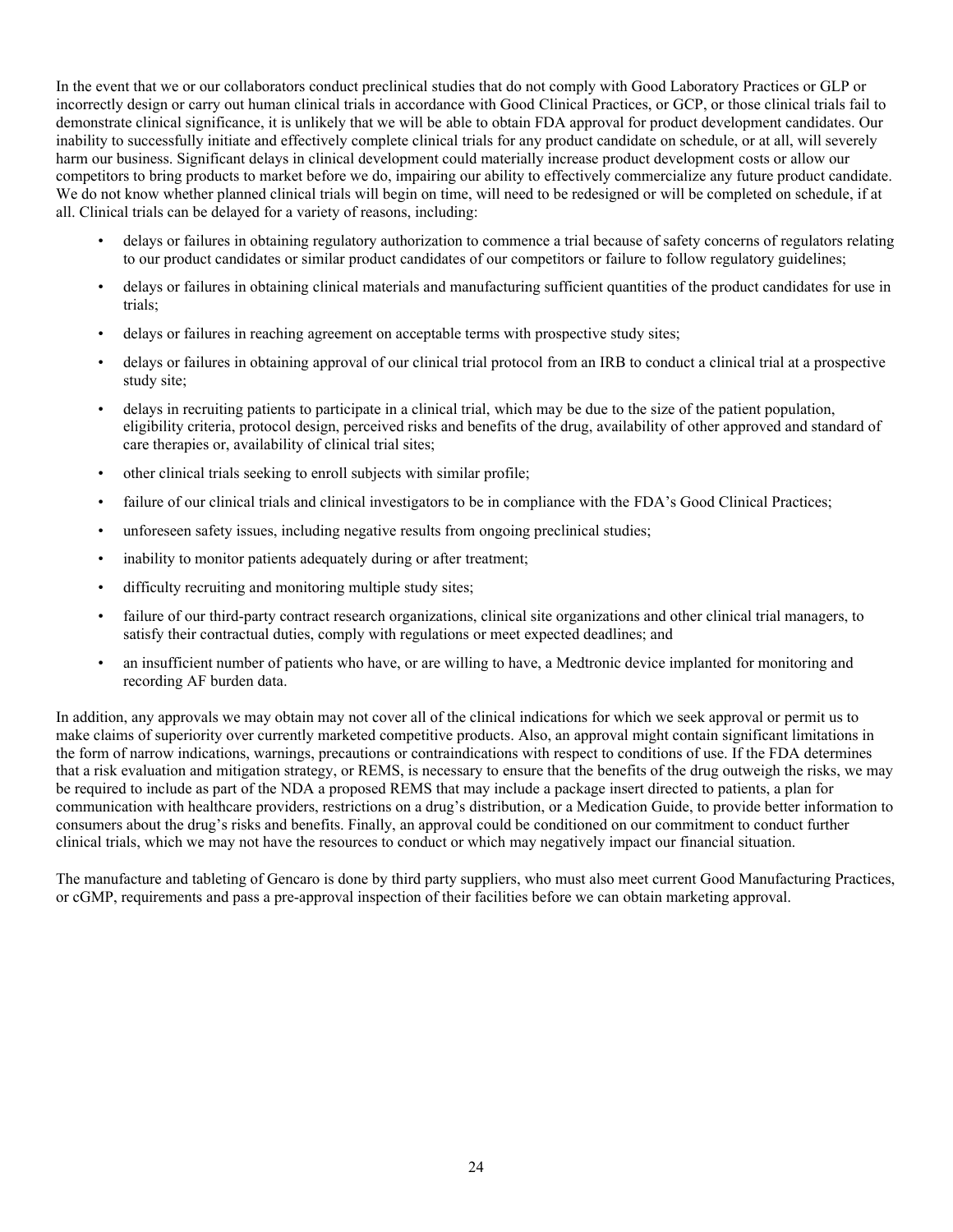All of our product candidates are prone to the risks of failure inherent in drug development. The results from preclinical animal testing and early human clinical trials may not be predictive of results obtained in later human clinical trials. Further, although a new product may show promising results in preclinical or early human clinical trials, it may subsequently prove unfeasible or impossible to generate sufficient safety and efficacy data to obtain necessary regulatory approvals. The data obtained from preclinical and clinical studies are susceptible to varying interpretations that may delay, limit or prevent regulatory approval, and the FDA and other regulatory authorities in the United States and elsewhere exercise substantial discretion in the drug approval process. The numbers, size and design of preclinical studies and clinical trials that will be required for FDA or other regulatory approval will vary depending on the product candidate, the disease or condition for which the product candidate is intended to be used and the regulations and guidance documents applicable to any particular product candidate. The FDA or other regulators can delay, limit or deny approval of any product candidate for many reasons, including, but not limited to:

- side effects;
- safety and efficacy;
- defects in the design of clinical trials;
- the fact that the FDA or other regulatory officials may not approve our or our third party manufacturer's processes or facilities; or
- the fact that new regulations may be enacted by the FDA or other regulators may change their approval policies or adopt new regulations requiring new or different evidence of safety and efficacy for the intended use of a product candidate.

In light of widely publicized events concerning the safety of certain drug products, regulatory authorities, members of Congress, the Government Accountability Office, medical professionals and the general public have raised concerns about potential drug safety issues. These events have resulted in the withdrawal of certain drug products, revisions to certain drug labeling that further limit use of the drug products and establishment of risk management programs that may, for instance, restrict distribution of drug products. The increased attention to drug safety issues may result in a more cautious approach by the FDA to clinical trials and approval. Data from clinical trials may receive greater scrutiny with respect to safety and the product's risk/benefit profile, which may make the FDA or other regulatory authorities more likely to terminate clinical trials before completion, or require longer or additional clinical trials that may result in substantial additional expense, and a delay or failure in obtaining approval or approval for a more limited indication than originally sought. Aside from issues concerning the quality and sufficiency of submitted preclinical and clinical data, the FDA may be constrained by limited resources from reviewing and determining the approvability of the Gencaro NDA in a timely manner.

In pursuing clinical development of Gencaro for an AF indication, we will be required to amend the Gencaro HF NDA or prepare a new NDA. The FDA could approve Gencaro, but without including some or all of the prescribing information that we have requested. For instance, the FDA could approve Gencaro for AF in a more limited patient population or include additional warnings in the drug's label. This, in turn, could substantially and detrimentally impact our ability to successfully commercialize Gencaro and effectively protect our intellectual property rights in Gencaro.

#### If our product candidates receive regulatory approval, we would be subject to ongoing regulatory obligations and restrictions, which may result in significant expenses and limit our ability to develop and commercialize other potential products.

If a product candidate of ours is approved by the FDA or by another regulatory authority, we would be held to extensive regulatory requirements over product manufacturing, testing, distribution, labeling, packaging, adverse event reporting and other reporting to regulatory authorities, storage, advertising, marketing, promotion, distribution, and record keeping. Regulatory approvals may also be subject to significant limitations on the indicated uses or marketing of the product candidates. Potentially costly follow-up or postmarketing clinical studies may be required as a condition of approval to further substantiate safety or efficacy, or to investigate specific issues of interest to the regulatory authority. Previously unknown problems with the product candidate, including adverse events of unanticipated severity or frequency, may result in additional regulatory controls or restrictions on the marketing or use of the product or the need for post marketing studies, and could include suspension or withdrawal of the products from the market.

Furthermore, our third-party manufacturers and the manufacturing facilities that they use to make our product candidates are regulated by the FDA. Quality control and manufacturing procedures must continue to conform to cGMP after approval. Drug manufacturers and their subcontractors are required to register their facilities and products manufactured annually with the FDA and certain state agencies and are subject to periodic unannounced inspections by the FDA, state and/or other foreign authorities. Any subsequent discovery of problems with a product, or a manufacturing or laboratory facility used by us or our collaborators, may result in restrictions on the product, or on the manufacturing or laboratory facility, including a withdrawal of the drug from the market or suspension of manufacturing. Any changes to an approved product, including the way it is manufactured or promoted, often require FDA approval before the product, as modified, can be marketed. We and our third-party manufacturers will also be subject to ongoing FDA requirements for submission of safety and other post-market information.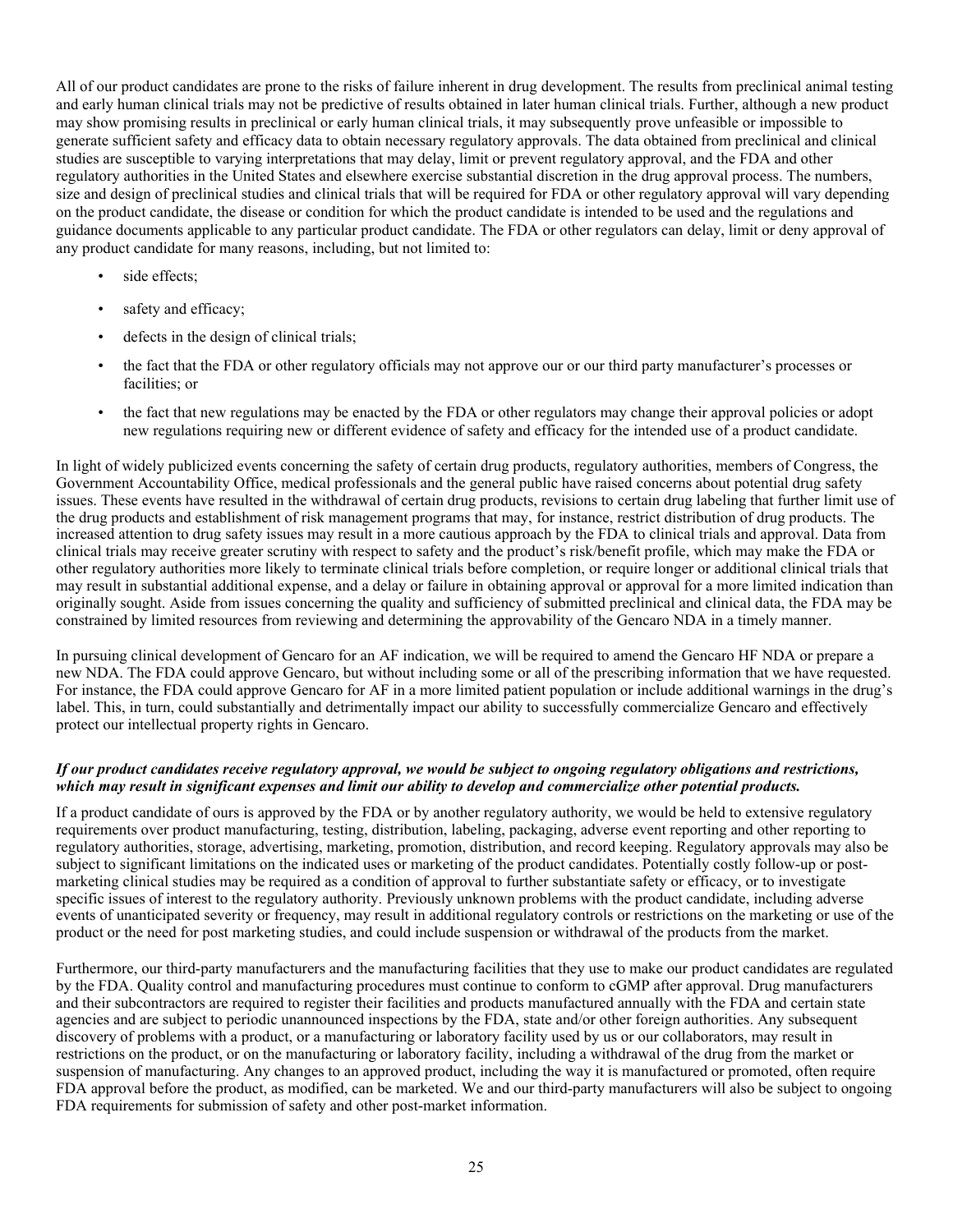The marketing and advertising of our drug products by our collaborators or us will be regulated by the FDA, certain state agencies or foreign regulatory authorities. Violations of these laws and regulations, including promotion of our products for unapproved uses or failing to disclose risk information, are punishable by criminal and civil sanctions and may result in the issuance of enforcement letters or other enforcement action by the FDA, U.S. Department of Justice, state agencies, or foreign regulatory authorities that could jeopardize our ability to market the product.

In addition to the FDA, state or foreign regulations, the marketing of our drug products by us or our collaborators will be regulated by federal, state or foreign laws pertaining to health care "fraud and abuse," such as the federal anti-kickback law prohibiting bribes, kickbacks or other remuneration for the order or recommendation of items or services reimbursed by federal health care programs. Many states have similar laws applicable to items or services reimbursed by commercial insurers. Violations of these laws are punishable by criminal and civil sanctions, including, in some instances, imprisonment and exclusion from participation in federal and state health care programs, including the Medicare, Medicaid and Veterans Affairs healthcare programs. Because of the far-reaching nature of these laws, we may be required to discontinue one or more of our practices to be in compliance with these laws. Health care fraud and abuse regulations are complex, and even minor irregularities can potentially give rise to claims that a statute or prohibition has been violated. Any violations of these laws, or any action against us for violations of these laws, even if we successfully defend against it, could have a material adverse effect on our business, financial condition and results of operations.

We could also become subject to false claims litigation under federal statutes, which can lead to civil money penalties, restitution, criminal fines and imprisonment, and exclusion from participation in Medicare, Medicaid and other federal and state health care programs. These false claims statutes include the False Claims Act, which allows any person to bring a suit on behalf of the federal government alleging submission of false or fraudulent claims, or causing to present such false or fraudulent claims, under federal programs or contracts claims or other violations of the statute and to share in any amounts paid by the entity to the government in fines or settlement. These suits against pharmaceutical companies have increased significantly in volume and breadth in recent years. Some of these suits have been brought on the basis of certain sales practices promoting drug products for unapproved uses. This new growth in litigation has increased the risk that a pharmaceutical company will have to defend a false claim action, pay fines or restitution, or be excluded from the Medicare, Medicaid, Veterans Affairs and other federal and state healthcare programs as a result of an investigation arising out of such action. We may become subject to such litigation and, if we are not successful in defending against such actions, those actions may have a material adverse effect on our business, financial condition and results of operations. We could also become subject to false claims litigation and consumer protection claims under state statutes, which also could lead to civil monetary penalties, restitution, criminal fines and imprisonment, and exclusion from participation in state health care programs. Of note, over the past few years there has been an increased focus on the sales and marketing practices of the pharmaceutical industry at both the federal and state level. Additionally, the law or regulatory policies governing pharmaceuticals may change. New statutory requirements may be enacted or additional regulations may be adopted that could prevent or delay regulatory approval of our product candidates or limit our ability to commercialize our products. We cannot predict the likelihood, nature or extent of adverse government regulation that may arise from future legislation or administrative action, either in the United States or elsewhere.

If we, our collaborators or our third-party manufacturers fail to comply with applicable continuing regulatory requirements, our business could be seriously harmed because a regulatory agency may:

- issue untitled or warning letters;
- suspend or withdraw our regulatory approval for approved products;
- seize or detain products or recommend a product recall of a drug or medical device, or issue a mandatory recall of a medical device;
- refuse to approve pending applications or supplements to approved applications filed by us;
- suspend our ongoing clinical trials;
- restrict our operations, including costly new manufacturing requirements, or restrict the sale, marketing and/or distribution of our products;
- seek an injunction;
- pursue criminal prosecutions;
- close the facilities of our contract manufacturers; or
- impose civil or criminal penalties.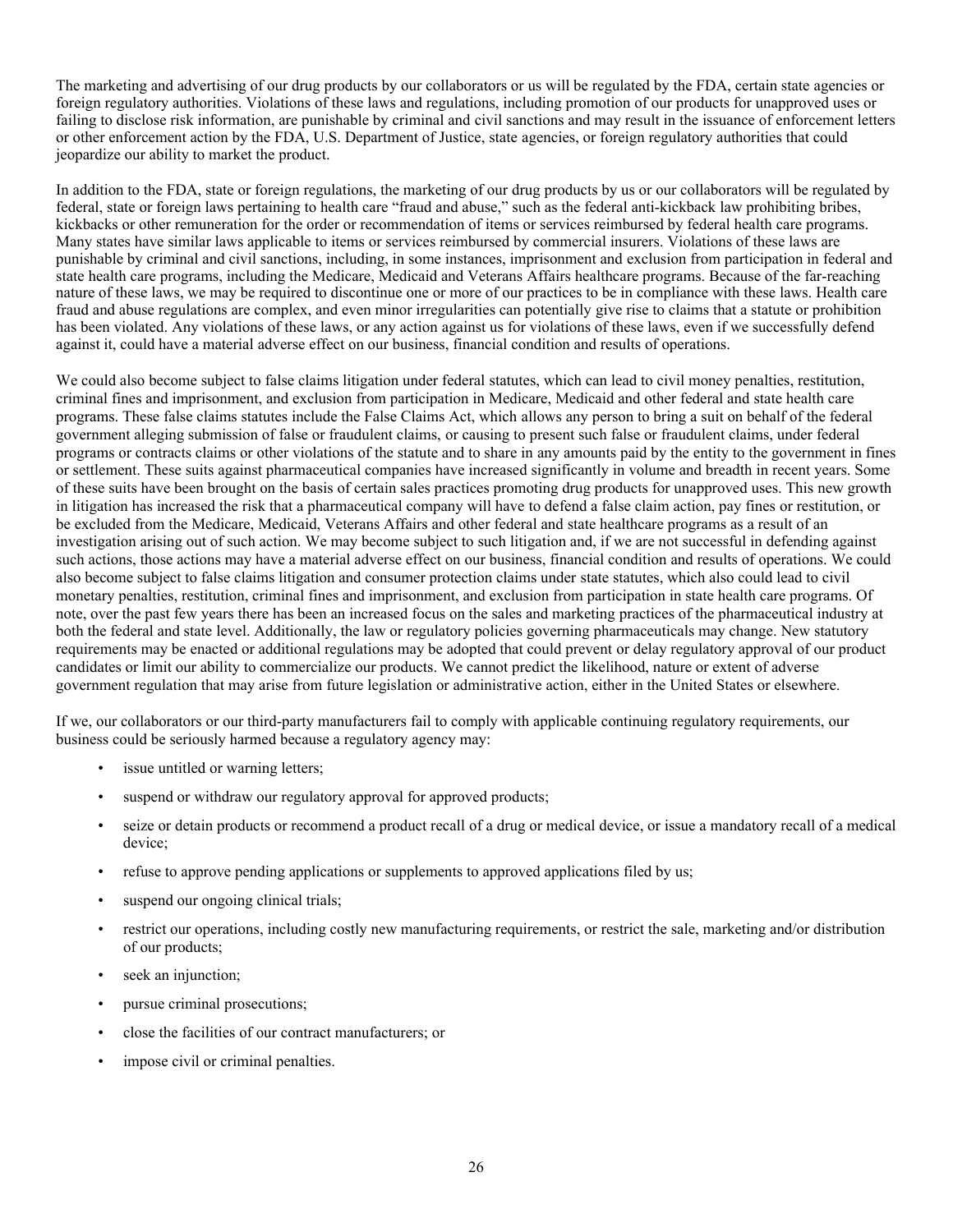## Reliance on third parties to commercialize Gencaro could negatively impact our business. If we are required to establish a direct *sales force in the United States and are unable to do so, our business may be harmed.*

Commercialization of Gencaro, particularly the establishment of a sales organization, will require substantial additional capital resources. We currently intend to pursue a strategic partnership alternative for the commercialization of Gencaro, if it is approved, and we have suspended our efforts to build internal sales, marketing and distribution capabilities. If we elect to rely on third parties to sell Gencaro and any other products, then we may receive less revenue than if we sold such products directly. In addition, we may have little or no control over the sales efforts of those third parties. If we are unable to complete a strategic transaction, we would be unable to commercialize Gencaro or any other product candidate without substantial additional capital. Even if such capital were secured, we would be required to build internal sales, marketing and distribution capabilities to market Gencaro in the United States. None of our current employees have experience in establishing and managing a sales force.

In the event we are unable to sell Gencaro and other selected product candidates, either directly or through third parties via a strategic transaction, the commercialization of Gencaro, if it is approved, may be delayed indefinitely.

# *We are dependent on our key personnel.*

The success of our business is highly dependent on the principal members of our board of directors and executive management, including our President and Chief Executive Officer, Michael R. Bristow. The loss of the services of any such individual might seriously harm our product development, partnering and financing efforts. Recruiting and training personnel with the requisite skills is challenging and we compete for talent with companies that are larger and have more financial resources.

#### We have no manufacturing capacity which puts us at risk of lengthy and costly delays of bringing our products to market.

We do not currently operate manufacturing facilities for clinical or commercial production of our product candidates, including their active pharmaceutical ingredients, or API. We have no experience in drug formulation or manufacturing, and we lack the resources and the capabilities to manufacture any of our product candidates on a clinical or commercial scale. We do not intend to develop facilities for the manufacture of product candidates for clinical trials or commercial purposes in the foreseeable future. We have contracted with Groupe Novasep to manufacture commercial quantities of the API for Gencaro. For drug production, we have contracted with Patheon, Inc. to manufacture the Gencaro tablets. In addition, we have contracted with a separate service provider for packaging and distribution of our clinical trial materials. These contract manufacturers may not perform as agreed or may not remain in the contract manufacturing business for the time required to successfully produce, store and distribute our products. In addition, these manufacturers may have staffing difficulties, may not be able to manufacture our products on a timely basis or may become financially distressed. In the event of errors in forecasting production quantities required to meet demand, natural disaster, equipment malfunctions or failures, technology malfunctions, strikes, lock-outs or work stoppages, regional power outages, product tampering, war or terrorist activities, actions of regulatory authorities, business failure, strike or other difficulty, we may be unable to find an alternative third-party manufacturer in a timely manner and the production of our product candidates would be interrupted, resulting in delays and additional costs, which could impact our ability to commercialize and sell our product candidates. We or our contract manufacturers may also fail to achieve and maintain required manufacturing standards, which could result in patient injury or death, product recalls or withdrawals, an order by governmental authorities to halt production, delays or failures in product testing or delivery, stability testing failures, cost overruns or other problems that could seriously hurt our business. Contract manufacturers also often encounter difficulties involving production yields, quality control and quality assurance, as well as shortages of qualified personnel. In addition, our contract manufacturers are subject to ongoing inspections and regulation by the FDA, the U.S. Drug Enforcement Agency and corresponding foreign and state agencies and they may fail to meet these agencies' acceptable standards of compliance. If our contract manufacturers fail to comply with applicable governmental regulations, such as quality control, quality assurance and the maintenance of records and documentation, we may not be able to continue production of the API or finished product. If the safety of any API or product supplied is compromised due to failure to adhere to applicable laws or for other reasons, this may jeopardize our regulatory approval for Gencaro and other product candidates, and we may be held liable for any injuries sustained as a result. Upon the occurrence of one of the aforementioned events, the ability to switch manufacturers may be difficult for a number of reasons, including:

- the number of potential manufacturers is limited and we may not be able to negotiate agreements with alternative manufacturers on commercially reasonable terms, if at all;
- long lead times are often needed to manufacture drugs;
- the manufacturing process is complex and may require a significant learning curve; and
- the FDA must approve any replacement prior to manufacturing, which requires new testing and compliance inspections.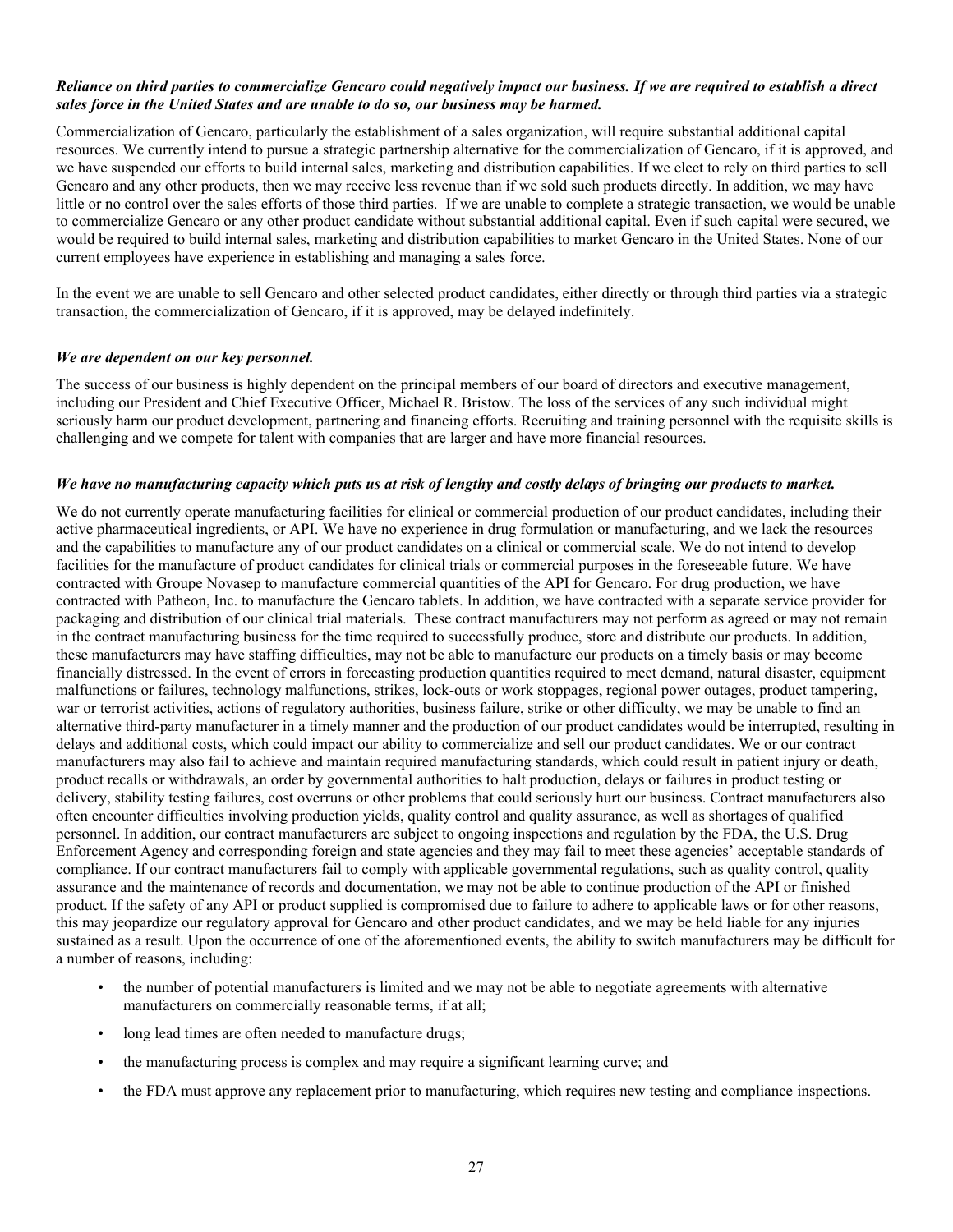# Transitioning from a clinical development stage company will require successful completion of a number of steps, many of which are outside of our control and, consequently, we can provide no assurance of our successful and timely transition from a clinical *development stage company.*

We are a clinical development stage biopharmaceutical company with a limited operating history. To date we have not generated any product revenue and have historically funded our operations through investment capital. Our future growth depends on our ability to emerge from the clinical development stage and successfully commercialize or provide for the commercialization of Gencaro and our other product candidates which in turn, will depend, among other things, on our ability to:

- conduct an additional clinical trial and develop and obtain regulatory approval for Gencaro or other product candidates;
- successfully partner a companion genetic test with the commercial launch of Gencaro;
- enter into a strategic transaction enabling the continued development and commercialization of Gencaro, or alternatively, raise significant additional capital to enable these activities;
- pursue additional indications for Gencaro and develop other product candidates, including other cardiovascular therapies; and
- obtain commercial quantities of Gencaro or other product candidates at acceptable cost levels.

Any one of these factors or other factors discussed in this report could affect our ability to successfully commercialize Gencaro and other product candidates, which could impact our ability to earn sufficient revenues to transition from a clinical development stage company and continue our business.

# *If approved by the FDA, Gencaro will be entering a competitive marketplace and may not succeed.*

Gencaro is a new type of beta-blocker and vasodilator being developed for AF. While we anticipate that this drug, if approved, would be the first genetically-targeted cardiovascular drug, and potentially the only beta-blocker approved for AF, Gencaro will be one of a number of accepted treatments for AF. In addition, our proposed prescribing information for Gencaro is expected to include a requirement for genetic testing of the patient to ascertain if they have the genotype that we believe responds most favorably to Gencaro. This additional step will add incremental cost and procedures to prescribing Gencaro, which could make it more difficult to compete against existing therapies.

Our commercial opportunity may be reduced or eliminated if competitors develop and commercialize products that are safer, more effective, have fewer side effects, are more convenient or are less expensive than Gencaro. If products with any of these properties are developed, or any of the existing products are better marketed, then prescriptions of Gencaro by physicians and patient use of Gencaro could be significantly reduced or rendered obsolete and noncompetitive. Further, public announcements regarding the development of any such competing drugs could adversely affect the market price of our common stock and the value of our assets.

# Future sales of our products may suffer if they are not accepted in the marketplace by physicians, patients and the medical *community.*

Gencaro or our other product candidates may not gain market acceptance among physicians, patients and the medical community. The degree of market acceptance of Gencaro or our other product candidates will depend on a number of factors, such as its effectiveness and tolerability, as compared with competitive drugs. Also, prevalence and severity of side-effects could negatively affect market acceptance of Gencaro or our other product candidates. Failure to achieve market acceptance of Gencaro would significantly harm our business.

If we are unable to obtain acceptable prices or adequate reimbursement from third-party payors for Gencaro, or any other product candidates that we may seek to commercialize, then our revenues and prospects for profitability will suffer.

Our or any strategic partner's ability to commercialize Gencaro, or any other product candidates that we may seek to commercialize, is highly dependent on the extent to which coverage and reimbursement for these product candidates will be available from:

- governmental payors, such as Medicare and Medicaid;
- private health insurers, including managed-care organizations; and
- other third-party payors.

Many patients will not be capable of paying for our potential products themselves and will rely on third-party payors to pay for their medical needs. A primary current trend in the U.S. health care industry is toward cost containment. Large private payors, managed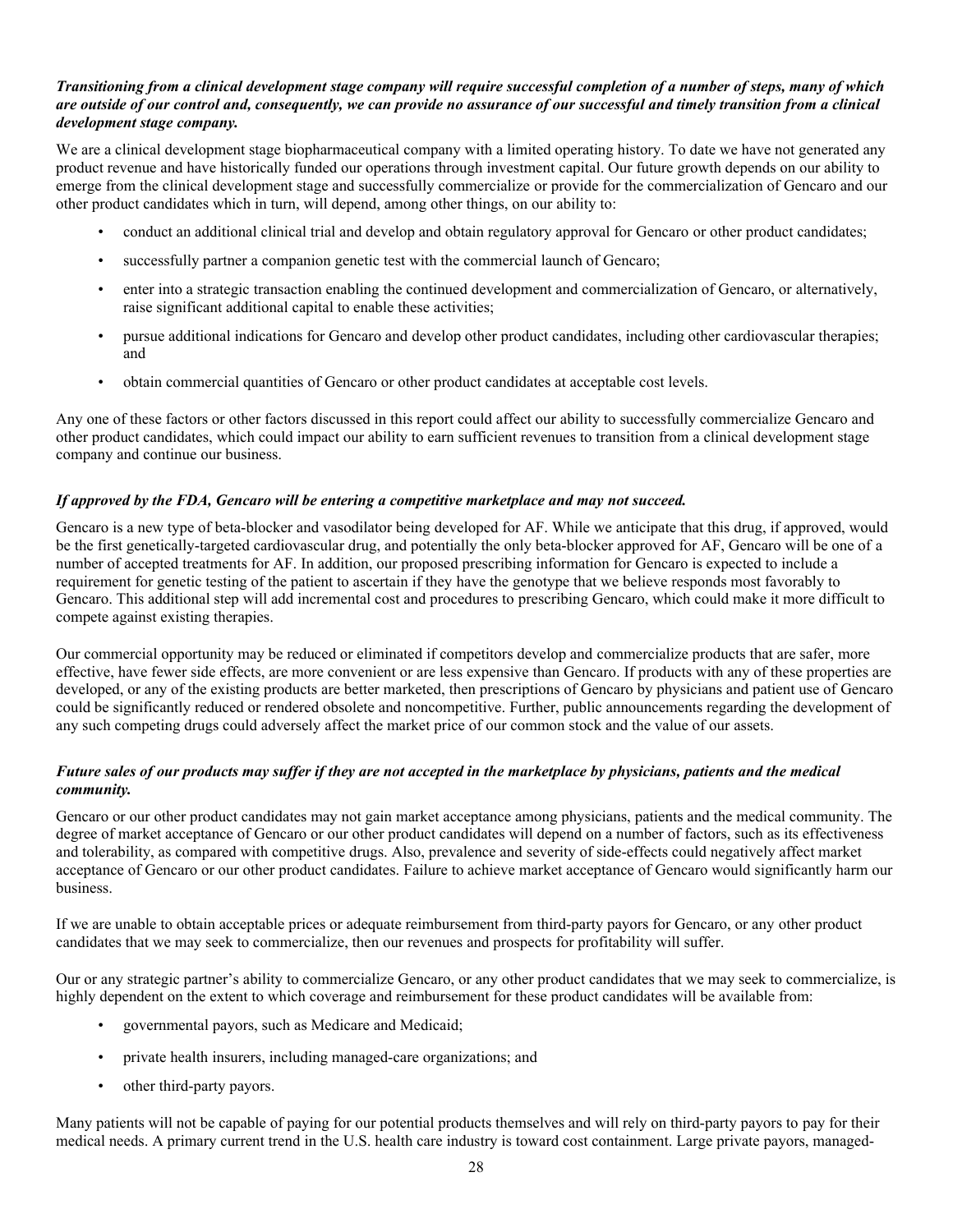care organizations, group purchasing organizations and similar organizations are exerting increasing influence on decisions regarding the use of, and reimbursement levels for, particular treatments. Such third-party payors, including Medicare, are challenging the prices charged for medical products and services, and many third-party payors limit reimbursement for newly approved health care products.

Cost-control initiatives could decrease the price we might establish for products, which could result in product revenues lower than anticipated. If the prices for our product candidates decrease, or if governmental and other third-party payors do not provide adequate coverage and reimbursement levels, then our revenue and prospects for profitability will suffer.

# *Health care reform measures could materially and adversely affect our business.*

The business and financial condition of pharmaceutical and biotechnology companies are affected by the efforts of governmental and third-party payors to contain or reduce the costs of health care. The U.S. Congress has enacted legislation to reform the health care system. While we anticipate that this legislation may, over time, increase the number of patients who have insurance coverage for pharmaceutical products, it also imposes cost containment measures that may adversely affect the amount of reimbursement for pharmaceutical products. These measures include increasing the minimum rebates for products covered by Medicaid programs and extending such rebates to drugs dispensed to Medicaid beneficiaries enrolled in Medicaid managed care organizations as well as expansion of the 340(B) Public Health Services drug discount program. In addition, such legislation contains a number of provisions designed to generate the revenues necessary to fund the coverage expansion, including new fees or taxes on certain health-related industries, including medical device manufacturers. Each medical device manufacturer has to pay an excise tax (or sales tax) in an amount equal to 2.3% of the price for which such manufacturer sells its medical devices. Such excise taxes may impact any potential sales of the genetic test if it is approved for marketing. In foreign jurisdictions there have been, and we expect that there will continue to be, a number of legislative and regulatory proposals aimed at changing the health care system. For example, in some countries other than the United States, pricing of prescription drugs is subject to government control and we expect to see continued efforts to reduce healthcare costs in international markets.

Some states are also considering legislation that would control the prices of drugs, and state Medicaid programs are increasingly requesting manufacturers to pay supplemental rebates and requiring prior authorization by the state program for use of any drug for which supplemental rebates are not being paid. Managed care organizations continue to seek price discounts and, in some cases, to impose restrictions on the coverage of particular drugs. Government efforts to reduce Medicaid expenses may lead to increased use of managed care organizations by Medicaid programs. This may result in managed care organizations influencing prescription decisions for a larger segment of the population and a corresponding constraint on prices and reimbursement for drugs. It is likely that federal and state legislatures and health agencies will continue to focus on additional health care reform in the future although we are unable to predict what additional legislation or regulation, if any, relating to the health care industry or third-party coverage and reimbursement may be enacted in the future or what effect such legislation or regulation would have on our business. We or any strategic partner's ability to commercialize Gencaro, or any other product candidates that we may seek to commercialize, is highly dependent on the extent to which coverage and reimbursement for these product candidates will be available from government payors, such as Medicare and Medicaid, private health insurers, including managed care organizations, and other third-party payors, and any change in reimbursement levels could materially and adversely affect our business. Further, the pendency or approval of future proposals or reforms could result in a decrease in our stock price or limit our ability to raise capital or to obtain strategic partnerships or licenses.

# Our competitors may be better positioned in the marketplace and thereby may be more successful than us at developing, *manufacturing and marketing approved products.*

Many of our competitors currently have significantly greater financial resources and expertise in conducting clinical trials, obtaining regulatory approvals, managing manufacturing and marketing approved products than us. Other early-stage companies may also prove to be significant competitors, particularly through collaborative arrangements with large and established companies. In addition, these third parties compete with us in recruiting and retaining qualified scientific and management personnel, establishing clinical trial sites and patient registration for clinical trials, as well as in acquiring therapies and therapy licenses complementary to our programs or advantageous to our business. We expect that our ability to compete effectively will depend upon our ability to:

- successfully and rapidly complete clinical trials for any product candidates and obtain all requisite regulatory approvals in a cost-effective manner;
- build an adequate sales and marketing infrastructure, raise additional funding, or enter into strategic transactions enabling the commercialization of our products;
- develop competitive formulations of our product candidates;
- attract and retain key personnel; and
- identify and obtain other product candidates on commercially reasonable terms.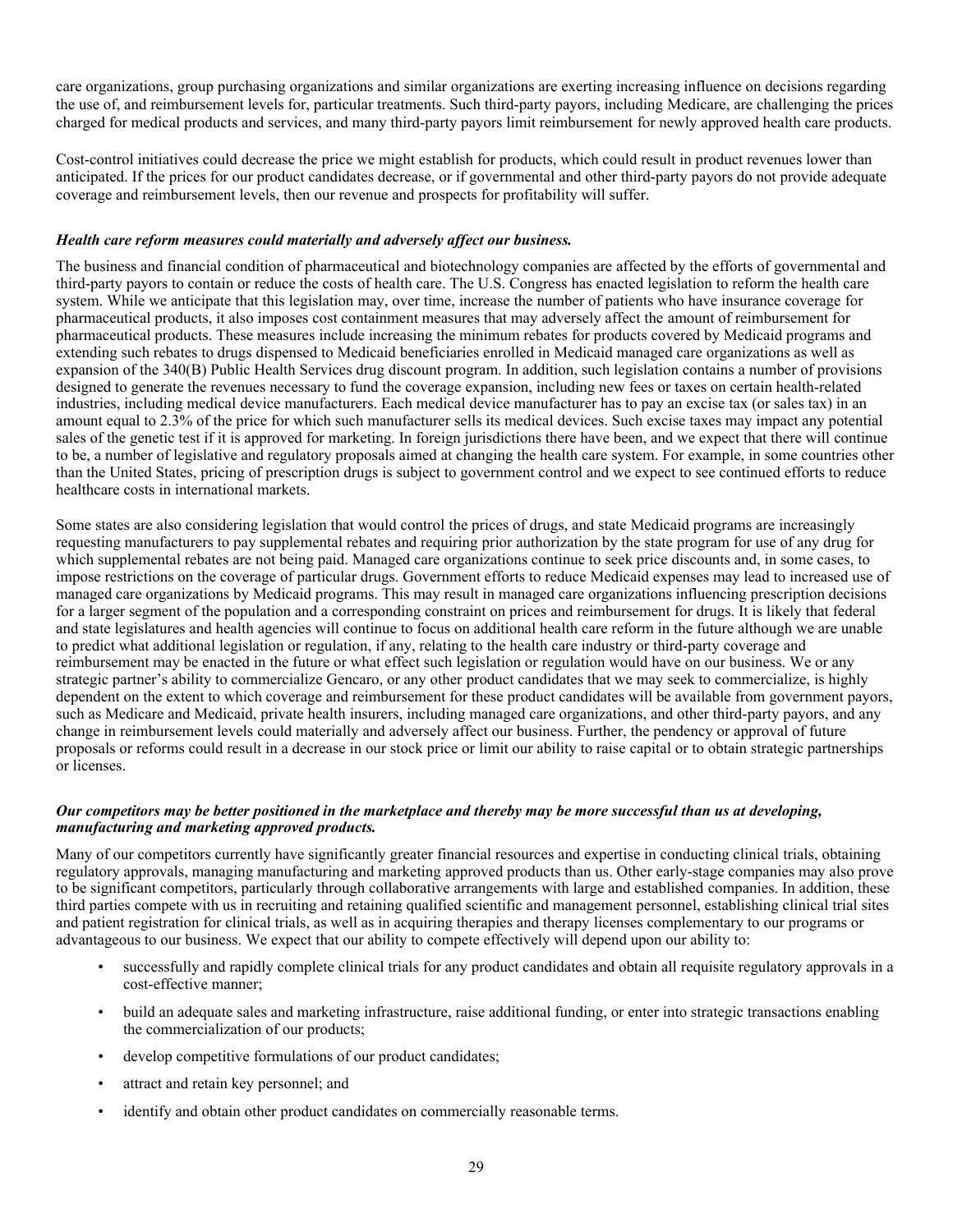#### If we fail to identify and license or acquire other products or product candidates, then we may be unable to expand our business, and the acquisition or licensing of other products or product candidates may put a strain on our operations and will likely require *us to seek additional financing.*

One of our strategies is to license or acquire clinical-stage products or product candidates and further develop them for commercialization. The market for licensing and acquiring products and product candidates is intensely competitive and many of our competitors may have greater resources than we do. If we undertake any additional acquisitions, whether of product candidates or other biopharmaceutical companies, the process of integrating an acquired product candidate or complementary company into our business may put a strain on our operations, divert personnel, financial resources and management's attention. In 2015, we expect our research and development activities will be dedicated to Gencaro. If we are not able to substantially expand our research and development efforts, or identify, or license or acquire other products or product candidates or complete future acquisitions, then we will likely be unable expand our pipeline of product candidates. In addition, any future acquisition would give rise to additional operating costs and will likely require us to seek additional financing. Future acquisitions could result in additional issuances of equity securities that would dilute the ownership of existing stockholders. Future acquisitions could also result in the incurrence of debt, contingent liabilities or the amortization of expenses related to other intangible assets, any of which could adversely affect our operating results.

# We would be subject to applicable regulatory approval requirements of the foreign countries in which we market our products, *which are costly and may prevent or delay us from marketing our products in those countries.*

In addition to regulatory requirements in the United States, we would be subject to the regulatory approval requirements in each foreign country where we market our products. In addition, we might be required to identify one or more collaborators in these foreign countries to develop, seek approval for and manufacture our products and any companion genetic test for Gencaro. If we decide to pursue regulatory approvals and commercialization of our product candidates internationally, we may not be able to obtain the required foreign regulatory approvals on a timely basis, if at all, and any failure to do so may cause us to incur additional costs or prevent us from marketing our products in foreign countries, which may have a material adverse effect on our business, financial condition and results of operations.

#### If our internal control over financial reporting is not considered effective, our business and stock price could be adversely affected.

Section 404 of the Sarbanes-Oxley Act of 2002 requires us to evaluate the effectiveness of our internal control over financial reporting as of the end of each fiscal year, and to include a management report assessing the effectiveness of our internal control over financial reporting in our annual report on Form 10-K for that fiscal year. Our management, including our chief executive officer and principal financial officer, does not expect that our internal control over financial reporting will prevent all error and all fraud. We continue to operate with a small staff for financial reporting. Though the process and design of our internal controls over financial reporting have not been altered, the small number of staff involved in financial reporting may limit our ability to properly segregate internal control procedures which could result in deficiencies or material weaknesses in our internal controls in the future. A control system, no matter how well designed and operated, can provide only reasonable, not absolute, assurance that the control system's objectives will be met. Further, the design of a control system must reflect the fact that there are resource constraints, and the benefits of controls must be considered relative to their costs. Because of the inherent limitations in all control systems, no evaluation of controls can provide absolute assurance that all control issues and instances of fraud involving a company have been, or will be, detected. The design of any system of controls is based in part on certain assumptions about the likelihood of future events, and we cannot assure you that any design will succeed in achieving its stated goals under all potential future conditions. Over time, controls may become ineffective because of changes in conditions or deterioration in the degree of compliance with policies or procedures. Because of the inherent limitations in a cost-effective control system, misstatements due to error or fraud may occur and not be detected. We cannot assure you that we or our independent registered public accounting firm will not identify a material weakness in our internal control over financial reporting in the future. A material weakness in our internal control over financial reporting would require management to consider our internal control over financial reporting as ineffective. If our internal control over financial reporting is not considered effective, we may experience a loss of public confidence, which could have an adverse effect on our business and on the market price of our common stock.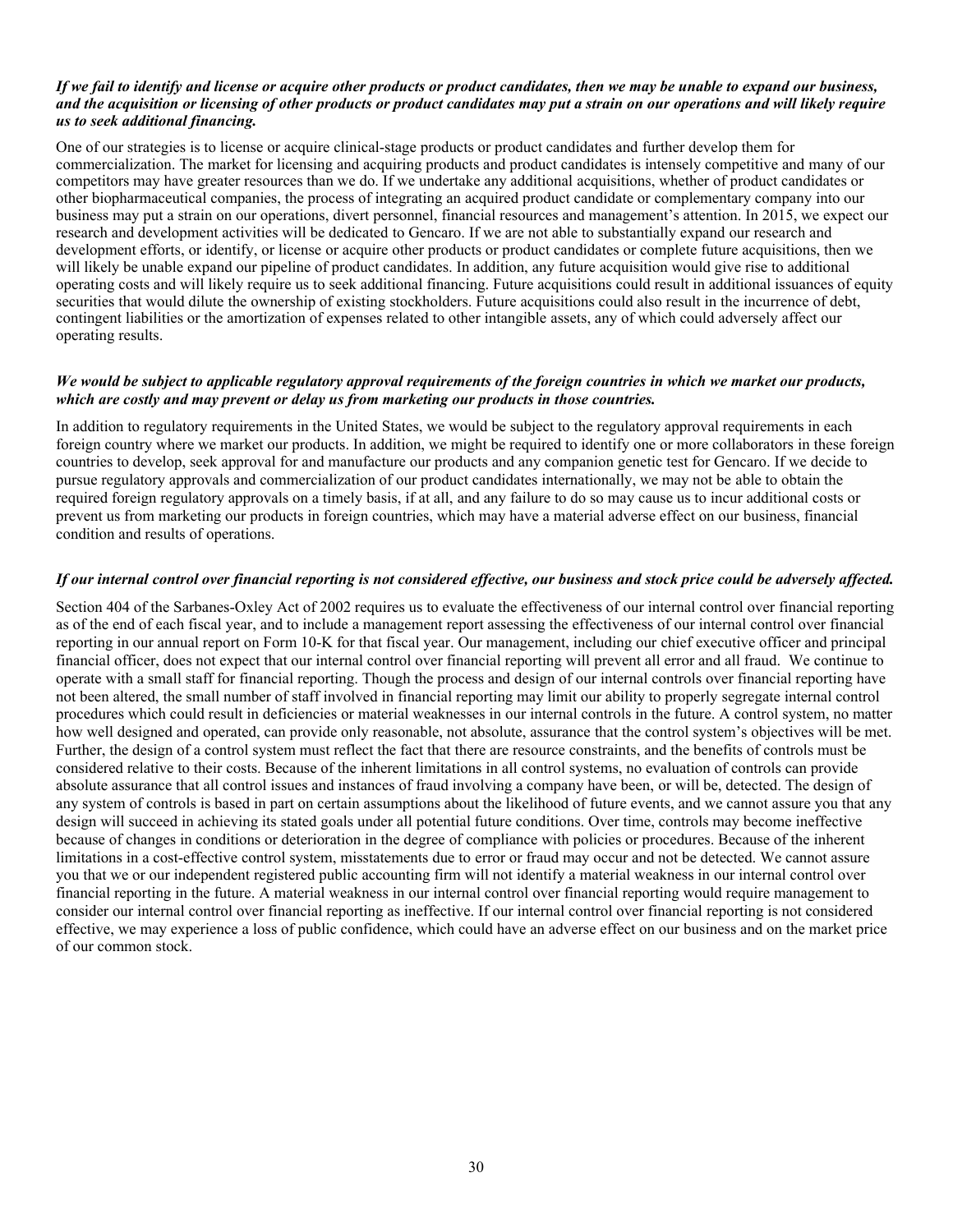## **Risks Related to Intellectual Property and Other Legal Matters**

# If product liability lawsuits are successfully brought against us, then we will incur substantial liabilities and may be required to *limit commercialization of Gencaro or other product candidates.*

We face product liability exposure related to the testing of our product candidates in human clinical trials, and may face exposure to claims by an even greater number of persons once we begin marketing and distributing our products commercially. If we cannot successfully defend against product liability claims, then we will incur substantial liabilities.

Regardless of merit or eventual outcome, liability claims may result in:

- decreased demand for our products and product candidates;
- injury to our reputation;
- withdrawal of clinical trial participants;
- costs of related litigation;
- substantial monetary awards to patients and others;
- loss of revenues; and
- the inability to commercialize our products and product candidates.

We have obtained limited product liability insurance coverage. Such coverage, however, may not be adequate or may not continue to be available to us in sufficient amounts or at an acceptable cost, or at all. We may not be able to obtain commercially reasonable product liability insurance for any product candidate.

# Defending against claims relating to improper handling, storage or disposal of hazardous chemicals, radioactive or biological *materials could be time consuming and expensive.*

Our research and development of product candidates may involve the controlled use of hazardous materials, including chemicals, radioactive and biological materials. We cannot eliminate the risk of accidental contamination or discharge and any resultant injury from the materials. Various laws and regulations govern the use, manufacture, storage, handling and disposal of hazardous materials. We may be sued or be required to pay fines for any injury or contamination that results from our use or the use by third parties of these materials. Compliance with environmental laws and regulations may be expensive, and current or future environmental regulations may impair our research, development and production efforts.

# *The loss of any rights to market key products would significantly impair our operating results.*

We have licensed from CPEC, who has licensed rights in Gencaro from Bristol Meyers Squibb (BMS), the exclusive rights to Gencaro for all therapeutic and diagnostic uses in any country until the later of (i) 10 years from the first commercial sale of Gencaro in such country, or (ii) the termination of our commercial exclusivity in such country. This license includes a sublicense to us from BMS. We are obligated to use commercially reasonable efforts to develop and commercialize Gencaro, including obtaining regulatory approvals. Our ability to develop and commercialize Gencaro is dependent on numerous factors, including some factors that are outside of our control. CPEC has the right to terminate our license if we materially breach our obligations under the license agreement and we fail to cure any such breach within the terms of the license. If our license agreement with CPEC is terminated for reasons related to nonpayment of fees, or for any other breach, then we would have no further rights to develop and commercialize Gencaro for any indication. The termination of this license, or of any other agreement which enables us to market a key product or product candidate, could significantly and adversely affect our business.

Certain intellectual property licensed by us is the subject of additional licensing arrangements to which the party that has licensed rights to us is subject. If such parties were to breach the terms of such licenses or such licenses were otherwise to terminate, our and our partners' rights to use such technology and develop and commercialize their products such as the genetic test may terminate and our business would be materially harmed.

#### Third parties may own or control patents or patent applications that we may be required to license to commercialize our product *candidates or that could result in litigation that would be costly and time consuming.*

Our or any strategic partner's ability to commercialize Gencaro and other product candidates depends upon our ability to develop, manufacture, market and sell these drugs without infringing the proprietary rights of third parties. A number of pharmaceutical and biotechnology companies, universities and research institutions have or may be granted patents that cover technologies similar to the technologies owned by or licensed to us. We may choose to seek, or be required to seek, licenses under third party patents, which would likely require the payment of license fees or royalties or both. We may also be unaware of existing patents that may be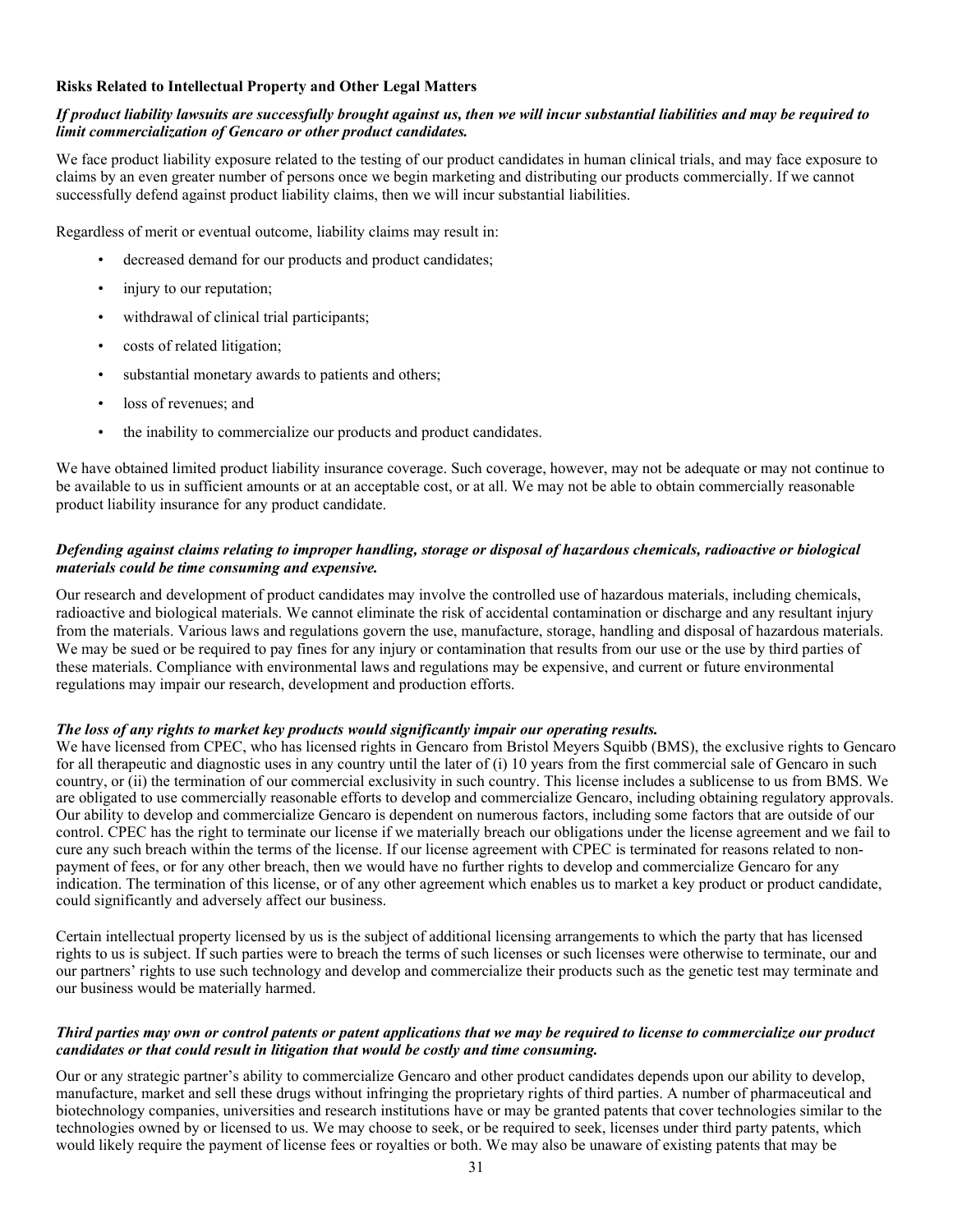infringed by Gencaro, the genetic testing we intend to use in connection with Gencaro or our other product candidates. Because patent applications can take many years to issue, there may be other currently pending applications that may later result in issued patents that are infringed by Gencaro or our other product candidates. Moreover, a license may not be available to us on commercially reasonable terms, or at all.

There is a substantial amount of litigation involving patent and other intellectual property rights in the biotechnology and biopharmaceutical industries generally. If a third party claims that we are infringing on its technology, then our business and results of operations could be harmed by a number of factors, including:

- infringement and other intellectual property claims, even if without merit, are expensive and time-consuming to litigate and can divert management's attention from our core business;
- monetary damage awards for past infringement can be substantial;
- a court may prohibit us from selling or licensing product candidates unless the patent holder chooses to license the patent to us; and
- if a license is available from a patent holder, we may have to pay substantial royalties.

We may also be forced to bring an infringement action if we believe that a competitor is infringing our protected intellectual property. Any such litigation will be costly, time-consuming and divert management's attention, and the outcome of any such litigation may not be favorable to us.

#### Our intellectual property rights may not preclude competitors from developing competing products and our business may suffer.

Our competitive success will depend, in part, on our ability to obtain and maintain patent protection for our inventions, technologies and discoveries, including intellectual property that we license. The patent positions of biotechnology companies involve complex legal and factual questions, and we cannot be certain that our patents and licenses will successfully preclude others from using our technology. Consequently, we cannot be certain that any of our patents will provide significant market protection or will not be circumvented or challenged and found to be unenforceable or invalid. In some cases, patent applications in the United States and certain other jurisdictions are maintained in secrecy until patents issue, and since publication of discoveries in the scientific or patent literature often lags behind actual discoveries, we cannot be certain of the priority of inventions covered by pending patent applications. Moreover, we may have to participate in interference proceedings declared by the U.S. Patent and Trademark Office to determine priority of invention or in opposition proceedings in a foreign patent office, any of which could result in substantial cost to us, even if the eventual outcome is favorable. There can be no assurance that a court of competent jurisdiction would hold any claims in any issued patent to be valid. An adverse outcome could subject us to significant liabilities to third parties, require disputed rights to be licensed from third parties or require us to cease using such technology. Regardless of merit, the listing of patents in the FDA Orange Book for Gencaro may be challenged as being improperly listed. We may have to defend against such claims and possible associated antitrust issues. We could also incur substantial costs in seeking to enforce our proprietary rights against infringement.

While the composition of matter patents on the compound that comprises Gencaro have expired, we hold the intellectual property concerning the interaction of Gencaro with the polymorphisms of the beta-1 and alpha-2C receptors. We have obtained patents that claim methods involving Gencaro after a patient's receptor genotype has been determined. Our NDA requested a label that will include a claim that efficacy varies based on receptor genotype and a recommendation in the prescribing information that prospective patients be tested for their receptor genotype. We believe that under applicable law, a generic bucindolol label would likely be required to include this recommendation as it pertains directly to the safe or efficacious use of the drug. Such a label may be considered as inducing infringement, carrying the same liability as direct infringement. If the label with the genotype information for Gencaro is not approved, or if generic labels are not required to copy the approved label, competitors could have an easier path to introduce competing products and our business may suffer. The approved label may not contain language covered by the patents, or we may be unsuccessful in enforcing them.

We may not be able to effectively protect our intellectual property rights in some foreign countries, as our patents are limited by jurisdiction and many countries do not offer the same level of legal protection for intellectual property as the United States.

We require our employees, consultants, business partners and members of our scientific advisory board to execute confidentiality agreements upon the commencement of employment, consulting or business relationships with us. These agreements provide that all confidential information developed or made known during the course of the relationship with us be kept confidential and not disclosed to third parties except in specific circumstances. In the case of employees, the agreements provide that all inventions resulting from work performed for us, utilizing the property or relating to our business and conceived or completed by the individual during employment shall be our exclusive property to the extent permitted by applicable law.

Third parties may breach these and other agreements with us regarding our intellectual property and we may not have adequate remedies for the breach. Third parties could also fail to take necessary steps to protect our licensed intellectual property, which could seriously harm our intellectual property position.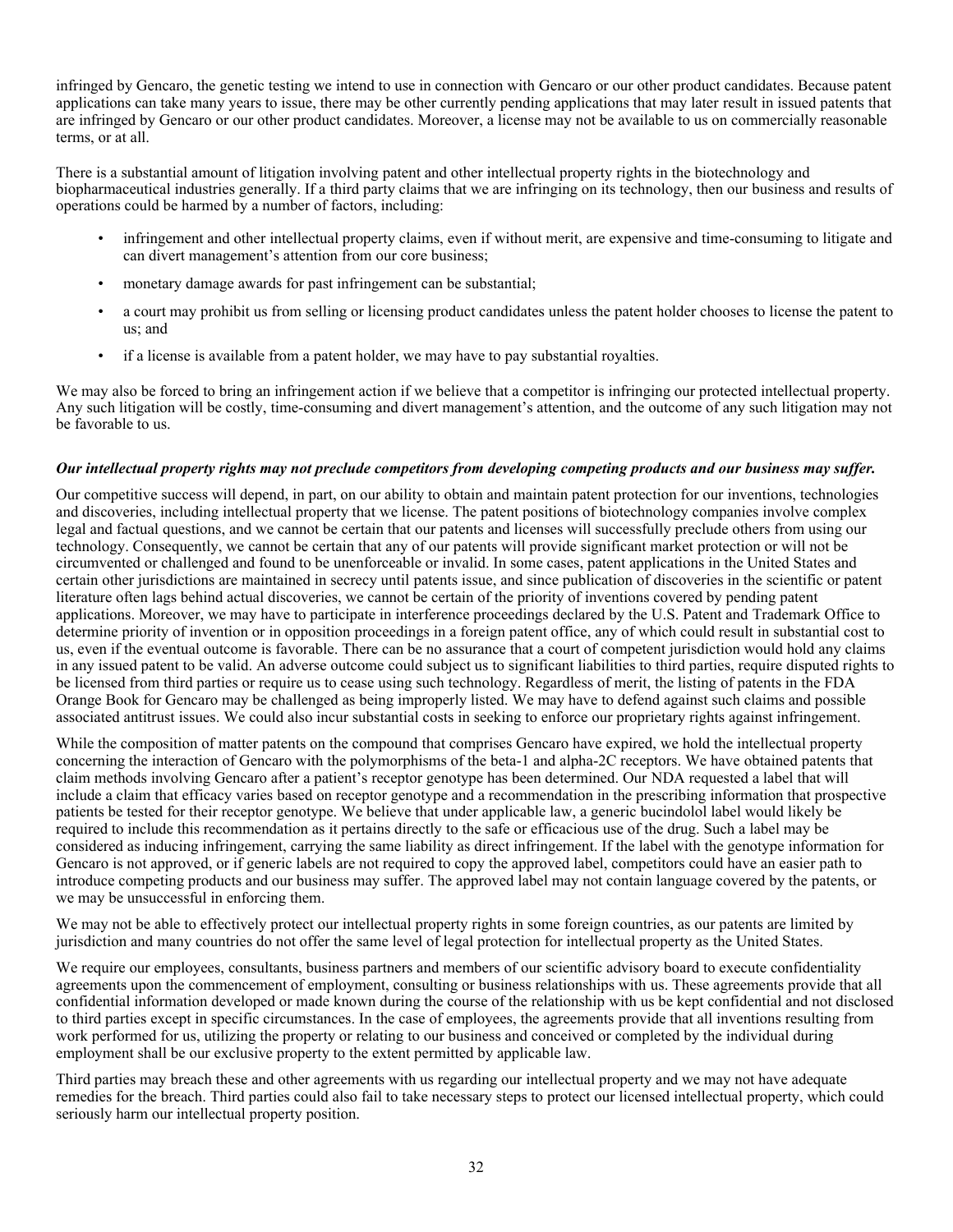If we are not able to protect our proprietary technology, trade secrets and know-how, then our competitors may develop competing products. Any issued patent may not be sufficient to prevent others from competing with us. Further, we have trade secrets relating to Gencaro, and such trade secrets may become known or independently discovered. Our issued patents and those that may issue in the future, or those licensed to us, may be challenged, opposed, invalidated or circumvented, which could allow competitors to market similar products or limit the patent protection term of our product candidates. All of these factors may affect our competitive position.

# If the manufacture, use or sale of our products infringe on the intellectual property rights of others, we could face costly litigation, which could cause us to pay substantial damages or licensing fees and limit our ability to sell some or all of our products.

Extensive litigation regarding patents and other intellectual property rights has been common in the biopharmaceutical industry. Litigation may be necessary to assert infringement claims, enforce patent rights, protect trade secrets or know-how and determine the enforceability, scope and validity of certain proprietary rights. Litigation may even be necessary to defend disputes of inventorship or ownership of proprietary rights. The defense and prosecution of intellectual property lawsuits, U.S. Patent and Trademark Office interference proceedings, and related legal and administrative proceedings (e.g., a reexamination) in the United States and internationally involve complex legal and factual questions. As a result, such proceedings are costly and time-consuming to pursue, and their outcome is uncertain.

Regardless of merit or outcome, our involvement in any litigation, interference or other administrative proceedings could cause us to incur substantial expense and could significantly divert the efforts of our technical and management personnel. Any public announcements related to litigation or interference proceedings initiated or threatened against us could cause our stock price to decline. Adverse outcomes in patent litigation may potentially subject us to antitrust litigation which, regardless of the outcome, would adversely affect our business. An adverse determination may subject us to the loss of our proprietary position or to significant liabilities, or require us to seek licenses that may include substantial cost and ongoing royalties. Licenses may not be available from third parties, or may not be obtainable on satisfactory terms. An adverse determination or a failure to obtain necessary licenses may restrict or prevent us from manufacturing and selling our products, if any. These outcomes could materially harm our business, financial condition and results of operations.

# **Risks Related to Stock Price Volatility**

# *Our stock price is expected to be volatile.*

Our common stock could be subject to significant fluctuations. Market prices for securities of early-stage pharmaceutical, biotechnology and other life sciences companies have historically been particularly volatile. Some of the factors that may cause the market price of our common stock to fluctuate include:

- the regulatory status of Gencaro and the genetic test, and whether and when they are approved for sale, if at all, and the labeling or other conditions of use imposed by the FDA;
- our ability to secure additional funding or complete a strategic transaction or to complete development of and commercialize Gencaro;
- progress of GENETIC-AF and enrollment and any data that may become available;
- the results of our future clinical trials and any future NDAs of our current and future product candidates;
- the entry into, or termination of, key agreements, including key strategic alliance agreements;
- the results and timing of regulatory reviews relating to our product candidates;
- failure of any of our product candidates, if approved, to achieve commercial success;
- general and industry-specific economic conditions that may affect our research and development expenditures;
- the results of clinical trials conducted by others on drugs that would compete with our product candidates;
- issues in manufacturing our product candidates or any approved products;
- the initiation of or material developments in or the conclusion of litigation to enforce or defend any of our intellectual property rights;
- the loss of key employees;
- the introduction of technological innovations or new commercial products by our competitors;
- changes in estimates or recommendations by securities analysts, if any, who cover our common stock;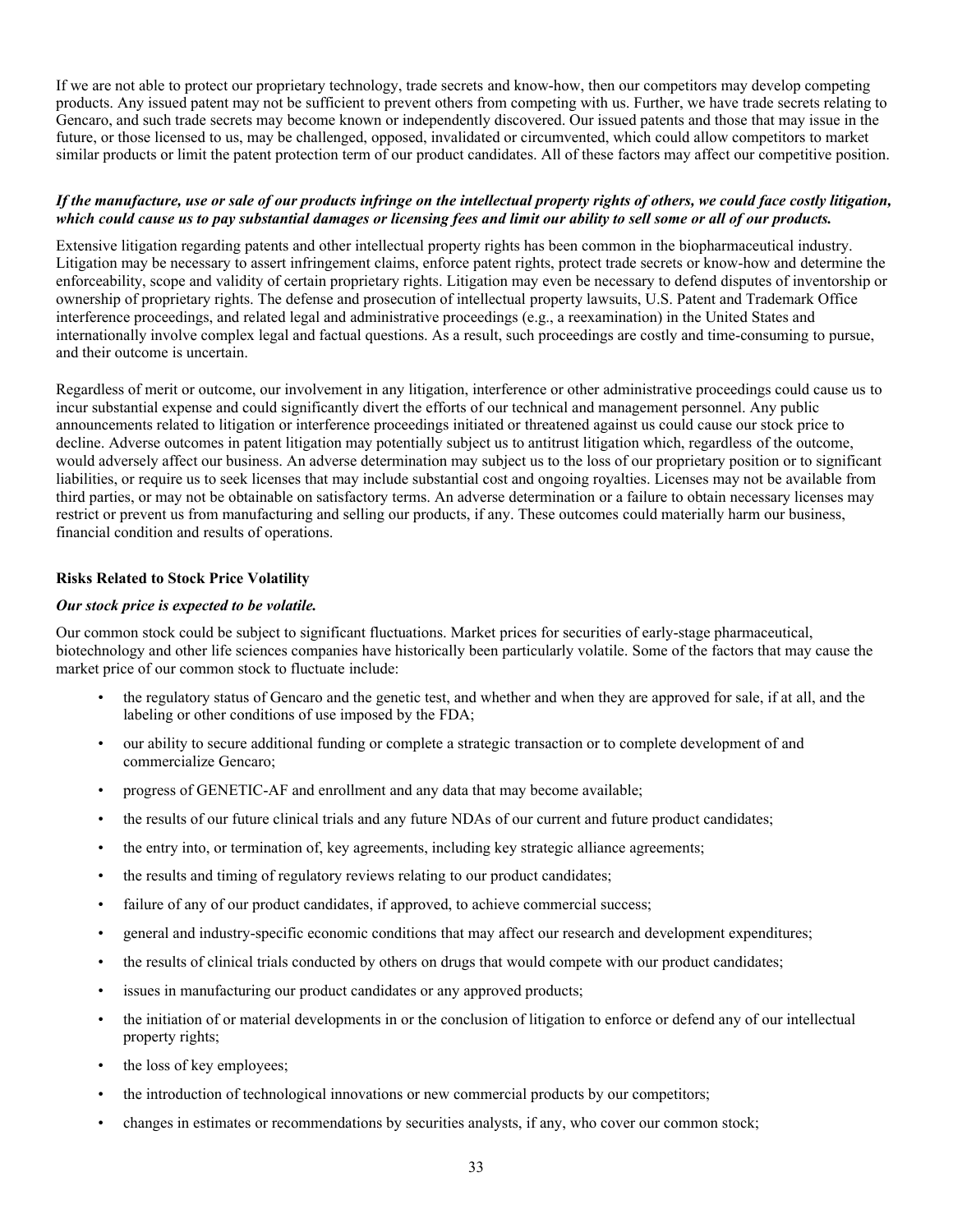- future sales of our common stock;
- changes in the structure of health care payment systems;
- period-to-period fluctuations in our financial results; and
- our ability to retain the listing of our common stock on the Nasdaq Capital Market.

Moreover, the stock markets in general have experienced substantial volatility that has often been unrelated to the operating performance of individual companies. These broad market fluctuations may also adversely affect the trading price of our common stock. In the past, following periods of volatility in the market price of a company's securities, stockholders have often instituted class action securities litigation against those companies. Such litigation, if instituted, could result in substantial costs and diversion of management attention and resources, which could significantly harm our profitability and reputation.

# Future sales or the possibility of future sales of our common stock may depress the market price of our common stock.

Sales in the public market of substantial amounts of our common stock could depress prevailing market prices of our common stock. As of December 31, 2014, approximately 21.2 million shares of common stock were outstanding. All of these shares are freely transferable without restriction or further registration under the Securities Act, except for shares held by our directors, officers and other affiliates and unregistered shares held by non-affiliates. The sale of these additional shares, or the perception that such sales may occur, could depress the market price of our common stock.

As of December 31, 2014 approximately 9.4 million shares of our common stock were issuable upon the exercise of outstanding warrants. Once a warrant is exercised, if the shares of our common stock issued upon the exercise of any such warrant are not available for sale in the open market without further registration under the Securities Act, then the holder can arrange for the resale of shares either by invoking any applicable registration rights, causing the shares to be registered under the Securities Act and thus freely transferable, or by relying on an exemption to the Securities Act. If these registration rights, or similar registration rights that may apply to securities we may issue in the future, are exercised, it could result in additional sales of our common stock in the market, which may have an adverse effect on our stock price.

As of December 31, 2014, there were approximately 1.5 million shares of our common stock which may be issued upon the exercise of outstanding stock options and the vesting of restricted stock units, and we anticipate that we will continue to issue stock option and restricted stock unit awards to our employees and consultants in the fiscal year ended December 31, 2015 and thereafter. If and when these options are exercised and these restricted stock units are vested, such shares will be available for sale in the open market without further registration under the Securities Act. The existence of these outstanding options and restricted stock units may negatively affect our ability to complete future equity financings at acceptable prices and on acceptable terms. The exercise of those options and vesting of the restricted stock units, and the prompt resale of shares of our common stock received, may also result in downward pressure on the price of our common stock.

In the absence of a significant strategic transaction, we will need to raise significant additional capital to finance the research, development and commercialization of Gencaro. If future securities offerings occur, they would dilute our current stockholders' equity interests and could reduce the market price of our common stock.

# We do not expect to pay cash dividends, and accordingly, stockholders must rely on stock appreciation for any return on their *investment.*

We anticipate that we will retain our earnings, if any, for future growth and therefore do not anticipate paying cash dividends in the future. As a result, only appreciation of the price of our common stock will provide a return to stockholders. Investors seeking cash dividends should not invest in our common stock.

#### We have implemented anti-takeover provisions that could discourage, prevent or delay a takeover, even if the acquisition would be *beneficial to our stockholders.*

Provisions of our certificate of incorporation and bylaws, as well as provisions of Delaware law, could make it more difficult for a third party to acquire us, even if doing so would benefit our stockholders. These provisions:

- establish a classified board of directors so that not all members of our board may be elected at one time;
- authorize the issuance of up to approximately 5 million additional shares of preferred stock that could be issued by our board of directors to increase the number of outstanding shares and hinder a takeover attempt;
- limit who may call a special meeting of stockholders;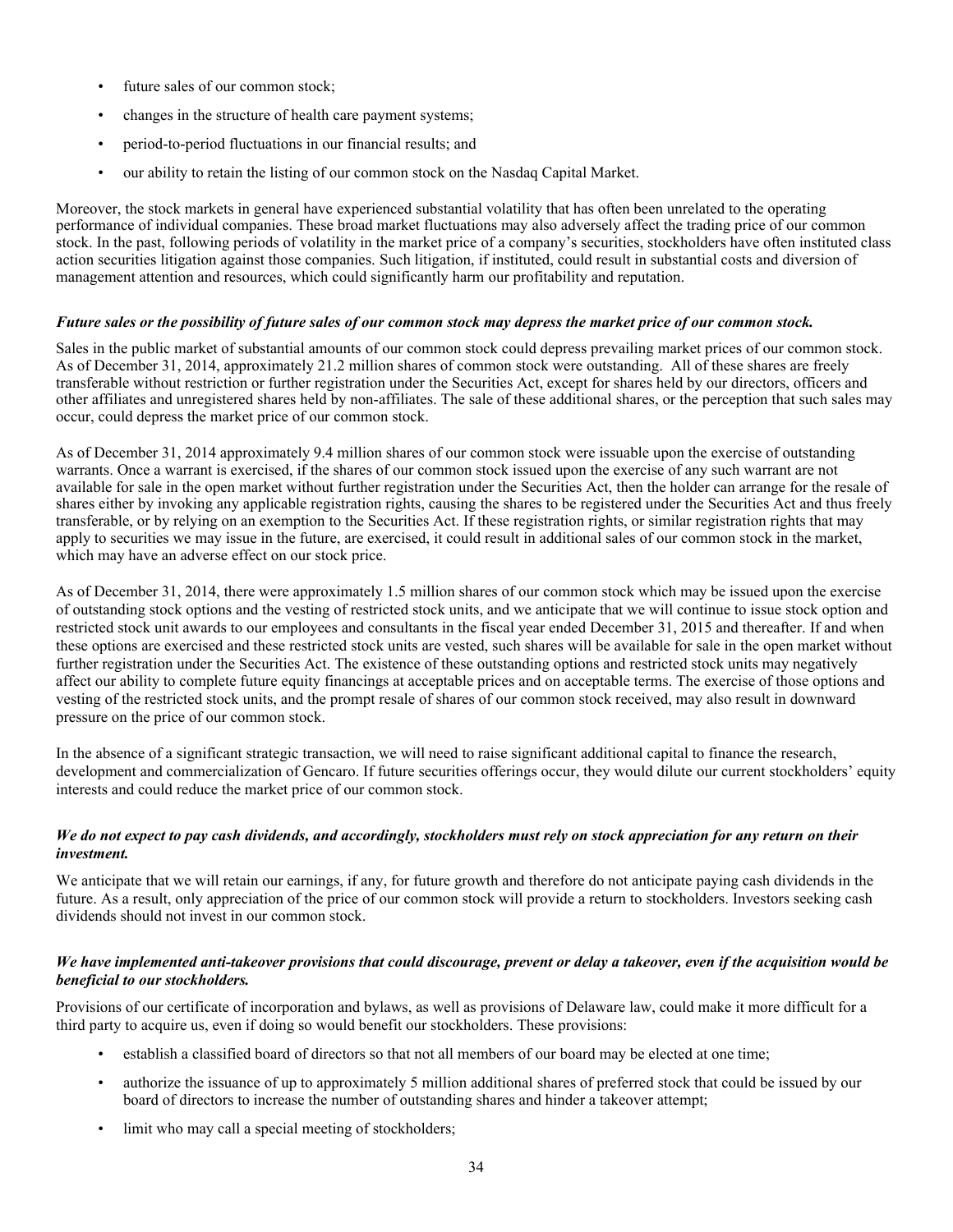- prohibit stockholder action by written consent, thereby requiring all stockholder actions to be taken at a meeting of our stockholders; and
- establish advance notice requirements for nominations for election to our board of directors or for proposing matters that can be acted upon at a stockholder meeting.

Specifically, our certificate of incorporation provides that all stockholder action must be effected at a duly called meeting and not by a written consent. The bylaws provide, however, that our stockholders may call a special meeting of stockholders only upon a request of stockholders owning at least 50% of our outstanding common stock. These provisions of our certificate of incorporation and bylaws could discourage potential acquisition proposals and could delay or prevent a change in control. We designed these provisions to reduce our vulnerability to unsolicited acquisition proposals and to discourage certain tactics that may be used in proxy fights. These provisions, however, could also have the effect of discouraging others from making tender offers for our shares. As a consequence, they also may inhibit fluctuations in the market price of our shares that could result from actual or rumored takeover attempts. Such provisions also may have the effect of preventing changes in our management.

We are permitted to issue shares of our preferred stock without stockholder approval upon such terms as our board of directors determines. Therefore, the rights of the holders of our common stock are subject to, and may be adversely affected by, the rights of the holders of our preferred stock that may be issued in the future. In addition, the issuance of preferred stock could have a dilutive effect on the holdings of our current stockholders.

We are subject to the Delaware anti-takeover laws regulating corporate takeovers. These anti-takeover laws prevent a Delaware corporation from engaging in a merger or sale of more than 10% of its assets with any stockholder, including all affiliates and associates of the stockholder, who owns 15% or more of the corporation's outstanding voting stock, for three years following the date that the stockholder acquired 15% or more of the corporation's stock unless:

- the board of directors approved the transaction where the stockholder acquired 15% or more of the corporation's stock;
- after the transaction in which the stockholder acquired 15% or more of the corporation's stock, the stockholder owned at least 85% of the corporation's outstanding voting stock, excluding shares owned by directors, officers and employee stock plans in which employee participants do not have the right to determine confidentially whether shares held under the plan will be tendered in a tender or exchange offer; or
- on or after this date, the merger or sale is approved by the board of directors and the holders of at least two-thirds of the outstanding voting stock that is not owned by the stockholder.

The provisions of our governing documents and current Delaware law may, collectively:

- lengthen the time required for a person or entity to acquire control of us through a proxy contest for the election of a majority of our board of directors;
- discourage bids for our common stock at a premium over market price; and
- generally deter efforts to obtain control of us.

#### **Item 1B.** *Unresolved Staff Comments*

Not applicable.

#### **Item 2.** *Properties*

Our headquarters facility consists of approximately 5,300 square feet of office space in Westminster, Colorado, which is leased until September 2016. We believe that this facility is adequate to meet our current needs.

#### **Item 3.** *Legal Proceedings*

Not applicable.

## **Item 4.** *Mine Safety Disclosures*

Not applicable.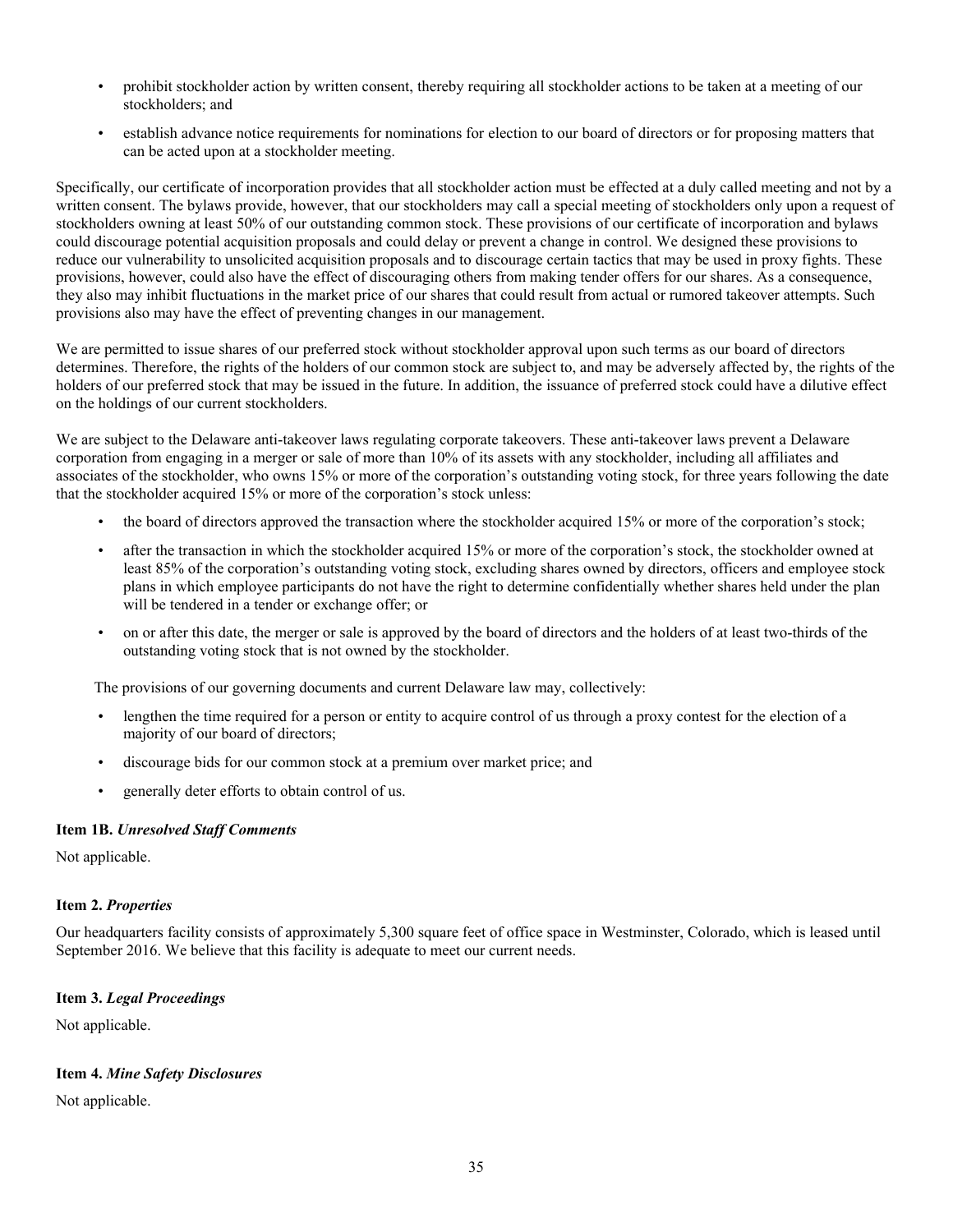#### **PART II**

#### Item 5. Market for Registrant's Common Equity, Related Stockholder Matters and Issuer Purchases of Equity Securities

As of March 7, 2011, our common stock began trading on the Nasdaq Capital Market under the symbol "ABIO", and was previously traded under the same symbol on the Nasdaq Global Market. Prior to completion of the merger with Nuvelo, Nuvelo's common stock traded under the symbol "NUVO" on the Nasdaq Global Market from January 31, 2003 to January 27, 2009 (except for the period between June 19, 2003 and March 19, 2004, where it temporarily traded under the symbol "NUVOD").

The following table sets forth, for the periods indicated, the high and low sales prices for our common stock, as reported by the Nasdaq Capital Market in 2014 and 2013 (adjusted for the one-for-six reverse stock split effective March 4, 2013):

| Year ended December 31, 2014 | High |                  | Low   |
|------------------------------|------|------------------|-------|
|                              |      | 2.54 \$          | 1 1 9 |
|                              |      | $2.00 \text{ s}$ | 1 34  |
|                              |      | 1.65 \$          | 1 1 7 |
|                              |      | 1.44S            | 0.70  |
|                              |      |                  |       |
| Year ended December 31, 2013 |      | High             | Low   |
|                              |      | 594 \$           | 2.15  |
|                              | -S   | 3.58 S           | 1 1 3 |
|                              |      | $1.62 \text{ s}$ | 1 29  |
|                              |      | $2.15$ \$        | 122   |

#### *Stockholders*

As of March 17, 2015, we had approximately 91 stockholders of record of our common stock, and the last sale price reported on the Nasdaq Capital Market for our common stock was \$0.77 per share.

#### *Dividend Policy*

The holders of our common stock are entitled to dividends in such amounts and at such times, if any, as may be declared by our Board of Directors out of legally available funds. We have not paid any dividends on our common stock and do not anticipate paying any cash dividends in the foreseeable future.

#### *Securities Authorized for Issuance Under Equity Compensation Plans*

Information relating to our equity compensation plans as of December 31, 2014, under which our equity securities were authorized for issuance, is included in Item 12 of Part III of this Annual Report.

#### *Unregistered Sales of Equity Securities and Use of Proceeds*

None.

*Issuer Purchases of Equity Securities*

None.

## **Item 6.** *Selected Financial Data*

Not applicable.

#### **Item 7.** *Management's Discussion and Analysis of Financial Condition and Results of Operations*

We have included or incorporated by reference into this Management's Discussion and Analysis of Financial Condition and Results of Operations and elsewhere in this Annual Report on Form 10-K, and from time to time our management may make, statements that constitute "forward-looking statements" within the meaning of Section 27A of the Securities Act and Section 21E of the Exchange Act. Forward-looking statements may be identified by words including "anticipate," "plan," "believe," "intend," "estimate," "expect," "should," "may," "potential" and similar expressions. These statements involve known and unknown risks, uncertainties and other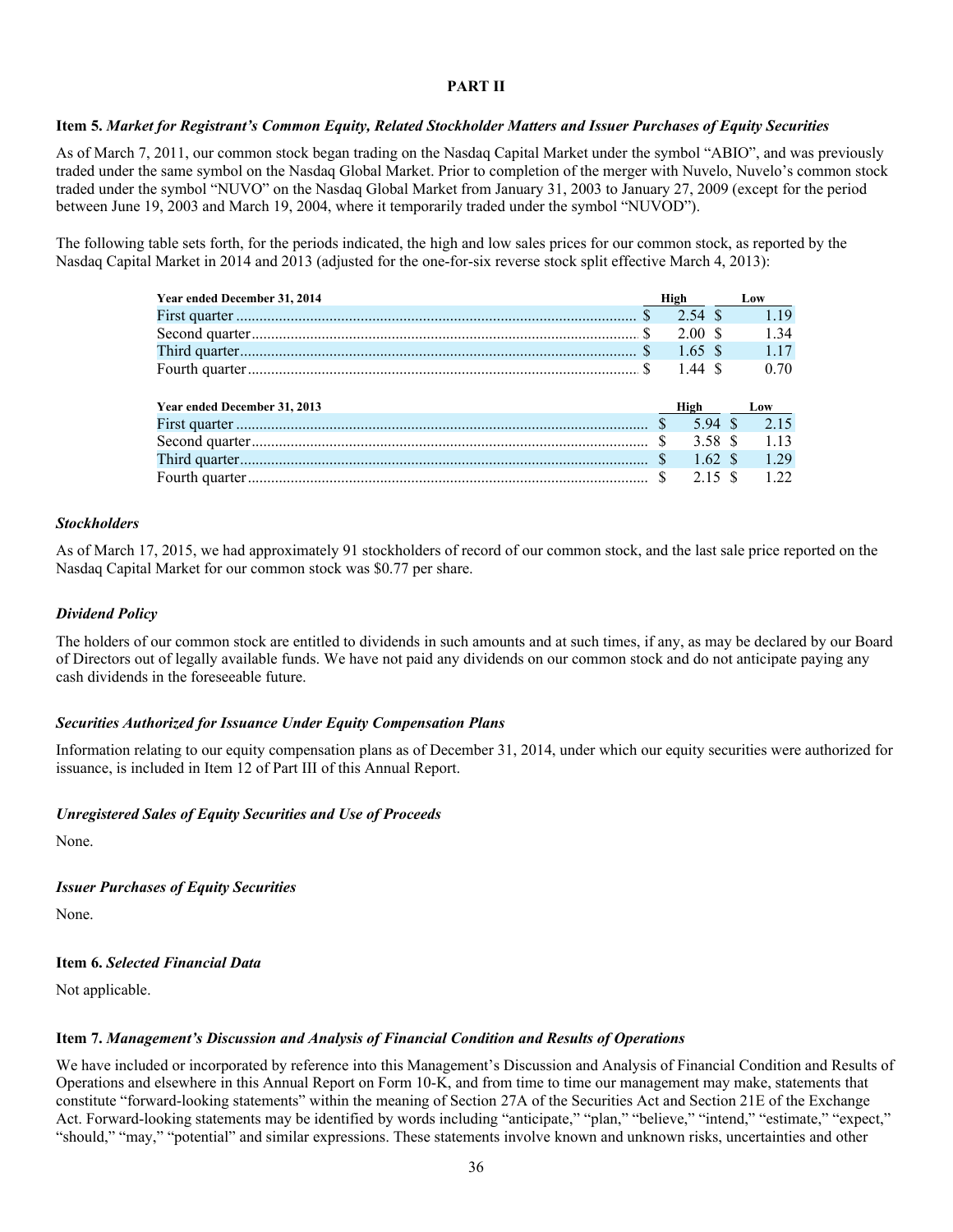factors that may cause our actual results, levels of activity, performance or achievements to be materially different from the information expressed or implied by these forward-looking statements. While we believe that we have a reasonable basis for each forward-looking statement contained in this Annual Report, we caution you that these statements are based on a combination of facts and factors currently known by us and our projections of the future, about which we cannot be certain. We undertake no obligation to publicly update any forward-looking statements, whether as a result of new information, future events or otherwise. You are advised, however, to consult any further disclosures we make on related subjects in our Quarterly Reports on Form 10-Q, Current Reports on Form 8-K, and our website.

#### *Overview*

We are a biopharmaceutical company principally focused on developing genetically-targeted therapies for cardiovascular diseases. Our lead product candidate, Gencaro™ (bucindolol hydrochloride), is a pharmacologically unique beta-blocker and mild vasodilator that we are evaluating in a clinical trial for the treatment of atrial fibrillation, or AF, in patients with heart failure and left ventricular systolic dysfunction, or HFREF. We have identified common genetic variations in receptors in the cardiovascular system that we believe interact with Gencaro's pharmacology and may predict patient response to the drug.

We are testing this hypothesis in a Phase 2B/3 clinical trial of Gencaro, known as GENETIC-AF. We are pursuing this indication for Gencaro because data from the previously conducted Phase 3 HF trial of Gencaro in 2,708 heart failure, or HF, patients, or the BEST trial, which suggested that Gencaro may be successful in reducing or preventing AF.

AF is a disorder in which the normally regular and coordinated contraction pattern of the heart's two small upper chambers, or the atria, becomes irregular and uncoordinated. The irregular contraction pattern associated with AF causes blood to pool in the atria, predisposing the formation of clots potentially resulting in stroke.

GENETIC-AF is a Phase 2B/3 multi-center, randomized, double-blind clinical trial comparing the safety and efficacy of Gencaro to an active comparator, the beta-blocker Toprol XL (metoprolol succinate), in HFREF patients with a current or recent history of paroxysmal (AF episodes lasting 7 days or less) or persistent AF who have a beta-1 389 arginine homozygous genotype, the genotype we believe responds most favorably to Gencaro. The primary endpoint of GENETIC-AF, time to recurrent symptomatic AF/atrial flutter, or AFL, or all-cause mortality, will be measured over a twenty-four week period after a patient has established a normal heart rhythm.

We believe data from the BEST trial indicate that Gencaro may have a genetically regulated effect in reducing or preventing AF, whereas we believe the therapeutic benefit of Toprol XL does not appear to be enhanced in patients with this genotype. A retrospective analysis of data from the BEST trial shows that the entire cohort of patients in the BEST trial treated with Gencaro had a 41% reduction in the risk of new onset AF (time-to-event) compared to placebo ( $p = 0.0004$ ). In the BEST DNA substudy, patients with the beta-1 389 arginine homozygous genotype experienced a 74% ( $p = 0.0003$ ) reduction in risk of AF when receiving Gencaro, based on the same analysis. The beta-1 389 arginine homozygous genotype was present in about 47% of the patients in the BEST pharmacogenetic substudy, and we estimate it is present in about 50% of the U.S. general population.

We have created an adaptive design for GENETIC-AF. We are seeking to enroll approximately 200 HFREF patients in the Phase 2B portion of the study who have recently experienced at least one episode of paroxysmal or persistent AF and who have the beta-1 389 arginine homozygous genotype that we believe responds most favorably to Gencaro. In addition to measuring the primary endpoint of recurrent symptomatic AF/AFL or all-cause mortality, an additional efficacy measure in the Phase 2B portion of GENETIC-AF will be AF burden, defined as a patient's percentage of time in AF per day, regardless of symptoms. At least 150 patients in the Phase 2B portion of the trial will have either a newly or previously implanted Medtronic device that measures and records AF burden. The GENETIC-AF Data Safety Monitoring Board, or DSMB, will analyze certain data from the Phase 2B portion of the trial and recommend based on a comparison to our pre-trial statistical assumptions, whether the trial should proceed to Phase 3 and seek to enroll an additional 420 patients. The DSMB will make their recommendation based on analysis of certain trial data after 200 patients have completed 24 weeks of follow-up, the period for measuring the trial's primary end-point. The DSMB interim analysis will focus on available data regarding the primary end point, AF/AFL event rates, AF burden, and safety. Should the DSMB interim analysis conclude that the interim data is consistent with pre-trial statistical assumptions and indicates potential for achieving statistical significance for the Phase 3 endpoint, the DSMB may recommend that the study proceed to Phase 3. The DSMB may also recommend changes to the study design before the trial proceeds to Phase 3, or it may recommend that the study not proceed to Phase 3. Based on the DSMB recommendation, and other factors, including input from the trial's Steering Committee, the Company will make the final determination on the trial's development steps. The full Phase 2B/3 trial is designed for 90 percent power at a p-value of less than 0.01 significance level to detect a 25 percent reduction in the risk of AF recurrence or death in patients in the Gencaro arm compared to patients in the Toprol XL arm. In consultation with the GENETIC-AF Steering Committee, we implemented amendments to the trial protocol in March 2015 which we believe may expand the eligible target population, increase the patient screening and enrollment rate, and simplify trial procedures. We have undertaken these protocol amendments because patient enrollment in the trial has not met our original projections. Under the revised protocol, patients in sinus rhythm who have experienced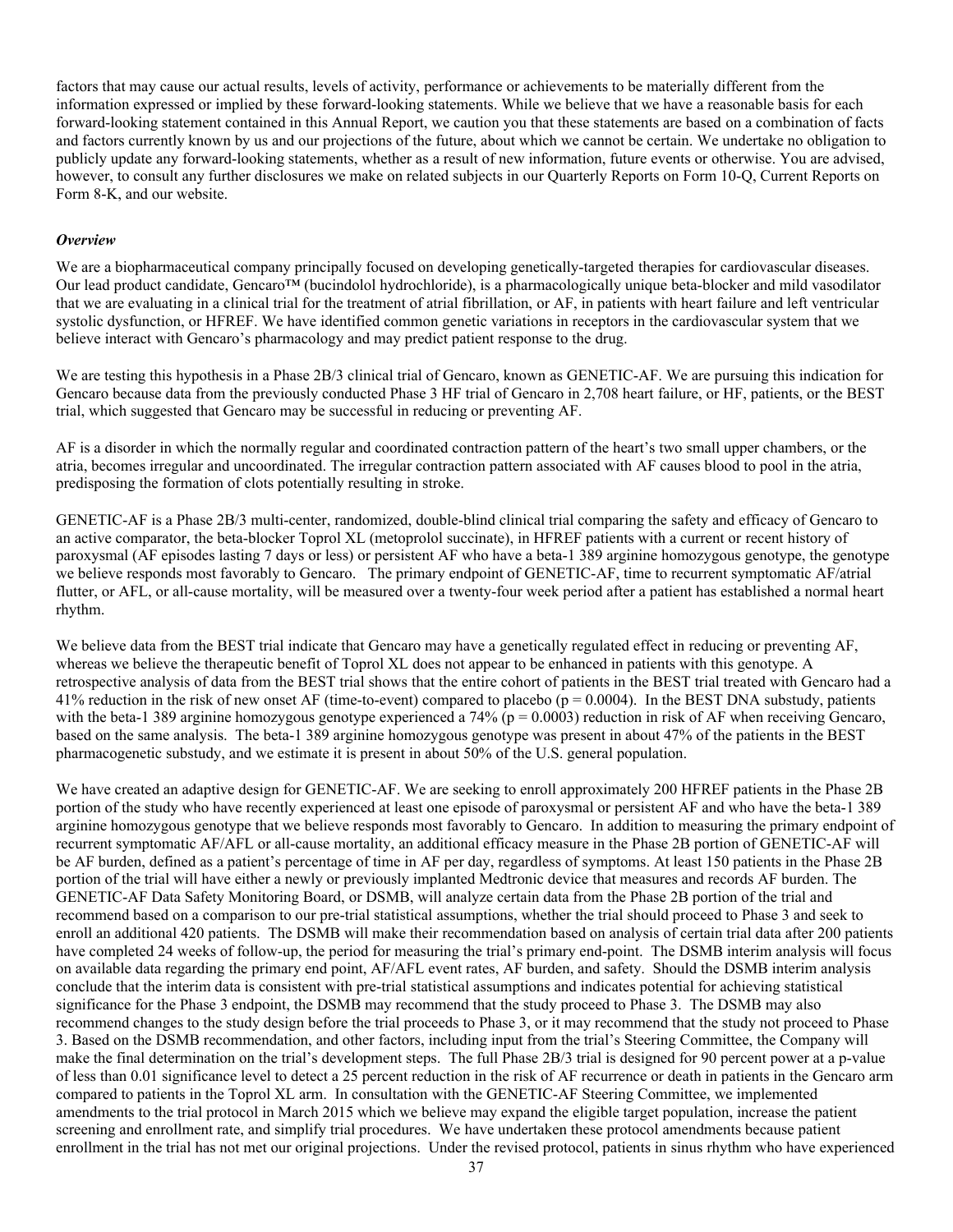symptomatic AF in the past 120 days are now eligible for inclusion in the trial, as are patients with AF episodes lasting 7 days or less, or paroxysmal AF. Previously, these patients were not eligible to be enrolled in the trial. We believe this expanded target population has the potential to improve trial screening and enrollment rates and could broaden the potential commercial market for Gencaro, should it achieve regulatory approval in the future. The amendments to the protocol do not fundamentally alter or impact the original endpoints of the clinical trial. Based on the projected impact of the expanded patient population and the current enrollment rate, we now project that the enrollment of 200 patients for the Phase 2B portion of the trial may be completed by the end of 2016, with the DSMB interim analysis finishing in the first half of 2017. We do not yet know how these protocol changes will impact enrollment or if our new enrollment projections will prove to be accurate. We met with the FDA, prior to implementation, to confirm the acceptability of the amendments to the protocol and received no objections.

We have been granted patents in the United States, Europe, and other jurisdictions for methods of treating AF and HF patients with Gencaro based on genetic testing, which, if we are granted patent term extension, may provide market exclusivity for these uses of Gencaro into approximately 2030 in the United States and Europe.

To support the continued development of Gencaro, we completed public equity offerings during 2013 that raised approximately \$19.3 million in net proceeds. In February 2014, we completed a public equity offering of approximately \$7.9 million in net proceeds as additional funds for the Phase 2B portion of the trial and to support our ongoing operations. In light of the significant uncertainties regarding clinical development timelines and costs for developing drugs such as Gencaro, we will need to raise a significant amount of additional capital to finance the completion of GENETIC-AF and our ongoing operations. We are seeking to enroll approximately 200 HFREF patients in the Phase 2B portion of the GENETIC-AF trial, and we anticipate that our current cash and cash equivalents will be sufficient to fund our operations, at our projected cost structure, through the end of 2015. However, changing circumstances may cause us to consume capital significantly faster or slower than we currently anticipate. We have based these estimates on assumptions that may prove to be wrong, and we could exhaust our available financial resources sooner than we currently anticipate. We will be required to raise additional funds prior to completion of the Phase 2B portion of GENETIC-AF.

# *Results of Operations*

## *Research and Development Expenses*

Research and development, or R&D, expense is comprised of clinical, regulatory, and manufacturing process development activities and costs. Our research and development expenses totaled \$5.6 million for the year ended December 31, 2014 as compared to \$2.9 million for 2013. The \$2.7 million increase in research and development expenses in 2014 as compared to 2013 was primarily due to a \$2.1 million increase in costs related to our GENETIC-AF clinical trial, including CRO costs, clinical site initiation and monitoring activities, which began patient screening and enrollment during 2014; and a \$0.6 million increase in personnel costs. During 2013, we had minimal clinical development activities and costs as our GENETIC-AF clinical trial was being initiated. During the third quarter of 2014, we reduced the scope of work of our primary contract research organization, or CRO, hired additional clinical personnel, and assumed greater managerial responsibility for certain aspects of the GENETIC-AF clinical trial. These changes will reduce the anticipated amounts paid to our primary CRO, but will increase our personnel and other costs as we perform those project responsibilities. We do not expect this reorganization of responsibilities to materially change the overall projected cost of the clinical trial.

We expect R&D expense in 2015 to be higher than 2014 as we activate new clinical sites and enroll additional patients in our GENETIC-AF clinical trial and incur incremental costs associated with transitioning to the protocol amended in the first quarter of 2015.

## *General and Administrative Expenses*

General and administrative expenses, or G&A, primarily consist of personnel costs, consulting and professional fees, insurance, facilities and depreciation expenses, and various other administrative costs.

G&A expenses were \$4.1 million for the year ended December 31, 2014, compared to \$4.0 million for 2013, an increase of approximately \$56,000. The increase in expenses during 2014 is comprised of increased non-cash, stock-based compensation expense of \$283,000, related to restricted stock units granted during the third quarter of 2013 and the first quarter of 2014 and increased personnel, travel costs, board advisory fees, occupancy and insurance costs, which are primarily attributable to personnel returned from furlough, salary changes for executives and other administrative employees, and incremental corporate activities undertaken to support our clinical trial. During the first half of 2013, employees were working at reduced levels, reduced salaries or were furloughed. In the latter part of 2013 we returned personnel to work to support initiating our GENETIC-AF clinical trial.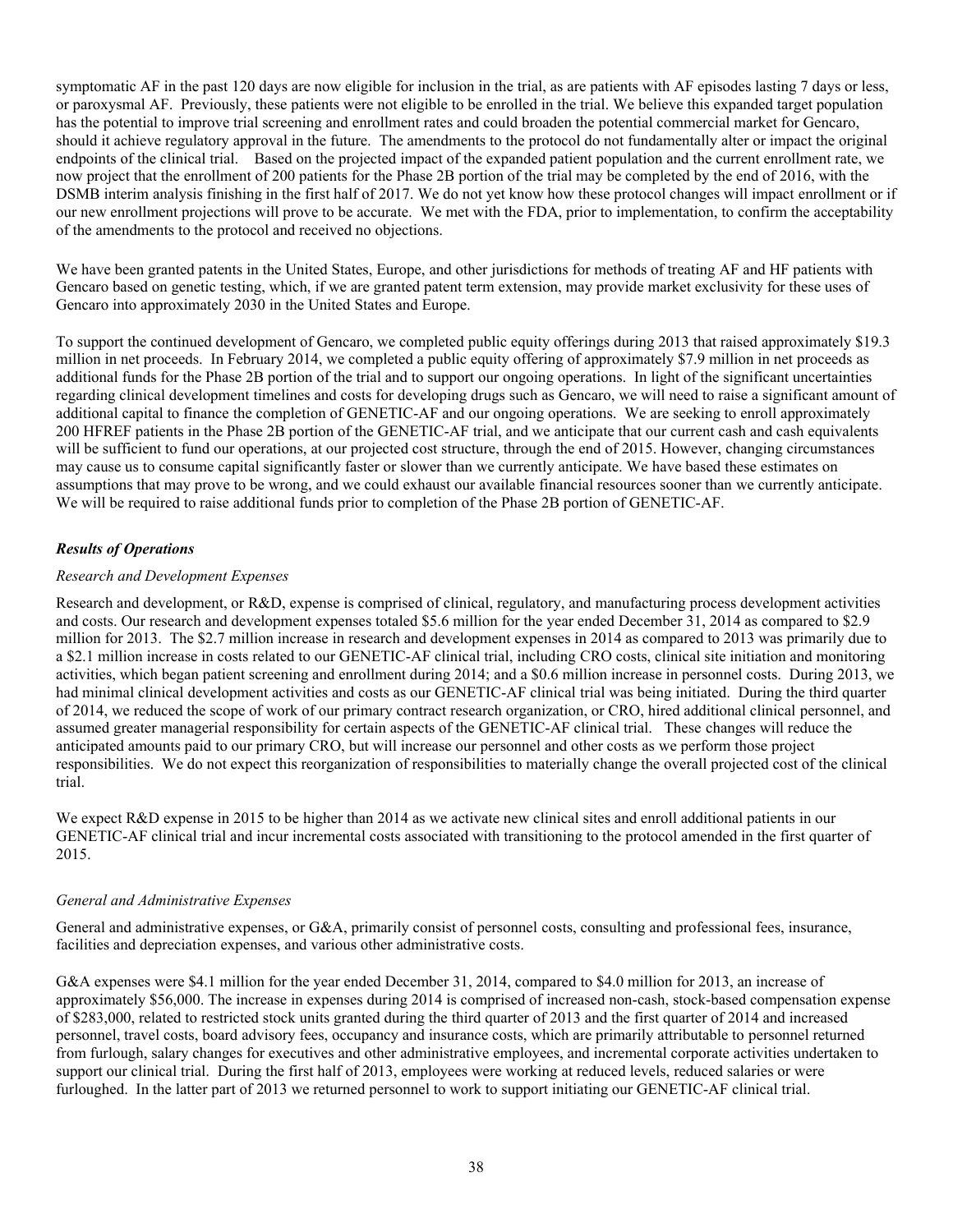The cost increases noted above were partially offset by decreases in consulting and legal fees. During the first half of 2013, we incurred additional costs for our special proxy solicitation and shareholder meeting as part of our financing completed in June 2013. These activities and related costs were not recurring in 2014.

G&A expenses in 2015 are expected to be higher than in 2014 as we increase administrative activities to support our GENETIC-AF clinical trial.

#### *Interest and Other Income*

Interest and other income was \$7,000 for the year ended December 31, 2014 as compared to \$5,000 for 2013, resulting in an increase of \$2,000. This is due to the increase in cash balances resulting from our February 2014 sale of equity securities. Interest income was nominal in both years due to low investment yields. We expect interest income to continue to be nominal in 2015.

#### *Interest and Other Expense*

Interest and other expense was \$3,000 for the year ended December 31, 2014, as compared to \$4,000 for 2013. The amounts and related change between years are nominal to our overall operations. Based on our current capital structure, interest expense for 2015 is expected to be comparable to 2014.

## *Liquidity and Capital Resources*

## *Cash and Cash Equivalents*

|                           | December 31, |  |        |  |
|---------------------------|--------------|--|--------|--|
|                           | 2014         |  | 2013   |  |
| Cash and cash equivalents | 15.354       |  | 16.756 |  |

*Cash Flows from Operating, Investing and Financing Activities*

|                                                      | <b>Years Ended December 31,</b> |              |         |  |
|------------------------------------------------------|---------------------------------|--------------|---------|--|
|                                                      |                                 | 2014         | 2013    |  |
| Net cash (used in) provided by:                      |                                 |              |         |  |
| Operating activities                                 |                                 | $(9,406)$ \$ | (5,288) |  |
| Investing activities                                 |                                 | (19)         | (32)    |  |
| Financing activities                                 |                                 | 8,023        | 19,156  |  |
| Net (decrease) increase in cash and cash equivalents |                                 | (1, 402)     | 13,836  |  |

Net cash used in operating activities for the year ended December 31, 2014 increased nearly \$4.1 million compared with the 2013 period due to increased R&D and SG&A expenses discussed above.

Net cash provided by financing activities of approximately \$8.0 million for the year ended December 31, 2014 is comprised of approximately \$7.9 million of net proceeds from the sales of our preferred and common stock and \$0.3 million of proceeds from the exercise of warrants for cash, less \$179,000 in payments made on a vendor financing arrangement. Net cash provided by financing activities of approximately \$19.2 million for the year ended December 31, 2013 is comprised of approximately \$19.3 million of net proceeds from the sales of our preferred and common stock, less \$174,000 in payments made on a vendor financing arrangement.

## *Sources and Uses of Capital*

Our primary sources of liquidity to date have been capital raised from issuances of shares of our preferred and common stock and funds provided by the merger with Nuvelo. The primary uses of our capital resources to date have been to fund operating activities, including research, clinical development and drug manufacturing expenses, license payments, and spending on capital items.

On February 3, 2014, we agreed to sell to certain investors an aggregate of 5,116,228 shares of our common stock and warrants to purchase an aggregate of 1,279,057 shares of our common stock at a purchase price of \$1.70 per share of common stock, for aggregate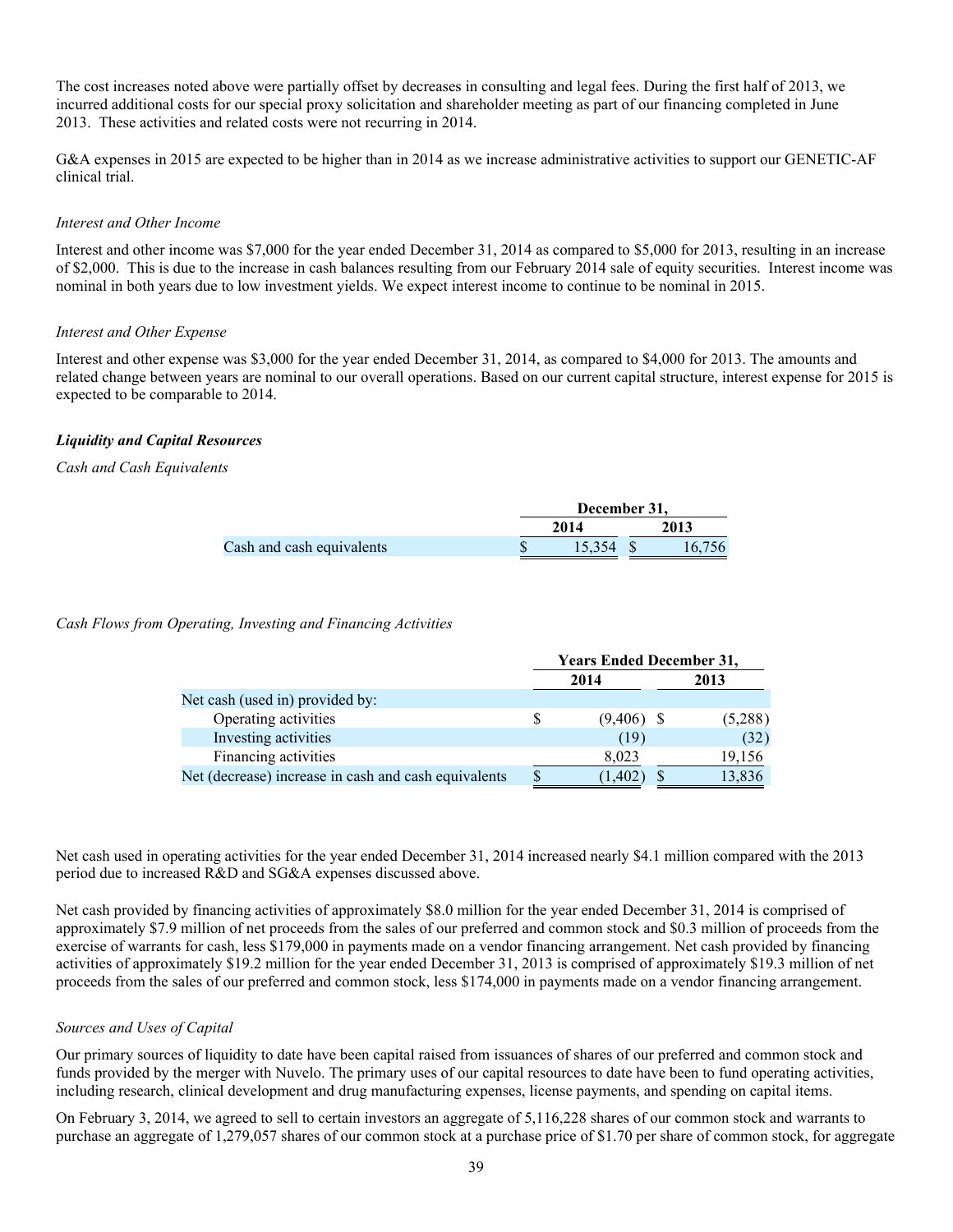gross proceeds of approximately \$8.7 million, before deducting placement agent fees and other offering related expenses. The offering closed on February 7, 2014, and the net proceeds to us were approximately \$7.9 million.

The common stock and warrants were sold in combination consisting of one share of common stock and a warrant to purchase 0.25 shares of common stock. The warrants were exercisable upon issuance, expire five years from the date of issuance, and have an exercise price of \$2.125 per share, equal to 125% of the closing bid price of our common stock on the Nasdaq Capital Market on February 3, 2014. The offering was effected as a takedown off our Registration Statement on Form S-3, as amended, which became effective on April 4, 2011, pursuant to a prospectus supplement filed with the Securities and Exchange Commission on February 4, 2014. The warrants provide for cashless exercise and settlement in unregistered shares if there is no effective registration statement registering, or the prospectus contained therein is not available for, the issuance of the shares of common stock underlying the warrants at the time of exercise.

The common stock and warrants were sold pursuant to a placement agency agreement dated January 21, 2014, as amended.

In addition to the cash compensation paid to the placement agent in conjunction with the transaction, and pursuant to the placement agency agreement, we issued warrants to the placement agent to purchase 153,486 shares of our common stock, which have not been registered under the Securities Act of 1933, as amended. The warrants issued to the placement agent have substantially the same terms as the warrants issued to the purchasers in the offering, except that such warrants expire on April 4, 2016, and were restricted from transfer for a period of 180 days from the date of commencement of sales in connection with the offering.

We completed three equity-financing transactions in 2013 and raised approximately \$19.3 million, net of offering costs. On January 22, 2013, we sold approximately \$1 million of our common stock and warrants for common stock in a private placement transaction with accredited investors including our Chief Executive Officer. We issued 356,430 shares of common stock together with warrants to purchase 249,501 shares of common stock. The net proceeds, after deducting placement agent fees and other offering expenses, were approximately \$805,000. Each unit, consisting of a share of common stock and a warrant to purchase 0.70 shares of common stock, was sold at a purchase price of \$2.81 per unit. The warrants were exercisable upon issuance, expire seven years from the date of issuance, and have an exercise price of \$2.28 per share. Pursuant to the terms of the Registration Rights Agreements (the Rights Agreements) entered into as part of this and prior Private Placement transactions, we filed a registration statement for the resale of the shares underlying the units sold in these private placements. That registration statement was declared effective by the Securities and Exchange Commission on February 14, 2013.

On January 31, 2013, we sold approximately \$730,000 of common stock and warrants for common stock in a Registered Direct Offering in which we issued 164,636 shares of common stock and warrants to purchase 65,855 shares of common stock. The net proceeds, after deducting placement agent fees and other offering expenses payable by us, was approximately \$616,000. Each unit, consisting of a share of common stock and a warrant to purchase 0.40 shares of common stock, was sold at a purchase price of \$4.43 per unit. The warrants were exercisable upon issuance, expire five years from the date of issuance, and have an exercise price of \$4.13 per share. The Registered Direct Offering was effected pursuant to a prospectus supplement filed with the Securities and Exchange Commission on February 1, 2013. The warrants provide for cashless exercise and settlement in unregistered shares if there is no effective registration statement registering, or the prospectus contained therein is not available for, the issuance of the shares of common stock underlying the warrants at the time of exercise.

On June 4, 2013, we sold shares of our Series A Convertible Preferred Stock, or Preferred Stock, and warrants to purchase common stock in a public offering for aggregate gross proceeds of \$20 million. We issued 125,000 shares of Preferred Stock and warrants to up to purchase 6,250,000 shares of common stock at a at a purchase price of \$160 per share of Preferred Stock. The net proceeds, after deducting placement agent fees and other offering expenses payable by us, were approximately \$17.9 million. Each share of Preferred Stock is convertible into 100 shares of common stock at any time at the option of the holder. As of December 31, 2013, no shares of the Preferred Stock remained outstanding as all shares of the Preferred Stock had been converted into 12,500,000 shares of common stock. The warrants have an exercise price of \$1.60 per share, will expire on the five year anniversary of the date of issuance, and were exercisable immediately upon issuance. Our Chief Executive Officer participated in the offering, purchasing 781 shares of Preferred Stock and warrants to purchase 39,050 shares of common stock.

The securities were sold pursuant to a placement agreement and have been registered under the Securities Act of 1933 pursuant to the our Registration Statement on Form S-1, as amended (No.333-187508), which was declared effective by the Securities and Exchange Commission on May 29, 2013, and the Preferred Stock and warrants were offered and sold pursuant to a prospectus dated May 30, 2013.

In connection with the Preferred Stock financing, the Company recorded a non-cash dividend of approximately \$2.0 million to recognize the intrinsic value of the embedded beneficial conversion feature. Typically, such a deemed dividend would be represented as a reduction in a company's retained earnings and an increase in additional paid in capital in recognition of the reapportionment of common shareholder value to the preferred stock purchasers. However, since we have an accumulated deficit, the deemed dividend is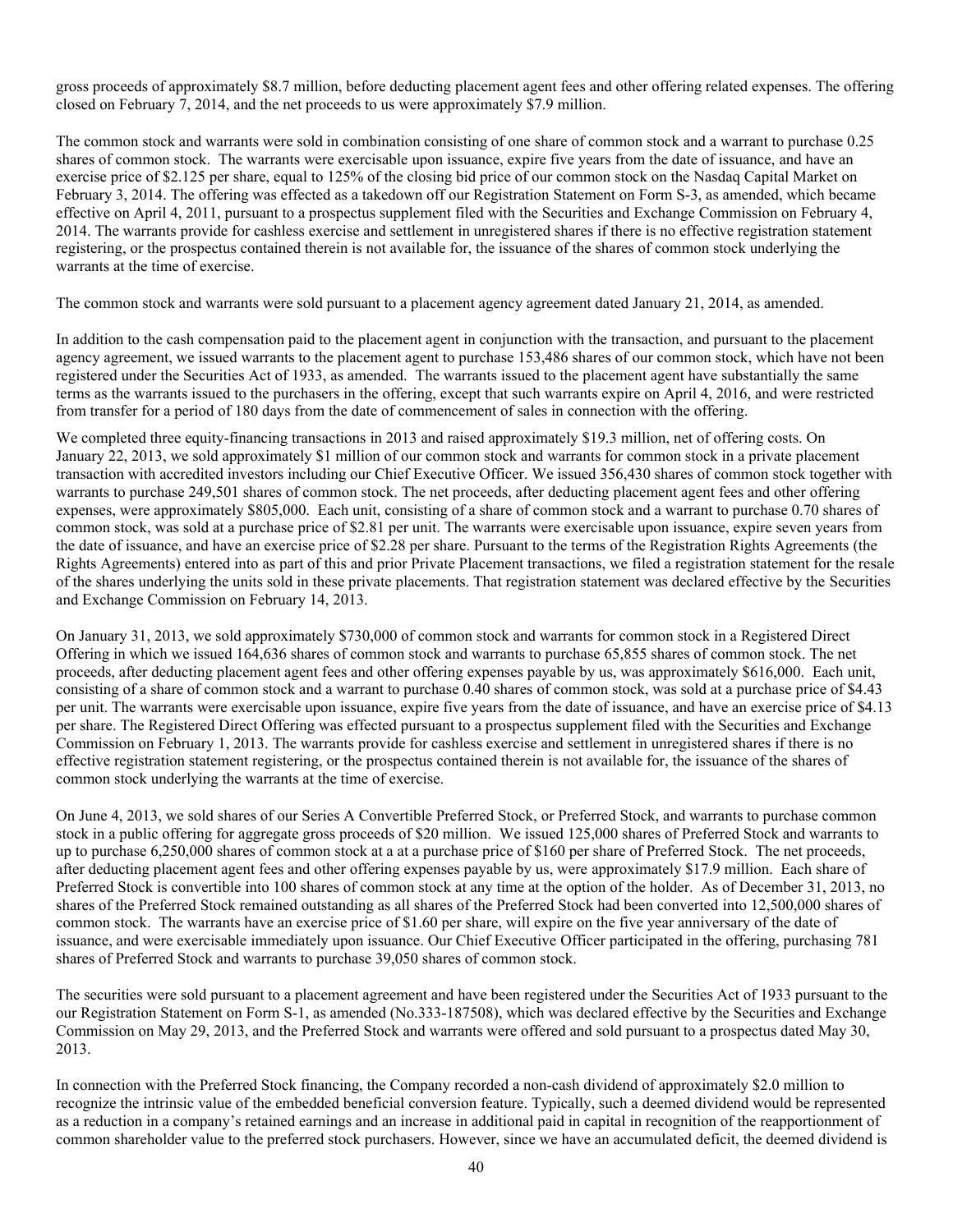recognized by a reapportionment of additional paid in capital from common shareholders to additional paid in capital of preferred stock purchasers, which are combined in the Company's statement of stockholders' equity.

These financings positioned us to initiate our GENETIC-AF Phase 2B/3 clinical trial during 2014. Our ability to execute our GENETIC-AF Phase 2B trial in accordance with our projected time line depends on a number of factors, including, but not limited to, the following:

- recruitment of sufficient clinical trial sites, enrollment of patients and enrollment at a rate consistent with our projected timeline;
- effects of protocol amendments and their projected impact on enrollment;
- our ability to control costs associated with the clinical trial and our operations;
- our ability to retain the listing of our common stock on the Nasdaq Capital Market;
- the market price of our stock and the availability and cost of additional equity capital from existing and potential new investors;
- general economic and industry conditions affecting the availability and cost of capital;
- the costs of filing, prosecuting, defending and enforcing any patent claims and other intellectual property rights; and
- the terms and conditions of our existing collaborative and licensing agreements.

In order to increase the pool of patients eligible for enrollment in GENETIC-AF, consistent with the adaptive design nature of the trial, we consulted with the GENETIC-AF Steering Committee and implemented amendments to the trial protocol in March 2015. We have undertaken these protocol amendments because patient enrollment in the trial has not met our original projections. Under the revised protocol, patients in sinus rhythm who have experienced symptomatic AF in the past 120 days are now eligible for inclusion in the trial, as are patients with paroxysmal AF. Previously, these patients were not eligible to be enrolled in the trial. Based on the projected impact of this expanded patient population and the current enrollment rate, we now anticipate that the enrollment of 200 patients for the Phase 2B portion of the trial may be completed by the end of 2016, with the DSMB interim analysis finishing in the first half of 2017. We do not yet know how these protocol changes will impact enrollment or if our new enrollment projections will prove to be accurate.

The sale of additional equity or convertible debt securities will be necessary for us to complete both Phase 2B and Phase 3 of the GENETIC-AF clinical trial and submit for FDA approval of Gencaro. Such financing would likely result in additional dilution to our existing stockholders. If we raise additional funds through the incurrence of indebtedness, the obligations related to such indebtedness would be senior to rights of holders of our capital stock and could contain covenants that would restrict our operations. We anticipate that our current cash and cash equivalents will be sufficient to fund our operations, at our projected cost structure, through the end of 2015*.* However, our forecast of the period of time through which our financial resources will be adequate to support our current and forecasted operations could vary materially.

## *Critical Accounting Policies and Estimates*

A critical accounting policy is one that is both important to the portrayal of our financial condition and results of operation and requires management's most difficult, subjective or complex judgments, often as a result of the need to make estimates about the effect of matters that are inherently uncertain. While our significant accounting policies are described in Note 1 of "Notes to Financial Statements" included within Item 8 in this report, we believe the following critical accounting policy affected our most significant judgments, assumptions, and estimates used in the preparation of our financial statements and, therefore, is important in understanding our financial condition and results of operations.

#### *Accrued Expenses*

As part of the process of preparing our financial statements, we are required to estimate accrued expenses. This process involves identifying services that third parties have performed on our behalf and estimating the level of service performed and the associated cost incurred for these services as of the balance sheet date. Examples of estimated accrued expenses include contract service fees, such as fees payable to contract manufacturers in connection with the production of materials related to our drug product, and professional service fees, such as attorneys, consultants, and clinical research organizations. We develop estimates of liabilities using our judgment based upon the facts and circumstances known at the time.

#### *Off-Balance Sheet Arrangements*

We have not participated in any transactions with unconsolidated entities, such as special purpose entities, which would have been established for the purpose of facilitating off-balance sheet arrangements.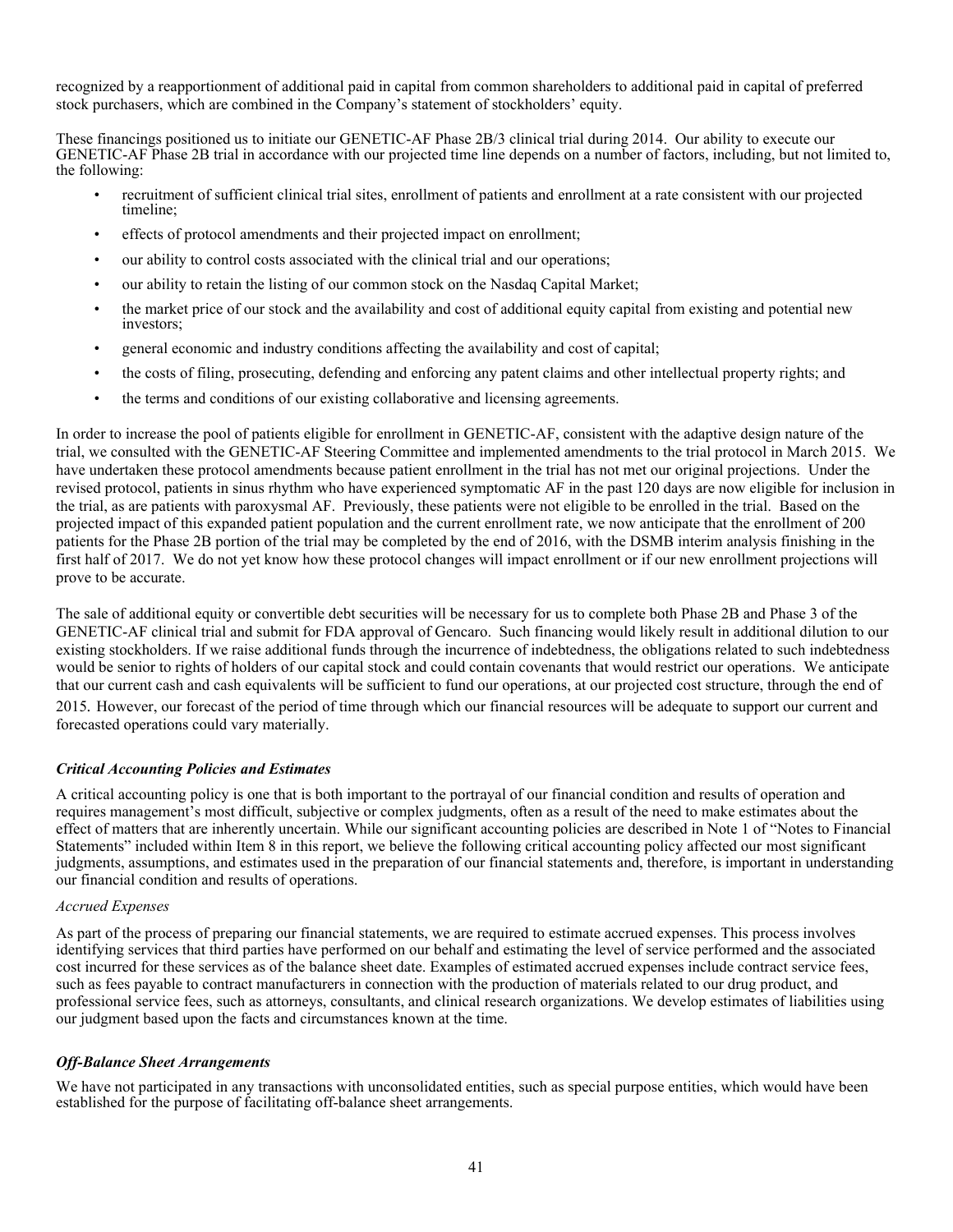# *Indemnifications*

In the ordinary course of business, we enter into contractual arrangements under which we may agree to indemnify certain parties from any losses incurred relating to the services they perform on our behalf or for losses arising from certain events as defined within the particular contract. Such indemnification obligations may not be subject to maximum loss clauses. We have entered into indemnity agreements with each of our directors, officers and certain employees. Such indemnity agreements contain provisions, which are in some respects broader than the specific indemnification provisions contained in Delaware law. We also maintain an insurance policy for our directors and executive officers insuring against certain liabilities arising in their capacities as such.

#### **Item 7A.** *Quantitative and Qualitative Disclosures About Market Risk*

Not applicable.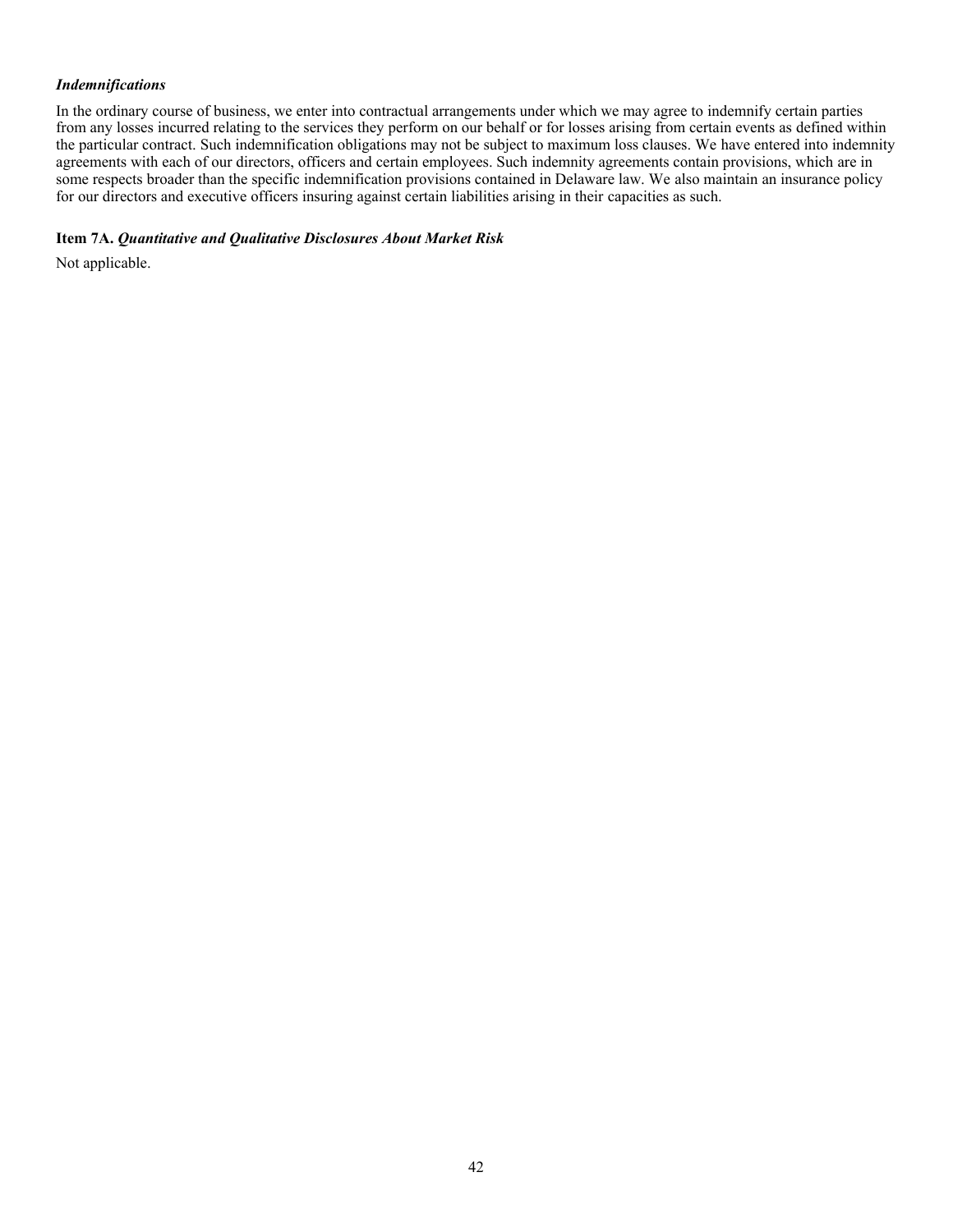# **Item 8.** *Financial Statements and Supplementary Data*

| Page |
|------|
| 44   |
| 45   |
| 46   |
| 47   |
| 48   |
| 49   |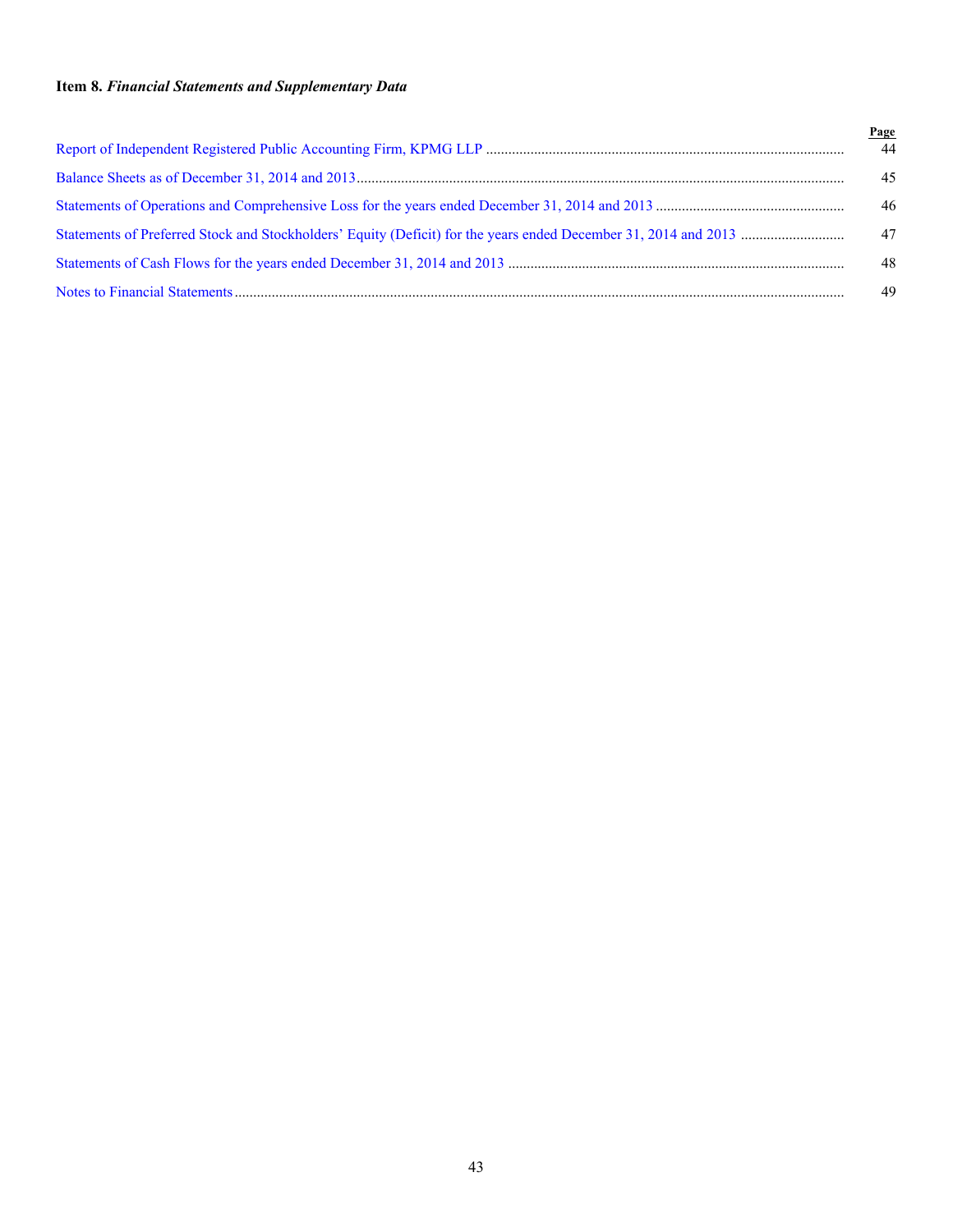#### <span id="page-45-0"></span>**Report of Independent Registered Public Accounting Firm**

The Board of Directors and Stockholders ARCA biopharma, Inc.:

We have audited the accompanying balance sheets of ARCA biopharma, Inc. (the Company) as of December 31, 2014 and 2013, and the related statements of operations and comprehensive loss, preferred stock and stockholders' equity (deficit), and cash flows for each of the years in the two-year period ended December 31, 2014. These financial statements are the responsibility of the Company's management. Our responsibility is to express an opinion on these financial statements based on our audits.

We conducted our audits in accordance with the standards of the Public Company Accounting Oversight Board (United States). Those standards require that we plan and perform the audit to obtain reasonable assurance about whether the financial statements are free of material misstatement. An audit includes examining, on a test basis, evidence supporting the amounts and disclosures in the financial statements. An audit also includes assessing the accounting principles used and significant estimates made by management, as well as evaluating the overall financial statement presentation. We believe that our audits provide a reasonable basis for our opinion.

In our opinion, the financial statements referred to above present fairly, in all material respects, the financial position of ARCA biopharma, Inc. as of December 31, 2014 and 2013, and the results of its operations and its cash flows for each of the years in the twoyear period ended December 31, 2014, in conformity with U.S. generally accepted accounting principles.

The accompanying financial statements have been prepared assuming that the Company will continue as a going concern. As discussed in note 1 to the financial statements, the Company has suffered recurring losses from operations and is dependent upon raising additional funds from strategic transactions, sales of equity, and/or issuance of debt. The Company's ability to consummate such transactions is uncertain. As a result, there is substantial doubt about the Company's ability to continue as a going concern. Management's plans in regard to these matters are also described in note 1. The financial statements do not include any adjustments that might result from the outcome of this uncertainty.

/s/ KPMG LLP

Denver, Colorado March 19, 2015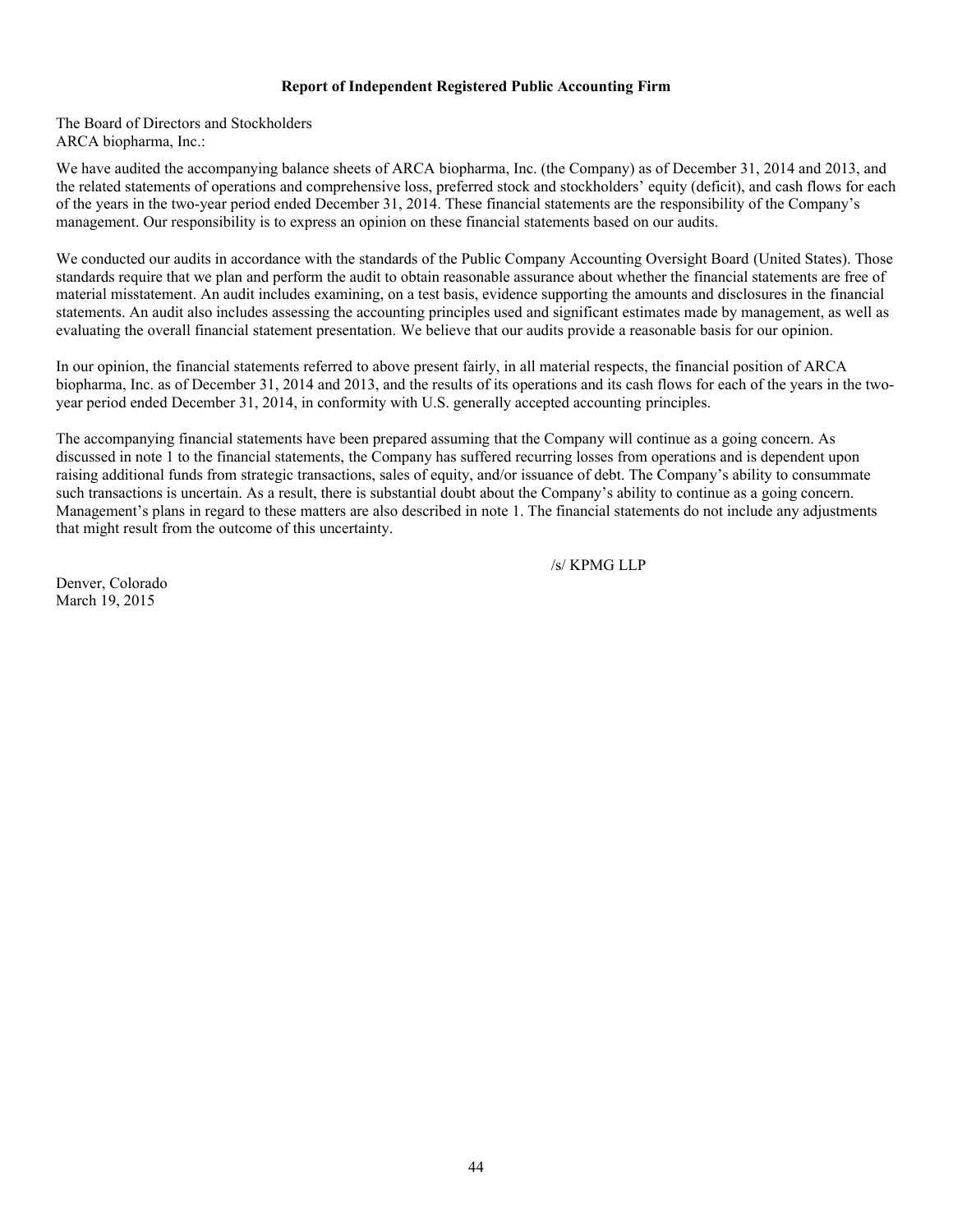# <span id="page-46-0"></span>**BALANCE SHEETS**

|                                                                                                                                                                                                                                                                                                 |                                                       | As of December 31, |              |           |  |
|-------------------------------------------------------------------------------------------------------------------------------------------------------------------------------------------------------------------------------------------------------------------------------------------------|-------------------------------------------------------|--------------------|--------------|-----------|--|
|                                                                                                                                                                                                                                                                                                 |                                                       | 2014               |              | 2013      |  |
|                                                                                                                                                                                                                                                                                                 | (in thousands, except share<br>and per share amounts) |                    |              |           |  |
| <b>ASSETS</b>                                                                                                                                                                                                                                                                                   |                                                       |                    |              |           |  |
| Current assets:                                                                                                                                                                                                                                                                                 |                                                       |                    |              |           |  |
| Cash and cash equivalents                                                                                                                                                                                                                                                                       | $\mathcal{S}$                                         | 15,354             | $\mathbb{S}$ | 16,756    |  |
| Other current assets                                                                                                                                                                                                                                                                            |                                                       | 134                |              | 169       |  |
| Total current assets                                                                                                                                                                                                                                                                            |                                                       | 15,488             |              | 16,925    |  |
| Property and equipment, net                                                                                                                                                                                                                                                                     |                                                       | 36                 |              | 29        |  |
| Other assets                                                                                                                                                                                                                                                                                    |                                                       | 608                |              | 130       |  |
| <b>Total assets</b>                                                                                                                                                                                                                                                                             | \$                                                    | 16,132             |              | 17,084    |  |
| <b>LIABILITIES AND STOCKHOLDERS' EQUITY</b>                                                                                                                                                                                                                                                     |                                                       |                    |              |           |  |
| Current liabilities:                                                                                                                                                                                                                                                                            |                                                       |                    |              |           |  |
| Accounts payable                                                                                                                                                                                                                                                                                | \$                                                    | 795                | \$           | 597       |  |
| Accrued compensation and employee benefits                                                                                                                                                                                                                                                      |                                                       | 329                |              | 459       |  |
| Accrued expenses and other liabilities                                                                                                                                                                                                                                                          |                                                       | 264                |              | 446       |  |
| Total current liabilities                                                                                                                                                                                                                                                                       |                                                       | 1,388              |              | 1,502     |  |
| Deferred rent, net of current portion                                                                                                                                                                                                                                                           |                                                       | 3                  |              |           |  |
| <b>Total liabilities</b>                                                                                                                                                                                                                                                                        |                                                       | 1,391              |              | 1,503     |  |
| Commitments and contingencies                                                                                                                                                                                                                                                                   |                                                       |                    |              |           |  |
| <b>Stockholders' equity:</b>                                                                                                                                                                                                                                                                    |                                                       |                    |              |           |  |
| Preferred stock, \$0.001 par value; 5 million shares authorized;<br>no shares issued or outstanding. Series A convertible preferred<br>stock, \$0.001 par value; 135,000 shares designated from<br>authorized preferred stock; no shares issued or outstanding at<br>December 31, 2014 and 2013 |                                                       |                    |              |           |  |
| Common stock, \$0.001 par value; 100 million shares authorized<br>at December 31, 2014 and 2013; 21,150,486 and 15,685,562<br>shares issued and outstanding at December 31, 2014 and                                                                                                            |                                                       |                    |              |           |  |
| 2013, respectively                                                                                                                                                                                                                                                                              |                                                       | 21                 |              | 16        |  |
| Additional paid-in capital                                                                                                                                                                                                                                                                      |                                                       | 99,342             |              | 90,498    |  |
| Accumulated deficit                                                                                                                                                                                                                                                                             |                                                       | (84, 622)          |              | (74, 933) |  |
| <b>Total stockholders' equity</b>                                                                                                                                                                                                                                                               |                                                       | 14,741             |              | 15,581    |  |
| Total liabilities and stockholders' equity                                                                                                                                                                                                                                                      | \$                                                    | 16,132             | \$           | 17,084    |  |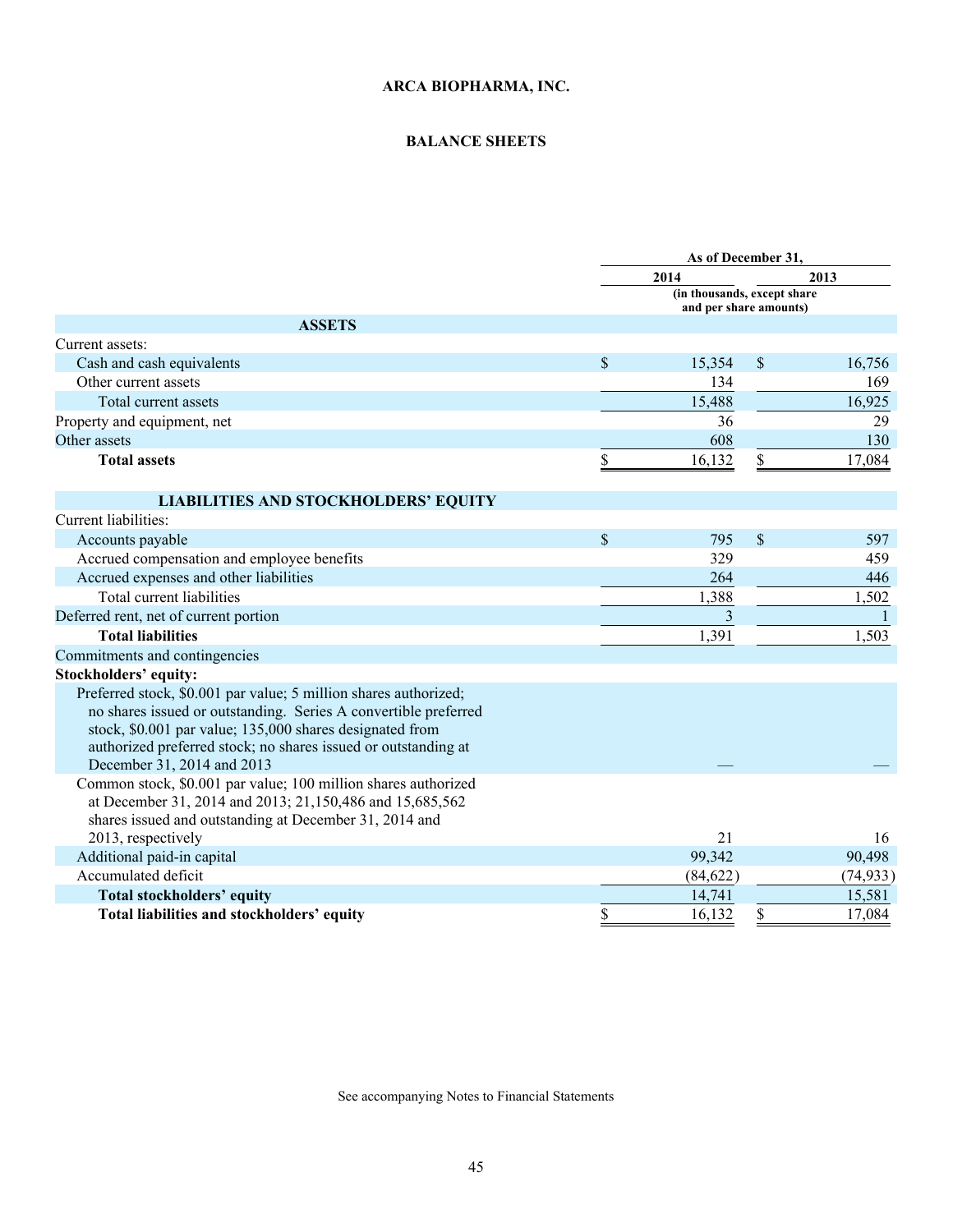# <span id="page-47-0"></span>**STATEMENTS OF OPERATIONS AND COMPREHENSIVE LOSS**

|                                                      | <b>Years Ended December 31,</b>                        |              |           |  |  |
|------------------------------------------------------|--------------------------------------------------------|--------------|-----------|--|--|
|                                                      | 2014                                                   |              |           |  |  |
|                                                      | (in thousands, except share)<br>and per share amounts) |              |           |  |  |
| Costs and expenses:                                  |                                                        |              |           |  |  |
| Research and development                             | \$<br>5,625                                            | \$           | 2,928     |  |  |
| General and administrative                           | 4,068                                                  |              | 4,012     |  |  |
| Total costs and expenses                             | 9,693                                                  |              | 6,940     |  |  |
| Loss from operations                                 | (9,693)                                                |              | (6,940)   |  |  |
| Interest and other income                            |                                                        |              | 5         |  |  |
| Interest expense                                     | (3)                                                    |              | (4)       |  |  |
| Net loss and comprehensive loss                      | (9,689)                                                | \$           | (6,939)   |  |  |
| Less: Deemed preferred stock dividend                |                                                        |              | (2,026)   |  |  |
| Net loss available to common stockholders            | (9,689)                                                | \$           | (8,965)   |  |  |
| Net loss available to common stockholders per share: |                                                        |              |           |  |  |
| Basic and diluted                                    | \$<br>(0.47)                                           | <sup>S</sup> | (1.04)    |  |  |
| Weighted average shares outstanding:                 |                                                        |              |           |  |  |
| Basic and diluted                                    | 20,501,224                                             |              | 8,629,479 |  |  |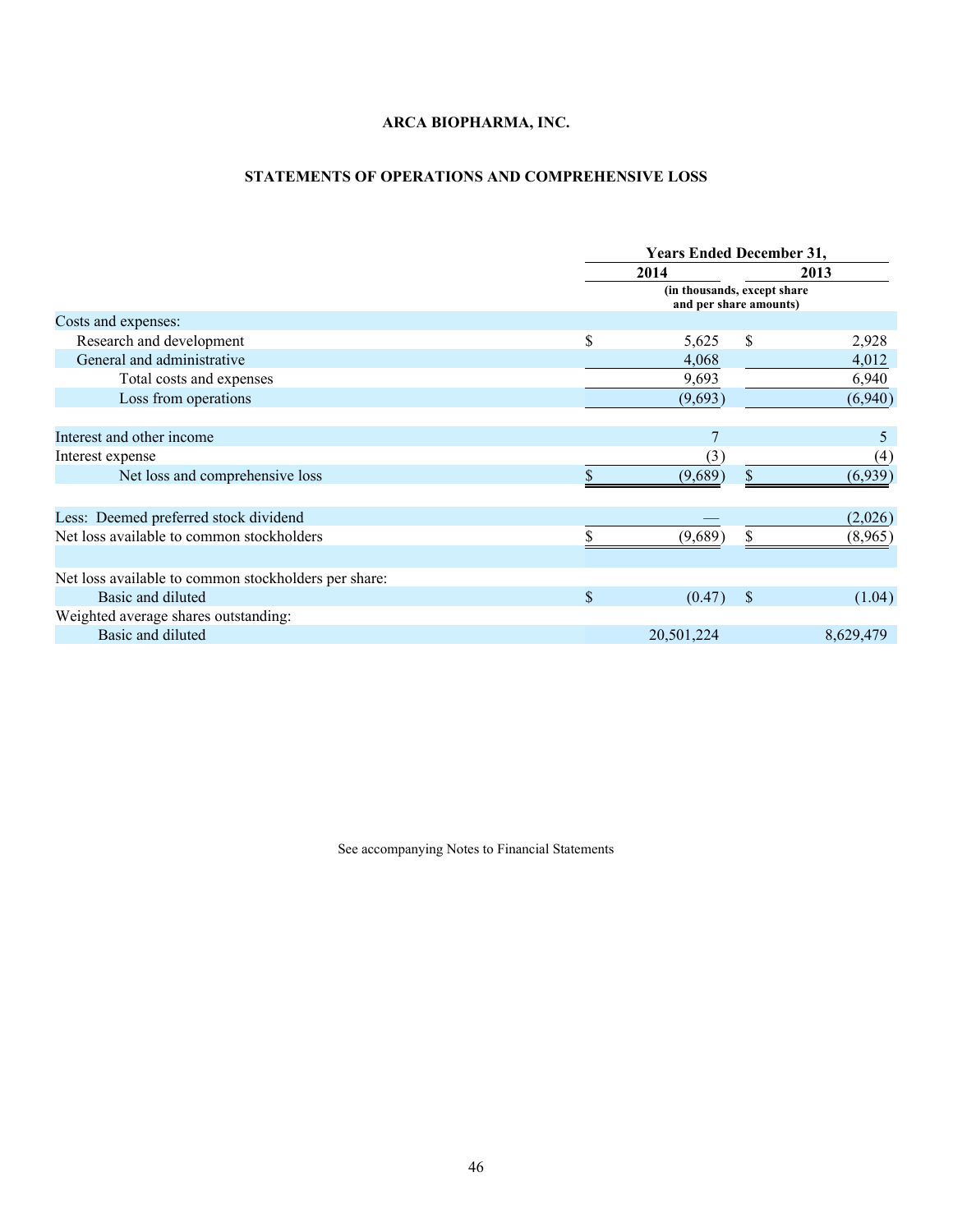# <span id="page-48-0"></span>**STATEMENTS OF PREFERRED STOCK AND STOCKHOLDERS' EQUITY (DEFICIT)**

|                                                                                                          |                             |              |                                                    | <b>Stockholders' Equity (Deficit)</b> |                              |                               |              |
|----------------------------------------------------------------------------------------------------------|-----------------------------|--------------|----------------------------------------------------|---------------------------------------|------------------------------|-------------------------------|--------------|
|                                                                                                          | <b>Series A Convertible</b> |              |                                                    |                                       | <b>Additional</b>            |                               |              |
|                                                                                                          | <b>Preferred Stock</b>      |              | <b>Common stock</b>                                |                                       | Paid-In                      | Accumulated                   |              |
|                                                                                                          | <b>Shares</b>               | Amount       | <b>Shares</b>                                      | <b>Amount</b>                         | Capital                      | <b>Deficit</b>                | <b>Total</b> |
|                                                                                                          |                             |              | (in thousands, except share and per share amounts) |                                       |                              |                               |              |
| Balance, December 31, 2012                                                                               |                             | $\mathbf{S}$ | 2,660,315                                          | $\mathbf{s}$<br>3                     | $\mathbf{\hat{s}}$<br>70,898 | $(67,994)$ \$<br>$\mathbf{s}$ | 2,907        |
| Issuance of common stock for cash,<br>net of offering costs                                              |                             |              | 521,066                                            |                                       | 1,421                        |                               | 1,421        |
| Adjustment for fractional shares                                                                         |                             |              | (64)                                               |                                       |                              |                               |              |
| Issuance of common stock upon<br>exercise of warrants for cash                                           |                             |              | 4,245                                              |                                       | 12                           |                               | 12           |
| Issuance of Series A convertible<br>preferred stock, net of offering costs                               | 125,000                     |              |                                                    |                                       | 17,917                       |                               | 17,917       |
| Deemed preferred stock dividend for<br>beneficial conversion feature                                     |                             |              |                                                    |                                       | 2,026                        |                               | 2,026        |
| Impact of deemed preferred stock<br>dividend for beneficial conversion<br>feature on common stockholders |                             |              |                                                    |                                       | (2,026)                      |                               | (2,026)      |
| Conversion of preferred stock to<br>common stock                                                         | (125,000)                   |              | 12,500,000                                         | 13                                    | (33)                         |                               | (20)         |
| Share-based compensation                                                                                 |                             |              |                                                    |                                       | 283                          |                               | 283          |
| Net loss                                                                                                 |                             |              |                                                    |                                       |                              | (6,939)                       | (6,939)      |
| Balance, December 31, 2013                                                                               |                             |              | 15,685,562                                         | 16                                    | 90,498                       | (74, 933)                     | 15,581       |
| Issuance of common stock for cash,<br>net of offering costs                                              |                             |              | 5,116,228                                          | 5                                     | 7,861                        |                               | 7,866        |
| Issuance of common stock upon<br>exercise of warrants for cash                                           |                             |              | 209,025                                            |                                       | 338                          |                               | 338          |
| Issuance of common stock upon vesting<br>of Restricted Stock Awards                                      |                             |              | 139,671                                            |                                       | (2)                          |                               | (2)          |
| Share-based compensation                                                                                 |                             |              |                                                    |                                       | 647                          |                               | 647          |
| Net loss                                                                                                 |                             |              |                                                    |                                       |                              | (9,689)                       | (9,689)      |
| <b>Balance, December 31, 2014</b>                                                                        |                             | S            | 21,150,486                                         | 21<br><sup>\$</sup>                   | 99,342<br>S.                 | (84, 622)<br>S                | 14,741       |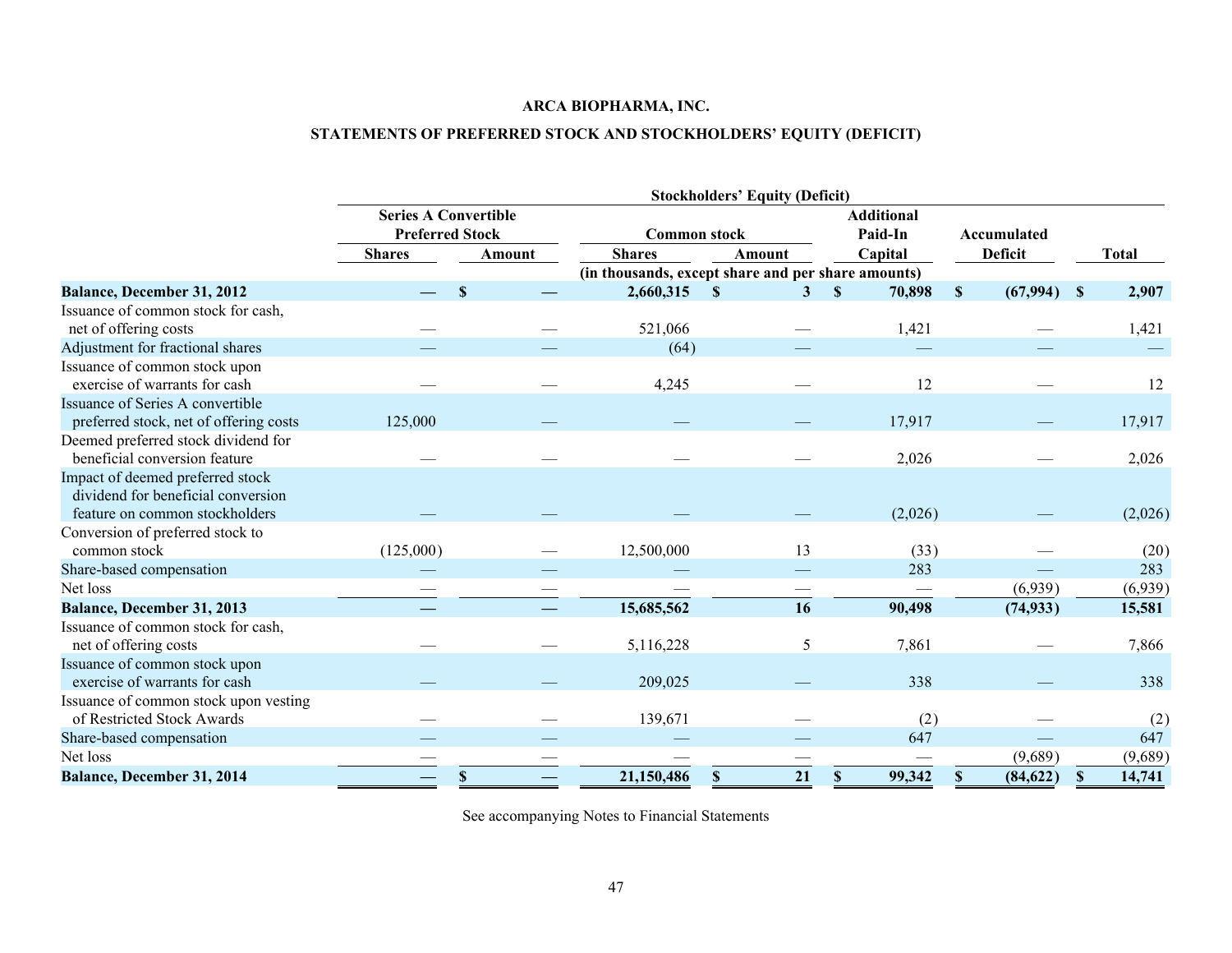# <span id="page-49-0"></span>**STATEMENTS OF CASH FLOWS**

|                                                      | <b>Years Ended December 31,</b> |                |    |         |
|------------------------------------------------------|---------------------------------|----------------|----|---------|
|                                                      |                                 | 2014           |    | 2013    |
|                                                      |                                 | (in thousands) |    |         |
| Cash flows from operating activities:                |                                 |                |    |         |
| Net loss                                             | \$                              | (9,689)        | -S | (6,939) |
| Adjustments to reconcile net loss to net cash used   |                                 |                |    |         |
| in operating activities:                             |                                 |                |    |         |
| Depreciation                                         |                                 | 12             |    | 26      |
| Amortization of deferred charges                     |                                 | 67             |    |         |
| Share-based compensation                             |                                 | 647            |    | 283     |
| Change in operating assets and liabilities:          |                                 |                |    |         |
| Other current assets                                 |                                 | 214            |    | 130     |
| Other assets                                         |                                 | (545)          |    | 14      |
| Accounts payable                                     |                                 | 198            |    | 532     |
| Accrued compensation and employee benefits           |                                 | (130)          |    | 356     |
| Accrued expenses and other liabilities               |                                 | (182)          |    | 325     |
| Other                                                |                                 | $\overline{2}$ |    | (15)    |
| Net cash used in operating activities                |                                 | (9,406)        |    | (5,288) |
| <b>Cash flows from investing activities:</b>         |                                 |                |    |         |
| Purchase of property and equipment                   |                                 | (19)           |    | (32)    |
| Net cash used in investing activities                |                                 | (19)           |    | (32)    |
| Cash flows from financing activities:                |                                 |                |    |         |
| Proceeds from the issuance of preferred stock        |                                 |                |    | 20,000  |
| Preferred stock offering costs                       |                                 |                |    | (2,083) |
| Proceeds from the issuance of common stock           |                                 | 9,038          |    | 1,741   |
| Common stock offering costs                          |                                 | (836)          |    | (328)   |
| Repayment of principal on vendor finance agreement   |                                 | (179)          |    | (174)   |
| Net cash provided by financing activities            |                                 | 8,023          |    | 19,156  |
| Net (decrease) increase in cash and cash equivalents |                                 | (1, 402)       |    | 13,836  |
| Cash and cash equivalents, beginning of period       |                                 | 16,756         |    | 2,920   |
| Cash and cash equivalents, end of period             | \$                              | 15,354         | \$ | 16,756  |
| Supplemental cash flow information:                  |                                 |                |    |         |
| Interest paid                                        | \$                              | 3              | \$ | 3       |
|                                                      |                                 |                |    |         |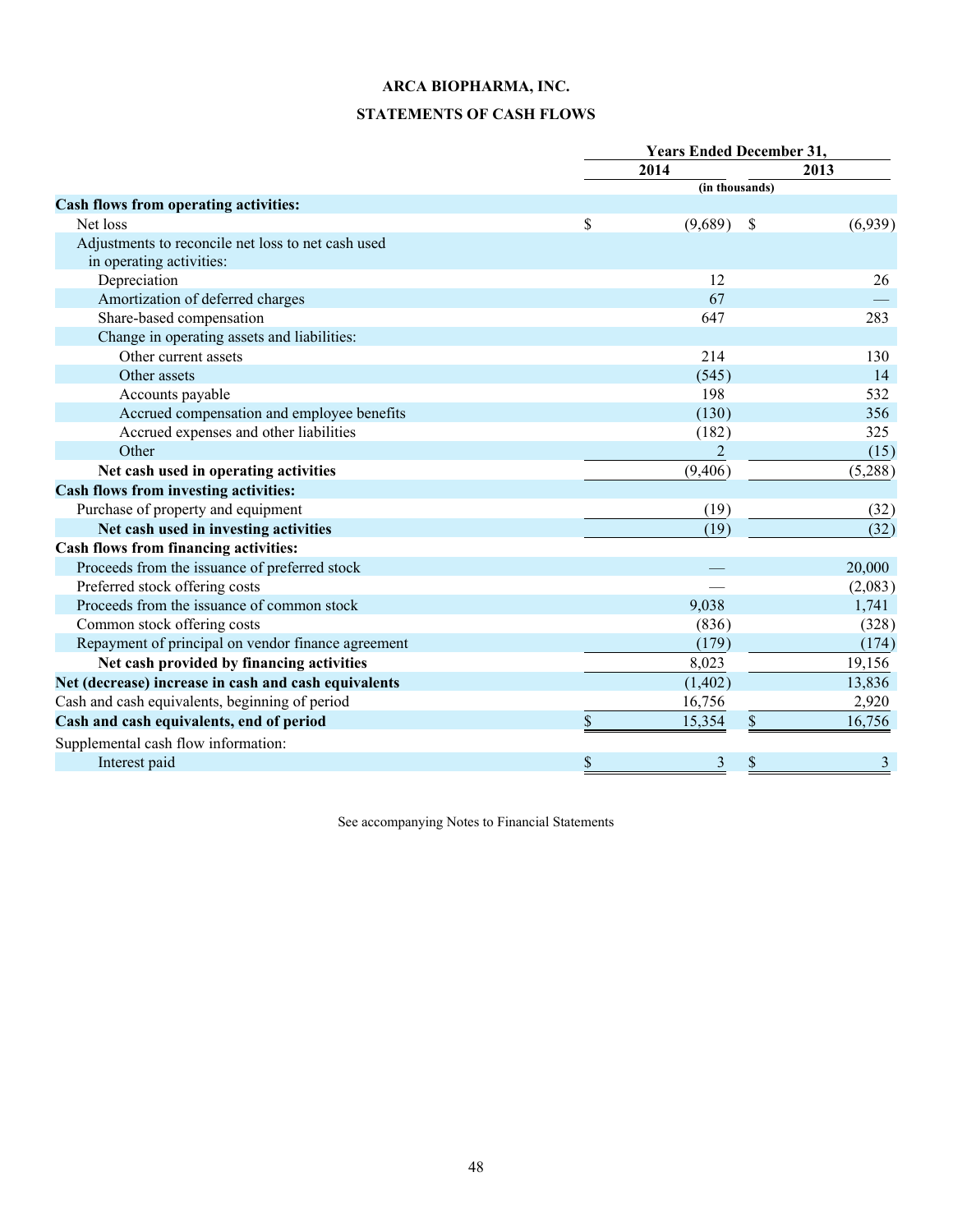#### <span id="page-50-0"></span>**NOTES TO FINANCIAL STATEMENTS**

#### **(1) The Company and Summary of Significant Accounting Policies**

#### *Description of Business*

ARCA biopharma, Inc., or the Company or ARCA, a Delaware corporation, is headquartered in Westminster, Colorado. On January 27, 2009, the Company completed a business combination, or the Merger, with ARCA Colorado in accordance with the terms of that Agreement and Plan of Merger and Reorganization, dated September 24, 2008, and amended on October 28, 2008, in which a wholly-owned subsidiary of Nuvelo, Inc. (Nuvelo) merged with and into ARCA Colorado, with ARCA Colorado continuing after the Merger as the surviving corporation and a wholly-owned subsidiary of Nuvelo. Immediately following the Merger, the Company changed its name from Nuvelo, Inc. to ARCA biopharma, Inc. The business combination was treated as a reverse merger for accounting purposes, and ARCA Colorado was the accounting acquirer, and the entity formerly known as Nuvelo, Inc. was the acquired company.

The Company is a biopharmaceutical company principally focused on developing genetically-targeted therapies for cardiovascular diseases. The Company's lead product candidate, Gencaro™ (bucindolol hydrochloride), is a pharmacologically unique beta-blocker and mild vasodilator that ARCA is evaluating in a clinical trial for the treatment of atrial fibrillation, or AF, in patients with heart failure and left ventricular dysfunction, or HFREF. The Company has identified common genetic variations in receptors in the cardiovascular system that it believes interact with Gencaro's pharmacology and may predict patient response to the drug.

The Company is testing this hypothesis in a Phase 2B/3 clinical trial of Gencaro, known as GENETIC-AF. The AF indication for Gencaro was chosen based on prior clinical data from the previously conducted Phase 3 heart failure (HF) trial of Gencaro in 2,708 HF patients, or the BEST trial, which suggested that Gencaro may be successful in reducing or preventing AF. GENETIC-AF is a multi-center, randomized, double-blind clinical trial designed to compare the safety and efficacy of Gencaro to an active comparator in HFREF patients with a current or recent history of paroxysmal (AF episodes lasting 7 days or less) or persistent AF and having a beta-1 389 arginine homozygous genotype, the genotype the Company believes responds most favorably to Gencaro. The primary endpoint of GENETIC-AF is time to recurrent symptomatic AF/atrial flutter (AFL) or all-cause mortality.

ARCA has created an adaptive design for GENETIC-AF. The Company is seeking to enroll approximately 200 HFREF patients in the Phase 2B portion of the study. The GENETIC-AF Data Safety Monitoring Board (DSMB) will analyze certain data from the Phase 2B portion of the trial and recommend based on a comparison to the pre-trial statistical assumptions, whether the trial should proceed to Phase 3 and enroll an additional 420 patients. The DSMB will make their recommendation based on analysis of certain trial data after 200 patients have completed 24 weeks of follow-up, the period for measuring the trial's primary end-point. The DSMB interim analysis will focus on available data regarding the primary endpoint, AF/AFL event rates, AF burden, and safety. Should the DSMB interim analysis conclude the data is consistent with the pre-trial statistical assumptions and indicates potential for achieving statistical significance for the Phase 3 endpoint, the DSMB may recommend that the study proceed to Phase 3. The DSMB may also recommend changes to the study design before potentially proceeding to Phase 3, or it may recommend that the study not proceed to Phase 3. The Company, in consultation with the trial's Steering Committee and the DSMB, will make the final determination on the trial's development steps. The Company believes the Phase 2B enrollment of 200 patients could be completed by the end of 2016, with the DSMB interim analysis finishing in the first half of 2017.

To complete both phases of the GENETIC-AF clinical trial and submit for FDA approval, the Company will need to raise additional capital. If the Company is unable to obtain additional funding or is unable to complete a strategic transaction, it may have to discontinue development activities on Gencaro or discontinue its operations.

## *Liquidity and Going Concern*

The Company devotes substantially all of its efforts towards obtaining regulatory approval and raising capital necessary to fund its operations and it is subject to a number of risks associated with clinical research and development, including dependence on key individuals, the development of and regulatory approval of commercially viable products, the need to raise adequate additional financing necessary to fund the development and commercialization of its products, and competition from larger companies. The Company has not generated revenue to date and has incurred substantial losses and negative cash flows from operations since its inception. The Company has historically funded its operations through issuances of common and preferred stock.

During 2013, the Company raised approximately \$19.3 million, net of offering costs, through sales of its convertible preferred stock and common stock and warrants. In February 2014, the Company completed a public equity offering raising approximately \$7.9 million in net proceeds to provide additional funds for the Phase 2B/3 GENETIC-AF trial and the Company's ongoing operations.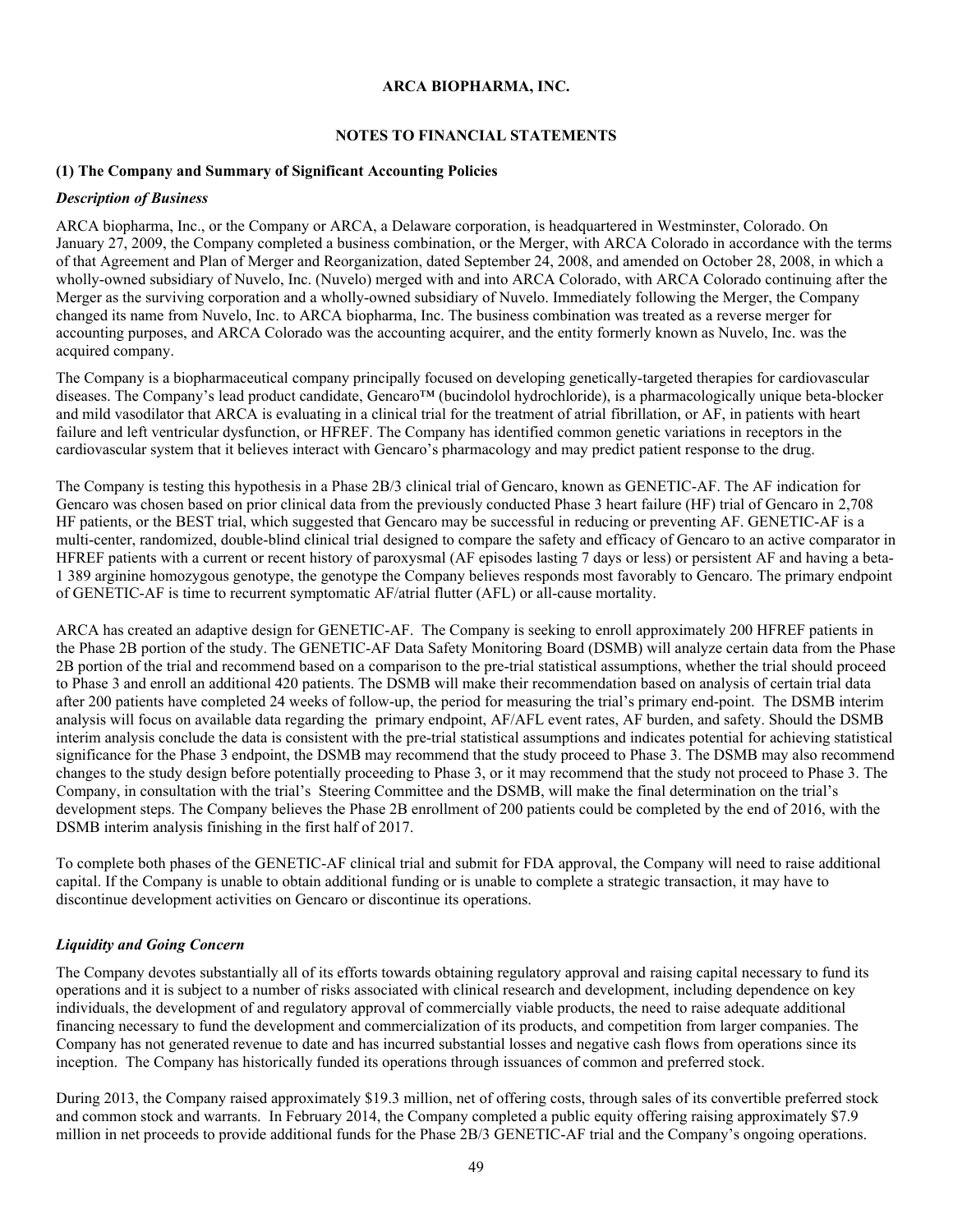The Company is enrolling patients in the Phase 2B portion of the GENETIC-AF trial, and the Company anticipates that its current cash and cash equivalents will be sufficient to fund its operations, at its projected cost structure, through the end of 2015. However, in light of the significant uncertainties regarding clinical development timelines and costs for developing drugs such as Gencaro, the Company expects to need to raise additional capital to finance the completion of GENETIC-AF and the Company's ongoing operations. If the Company is delayed in completing or is unable to complete additional funding and/or a strategic transaction, the Company may discontinue its development activities or operations.

The Company's liquidity, and its ability to raise additional capital or complete any strategic transaction, depends on a number of factors, including, but not limited to, the following:

- progress of GENETIC-AF, including enrollment and any data that may become available;
- the costs and timing for the planned GENETIC-AF clinical trial in order to gain possible FDA approval for Gencaro;
- the market price of the Company's stock and the availability and cost of additional equity capital;
- the Company's ability to retain the listing of its common stock on the Nasdaq Capital Market;
- general economic and industry conditions affecting the availability and cost of capital;
- the Company's ability to control costs associated with its operations;
- the costs of filing, prosecuting, defending and enforcing any patent claims and other intellectual property rights; and
- the terms and conditions of the Company's existing collaborative and licensing agreements.

The sale of additional equity or convertible debt securities would likely result in substantial additional dilution to the Company's stockholders. If the Company raises additional funds through the incurrence of indebtedness, the obligations related to such indebtedness would be senior to rights of holders of the Company's capital stock and could contain covenants that would restrict the Company's operations. The Company also cannot predict what consideration might be available, if any, to the Company or its stockholders, in connection with any strategic transaction. Should strategic alternatives or additional capital not be available to the Company, or not be available on acceptable terms, the Company may be unable to realize value from its assets and discharge its liabilities in the normal course of business which may, among other alternatives, cause the Company to further delay, substantially reduce or discontinue operational activities to conserve its cash resources.

The significant uncertainties surrounding the clinical development timelines and costs and the need to raise a significant amount of capital raises substantial doubt about the Company's ability to continue as a going concern for a reasonable period of time. These financial statements have been prepared with the assumption that the Company will continue as a going concern and will be able to realize its assets and discharge its liabilities in the normal course of business and do not include any adjustments to reflect the possible future effects on the recoverability and classification of assets or the amounts and classification of liabilities that may result from the inability of the Company to continue as a going concern. The Company may not be able to raise sufficient capital on acceptable terms, or at all, to continue development of Gencaro or to otherwise continue operations and may not be able to execute any strategic transaction.

On February 18, 2015, we received notification from NASDAQ of potential delisting of our shares from the NASDAQ Capital Market because the closing bid price of our common stock had not met the minimum closing bid price of \$1.00 per share during the preceding 30 days. NASDAQ rules provided us a 180 calendar day grace period from the date of the Notice to regain compliance by meeting the continued listing standard. The continued listing standard would be met if our common stock has a minimum closing bid price of at least \$1.00 per share for a minimum of 10 consecutive business days during the 180 calendar day grace period.

# *Reverse Stock Split*

On March 4, 2013, the Company completed a 1-for-6 reverse split of its common stock. All common shares and per common share amounts in the financial statements and footnotes have been adjusted retroactively to reflect the effects of this action.

## *Basis of Presentation*

The accompanying financial statements have been prepared in accordance with U.S. generally accepted accounting principles (U.S. GAAP) and include all adjustments necessary for the fair presentation of our financial position, results of operations and cash flows for the periods presented. Our management performed an evaluation of our activities through the date of filing of this Annual Report on Form 10-K, and concluded that there are no subsequent events, except for the notice from NASDAQ disclosed in Note 1 to these financial statements.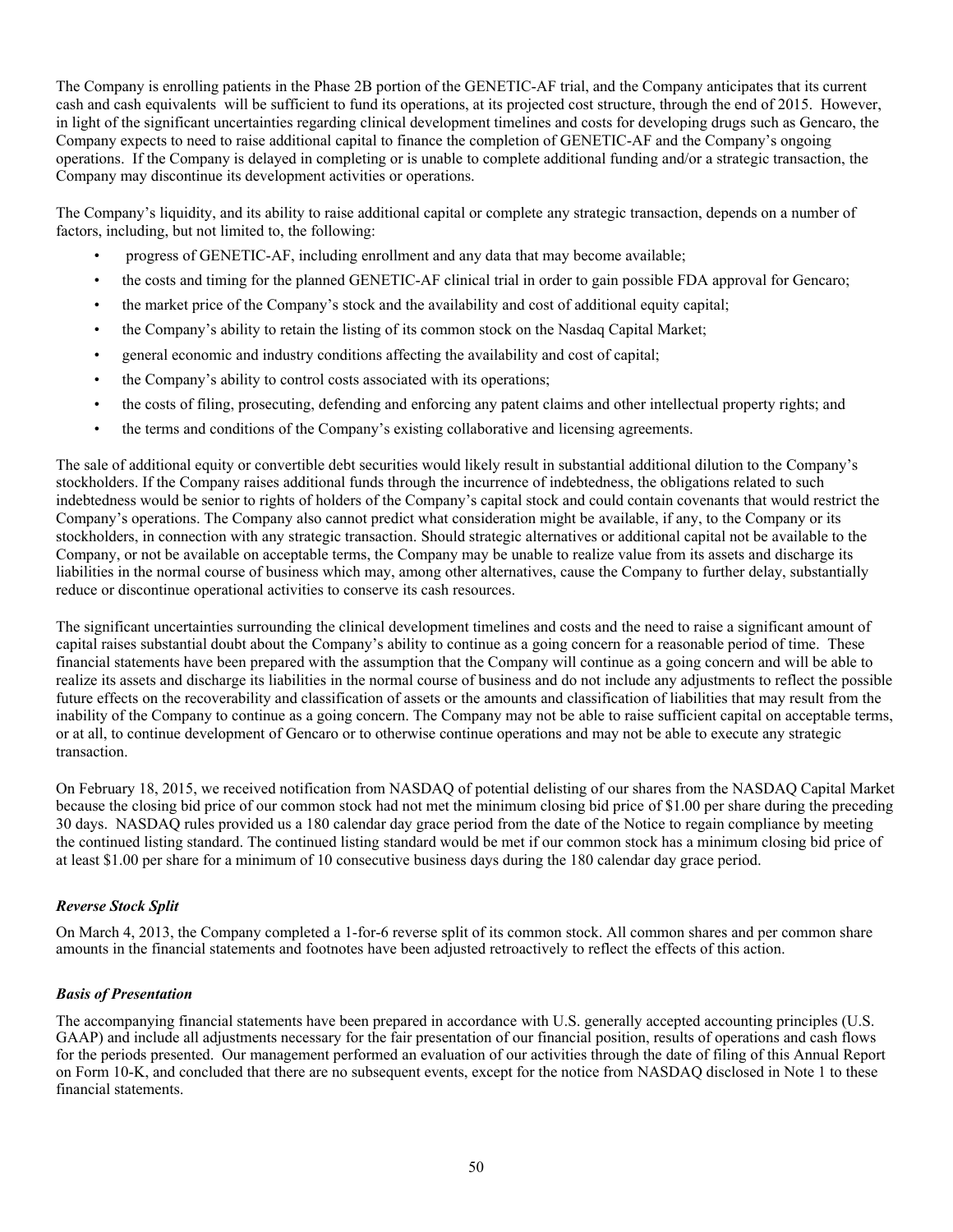# *Recent Accounting Pronouncements*

In June 2014, the FASB issued FASB Accounting Standards Update ("ASU") No. 2014-10, *Development Stage Entities (Topic 915):* Elimination of Certain Financial Reporting Requirements. Including an Amendment to Variable Interest Entities Guidance in Topic 810. *Consolidation* which removes Topic 915 from the FASB Accounting Standards Codification and removes from GAAP the concept of a development stage entity along with the associated incremental financial reporting requirements for development stage entities. The ASU is effective for fiscal years beginning after December 15, 2014, with early adoption being permitted for annual or interim periods for which financial statements have not been issued. The Company adopted this guidance as of June 30, 2014 and as a result, removed references to being a development stage entity and inception-to-date results from these financial statements.

In August 2014, the FASB issued FASB Accounting Standards Update ("ASU No. 2014-15"), *Presentation of Financial Statements –* Going Concern (Subtopic 205-40): Disclosure of Uncertainties about an Entity's Ability to Continue as a Going Concern. ASU No. 2014-15 will be effective for fiscal years and interim periods ending after December 15, 2016, with early adoption being permitted for annual and interim periods for which financial statements have not been issued. ASU 2014-15 requires that management evaluate at each annual and interim reporting period whether there is a substantial doubt about an entity's ability to continue as a going concern within one year of the date that the financial statements are issued. The significant uncertainties surrounding the clinical development timelines and costs and the need to raise a significant amount of capital raises substantial doubt about the Company's ability to continue as a going concern for a reasonable period of time. The Company does not expect a significant impact on the financial position, results of operations or disclosures upon adoption of this guidance.

## *Accounting Estimates in the Preparation of Financial Statements*

The preparation of financial statements in conformity with accounting principles generally accepted in the United States of America requires management to make estimates and assumptions that affect the reported amounts of assets and liabilities and disclosure of contingent assets and liabilities at the date of the financial statements and the reported amounts of expenses during the reporting period. The Company bases estimates on various assumptions that are believed to be reasonable under the circumstances. The Company believes significant judgment was involved in estimating the clinical trial accruals, and in estimating other accrued liabilities, stock-based compensation, and income taxes. Management is continually evaluating and updating these estimates, and it is possible that these estimates will change in the future or that actual results may differ from these estimates.

# *Cash Equivalents*

Cash equivalents generally consist of money market funds and debt securities with maturities of 90 days or less at the time of purchase. The Company invests its excess cash in securities with strong ratings and has established guidelines relative to diversification and maturity with the objective of maintaining safety of principal and liquidity.

The Company classifies all cash equivalents as available-for-sale securities, and records investments at fair value.

## *Concentrations of Credit Risk*

Financial instruments that potentially subject the Company to significant concentrations of credit risk consist primarily of cash and cash equivalents. The Company has no off-balance-sheet concentrations of credit risk, such as foreign exchange contracts, option contracts, or foreign currency hedging arrangements. The Company maintains cash and cash equivalent balances in the form of bank demand deposits and money market fund accounts with financial institutions that management believes are creditworthy. Such balances may at times exceed the insured amount.

## *Property and Equipment*

Property and equipment are stated at cost less accumulated depreciation and amortization. Cost includes expenditures for equipment, leasehold improvements, replacements, and renewals. Maintenance and repairs are charged to expense as incurred. When assets are sold, retired, or otherwise disposed of, the cost and accumulated depreciation are removed from the accounts and any resulting gain or loss is reflected in operations. The cost of property and equipment is depreciated using the straight-line method over the estimated useful lives of the related assets. Leasehold improvements are amortized over the shorter of the life of the lease or the estimated useful life of the assets. Property and equipment acquired in the Merger were recorded at the estimated fair value as of the date of the Merger, and are subsequently depreciated using the straight-line method over the estimated remaining useful lives of the related assets.

#### *Accrued Expenses*

As part of the process of preparing its financial statements, the Company is required to estimate accrued expenses. This process involves identifying services that third parties have performed on the Company's behalf and estimating the level of service performed and the associated cost incurred for these services as of the balance sheet date. Examples of estimated accrued expenses include contract service fees, such as fees payable to contract manufacturers in connection with the production of materials related to the Company's drug product, and professional service fees, such as attorneys, consultants, and clinical research organizations. The Company develops estimates of liabilities using its judgment based upon the facts and circumstances known at the time.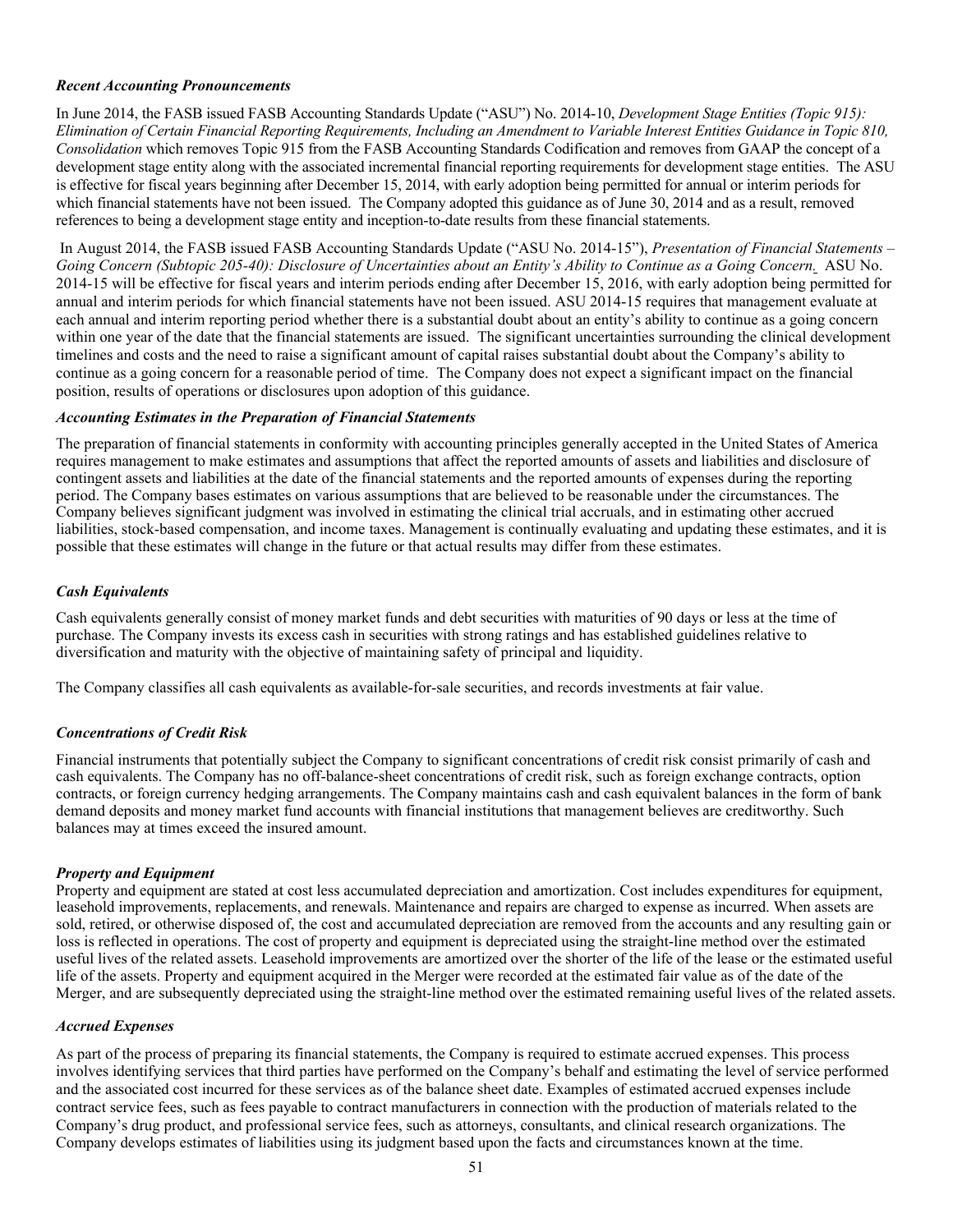## *Segments*

The Company operates in one segment. Management uses one measure of profitability and does not segment its business for internal reporting.

#### *Research and Development*

Research and development costs are expensed as incurred. These consist primarily of salaries, contract services, and supplies.

Costs related to clinical trial and drug manufacturing activities are based upon estimates of the services received and related expenses incurred by contract research organizations, or CROs, clinical study sites, drug manufacturers, collaboration partners, laboratories, consultants, or otherwise. Related contracts vary significantly in length, and could be for a fixed amount, a variable amount based on actual costs incurred, capped at a certain limit, or for a combination of these elements. Activity levels are monitored through communications with the vendors, including detailed invoices and task completion review, analysis of expenses against budgeted amounts, and pre-approval of any changes in scope of the services to be performed. Certain significant vendors may also provide an estimate of costs incurred but not invoiced on a periodic basis. Expenses related to the CROs and clinical studies, as well as contract drug manufacturers, are primarily based on progress made against specified milestones or targets in each period.

In accordance with certain research and development agreements, we are obligated to make certain upfront payments upon execution of the agreement. We record these upfront payments as prepaid research and development expenses, which are included in Other current assets or Other assets in the accompanying Balance Sheets. Such payments are recorded to research and development expense as services are performed. We evaluate on a quarterly basis whether events and circumstances have occurred that may indicate impairment of remaining prepaid research and development expenses.

#### *Stock-Based Compensation*

The Company's stock-based compensation cost recognized is based on the estimated grant date fair value. The Company recognizes compensation costs for its share-based awards on a straight-line basis over the requisite service period for the entire award, as adjusted for expected forfeitures.

#### *Income Taxes*

The current benefit for income taxes represents actual or estimated amounts payable or refundable on tax returns filed or to be filed each year. Deferred tax assets and liabilities are recognized for the estimated future tax consequences attributable to differences between the financial statement carrying amounts of existing assets and liabilities and their respective tax bases and operating loss and tax credit carryforwards. The effect on deferred tax assets and liabilities of a change in tax rates is recognized in the period that includes the enactment date. The overall change in deferred tax assets and liabilities for the period measures the deferred tax expense or benefit for the period. The measurement of deferred tax assets may be reduced by a valuation allowance based on judgmental assessment of available evidence if deemed more likely than not that some or all of the deferred tax assets will not be realized. The Company has recorded a valuation allowance against all of its deferred tax assets, as management has concluded that it is more likely than not that the net deferred tax asset will not be realized through future taxable income, based primarily on the Company's history of operating losses. The Company has not performed an Internal Revenue Code Section 382 limitation study. Depending on the outcome of such a study, the gross amount of net operating losses recognizable in future tax periods could be limited.

# **(2) Net Loss Per Share**

The Company calculates basic earnings per share by dividing loss attributable to common stockholders by the weighted average common shares outstanding during the period, excluding common stock subject to vesting provisions. Diluted earnings per share is computed by dividing loss attributable to common stockholders by the weighted average number of common shares outstanding during the period increased to include, if dilutive, the number of additional common shares that would have been outstanding if the potential common shares had been issued. The Company's potentially dilutive shares include stock options, restricted stock units and warrants for common stock.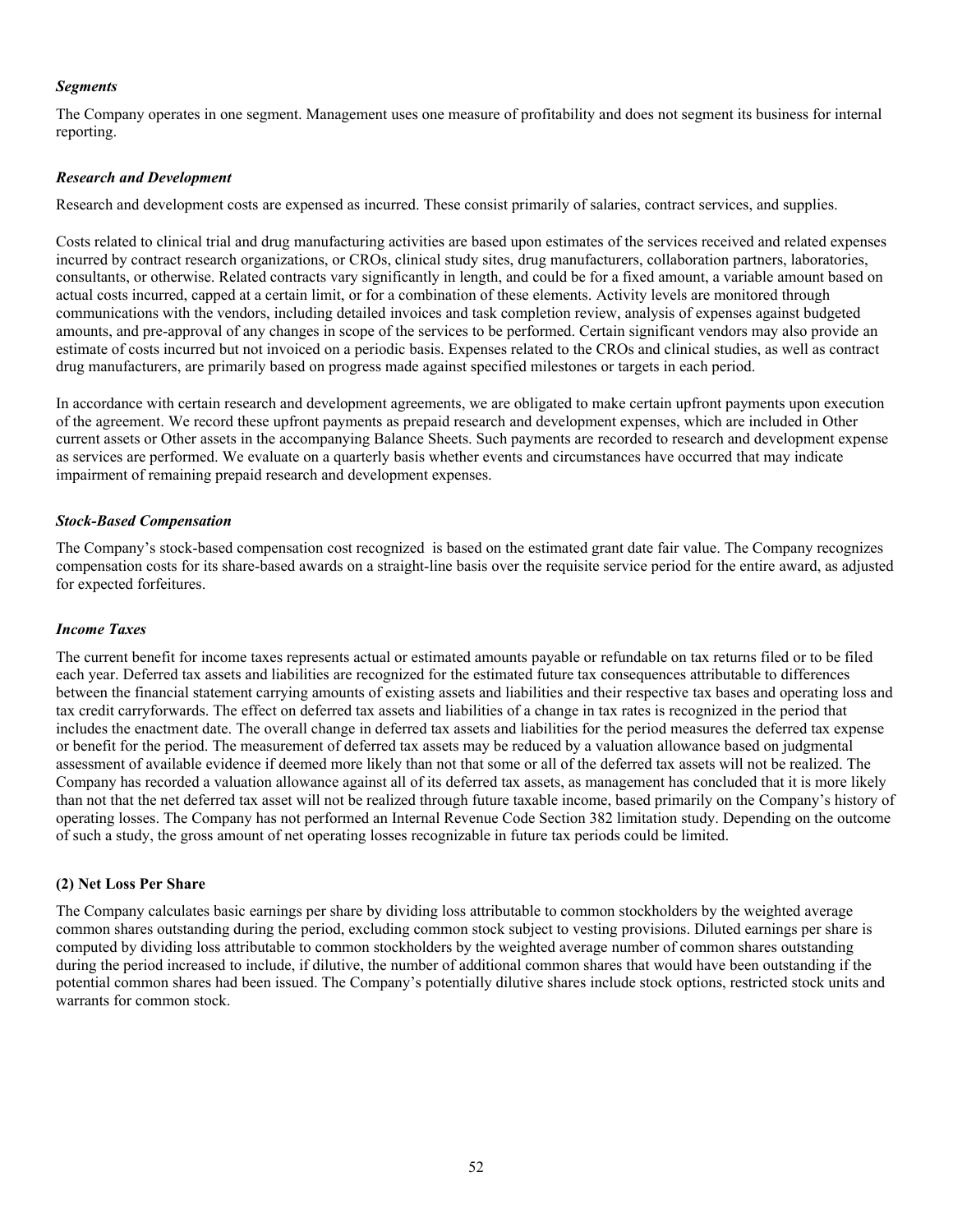A reconciliation of the numerator and denominator used in the calculation of basic and diluted loss per share follows:

|                                                        | <b>Years Ended December 31,</b> |              |  |           |  |  |
|--------------------------------------------------------|---------------------------------|--------------|--|-----------|--|--|
|                                                        |                                 | 2014         |  | 2013      |  |  |
| (In thousands, except shares and per share data)       |                                 |              |  |           |  |  |
| Net loss                                               | \$                              | $(9,689)$ \$ |  | (6,939)   |  |  |
| Less: Series A Preferred Stock deemed dividend         |                                 |              |  | (2,026)   |  |  |
| Net loss available to common shareholders              |                                 | (9,689)      |  | (8,965)   |  |  |
| Weighted average shares of common stock outstanding    |                                 | 20,501,224   |  | 8,631,668 |  |  |
| Less: Weighted-average shares of unvested common stock |                                 |              |  | (2,188)   |  |  |
| Total weighted-average shares used in computing net    |                                 |              |  |           |  |  |
| loss per share attributed to common stockholders       |                                 | 20,501,224   |  | 8,629,480 |  |  |
| Basic and diluted loss per share                       |                                 | (0.47)       |  | (1.04)    |  |  |

Because we reported a net loss for the years ended December 31, 2014 and 2013, all potentially dilutive shares of common stock have been excluded from the computation of the dilutive net loss per share for all periods presented. As of December 31, 2014, none of the outstanding warrants were in-the-money and no material outstanding stock options were in-the-money; therefore, they would have been excluded from our weighted-average diluted earnings per share calculation. Such potentially dilutive shares of common stock consist of the following:

|                                            |            | <b>Years Ended December 31,</b> |  |  |
|--------------------------------------------|------------|---------------------------------|--|--|
|                                            | 2014       | 2013                            |  |  |
| Potentially dilutive securities, excluded: |            |                                 |  |  |
| Outstanding stock options                  | 1,068,515  | 843,442                         |  |  |
| Unvested restricted stock units            | 471,029    | 419,000                         |  |  |
| Warrants to purchase common stock          | 9,371,002  | 8,147,484                       |  |  |
|                                            | 10,910,546 | 9,409,926                       |  |  |

#### **(3) Financial Instruments**

Fair value is defined as the price that would be received to sell an asset or paid to transfer a liability in an orderly transaction between market participants at the measurement date (exit price). Inputs used to measure fair value are classified into the following hierarchy:

- Level 1—Unadjusted quoted prices in active markets for identical assets or liabilities
- Level 2—Unadjusted quoted prices in active markets for similar assets or liabilities; unadjusted quoted prices for identical or similar assets or liabilities in markets that are not active; or inputs other than quoted prices that are observable for the asset or liability
- Level 3—Unobservable inputs for the asset or liability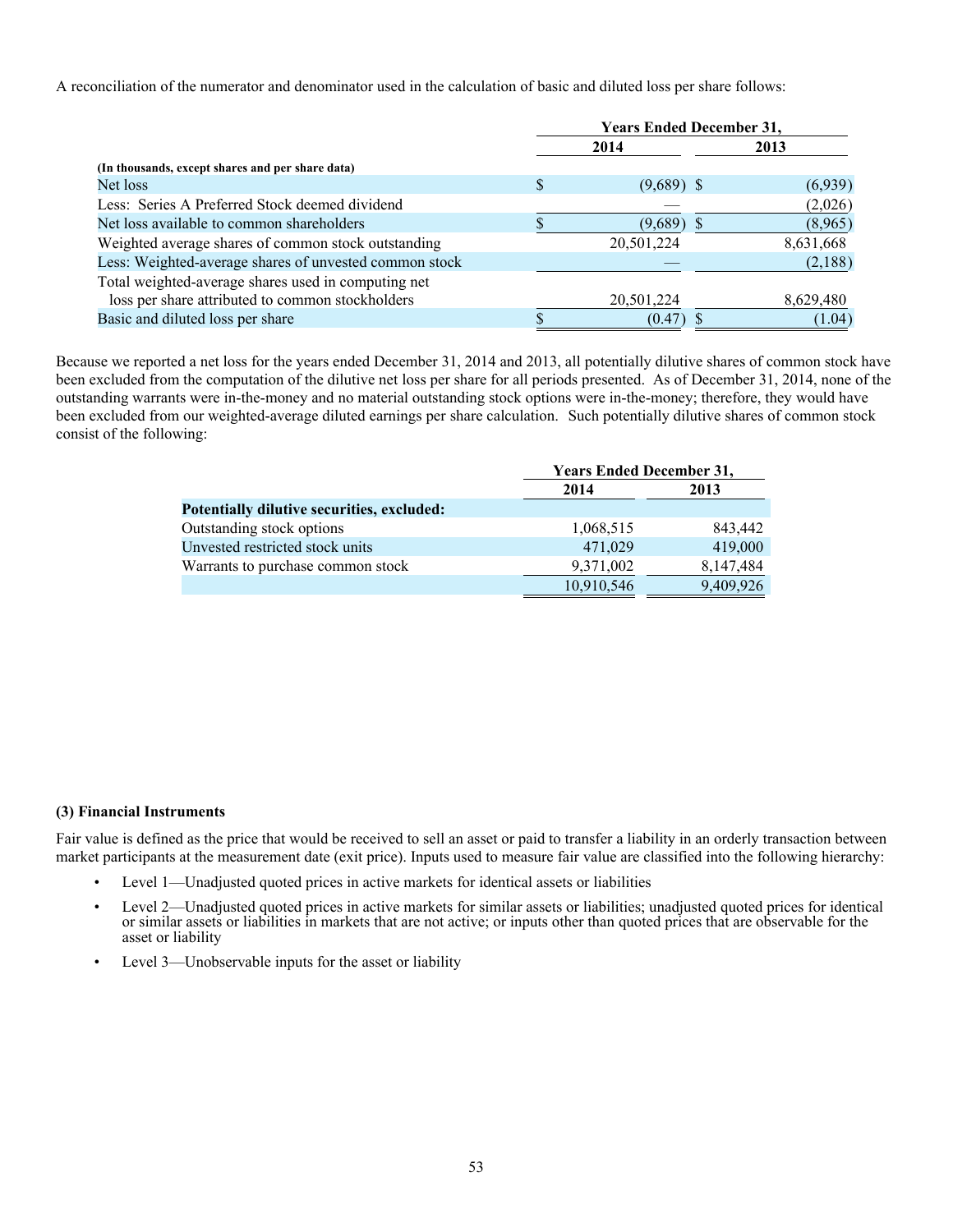The Company's financial assets include \$15.3 million at December 31, 2014 and \$16.5 million at December 31, 2013, in money market funds, classified as cash equivalents, which are measured at fair value based on Level 1 inputs on a recurring basis. The Company has the ability to liquidate these investments without restriction. The Company determines fair value for these money market funds and equity securities with Level 1 inputs through quoted market prices. We have no assets or liabilities that were measured using quoted prices for similar assets and liabilities or significant unobservable inputs (Level 2 and Level 3 assets and liabilities, respectively) as of December 31, 2014. There were no transfers between any fair value hierarchy levels in 2014 or 2013.

# *Fair Value of Other Financial Instruments*

The carrying amount of other financial instruments, including cash, and accounts payable, approximated fair value due to their short maturities. As of December 31, 2014 and 2013, the Company did not have any debt outstanding.

# **(4) Property and Equipment**

Property and equipment consist of the following (in thousands):

|                                           | <b>Estimated Life</b> |   | December 31,<br>2014 |    | December 31,<br>2013 |
|-------------------------------------------|-----------------------|---|----------------------|----|----------------------|
|                                           |                       |   |                      |    |                      |
| Computer equipment                        | 3 years               | S | 97                   | -8 | 99                   |
| Lab equipment                             | 5 years               |   | 142                  |    | 142                  |
| Furniture and fixtures                    | 5 years               |   | 89                   |    | 89                   |
| Computer software                         | 3 years               |   | 82                   |    | 176                  |
|                                           | Lesser of useful life |   |                      |    |                      |
| Leasehold improvements                    | or life of the lease  |   | 8                    |    | 8                    |
|                                           |                       |   | 418                  |    | 514                  |
| Accumulated depreciation and amortization |                       |   | (382)                |    | (485)                |
| Property and equipment, net               |                       |   | 36                   |    | 29                   |
|                                           |                       |   |                      |    |                      |

For the years ended December 31, 2014 and 2013, depreciation and amortization expense was \$12,000 and \$26,000 , respectively.

## **(5) Related Party Arrangements**

## *Transactions with the Company's President and Chief Executive Officer*

The Company has entered into unrestricted research grants with its President and Chief Executive Officer's academic research laboratory at the University of Colorado, or the Lab. Funding of any unrestricted research grants is contingent upon the Company's financial condition, and can be deferred or terminated at the Company's discretion. Total expense under these arrangements for the years ended December 31, 2014 and 2013 was \$350,000 and \$297,000 respectively.

## **(6) Commitments and Contingencies**

The Company has or is subject to the following commitments and contingencies:

## *Employment Agreements*

The Company maintains employment agreements with several key executive employees. The agreements may be terminated at any time by the Company with or without cause upon written notice to the employee, and entitle the employee to wages in lieu of notice for periods not exceeding one calendar year from date of termination without cause or by the employee for good reason. Certain of these agreements also provide for payments to be made under certain conditions related to a change in control of the Company.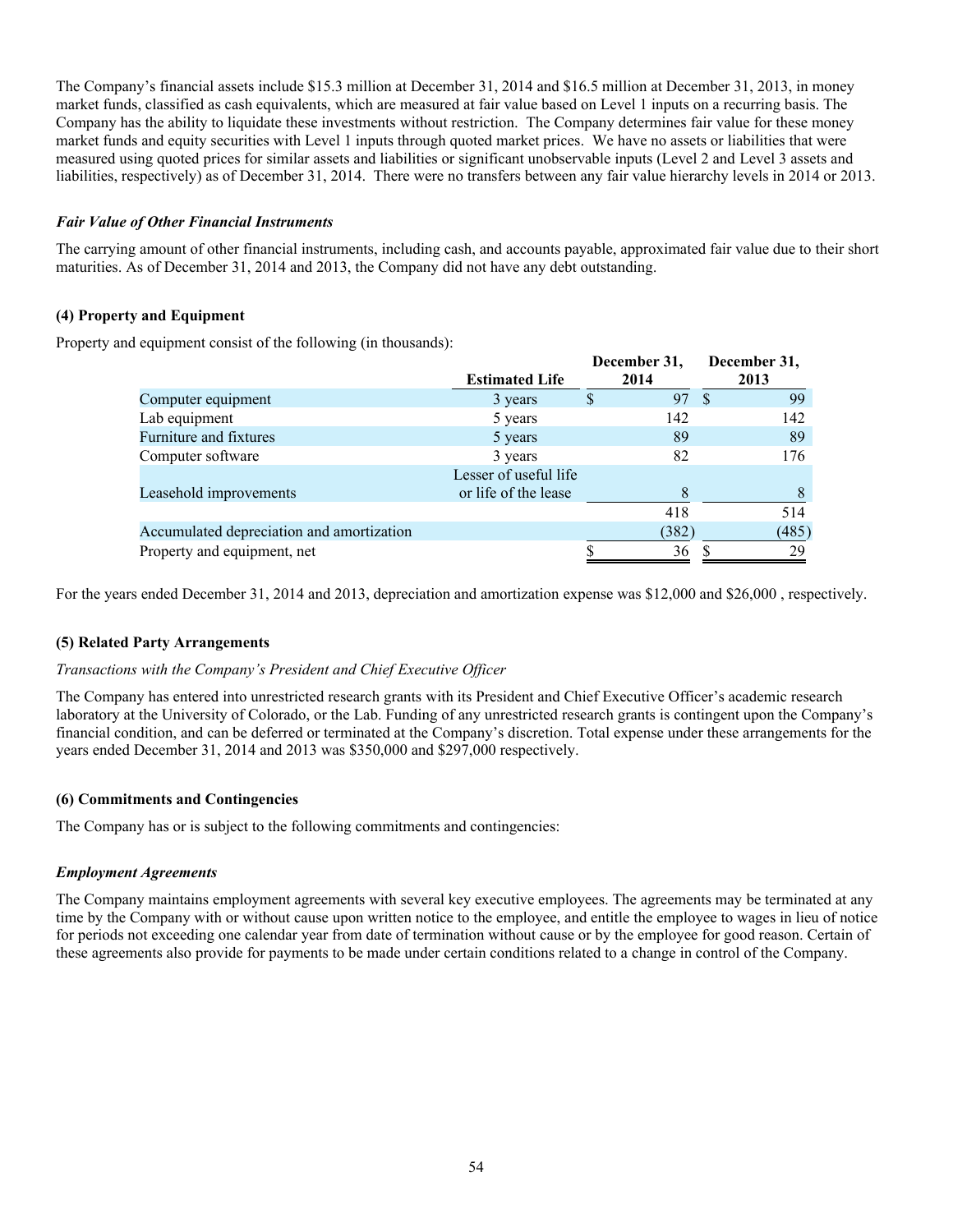# *Operating Lease*

August 1, 2013 the Company entered into a lease agreement for approximately 5,300 square feet of office facilities in Westminster, Colorado which has served as the Company's primary business office since October 1, 2013. The lease has a three year term and expires on September 30, 2016. Below is a summary of the future minimum lease payments committed for the Company's facility in Westminster, Colorado as of December 31, 2014 (in thousands):

| 2015                                |     |
|-------------------------------------|-----|
| 2016                                |     |
| Total future minimum lease payments | 142 |

Rent expense under these leases for the years ended December 31, 2014 and 2013 was \$78,000 and \$63,000, respectively.

## *Duke University*

In November 2013, the Company entered into a clinical research agreement with Duke University (Duke) to serve as the clinical research organization for the Company's GENETIC-AF clinical study. Under the agreement the Company is responsible to pay Duke for their work managing certain aspects of the clinical study. Upon completion of the clinical study, the agreement will terminate. The agreement can be terminated earlier by the Company for any reason with 90 days written notice to Duke. In the event of an early termination, the Company and Duke would coordinate efforts for an orderly wind-down of the study, and the Company would be responsible to pay Duke for time and effort incurred through the date of termination and through the wind-down period.

## *University of Cincinnati*

In April 2011, the Company entered into a license agreement with the University of Cincinnati to license exclusive worldwide rights to a portfolio of U.S. and international patents, which includes certain U.S. and international diagnostic patents covering genetic markers for ARCA's lead drug candidate, Gencaro. These patents provide the basis for exclusive worldwide development, use and commercialization of the genetic test which may indicate a patient's likely response to Gencaro as a treatment for chronic HF, AF, and other indications. Under the terms of the agreement, ARCA agreed to pay the University of Cincinnati annual license fees and is obligated to future milestone payments for each United States patent issued subsequent to the date of the agreement. The agreement also requires royalty payments on net sales from genetic testing performed expressly for the purpose of prescribing bucindolol.

## *Cardiovascular Pharmacology and Engineering Consultants, LLC, or CPEC*

ARCA has licensed worldwide rights to Gencaro, including all preclinical and clinical data from Cardiovascular Pharmacology and Engineering Consultants, LLC, or CPEC, who has licensed rights in Gencaro from BMS. CPEC is a licensing subsidiary of Indevus Pharmaceuticals Inc. (a wholly owned subsidiary of Endo Pharmaceuticals), holding ownership rights to certain clinical trial data of Gencaro. Under the terms of its license agreement with CPEC, the Company will incur milestone and royalty obligations upon the occurrence of certain events. If the FDA grants marketing approval for Gencaro, the license agreement states that the Company will owe CPEC a milestone payment of \$8.0 million within six months after FDA approval. The license agreement states that a milestone payment of up to \$5.0 million in the aggregate shall be paid upon regulatory marketing approval in Europe and Japan. The license agreement also states that the Company's royalty obligation ranges from 12.5% to 25% of revenue from the related product based on achievement of specified product sales levels, including a 5% royalty that CPEC is obligated to pay under its original license agreement for Gencaro. The agreement states that the Company has the right to buy down the royalties to a range of 12.5% to 17% by making a payment to CPEC within six months of regulatory approval.

## **(7) Equity Financings and Warrants**

## *2013 Equity Financings*

## *Private Investment in Public Equity (PIPE) Transactions*

On January 22, 2013, the Company entered into a Subscription Agreement (the "January 2013 Purchase Agreement") with various accredited investors and its Chief Executive Officer in connection with a private placement of its common stock and warrants. Pursuant to the January 2013 Purchase Agreement, the Company sold an aggregate of 356,430 shares of its common stock and warrants to purchase up to 249,501 additional shares of its common stock for aggregate gross proceeds of approximately \$1 million, before deducting estimated offering expenses payable by the Company. The net proceeds to the Company were approximately \$805,000, and the private placement closed on January 25, 2013.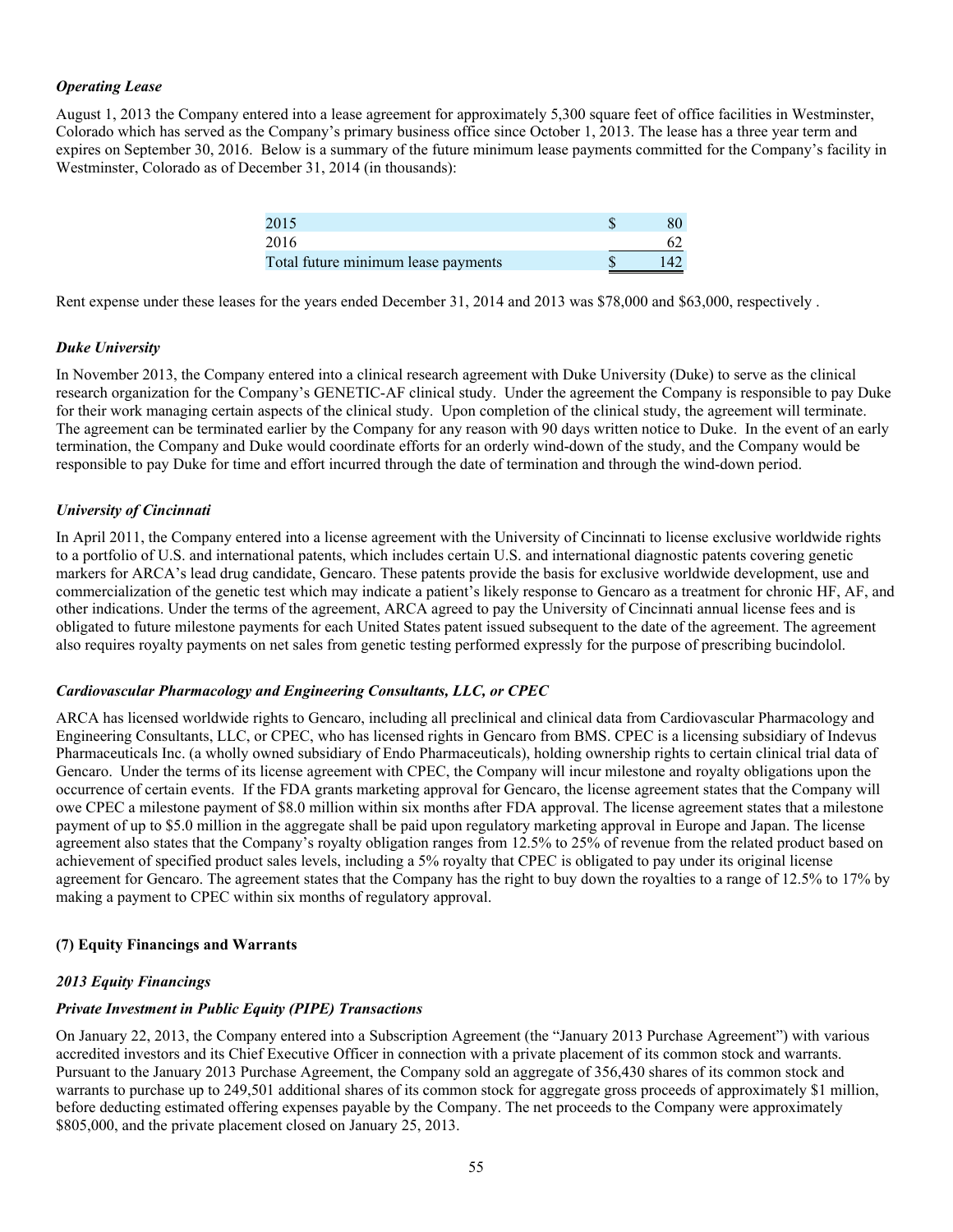The common stock and warrants were sold in units consisting of one share of common stock and a warrant to purchase 0.70 shares of common stock. The purchase price for each unit was \$2.81. The warrants were exercisable upon issuance, expire seven years from the date of issuance, and have an exercise price of \$2.28 per share, equal to 100% of the closing bid price of ARCA's common stock on the Nasdaq Capital Market on January 22, 2013.

The Company filed a registration statement for the resale of the shares underlying the units sold in the private placement. That registration statement was declared effective by the Securities and Exchange Commission on February 14, 2013.

In connection with this transaction, the Company agreed that, subject to certain exceptions, it would not, while the warrants are outstanding, effect or enter into an agreement to effect any issuance of common stock or securities convertible into, exercisable for or exchangeable for common stock in a "variable rate transaction," which means a transaction in which the Company issues or sells any convertible securities either (A) at a conversion price, exercise price or exchange rate or other price that is based upon and/or varies with the trading prices of, or quotations for, the shares of common stock at any time after the initial issuance of such convertible securities, or (B) with a conversion, exercise or exchange price that is subject to being reset at some future date after the initial issuance of the convertible securities or upon the occurrence of the specified or contingent events directly or indirectly related to our business or the market for our common stock.

# *Registered Direct Offering*

On January 31, 2013, the Company entered into a subscription agreement with certain institutional investors (the "Investors") in connection with its Registered Direct public offering, pursuant to which the Company sold an aggregate of 164,636 shares of its common stock and warrants to purchase up to 65,855 additional shares of its common stock to the Investors for aggregate gross proceeds of approximately \$730,000, before deducting placement agent fees and other estimated offering expenses payable by the Company. The net proceeds to the Company were approximately \$616,000, and the offering closed on February 4, 2013.

The common stock and warrants were sold in units consisting of one share of common stock and a warrant to purchase 0.40 shares of common stock. The purchase price for each unit was \$4.43. The warrants were exercisable upon issuance, expire five years from the date of issuance, and have an exercise price of \$4.13 per share, equal to the closing bid price of ARCA's common stock on the Nasdaq Capital Market on January 31, 2013. The Offering was effected as a takedown of the Company's Registration Statement on Form S-3, as amended, which became effective on April 4, 2011, pursuant to a prospectus supplement filed with the Securities and Exchange Commission on February 1, 2013. The warrants provide for cashless exercise and settlement in unregistered shares if there is no effective registration statement registering, or the prospectus contained therein is not available for, the issuance of the shares of common stock underlying the warrants at the time of exercise.

# *Public Offering*

On June 4, 2013, the Company sold shares of its Series A Convertible Preferred Stock (Preferred Stock) and warrants to purchase common stock in a public offering for aggregate gross proceeds of \$20.0 million. The Company issued 125,000 shares of Preferred Stock and warrants to purchase up to 6,250,000 shares of common stock at a purchase price of \$160 per share of Preferred Stock. The net proceeds, after deducting placement agent fees and other offering expenses payable by the Company, were approximately \$17.9 million. ARCA's Director and Chief Executive Officer participated in the offering, purchasing 781 shares of Preferred Stock and warrants to purchase 39,050 shares of common stock.

Each share of Preferred Stock was convertible into 100 shares of the Company's common stock at any time at the option of the holder. Each share of Preferred Stock had a liquidation preference of \$.001 per share. The shares of Preferred Stock had no preferential dividends or redemption rights, and no voting rights except as required by law. During 2013, all 125,000 of the shares of the Preferred Stock were converted into 12,500,000 shares of ARCA common stock.

Each purchaser in the offering was issued a warrant to purchase 50 shares of the Company's common stock for each share of Preferred Stock purchased. The warrants have an exercise price of \$1.60 per share, will expire on the five year anniversary of the date of issuance, and were exercisable immediately upon issuance, provided that the holder will be prohibited from exercising the warrants if, as a result of such exercise, the holder, together with its affiliates, would beneficially own more than 9.99% of the total number of shares of common stock then issued and outstanding.

The securities were sold pursuant to a placement agreement and have been registered under the Securities Act of 1933 pursuant to the Company's Registration Statement on Form S-1, as amended (No.333-187508), which was declared effective by the Securities and Exchange Commission on May 29, 2013, and the Preferred Stock and Warrants were offered and sold pursuant to a prospectus dated May 30, 2013.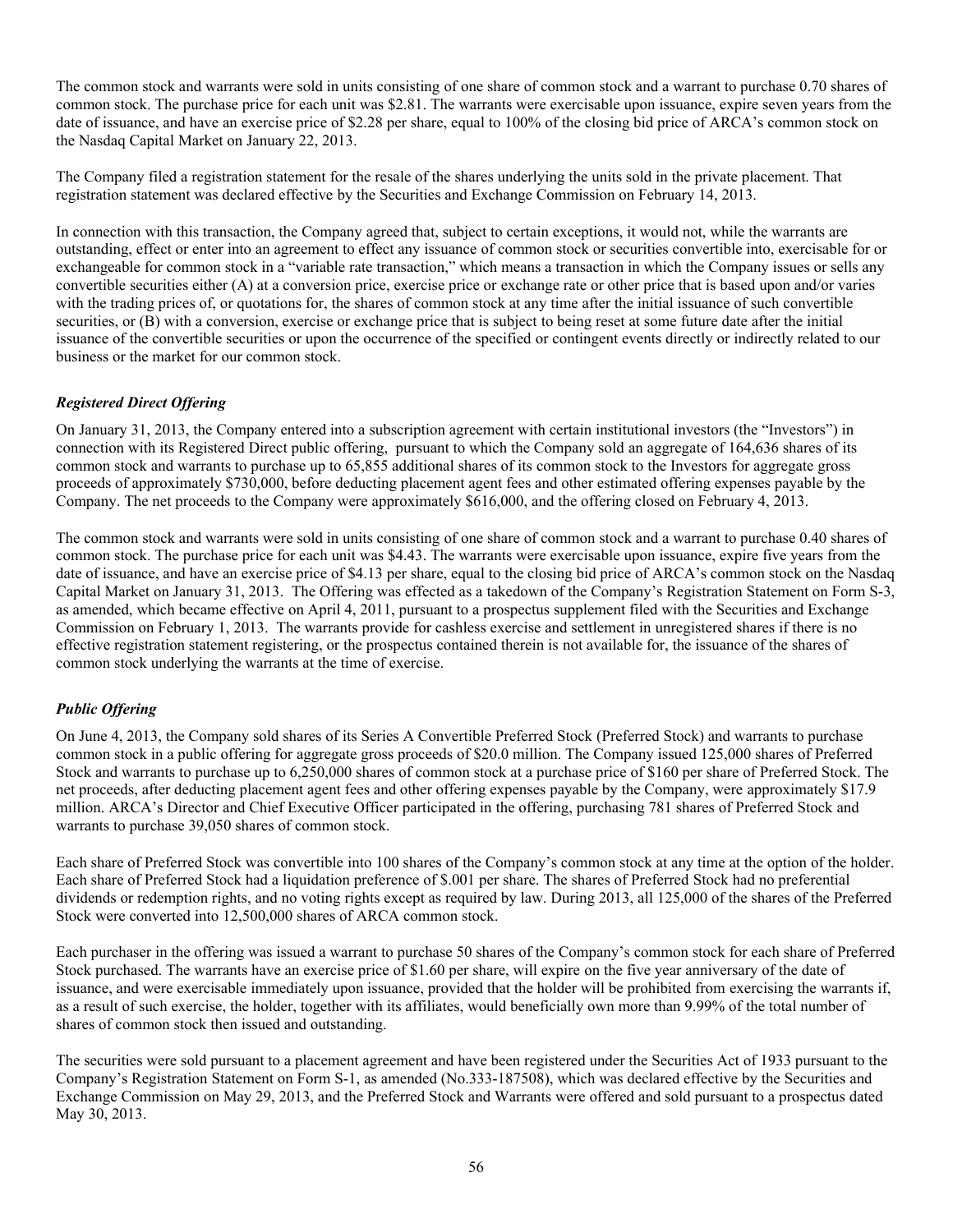In connection with the Preferred Stock financing, the Company recorded a non-cash dividend of approximately \$2.0 million to recognize the intrinsic value of the embedded beneficial conversion feature. Typically, such a deemed dividend would be represented as a reduction in a company's retained earnings and an increase in additional paid in capital in recognition of the reapportionment of common shareholder value to the preferred stock purchasers. However, since ARCA has an accumulated deficit, the deemed dividend is recognized by a reapportionment of additional paid in capital from common shareholders to additional paid in capital of preferred stock purchasers, which are combined in the Company's statement of stockholders' equity.

# *2014 Equity Financing*

# *Registered Direct Offering*

On February 3, 2014, the Company agreed to sell to certain investors an aggregate of 5,116,228 shares of the Company's common stock and warrants to purchase an aggregate of 1,279,057 shares of the Company's common stock at a purchase price of \$1.70 per share of Common Stock, for aggregate gross proceeds of approximately \$8.7 million, before deducting placement agent fees and other offering related expenses. The offering closed on February 7, 2014, and the net proceeds to the Company were approximately \$7.9 million.

The common stock and warrants were sold in combination consisting of one share of common stock and a warrant to purchase 0.25 shares of common stock. The warrants were exercisable upon issuance, expire five years from the date of issuance, and have an exercise price of \$2.125 per share, equal to 125% of the closing bid price of ARCA's common stock on the Nasdaq Capital Market on February 3, 2014. The offering was effected as a takedown off the Company's Registration Statement on Form S-3, as amended, which became effective on April 4, 2011, pursuant to a prospectus supplement filed with the Securities and Exchange Commission on February 4, 2014. The warrants provide for cashless exercise and settlement in unregistered shares if there is no effective registration statement registering, or the prospectus contained therein is not available for, the issuance of the shares of common stock underlying the warrants at the time of exercise.

# *Warrants*

As of December 31, 2014, warrants to purchase 9,371,002 shares of common stock were outstanding at exercise prices ranging from \$1.60 to \$116.89, with a weighted average exercise price per share of \$2.31. These warrants, which were granted as part of various financing and business agreements, expire at various times between April 2016 and January 2020. Warrants were recorded in additional paid-in capital at their estimated fair market value at the date of grant using a Black-Scholes option-pricing model.

## **(8) Share-based Compensation**

## *Stock Plans*

The Company's equity incentive plan, *the 2013 Equity Incentive Plan* (the Equity Plan), was approved by stockholders on September 17, 2013. The maximum number of shares issuable under this plan is 2,250,000 shares.

The Equity Plan provides for the granting of stock options (including indexed options), restricted stock units, stock appreciation rights, restricted stock purchase rights, restricted stock bonuses, performance shares, performance units and deferred stock units. Under the Equity Plan, awards may be granted to employees, directors and consultants of ARCA, except for incentive stock options, which may be granted only to employees. As of December 31, 2014, options and awards for 1,437,477 shares were outstanding under the Equity Plan, and 672,852 shares were reserved for future awards.

In general, the Equity Plan authorizes the grant of stock options that vest at rates set by the Board of Directors or the Compensation Committee thereof. Generally, stock options granted by ARCA under the equity incentive plans become exercisable ratably for a period of three to four years from the date of grant and have a maximum term of ten years. The exercise prices of stock options under the equity incentive plan generally meet the following criteria: the exercise price of incentive stock options must be at least 100% of the fair market value on the grant date and exercise price of options granted to 10% (or greater) stockholders must be at least 110% of the fair market value on the grant date.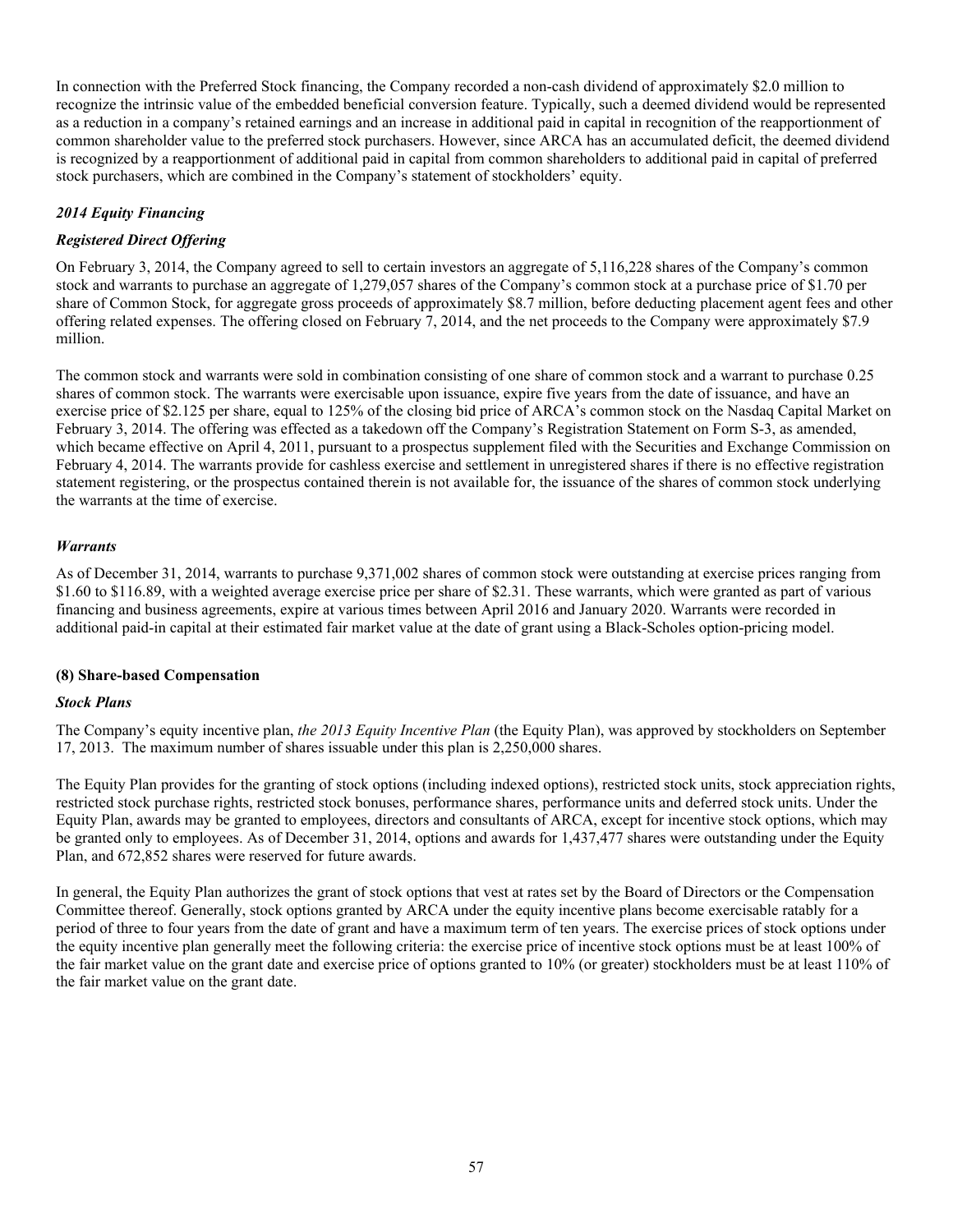In conjunction with the adoption of the Equity Plan, the Company discontinued grants under its previous plan, the *Amended and Restated ARCA biopharma, Inc. 2004 Equity Incentive Plan* (the 2004 Plan), effective September 17, 2013. The 2004 Plan expired in 2014; however, options outstanding under the 2004 plan will continue to vest according to the original terms of each grant. As of December 31, 2014, options to purchase 59,776 shares with a weighted average exercise price of \$15.10 per share were outstanding under this plan. Other stock plans that were assumed by ARCA in the Merger still have options outstanding that will continue to vest according to the original terms of each grant, but no new options can be granted under these plans, as the plans have expired. As of December 31, 2014, options to purchase 42,291 shares with a weighted average exercise price of \$17.78 were outstanding under these plans.

The Company granted options and awards for 420,279 and 1,160,535 shares of common stock in the years ended December 31, 2014 and 2013, respectively. The fair values of the majority of employee stock options granted in the years ended December 31, 2014 and 2013 were estimated at the date of grant using the Black-Scholes model with the following assumptions and had the following estimated weighted average grant date fair value per share:

|                                                  | <b>Years Ended December 31,</b> |  |       |  |  |
|--------------------------------------------------|---------------------------------|--|-------|--|--|
|                                                  | 2014                            |  | 2013  |  |  |
| Expected term                                    | 5.8 years<br>5.9 years          |  |       |  |  |
| Expected volatility                              | 94%                             |  | 96%   |  |  |
| Risk-free interest rate                          | $1.53\%$                        |  | 1.62% |  |  |
| Expected dividend yield                          | $0\%$                           |  | 0%    |  |  |
| Weighted-average grant date fair value per share | 1 37                            |  | 1.05  |  |  |

A summary of ARCA's stock option and stock award activities for the years ended December 31, 2014 and 2013, and related information as of December 31, 2014, is as follows:

|                                     | <b>Years Ended December 31,</b>       |               |                                                 |                                       |    |                                                 |  |
|-------------------------------------|---------------------------------------|---------------|-------------------------------------------------|---------------------------------------|----|-------------------------------------------------|--|
|                                     | 2014                                  |               |                                                 | 2013                                  |    |                                                 |  |
|                                     | <b>Number</b><br>оf<br><b>Options</b> |               | Weighted<br>Average<br><b>Exercise</b><br>Price | <b>Number</b><br>оf<br><b>Options</b> |    | Weighted<br>Average<br><b>Exercise</b><br>Price |  |
| Options outstanding, beginning of   |                                       |               |                                                 |                                       |    |                                                 |  |
| period                              | 843,442 \$                            |               | 3.76                                            | 144,019                               | -S | 18.28                                           |  |
| Granted                             | 228,579                               |               | 1.81                                            | 741,535                               |    | 1.38                                            |  |
| Exercised                           |                                       |               |                                                 |                                       |    |                                                 |  |
| Forfeited and cancelled             | (3,506)                               |               | 140.67                                          | (42, 112)                             |    | 11.62                                           |  |
| Options outstanding, end of period  | 1,068,515                             | S             | 2.89                                            | 843,442                               | S  | 3.76                                            |  |
| Options exercisable, end of period  | 494,291                               | S             | 4.38                                            | 194,550                               | S  | 11.14                                           |  |
| Options vested and expected to vest | 1,066,712                             | <sup>\$</sup> | 2.89                                            |                                       |    |                                                 |  |

The total intrinsic value of options exercised for the years ended December 31, 2014 and 2013 was \$0 and \$0, respectively. As of December 31, 2014, the unrecognized compensation expense related to unvested options, excluding estimated forfeitures, was \$633,000 which is expected to be recognized over a weighted average period of 2.2 years. The Company recognizes compensation costs for its share-based awards on a straight-line basis over the requisite service period for the entire award, as adjusted for expected forfeitures.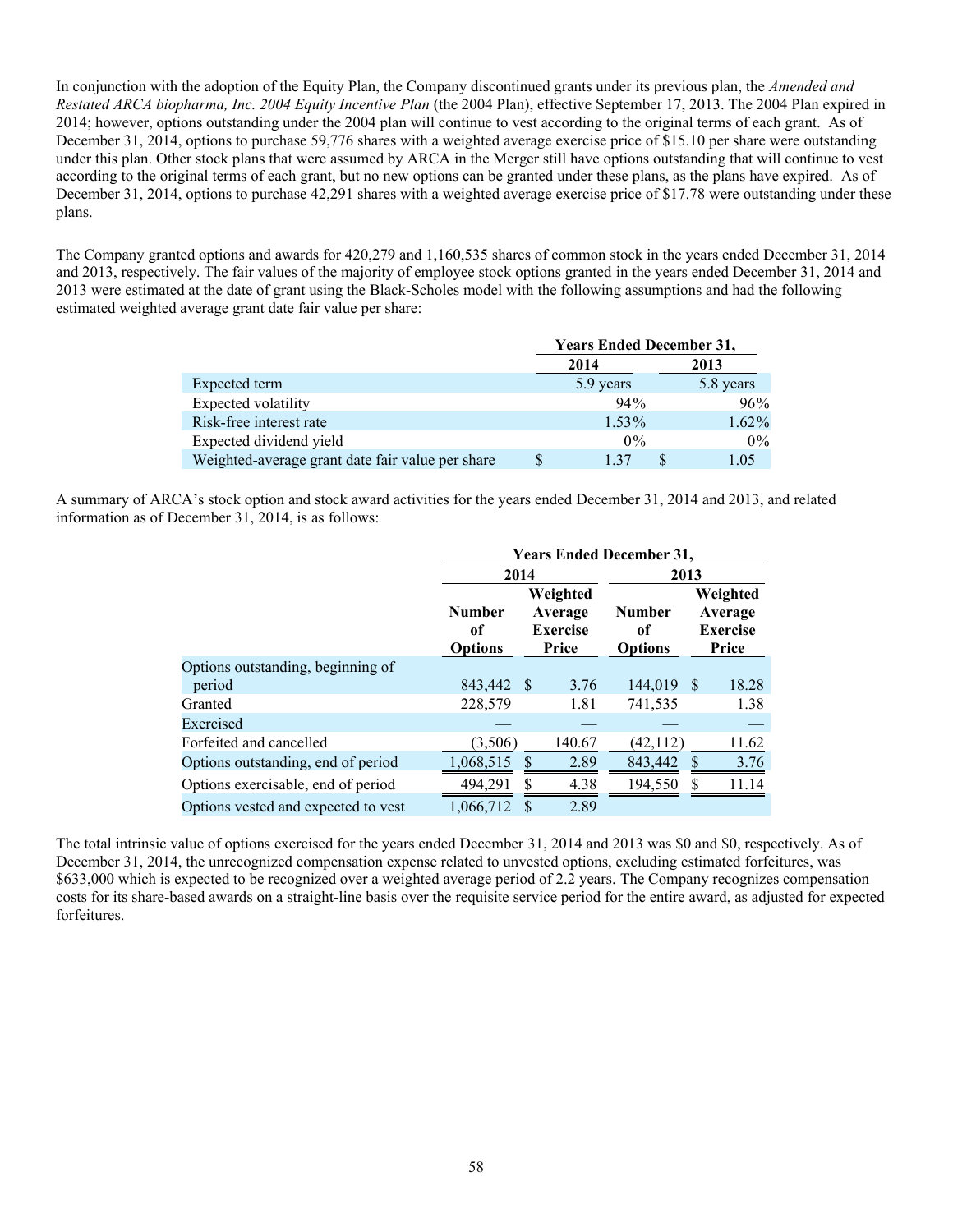The following table summarizes information about stock options outstanding and exercisable as of December 31, 2014:

|               |                          |               |       |               | <b>Options Exercisable</b><br><b>Options Outstanding</b>       |    |                                        |                    |    |                                        |
|---------------|--------------------------|---------------|-------|---------------|----------------------------------------------------------------|----|----------------------------------------|--------------------|----|----------------------------------------|
|               | <b>Range of Exercise</b> |               |       | <b>Number</b> | Weighted<br>Average<br>Remaining<br>Contractual<br><b>Term</b> |    | Weighted<br>Average<br><b>Exercise</b> | <b>Number</b>      |    | Weighted<br>Average<br><b>Exercise</b> |
|               |                          | <b>Prices</b> |       | Outstanding   | (in years)                                                     |    | Price                                  | <b>Exercisable</b> |    | Price                                  |
| $\mathbf{\$}$ | 0.36                     | <sup>\$</sup> | 1.33  | 29,933        | $9.75 \text{ }$ \$                                             |    | 1.05                                   | 704 \$             |    | 1.08                                   |
|               | 1.38                     |               | 1.38  | 727,869       | 8.47                                                           |    | 1.38                                   | 329,189            |    | 1.38                                   |
|               | 1.40                     |               | 1.95  | 212,495       | 9.11                                                           |    | 1.89                                   | 70,410             |    | 1.84                                   |
|               | 1.96                     |               | 22.98 | 82,300        | 4.44                                                           |    | 13.68                                  | 78,070             |    | 13.55                                  |
|               | 22.99                    |               | 33.42 | 15,918        | 3.74                                                           |    | 32.87                                  | 15,918             |    | 32.87                                  |
|               |                          |               |       | 1,068,515     | 8.25                                                           | -S | 2.89                                   | 494,291            | \$ | 4.38                                   |

#### *Restricted Stock Units*

The Company began granting restricted stock units (RSUs) to employees during 2013 in conjunction with the adoption of its 2013 Equity Incentive Plan. The fair value of RSU awards is the closing price of the Company's common stock on the date of grant and is recognized as compensation expense on a straight-line basis over the respective vesting period. The stock awards granted have a requisite service period of three or four years with annual vesting on the grant anniversary date.

A summary of RSU activity for the years ended December 31, 2014 and 2013 is presented below:

|                                                      | <b>Years Ended December 31,</b> |                                                               |                            |                                                               |  |  |  |  |
|------------------------------------------------------|---------------------------------|---------------------------------------------------------------|----------------------------|---------------------------------------------------------------|--|--|--|--|
|                                                      | 2014                            |                                                               |                            | 2013                                                          |  |  |  |  |
|                                                      | <b>Number</b><br>of Shares      | Weighted<br>Average<br><b>Grant Date</b><br><b>Fair Value</b> | <b>Number</b><br>of Shares | Weighted<br>Average<br><b>Grant Date</b><br><b>Fair Value</b> |  |  |  |  |
| Restricted stock units outstanding,                  |                                 |                                                               |                            |                                                               |  |  |  |  |
| beginning of period                                  | 419,000                         | - \$<br>1.39                                                  |                            | S                                                             |  |  |  |  |
| Granted                                              | 191,700                         | 1.95                                                          | 419,000                    | 1.39                                                          |  |  |  |  |
| Vested and released                                  | (139,671)                       | 1.39                                                          |                            |                                                               |  |  |  |  |
| Forfeited and cancelled                              |                                 |                                                               |                            |                                                               |  |  |  |  |
| Restricted stock units outstanding,<br>end of period | 471,029                         | 1.62                                                          | 419,000                    | \$<br>1.39                                                    |  |  |  |  |

As of December 31, 2014, the total unrecognized compensation cost related to unvested stock awards was approximately \$629,000. This cost will be recognized on a straight-line basis over the next 2.4 years and will be adjusted for estimated forfeitures.

#### *Non-cash Stock-based Compensation*

For the years ended December 31, 2014 and 2013, the Company recognized the following non-cash, share-based compensation expense (in thousands):

|                            | December 31, |      |  |      |  |
|----------------------------|--------------|------|--|------|--|
|                            |              | 2014 |  | 2013 |  |
| Research and development   |              | 158  |  |      |  |
| General and administrative |              | 489  |  | 206  |  |
| Total                      |              | 64   |  |      |  |

Stock-based compensation expense related to non-employees was negligible in 2014 and 2013. ARCA did not recognize any tax benefit related to employee stock-based compensation cost as a result of the full valuation allowance on its net deferred tax assets.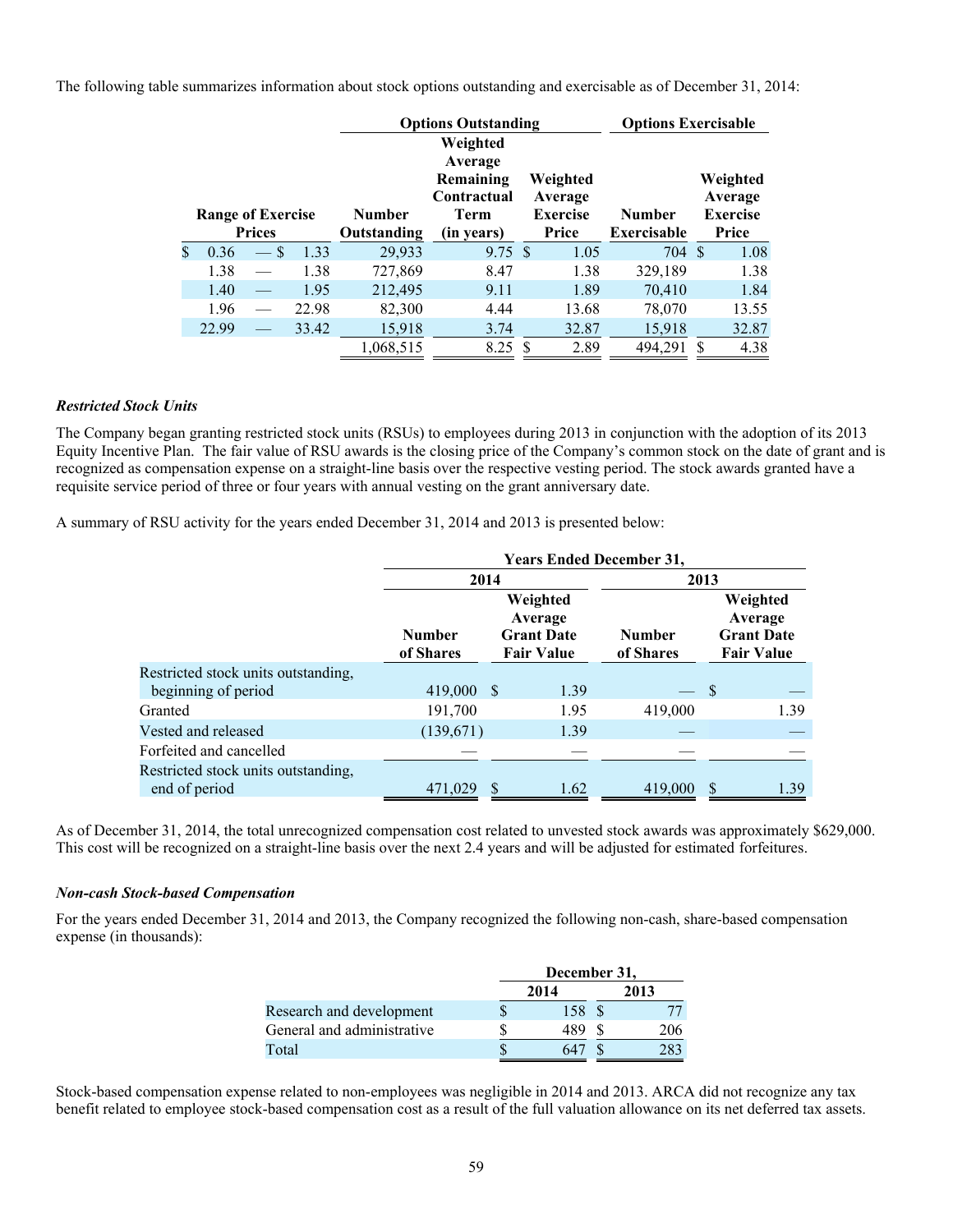# **(9) Employee Benefit Plans**

The Company has a 401(k) plan and makes a matching contribution equal to 100% of the employee's first 3% of the employee's contributions and 50% of the employee's next 2% of contributions. The Company adopted the plan in 2006 and contributed \$108,000 and \$70,000 for the years ended December 31, 2014 and 2013, respectively .

# (**10) Income Taxes**

Effective June 1, 2005, the Company changed from an S-Corporation to a C-Corporation. As an S-Corporation, the net operating loss carryforwards were distributed to the Company's stockholders; such amounts were not significant. Since June 2005 through December 31, 2014, for federal income tax purposes, the Company has net operating loss carryforwards of approximately \$113.7 million, and approximately \$991,000 of research and development credits that may be used to offset future taxable income. The net operating loss carryforwards will expire beginning 2025 through 2034. Utilization of net operating losses and tax credits, including those acquired as a result of the Merger, will be subject to an annual limitation due to ownership change limitations provided by IRC Section 382. The annual limitation may result in the expiration of the net operating losses and credits before utilization. As such, a portion of the Company's net operating loss carryforwards may be limited.

In assessing the realizability of deferred tax assets, management considers whether it is more likely than not that some portion or all of the deferred tax assets will not be realized. The ultimate realization of deferred tax assets is dependent upon the generation of future taxable income during the period in which those temporary differences become deductible. Management considers the scheduled reversal of deferred tax liabilities, projected future taxable income and tax planning strategies in making this assessment. Due primarily to the Company's history of operating losses, management is unable to conclude that it is more likely than not that the Company will realize the benefits of these deductible differences, and accordingly has provided a valuation allowance against the entire net deferred tax asset of approximately \$44.5 million at December 31, 2014, reflecting a decrease of approximately \$0.4 million from December 31, 2013. The deferred tax assets are primarily comprised of net operating loss carryforwards and research and experimentation credit carryforwards. As of December 31, 2014 the Company has not performed an Internal Revenue Code Section 382 limitation study. Depending on the outcome of such a study, the gross amount of net operating losses recognizable in future tax periods could be limited. A limitation in the carryforwards would decrease the carrying amount of the gross amount of the net operating loss carryforwards, with a corresponding decrease in the valuation allowance recorded against these gross deferred tax assets.

Income tax benefit attributable to our loss from operations before income taxes differs from the amounts computed by applying the U.S. federal statutory income tax rate of 34% for 2014 and 35% for 2013, as a result of the following (in thousands):

|                                                    | Year ended December 31, |              |         |  |  |  |
|----------------------------------------------------|-------------------------|--------------|---------|--|--|--|
|                                                    |                         | 2014         | 2013    |  |  |  |
| U.S. federal income tax benefit at statutory rates |                         | $(3,294)$ \$ | (2,429) |  |  |  |
| State income tax benefit, net of federal benefit   |                         | (296)        | (209)   |  |  |  |
| Research and experimentation credits               |                         | (171)        | (133)   |  |  |  |
| Change in tax rate                                 |                         | 1,041        |         |  |  |  |
| Deferred tax asset adjustment                      |                         | 2,907        |         |  |  |  |
| Other                                              |                         | 178          | 184     |  |  |  |
| Change in valuation allowance                      |                         | (365)        | 2,587   |  |  |  |
|                                                    |                         |              |         |  |  |  |

Without regard to the deferred tax liability on the impaired IPR&D, the Company has had no provision for income taxes since inception due to its S-corporation status and its subsequent net operating losses.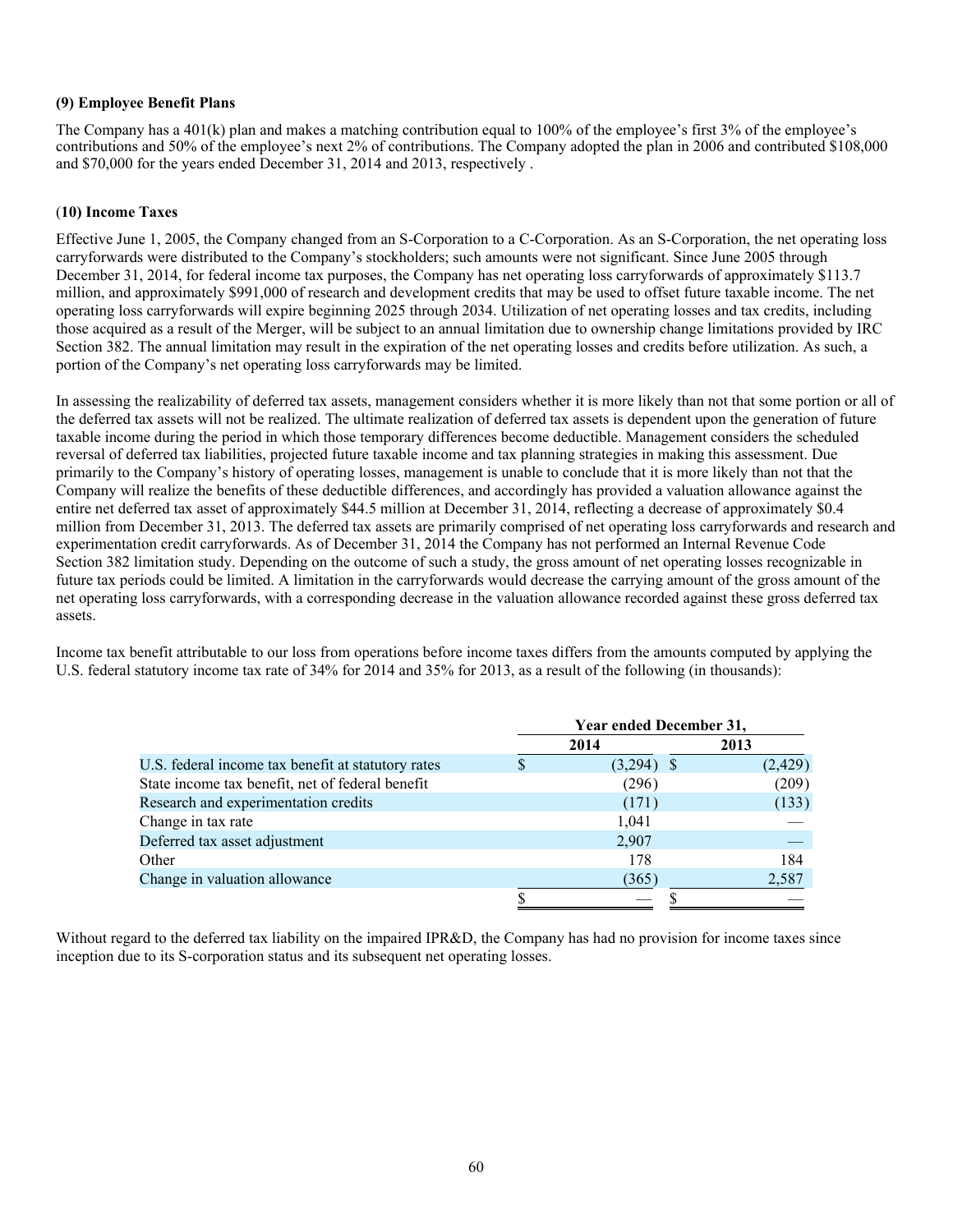Deferred income taxes reflect the net tax effects of temporary differences between the carrying amounts of assets and liabilities for financial reporting and the amounts used for income tax purposes, as well as operating loss and tax credit carryforwards. The income tax effects of temporary differences and carryforwards that give rise to significant portions of the Company's net deferred tax assets consisted of the following (in thousands):

|                                       | Year ended December 31, |           |                          |           |  |  |  |  |
|---------------------------------------|-------------------------|-----------|--------------------------|-----------|--|--|--|--|
|                                       |                         | 2014      |                          | 2013      |  |  |  |  |
| Deferred tax assets:                  |                         |           |                          |           |  |  |  |  |
| Current deferred tax assets:          |                         |           |                          |           |  |  |  |  |
| Vacation accrual                      | $\mathbf{\hat{S}}$      | 25        | $\mathbb{S}$             | 27        |  |  |  |  |
| Total current deferred tax assets     |                         | 25        |                          | 27        |  |  |  |  |
| Valuation allowance                   |                         | (25)      |                          | (27)      |  |  |  |  |
| Net current deferred tax assets       | \$                      |           | \$                       |           |  |  |  |  |
| Noncurrent deferred tax assets:       |                         |           |                          |           |  |  |  |  |
|                                       |                         |           |                          |           |  |  |  |  |
| Net operating loss carryforwards      | $\mathcal{S}$           | 42,135    | \$                       | 39,799    |  |  |  |  |
| Charitable contribution carryforwards |                         | 410       |                          | 371       |  |  |  |  |
| Research and experimentation credits  |                         | 991       |                          | 820       |  |  |  |  |
| Capitalized intangibles               |                         | 741       |                          | 3,351     |  |  |  |  |
| Stock based compensation              |                         | 158       |                          | 454       |  |  |  |  |
| Depreciation and amortization         |                         | 2         |                          | 5         |  |  |  |  |
| Other                                 |                         |           |                          |           |  |  |  |  |
| Total noncurrent deferred tax assets  |                         | 44,437    |                          | 44,800    |  |  |  |  |
| Valuation allowance                   |                         | (44, 437) |                          | (44, 800) |  |  |  |  |
| Net noncurrent deferred tax assets    | \$                      |           | \$                       |           |  |  |  |  |
| Deferred tax liabilities:             |                         |           |                          |           |  |  |  |  |
| Current deferred tax liabilities      | $\mathbf{\hat{S}}$      |           | \$                       |           |  |  |  |  |
|                                       |                         |           |                          |           |  |  |  |  |
| Noncurrent deferred tax liabilities   |                         |           |                          |           |  |  |  |  |
| Net deferred tax liabilities          | \$                      |           | $\overline{\mathcal{L}}$ |           |  |  |  |  |
| Net noncurrent deferred tax assets    | \$                      |           | $\overline{s}$           |           |  |  |  |  |

Since the Company is in a loss carryforward position, the Company is generally subject to U.S. federal and state income tax examinations by tax authorities for all years for which a loss carryforward is available. Thus, the Company's open tax years extend back to 2009. The Company believes that its tax filing positions and deductions related to tax periods subject to examination will be sustained upon audit and does not anticipate any adjustment will result in a material adverse effect on the Company's financial condition, result of operations, or cash flow. For the years ended December 31, 2014 and 2013, the Company has no reserve for uncertain tax positions. The Company does not expect that the total amounts of unrecognized tax benefits will significantly increase or decrease within the subsequent twelve months. In the event the Company concludes it is subject to interest or penalties arising from uncertain tax positions, the Company will record interest and penalties as a component of other income and expense. No material amounts of interest or penalties were recognized in the financial statements for the years ended December 31, 2014 and 2013.

.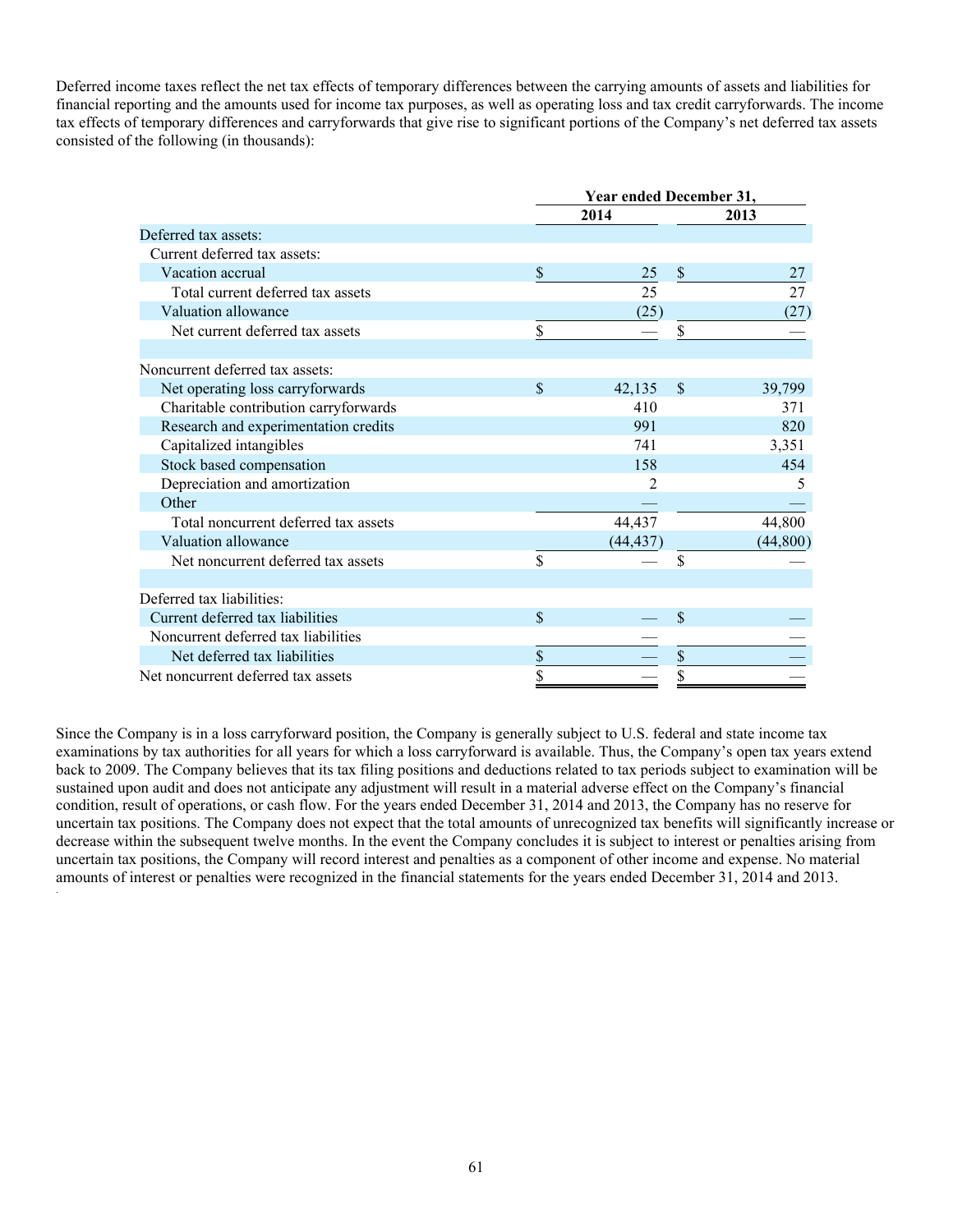#### **Item 9.** *Changes in and Disagreements with Accountants on Accounting and Financial Disclosure*

Not applicable.

# **Item 9A.** *Controls and Procedures*

# *Evaluation of Disclosure Controls and Procedures*

Under the supervision and with the participation of management, including our Chief Executive Officer and our Principal Financial Officer, we have evaluated the effectiveness of the design and operation of our disclosure controls and procedures. Disclosure controls and procedures are controls and procedures that are designed to ensure that information required to be disclosed in our reports filed or submitted under the Exchange Act is recorded, processed, summarized and reported within the time periods specified in the SEC's rules and forms. Based on this evaluation, our Chief Executive Officer and Principal Financial Officer have concluded that our disclosure controls and procedures were effective as of the end of the period covered by this annual report.

# *Management's Report on Internal Control over Financial Reporting*

Our management is responsible for establishing and maintaining adequate internal control over financial reporting (as defined in Rules 13a-15(f) and 15(d)-15(f) under the Exchange Act). Our internal control system was designed to provide reasonable assurance to management and our board of directors regarding the preparation and fair presentation of published financial statements.

Because of its inherent limitations, internal control over financial reporting may not prevent or detect misstatements. Also, projections of any evaluation of effectiveness to future periods are subject to the risk that controls may become inadequate because of changes in conditions, or that the degree of compliance with the policies or procedures may deteriorate.

Under the supervision and with the participation of management, including our Chief Executive Officer and Principal Financial Officer, we have assessed the effectiveness of our internal control over financial reporting as of December 31, 2014. In making our assessment of internal control over financial reporting, we used the criteria issued in the report Internal Control-Integrated Framework (2013) by the Committee of Sponsoring Organizations of the Treadway Commission (COSO). We have concluded that our internal control over financial reporting was effective as of December 31, 2014 based on these criteria.

This annual report does not include an attestation report of our independent registered public accounting firm regarding internal control over financial reporting. Management's report was not subject to attestation by our independent registered public accounting firm pursuant to the exemption from Section 404(b) of the Sarbanes-Oxley Act for non-accelerated filers provided by the Dodd-Frank Wall Street Reform and Consumer Protection Act.

# *Changes in Internal Control over Financial Reporting*

During the fourth quarter of 2014, there were no changes in our internal control over financial reporting that have materially affected, or are reasonably likely to materially affect, our internal control over financial reporting. On May 14, 2013, the Committee of Sponsoring Organizations of the Treadway Commission (COSO) published an updated Internal Control - Integrated Framework (2013) and related illustrative documents. The Company adopted the new framework in 2014.

## *Limitations on the Effectiveness of Controls*

Our management, including the Chief Executive Officer and Principal Financial Officer, does not expect that our disclosure controls and procedures or our internal control over financial reporting will prevent all errors and all fraud. A control system, no matter how well designed and operated, can provide only reasonable, not absolute, assurance that the objectives of the control system are met. Because of the inherent limitations in all control systems, no evaluation of controls can provide absolute assurance that all control issues and instances of fraud, if any, within our company have been detected.

# **Item 9B.** *Other Information*

None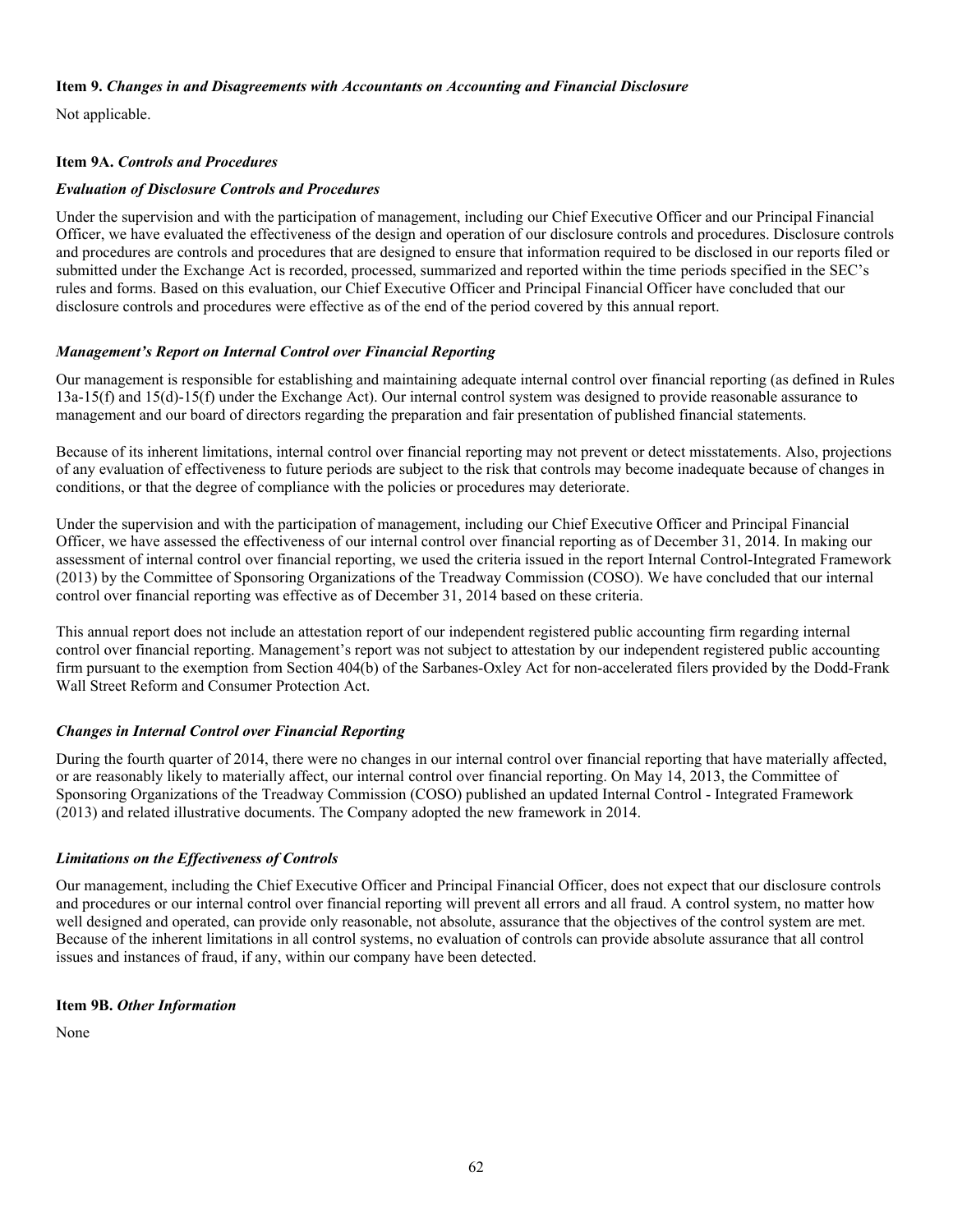#### **PART III**

#### **Item 10.** *Directors, Executive Officers and Corporate Governance*

The information required by this item is incorporated by reference to "Election of Board of Directors," "Section 16(a) Beneficial Ownership Reporting Compliance" and "Executive Officers" in our Definitive Proxy Statement to be filed pursuant to Regulation 14A under the Securities Exchange Act of 1934, relating to our 2015 Annual Meeting of Stockholders.

#### **Item 11.** *Executive Compensation*

The response to this item is incorporated by reference to "Executive Compensation" in our Definitive Proxy Statement to be filed pursuant to Regulation 14A under the Exchange Act, relating to our 2015 Annual Meeting of Stockholders.

#### **Item 12.** *Security Ownership of Certain Beneficial Owners and Management and Related Stockholder Matters*

The response to this item is incorporated by reference to "Equity Compensation Plan Information" and "Security Ownership of Certain Beneficial Owners and Management" in our Definitive Proxy Statement to be filed pursuant to Regulation 14A under the Exchange Act, relating to our 2015 Annual Meeting of Stockholders.

#### **Item 13.** *Certain Relationships and Related Transactions, and Director Independence*

The response to this item is incorporated by reference to "Certain Relationships and Related Transactions" in our Definitive Proxy Statement to be filed pursuant to Regulation 14A under the Securities Exchange Act of 1934, relating to our 2015 Annual Meeting of Stockholders.

#### **Item 14.** *Principal Accountant Fees and Services*

The response to this item is incorporated by reference to "Ratification of Selection of Independent Auditors" in our Definitive Proxy Statement to be filed pursuant to Regulation 14A under the Securities Exchange Act of 1934, relating to our 2015 Annual Meeting of Stockholders.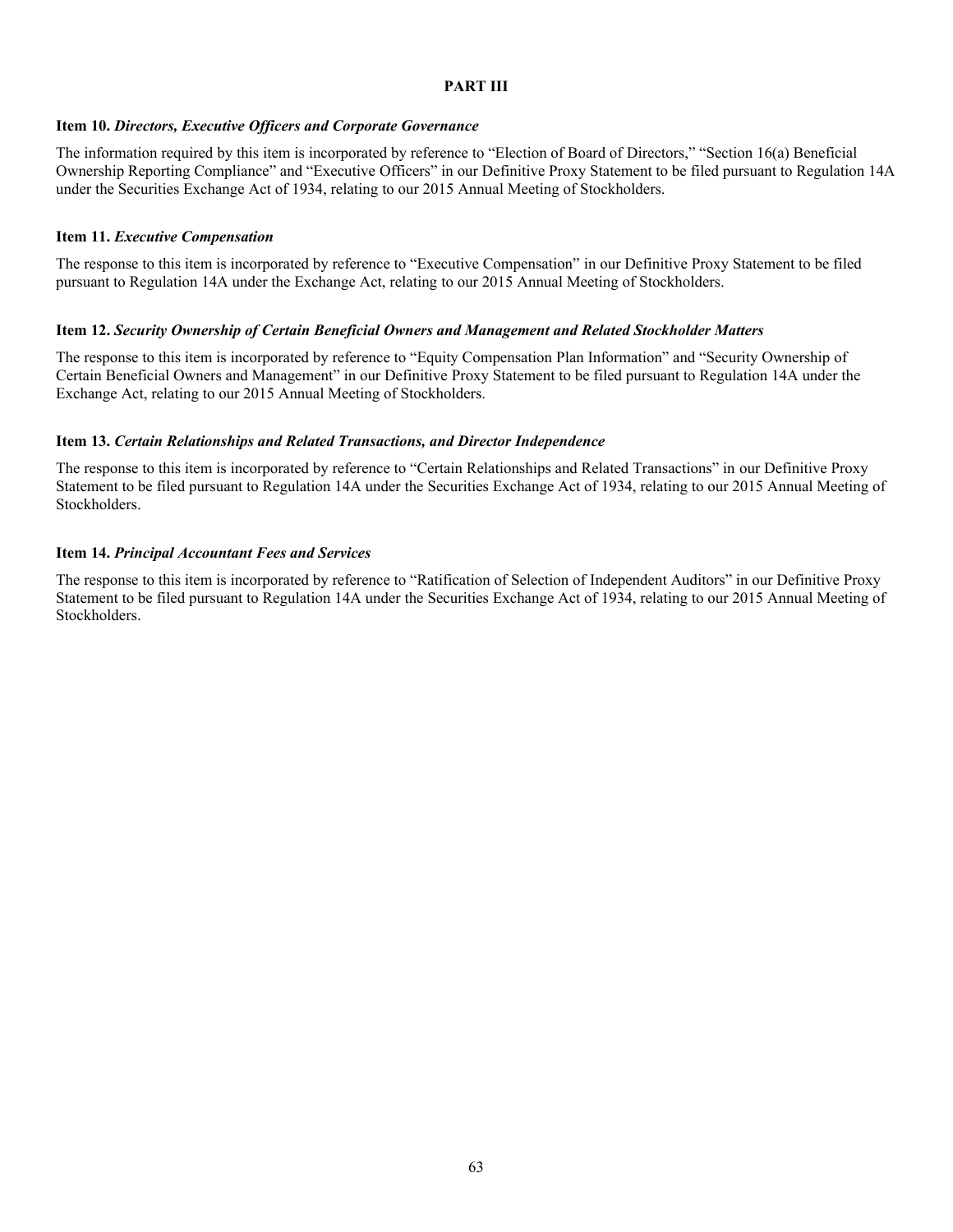#### **PART IV**

## **Item 15.** *Exhibits and Financial Statement Schedules*

- *(a) The following documents are filed as part of this Report:*
	- 1. Financial statements filed as part of this Report are listed under Part II, Item 8, page 43 of this Form 10-K.
	- 2. No schedules are required because either the required information is not present or is not present in amounts sufficient to require submission of the schedule, or because the information required is included in the consolidated financial statements or the notes thereto.

#### *(b) Exhibits*

The following documents are filed as part of this annual report on Form 10-K. We will furnish a copy of any exhibit listed to requesting stockholders upon payment of our reasonable expenses in furnishing those materials.

|                |                                                                                                                                                                                  | <b>Incorporated by Reference</b> |                       |        |                   |
|----------------|----------------------------------------------------------------------------------------------------------------------------------------------------------------------------------|----------------------------------|-----------------------|--------|-------------------|
| Exhibit<br>No. | Description                                                                                                                                                                      | Form                             | <b>Filing</b><br>Date | Number | Filed<br>Herewith |
| 2.1            | Agreement and Plan of Merger and Reorganization, dated<br>September 24, 2008, among Nuvelo, Inc., Dawn Acquisition Sub,<br>Inc. and ARCA biopharma, Inc.                         | $8-K*$                           | 9/25/2008             | 2.1    |                   |
| 2.2            | Amendment No. 1 to Agreement and Plan of Merger and<br>Reorganization, dated October 28, 2008, by and among Nuvelo,<br>Inc., Dawn Acquisition Sub, Inc. and ARCA biopharma, Inc. | $8 - K^*$                        | 10/29/2008            | 2.5    |                   |
| 3.1            | Amended and Restated Certificate of Incorporation of the<br>Registrant, as amended.                                                                                              | $10-K$                           | 3/27/2009             | 3.1    |                   |
| 3.1(a)         | Certificate of Amendment to Restated Certificate of Incorporation.                                                                                                               | $8-K$                            | 3/5/2013              | 5.1    |                   |
| 3.2            | Second Amended and Restated Bylaws of the Registrant, as<br>amended.                                                                                                             | $10-Q$                           | 11/16/2009            | 3.2    |                   |
| 4.1            | Form of Common Stock Certificate.                                                                                                                                                | $8-K$                            | 1/28/2009             | 4.1    |                   |
| 4.2            | Warrant to Purchase Stock Agreement, dated July 17, 2007, by<br>and between ARCA Discovery, Inc. and Silicon Valley Bank.                                                        | $10-K$                           | 3/27/2009             | 4.3    |                   |
| 4.3            | Amendment No. 1 to Warrant to Purchase Stock Agreement, dated<br>February 19, 2009, by and between ARCA biopharma, Inc. and<br>SVB Financial Group.                              | $10-K$                           | 3/27/2009             | 4.4    |                   |
| 4.4            | Warrant to Purchase Stock Agreement, dated August 19, 2008, by<br>and between ARCA biopharma, Inc. and Silicon Valley Bank.                                                      | $10-K$                           | 3/27/2009             | 4.5    |                   |
| 4.5            | Amendment No. 1 to Warrant to Purchase Stock Agreement, dated<br>February 19, 2009, by and between ARCA biopharma, Inc. and<br>SVB Financial Group.                              | $10-K$                           | 3/27/2009             | 4.6    |                   |
| 4.6            | Warrant to Purchase Stock Agreement, dated October 18, 2009, by<br>and between ARCA biopharma, Inc. and BioMed Realty, L.P.                                                      | $10-K$                           | 3/4/2010              | 4.19   |                   |
| 4.7            | Form of Common Stock Purchase Warrant.                                                                                                                                           | $8-K$                            | 4/18/2011             | 4.1    |                   |
| 4.8            | Form of Warrant to Purchase Common Stock.                                                                                                                                        | $8-K$                            | 12/22/2011            | 4.1    |                   |
| 4.9            | Form of Common Stock Purchase Warrant.                                                                                                                                           | $8-K$                            | 8/3/2012              | 4.1    |                   |
| 4.10           | Form of Warrants to Purchase Shares of Common Stock, dated<br>October 22, 2012.                                                                                                  | $8-K$                            | 10/23/2012            | 4.1    |                   |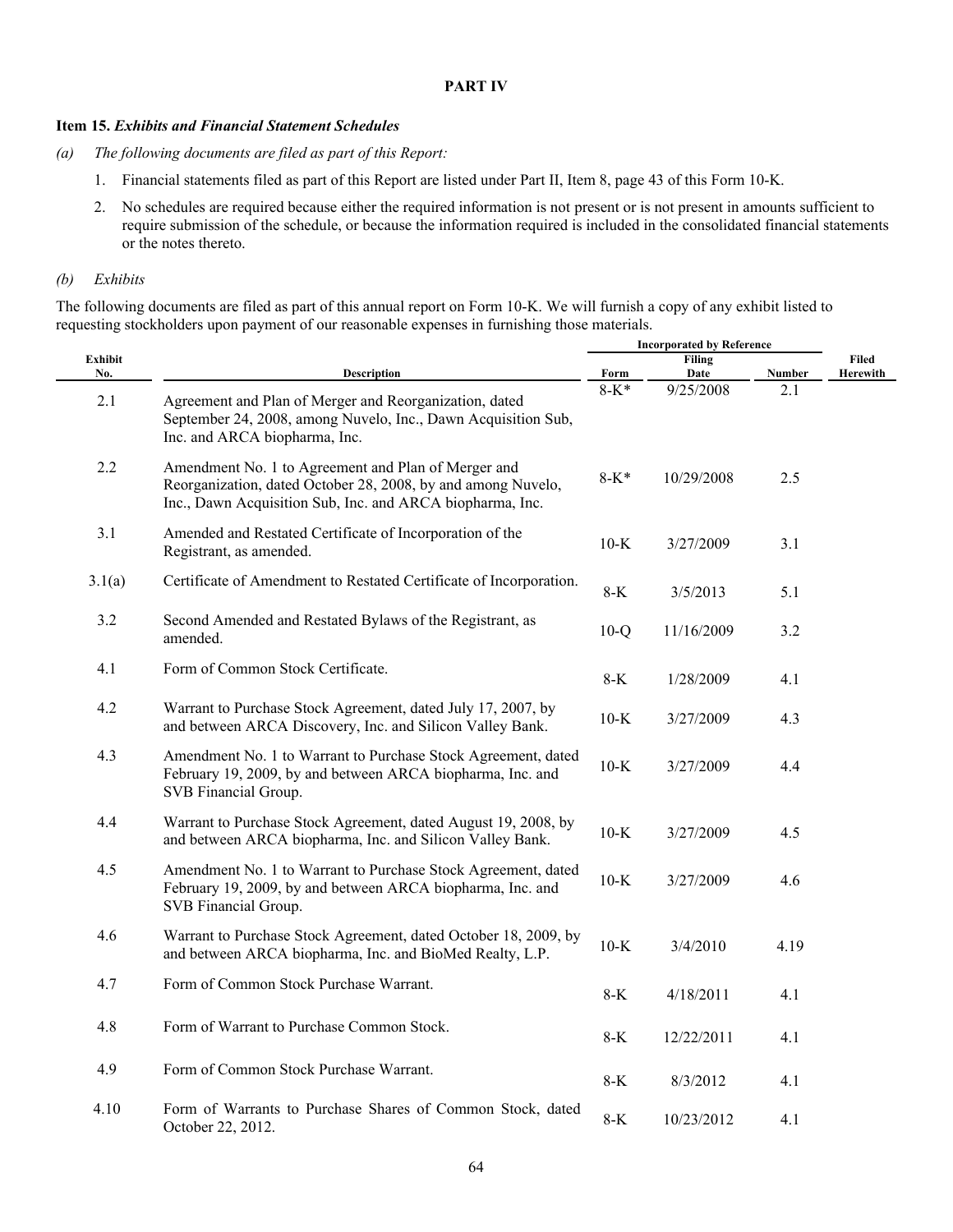|                |                                                                                                                                                    |         | <b>Incorporated by Reference</b> |        |                   |  |
|----------------|----------------------------------------------------------------------------------------------------------------------------------------------------|---------|----------------------------------|--------|-------------------|--|
| Exhibit<br>No. | <b>Description</b>                                                                                                                                 | Form    | Filing<br>Date                   | Number | Filed<br>Herewith |  |
| 4.11           | Form of Warrants to Purchase Shares of Common Stock, dated<br>December 20, 2012.                                                                   | $8-K$   | 12/19/2012                       | 4.1    |                   |  |
| 4.12           | Form of Warrants to Purchase Shares of Common Stock.                                                                                               | $8-K$   | 1/23/2013                        | 4.1    |                   |  |
| 4.13           | Form of Common Stock Purchase Warrant.                                                                                                             | 8-K     | 2/1/2013                         | 4.1    |                   |  |
| 4.14           | Form of Warrant Agency Agreement by and between ARCA<br>biopharma, Inc. and Computershare Trust Company, N.A. dated<br>May 31, 2013.               | $S-1/A$ | 5/15/2013                        | 4.1    |                   |  |
| 4.15           | Form of Common Stock Purchase Warrant.                                                                                                             | $S-1/A$ | 5/15/2013                        | 4.3    |                   |  |
| 4.16           | Form of Common Stock Purchase Warrant.                                                                                                             | $8-K$   | 2/4/2014                         | 4.1    |                   |  |
| 4.17           | Warrant Agency Agreement by and among ARCA biopharma,<br>Inc., Computershare Inc. and Computershare Trust Company,<br>N.A. dated February 3, 2014. | $8-K$   | 2/4/2014                         | 4.3    |                   |  |
| 4.18           | Reference is made to Exhibits 3.1, 3.1(a), 3.1(b) and 3.2                                                                                          |         |                                  |        |                   |  |
| $10.1\S$       | License and Sublicense Agreement, dated October 28, 2003, by<br>and between ARCA Discovery, Inc. and CPEC, L.L.C.                                  | $10-Q$  | 5/15/2009                        | 10.1   |                   |  |
| 10.2           | Amendment to License and Sublicense Agreement, dated<br>February 22, 2006, by and between ARCA Discovery, Inc. and<br>CPEC L.L.C.                  | $10-Q$  | 5/15/2009                        | 10.2   |                   |  |
| $10.3$ §       | Manufacturing Agreement, dated September 11, 2006, by and<br>between ARCA Discovery, Inc. and Patheon, Inc.                                        | $10-Q$  | 5/15/2009                        | 10.10  |                   |  |
| $10.4\dagger$  | ARCA Discovery, Inc. 2004 Stock Incentive Plan.                                                                                                    | $8-K$   | 1/28/2009                        | 10.1   |                   |  |
| $10.5\dagger$  | Amendment No. 1 to the ARCA Discovery, Inc. 2004 Stock<br>Incentive Plan.                                                                          | $8-K$   | 1/28/2009                        | 10.2   |                   |  |
| $10.6\dagger$  | Amendment No. 2 to the ARCA Discovery, Inc. 2004 Stock<br>Incentive Plan.                                                                          | $8-K$   | 1/28/2009                        | 10.3   |                   |  |
| 10.7†          | Amendment No. 3 to the ARCA Discovery, Inc. 2004 Stock<br>Incentive Plan.                                                                          | $8-K$   | 1/28/2009                        | 10.4   |                   |  |
| 10.8†          | Amendment No. 4 to the ARCA Discovery, Inc. 2004 Stock<br>Incentive Plan.                                                                          | $8-K$   | 1/28/2009                        | 10.5   |                   |  |
| 10.9†          | Amendment No. 5 to the ARCA Discovery, Inc. 2004 Stock<br>Incentive Plan.                                                                          | $8-K$   | 1/28/2009                        | 10.6   |                   |  |
| $10.10\dagger$ | Amendment No. 6 to the ARCA Discovery, Inc. 2004 Stock<br>Incentive Plan.                                                                          | $8-K$   | 1/28/2009                        | 10.7   |                   |  |
| $10.11\dagger$ | ARCA biopharma, Inc. 2004 Stock Incentive Plan, Form of<br>Executive Incentive Stock Option Agreement.                                             | $8-K$   | 1/28/2009                        | 10.8   |                   |  |
| $10.12\dagger$ | ARCA biopharma, Inc. 2004 Stock Incentive Plan, Form of Non-<br>Executive Incentive Stock Option Agreement.                                        | 8-K     | 1/28/2009                        | 10.9   |                   |  |
| $10.13\dagger$ | ARCA biopharma, Inc. 2004 Stock Incentive Plan, Form of<br>Nonqualified Stock Option Agreement.                                                    | $8-K$   | 1/28/2009                        | 10.10  |                   |  |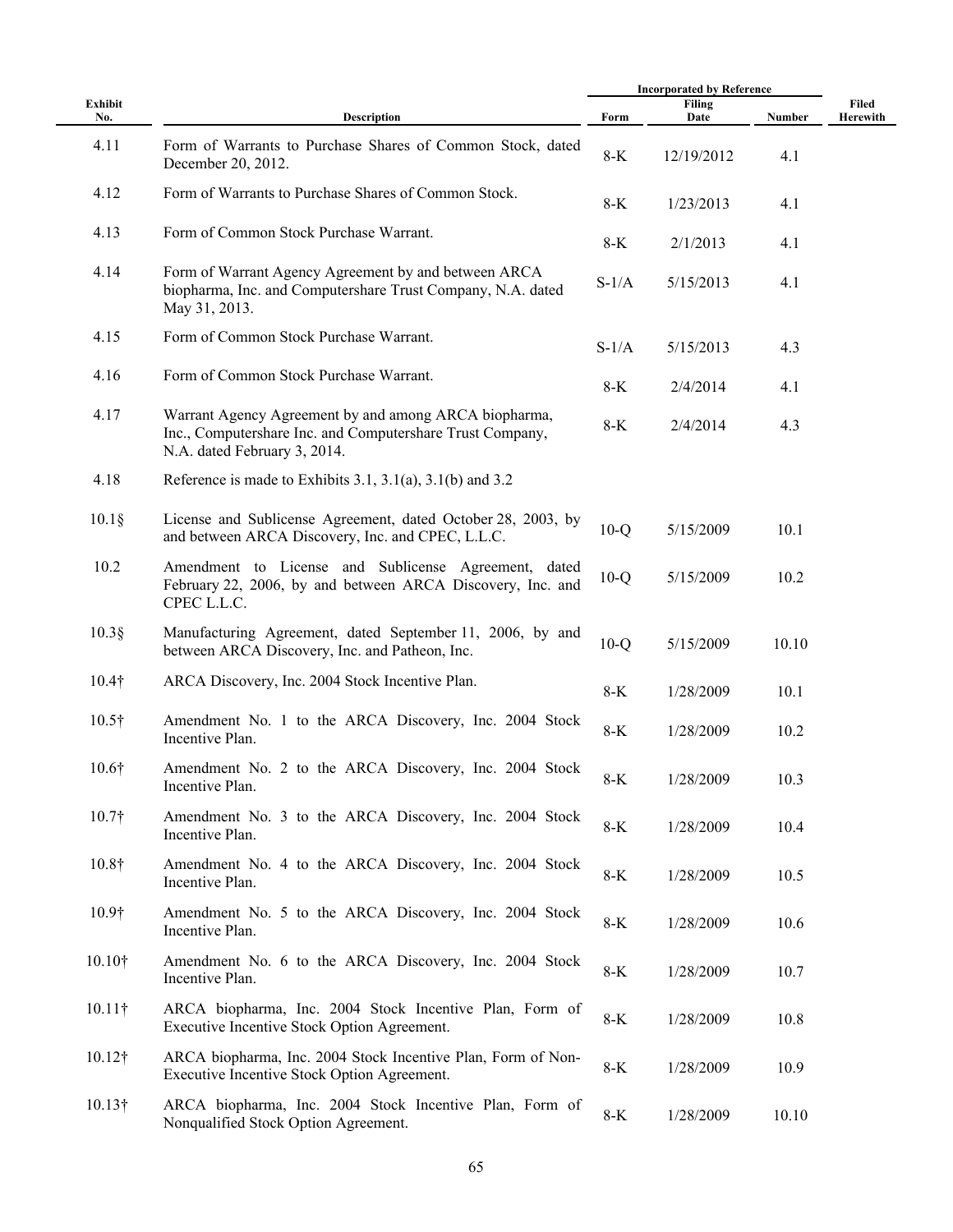|                |                                                                                                                                                                  |          | <b>Incorporated by Reference</b> |        |                   |  |
|----------------|------------------------------------------------------------------------------------------------------------------------------------------------------------------|----------|----------------------------------|--------|-------------------|--|
| Exhibit        | Description                                                                                                                                                      | Form     | <b>Filing</b>                    | Number | Filed<br>Herewith |  |
| No.<br>10.14†  | ARCA biopharma, Inc. 2004 Equity Incentive Plan (f/k/a Nuvelo,<br>Inc. 2004 Equity Incentive Plan), Form of Partial Acceleration<br>Stock Option Agreement.      | $10-K$   | Date<br>3/27/2009                | 10.34  |                   |  |
| $10.15\dagger$ | ARCA biopharma, Inc. 2004 Equity Incentive Plan (f/k/a Nuvelo,<br>Inc. 2004 Equity Incentive Plan), Form of No Acceleration Stock<br>Option Agreement.           | $10-K$   | 3/27/2009                        | 10.35  |                   |  |
| 10.16†         | ARCA biopharma, Inc. 2004 Equity Incentive Plan (f/k/a Nuvelo,<br>Inc. 2004 Equity Incentive Plan), Form of Director Stock Option<br>Agreement.                  | $10-K$   | 3/27/2009                        | 10.36  |                   |  |
| $10.17\dagger$ | ARCA biopharma, Inc. 2004 Equity Incentive Plan (f/k/a Nuvelo,<br>Inc. 2004 Equity Incentive Plan), Form of Notice of Grant of<br>Stock Option.                  | $10-K$   | 3/27/2009                        | 10.37  |                   |  |
| 10.18†         | ARCA biopharma, Inc. 2004 Equity Incentive Plan (f/k/a Nuvelo,<br>Inc. 2004 Equity Incentive Plan), Form of Notice of Director<br>Grant of Stock Option.         | $10-K$   | 3/27/2009                        | 10.38  |                   |  |
| 10.19†         | Amended and Restated Employment and Retention Agreement,<br>dated June 4, 2008, by and between ARCA biopharma, Inc. and<br>Michael R. Bristow.                   | $10-K$   | 3/27/2009                        | 10.43  |                   |  |
| 10.20          | Assignment and Assumption Agreement, dated January 26, 2009,<br>by and between ARCA biopharma, Inc. and ARCA biopharma<br>Colorado, Inc.                         | $10-K$   | 3/27/2009                        | 10.46  |                   |  |
| $10.21$ †      | Amended and Restated Employment Agreement, dated June 12,<br>2008, by and between ARCA biopharma, Inc. and Christopher D.<br>Ozeroff.                            | $10-K$   | 3/27/2009                        | 10.45  |                   |  |
| 10.22          | Assignment and Assumption Agreement, dated January 26, 2009,<br>by and between ARCA biopharma, Inc. and ARCA biopharma<br>Colorado, Inc.                         | $10-K$   | 3/27/2009                        | 10.48  |                   |  |
| $10.23\dagger$ | Amended and Restated ARCA biopharma, Inc. 2004 Equity<br>Incentive Plan.                                                                                         | $10-Q/A$ | 8/21/2009                        | 10.1   |                   |  |
| 10.24†         | Form of Option Amendment pursuant to ARCA biopharma, Inc.<br>2004 Equity Incentive Plan and ARCA biopharma, Inc. 2004<br>Stock Option Plan (change of control).  | $10-Q$   | 8/10/2009                        | 10.5   |                   |  |
| $10.25\dagger$ | Form of Option Agreement and Grant Notice pursuant to ARCA<br>biopharma, Inc. 2004 Equity Incentive Plan (NDA/change of<br>control acceleration).                | $10-Q$   | 8/10/2009                        | 10.6   |                   |  |
| 10.26†         | Employment Agreement, dated February 11, 2009, by and<br>between ARCA biopharma, Inc. and Patrick Wheeler.                                                       | $10-K$   | 3/4/2010                         | 10.53  |                   |  |
| 10.27          | Form of Indemnification Agreement between ARCA biopharma,<br>Inc. and its directors and officers.                                                                | $10-K$   | 3/27/2009                        | 10.52  |                   |  |
| 10.28          | Form of Subscription Agreement.                                                                                                                                  | 8-K      | 4/18/2011                        | 10.1   |                   |  |
| $10.29$ §      | License Agreement, dated April 15, 2011, by and between ARCA<br>biopharma and the University of Cincinnati.                                                      | $10-Q$   | 5/16/2011                        | 10.3   |                   |  |
| $10.30$ §      | Amended and Restated Exclusive License Agreement, dated<br>August 12, 2011, by and between the Regents of the University of<br>Colorado and ARCA biopharma, Inc. | $10-Q$   | 8/15/2011                        | 10.5   |                   |  |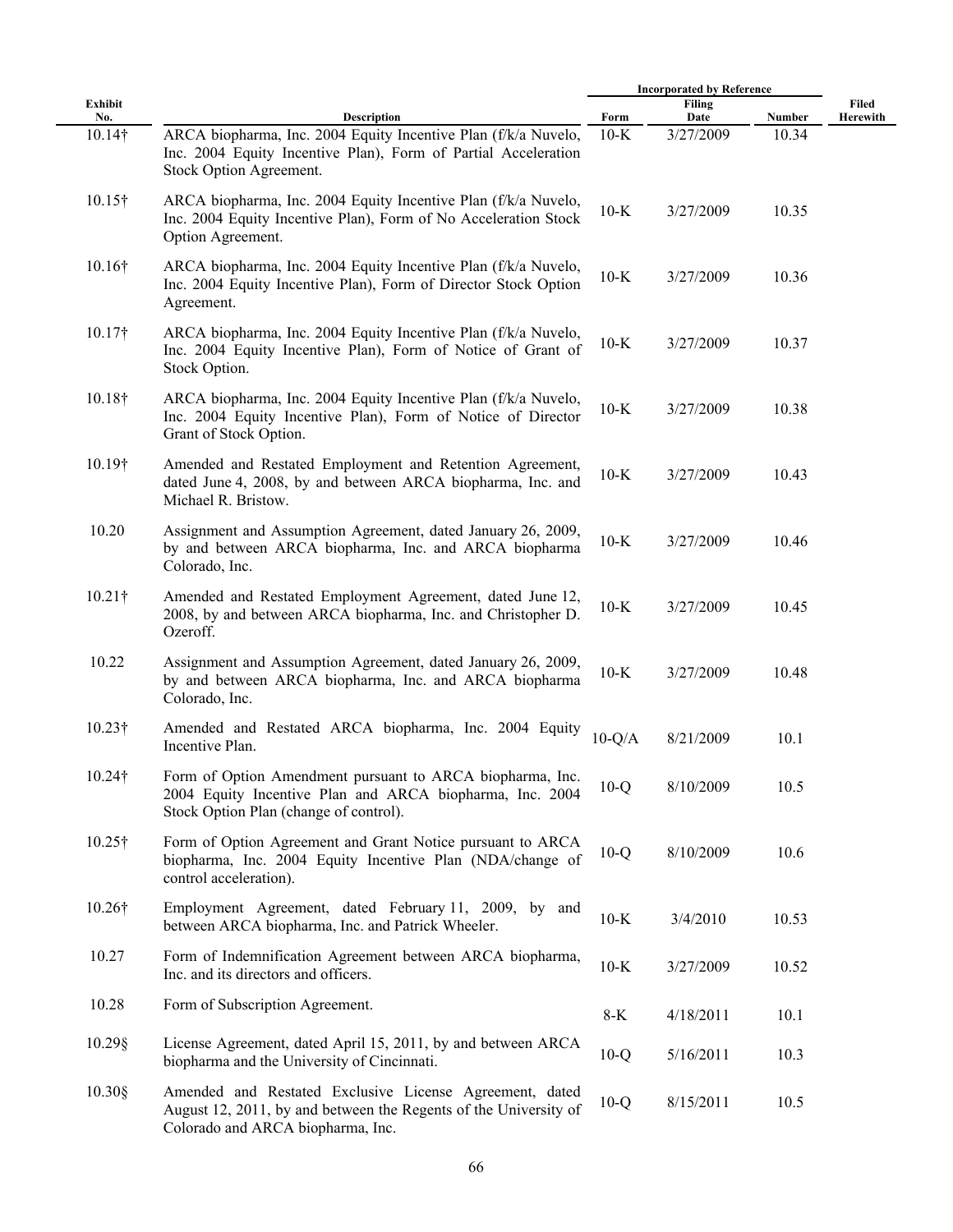|                |                                                                                                                                                 | <b>Incorporated by Reference</b> |                       |        |                   |
|----------------|-------------------------------------------------------------------------------------------------------------------------------------------------|----------------------------------|-----------------------|--------|-------------------|
| Exhibit<br>No. | Description                                                                                                                                     | Form                             | <b>Filing</b><br>Date | Number | Filed<br>Herewith |
| 10.31          | Form of Subscription Agreement.                                                                                                                 | $8-K$                            | 12/22/2011            | 10.1   |                   |
| 10.32          | Form of Registration Rights Agreement.                                                                                                          | 8-K                              | 12/22/2011            | 10.1   |                   |
| 10.33          | Waiver and Amendment Agreement, dated March 30, 2012, by<br>and between ARCA biopharma, Inc. and Michael Bristow.                               | $10-Q$                           | 5/14/2012             | 10.1   |                   |
| 10.34          | Waiver and Amendment Agreement, dated March 30, 2012, by<br>and between ARCA biopharma, Inc. and Patrick Wheeler.                               | $10-Q$                           | 5/14/2012             | 10.2   |                   |
| 10.35          | Waiver and Amendment Agreement, dated March 30, 2012, by<br>and between ARCA biopharma, Inc. and Christopher Ozeroff.                           | $10-Q$                           | 5/14/2012             | 10.3   |                   |
| 10.36          | Form of Subscription Agreement.                                                                                                                 | $8-K$                            | 8/3/2012              | 10.1   |                   |
| 10.37          | Form of Subscription Agreement by and among the Company and<br>the purchasers identified therein, dated October 22, 2012.                       | $8-K$                            | 10/23/2012            | 10.1   |                   |
| 10.38          | Form of Registration Rights Agreement.                                                                                                          | $8-K$                            | 10/23/2012            | 10.2   |                   |
| 10.39          | Form of Subscription Agreement by and among the Company and<br>the purchasers identified therein, dated December 18, 2012.                      | $8-K$                            | 12/19/2012            | 10.1   |                   |
| 10.40          | Form of Registration Rights Agreement.                                                                                                          | $8-K$                            | 12/19/2012            | 10.2   |                   |
| 10.41          | Form of Amendment to the Registration Rights Agreement, dated<br>December 18, 2012.                                                             | $8-K$                            | 12/19/2012            | 10.3   |                   |
| 10.42          | Form of Subscription Agreement by and among the Company and<br>the purchasers identified therein, dated January 22, 2013.                       | $8-K$                            | 1/23/2013             | 10.1   |                   |
| 10.43          | Form of Registration Rights Agreement.                                                                                                          | $8-K$                            | 1/23/2013             | 10.2   |                   |
| 10.44          | Subscription Agreement.                                                                                                                         | $8-K$                            | 2/1/2013              | 10.1   |                   |
| 10.45          | Clinical Trial Collaboration Agreement between ARCA<br>biopharma, Inc. and Medtronic, Inc. dated as of April 18, 2013.                          | $8-K$                            | 4/22/2013             | 10.1   |                   |
| 10.46          | Placement Agency Agreement by and between ARCA biopharma,<br>Inc. and Dawson James Securities, Inc., dated January 21, 2014.                    | $8-K$                            | 2/4/2014              | 1.1    |                   |
| 10.46(a)       | Amendment No. 1 Placement Agency Agreement by and between<br>ARCA biopharma, Inc. and Dawson James Securities, Inc., dated<br>January 31, 2014. | 8-K                              | 2/4/2014              | 1.2    |                   |
| 10.47          | Letter Agreement between ARCA biopharma, Inc. and Medtronic,<br>Inc. dated as of July 26, 2013.                                                 | $10-Q$                           | 8/13/2013             | 10.2   |                   |
| 10.48          | Office Lease Agreement by and between ARCA biopharma, Inc.<br>and Circle Point Properties, LLC, effective August 1, 2013.                       | $8-K$                            | 8/6/2013              | 10.1   |                   |
| 10.49†         | Amendment Agreement by and between ARCA biopharma, Inc.<br>and Michael R. Bristow, effective as of June 13, 2013.                               | $10-Q$                           | 8/13/2013             | 10.6   |                   |
| $10.50\dagger$ | Amendment Agreement by and between ARCA biopharma, Inc.<br>and Patrick M. Wheeler, effective as of June 13, 2013.                               | $10-Q$                           | 8/13/2013             | 10.7   |                   |
| $10.51\dagger$ | Amendment Agreement by and between ARCA biopharma, Inc.<br>and Christopher Ozeroff, effective as of June 13, 2013.                              | $10-Q$                           | 8/13/2013             | 10.8   |                   |
| $10.52 +$      | ADCA biopherme Ine. 2012 Equity Inconting Plan                                                                                                  |                                  |                       |        |                   |

10.52† ARCA biopharma, Inc. 2013 Equity Incentive Plan.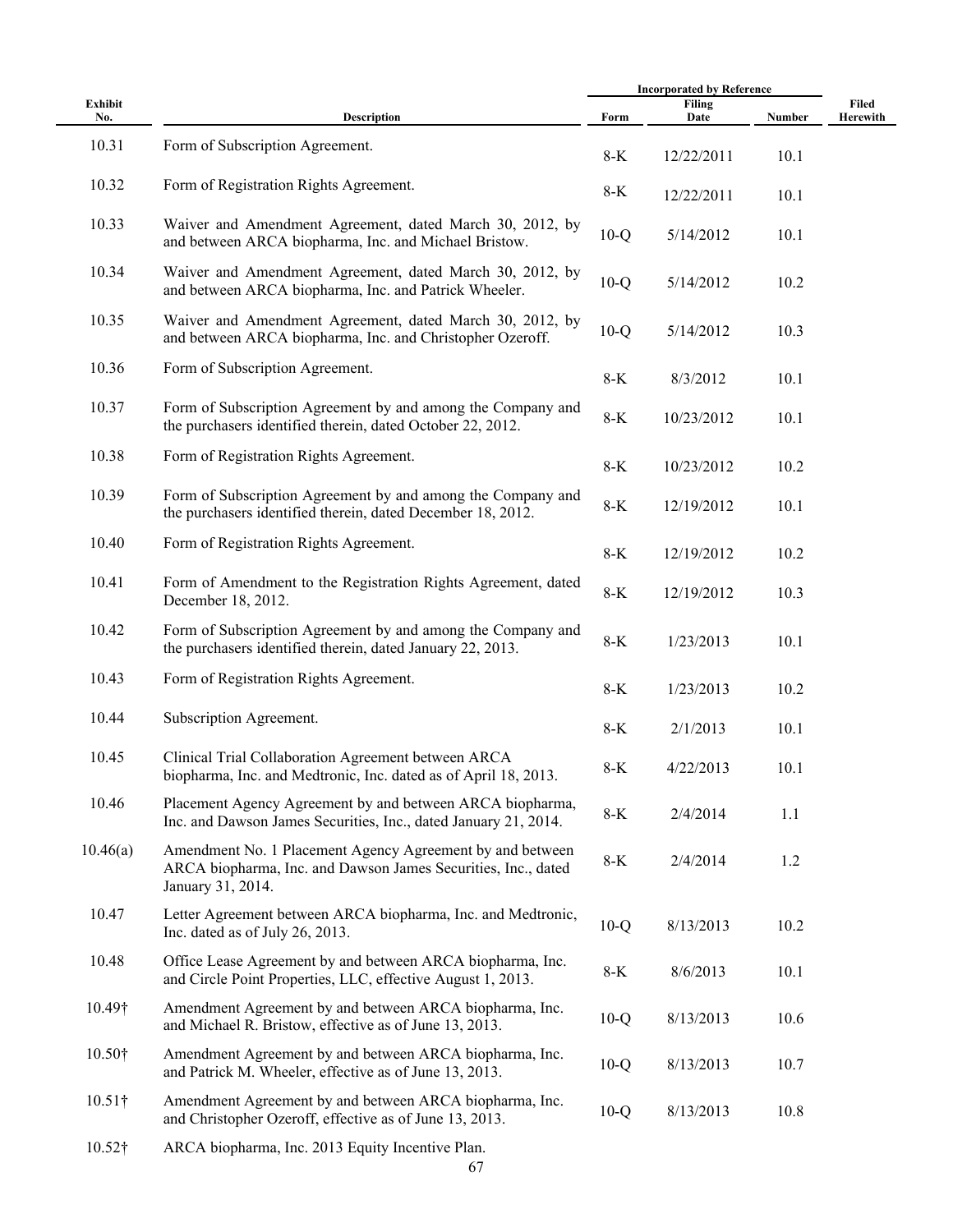|                |                                                                                                                                                                                                                 |               | <b>Incorporated by Reference</b> |                |             |  |
|----------------|-----------------------------------------------------------------------------------------------------------------------------------------------------------------------------------------------------------------|---------------|----------------------------------|----------------|-------------|--|
| Exhibit        |                                                                                                                                                                                                                 |               | Filing                           |                | Filed       |  |
| No.            | <b>Description</b>                                                                                                                                                                                              | Form<br>$8-K$ | Date<br>9/23/2013                | Number<br>10.1 | Herewith    |  |
| $10.53\dagger$ | Form of Stock Option Agreement and Option Grant Notice under<br>2013 Equity Incentive Plan (Standard).                                                                                                          | $8-K$         | 9/23/2013                        | 10.2           |             |  |
| $10.54\dagger$ | Form of Stock Option Agreement and Option Grant Notice under<br>2013 Equity Incentive Plan (Officer).                                                                                                           | $8-K$         | 9/23/2013                        | 10.3           |             |  |
| $10.55\dagger$ | Form of Stock Option Agreement and Option Grant Notice under<br>2013 Equity Incentive Plan (Director).                                                                                                          | $8-K$         | 9/23/2013                        | 10.4           |             |  |
| 10.56†         | Form of Restricted Stock Unit Award Agreement and Notice of<br>Grant Award under 2013 Equity Incentive Plan (Standard).                                                                                         | $8-K$         | 9/23/2013                        | 10.5           |             |  |
| $10.57$ †      | Form of Restricted Stock Unit Award Agreement and Notice of<br>Grant Award under 2013 Equity Incentive Plan (Officer).                                                                                          | $8-K$         | 9/23/2013                        | 10.6           |             |  |
| $10.58$ §      | Clinical Research Agreement by and between ARCA biopharma,<br>Inc. and Duke University, dated November 5, 2013.                                                                                                 | $10-K$        | 3/20/2014                        | 10.65          |             |  |
| $10.59\$       | Change Order No. 1 to Clinical Research Agreement between<br>ARCA biopharma, Inc. and Duke University, dated November 12,<br>2014.                                                                              | $10-Q$        | 11/12/2014                       | 10.1           |             |  |
| $10.60$ §      | First Amendment to Clinical Trial Collaboration Agreement<br>between ARCA biopharma, Inc. and Medtronic, Inc. dated July<br>28, 2014.                                                                           | $10-Q$        | 8/13/2014                        | 10.1           |             |  |
| $10.61\$       | Second Amendment to Clinical Trial Collaboration Agreement<br>between ARCA biopharma, Inc. and Medtronic, Inc. dated<br>September 9, 2014.                                                                      | $10-Q$        | 11/12/2014                       | 10.2           |             |  |
| $10.62\dagger$ | Employment Agreement, dated December 29, 2014, by and<br>between ARCA biopharma, Inc. and Brian Selby.                                                                                                          | $8-K/A$       | 12/30/2014                       | 10.1           |             |  |
| $10.63\dagger$ | Amended and Restated Employment Agreement, dated December<br>29, 2014, by and between ARCA biopharma, Inc. and Thomas A.<br>Keuer.                                                                              | $8-K/A$       | 12/30/2014                       | 10.1           |             |  |
| $10.64\$       | Canadian Addendum to Clinical Trial Collaboration Agreement<br>between ARCA biopharma, Inc. and Medtronic, Inc. dated<br>February 4, 2015.                                                                      |               |                                  |                | X           |  |
| 14.1           | Code of Business Conduct and Ethics                                                                                                                                                                             | $10-Q$        | 11/16/2009                       | 14.1           |             |  |
| 23.1           | Consent of KPMG LLP, Independent Registered Public<br>Accounting Firm.                                                                                                                                          |               |                                  |                | X           |  |
| 24.1           | Power of Attorney (included in the signature page hereto).                                                                                                                                                      |               |                                  |                | $\mathbf X$ |  |
| 31.1           | Certification of Principal Executive Officer pursuant to Rule 13a-<br>14(a) or 15d-14(a) under the Securities Exchange Act of 1934, as<br>adopted pursuant to Section 302 of the Sarbanes-Oxley Act of<br>2002. |               |                                  |                | X           |  |
| 31.2           | Certification of Principal Financial Officer pursuant to Rule 13a-<br>14(a) or 15d-14(a) under the Securities Exchange Act of 1934, as<br>adopted pursuant to Section 302 of the Sarbanes-Oxley Act of<br>2002. |               |                                  |                | X           |  |
| 32.1           | Certification of Principal Executive Officer and Principal<br>Financial Officer pursuant to 18 U.S.C. sec. 1350, as adopted                                                                                     |               |                                  |                | X           |  |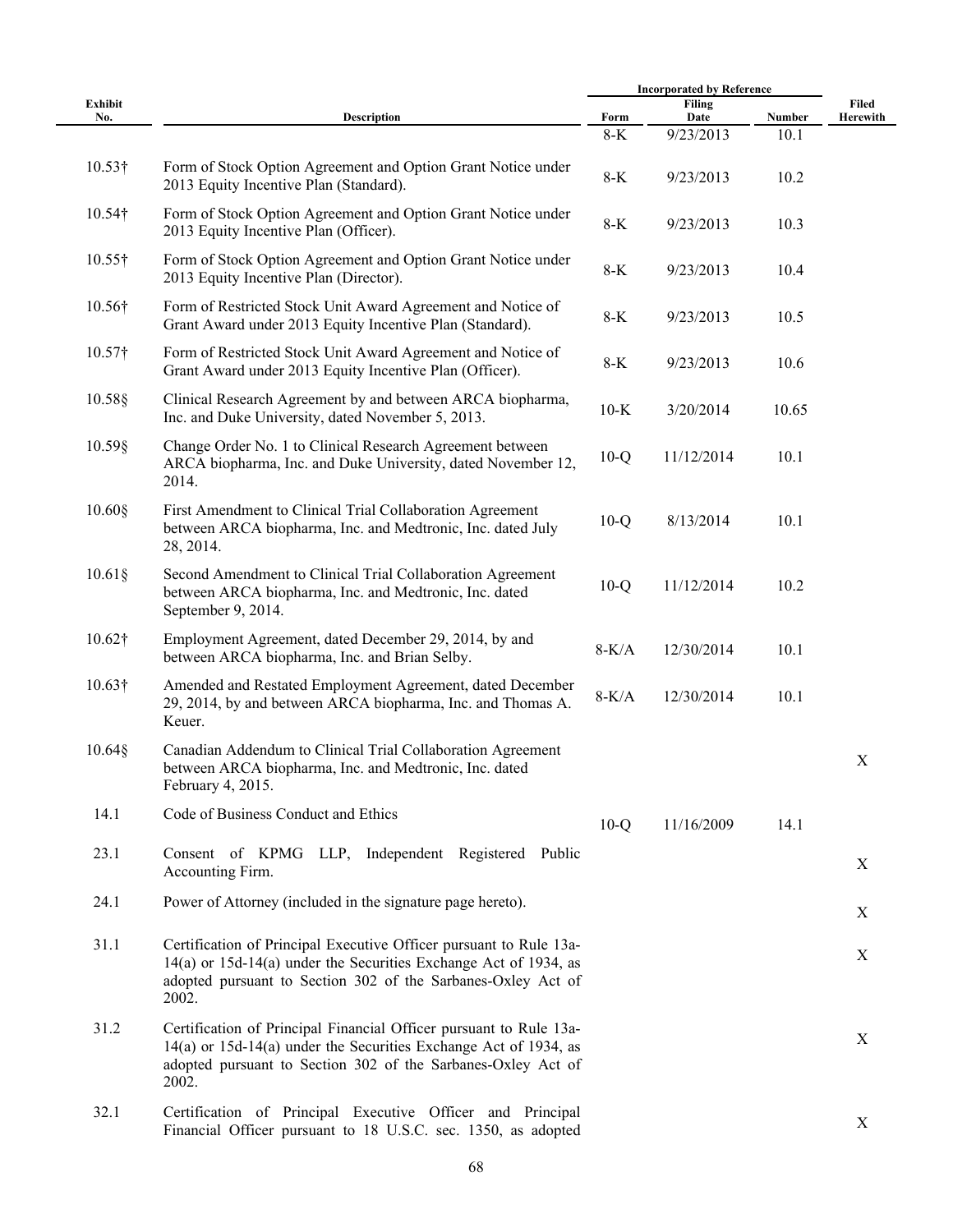|           |                                                                                                   |      | <b>Incorporated by Reference</b> |               |          |
|-----------|---------------------------------------------------------------------------------------------------|------|----------------------------------|---------------|----------|
| Exhibit   |                                                                                                   |      | Filing                           |               | Filed    |
| No.       | <b>Description</b>                                                                                | Form | Date                             | <b>Number</b> | Herewith |
|           | pursuant to Section 906 of the Sarbanes-Oxley Act of 2002.                                        |      |                                  |               |          |
| 101.INS   | XBRL Instance Document (filed electronically herewith)                                            |      |                                  |               | X        |
| 101.SCH   | Extension<br>Schema<br><b>XBRL</b><br>Taxonomy<br>(filed)<br>Document<br>electronically herewith) |      |                                  |               | X        |
| $101$ CAL | XBRL Taxonomy Extension Calculation Linkbase Document<br>(filed electronically herewith)          |      |                                  |               | X        |
| 101.LAB   | XBRL Taxonomy Extension Label Linkbase Document (filed<br>electronically herewith)                |      |                                  |               | X        |
| 101.PRE   | XBRL Taxonomy Extension Presentation Linkbase Document<br>(filed electronically herewith)         |      |                                  |               | X        |
| 101.DEF   | XBRL Taxonomy Extension Definition Linkbase Document (filed<br>electronically herewith)           |      |                                  |               | Χ        |
|           |                                                                                                   |      |                                  |               |          |

\* Previously filed with the SEC as an Exhibit to and incorporated herein by reference from Nuvelo, Inc.'s Form 8-K, File No. 000-22873.

† Indicates management contract or compensatory plan or arrangement required to be filed as an exhibit pursuant to Item 15(b) of Form 10-K.

§ Confidential treatment has been requested for portions of this document, which are omitted and filed separately with the SEC. Omitted portions have been filed with the Securities and Exchange Commission pursuant to Rule 24b-2 of the Securities Exchange Act of 1934, as amended.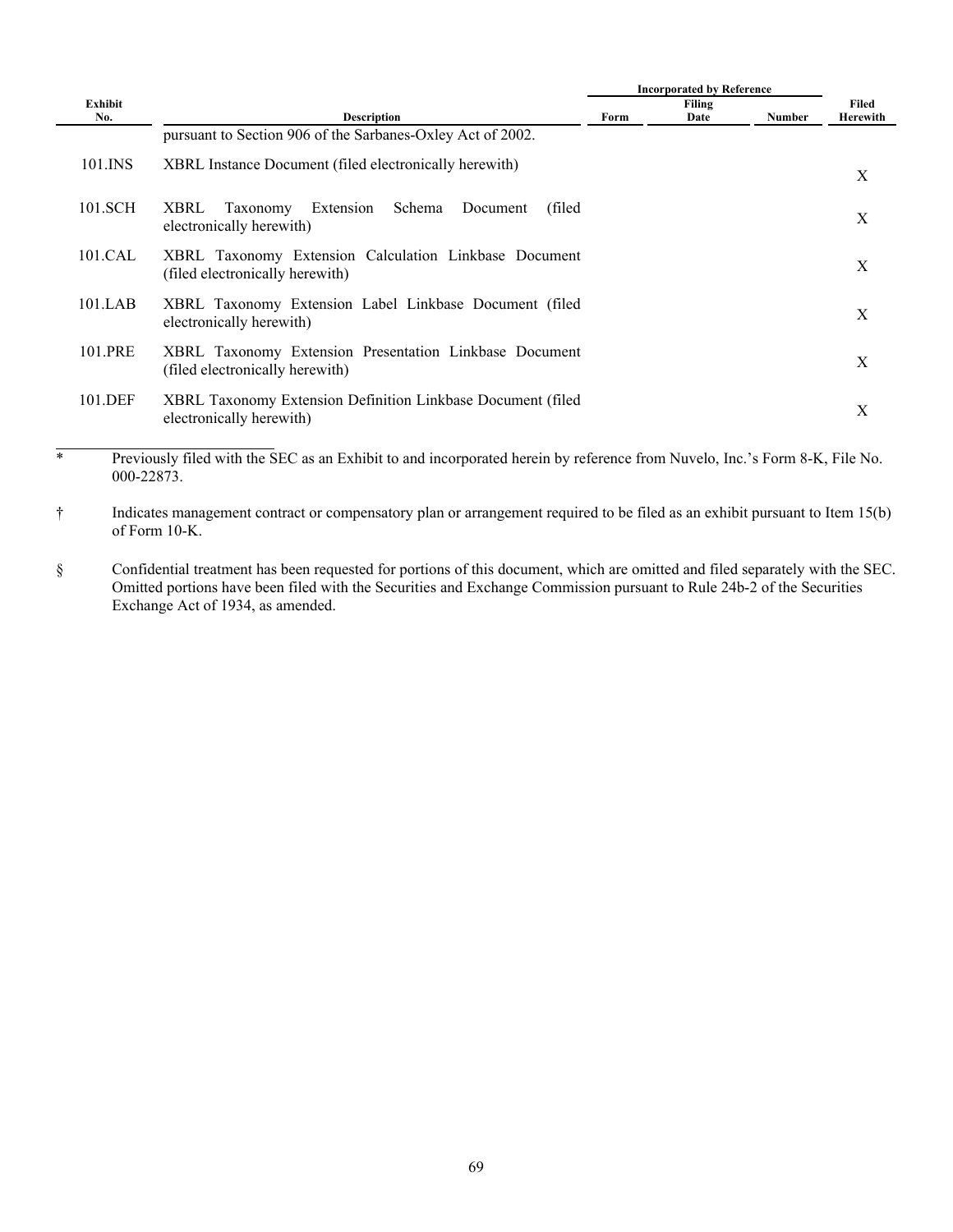## **SIGNATURES**

Pursuant to the requirements of Section 13 or 15(d) the Securities Exchange Act of 1934, the Registrant has duly caused this report to be signed on its behalf by the undersigned, thereunto duly authorized.

#### **ARCA biopharma, Inc.**

By:  $\frac{1}{S}$  BRIAN L. SELBY

**Brian L. Selby Vice President, Finance (Principal Financial Officer and Principal Accounting Officer)**

Date: March 19, 2015

## **POWER OF ATTORNEY**

KNOW ALL PERSONS BY THESE PRESENTS, that each person whose signature appears below constitutes and appoints Michael R. Bristow and Brian L. Selby, and each of them, as his true and lawful attorneys-in-fact and agents, with full power of substitution for him, and in his name in any and all capacities, to sign any and all amendments to this Annual Report on Form 10-K, and to file the same, with exhibits thereto and other documents in connection therewith, with the Securities and Exchange Commission, granting unto said attorneys-in-fact and agents, and each of them, full power and authority to do and perform each and every act and thing requisite and necessary to be done therewith, as fully to all intents and purposes as he might or could do in person, hereby ratifying and confirming all that said attorneys-in-fact and agents, and any of them or his or her substitute or substitutes, may lawfully do or cause to be done by virtue hereof.

Pursuant to the requirements of the Securities Exchange Act of 1934, this report has been signed by the following persons on behalf of ARCA biopharma, Inc., in the capacities and on the dates indicated.

| <b>Signature</b>          | Title                                                          | Date           |
|---------------------------|----------------------------------------------------------------|----------------|
| /s/ Michael R. Bristow    | President and Chief Executive                                  | March 19, 2015 |
| <b>Michael R. Bristow</b> | <b>Officer and Director</b>                                    |                |
|                           | (Principal Executive Officer)                                  |                |
| /s/ Brian L. Selby        | Vice President, Finance                                        | March 19, 2015 |
| <b>Brian L. Selby</b>     | (Principal Financial Officer and Principal Accounting Officer) |                |
| /s/ Linda Grais           | Director                                                       | March 19, 2015 |
| <b>Linda Grais</b>        |                                                                |                |
| /s/ Raymond Woosley       | Director                                                       | March 19, 2015 |
| <b>Raymond Woosley</b>    |                                                                |                |
| /s/ Robert Conway         | Director                                                       | March 19, 2015 |
| <b>Robert Conway</b>      |                                                                |                |
| /s/ Daniel Mitchell       | Director                                                       | March 19, 2015 |
| <b>Daniel Mitchell</b>    |                                                                |                |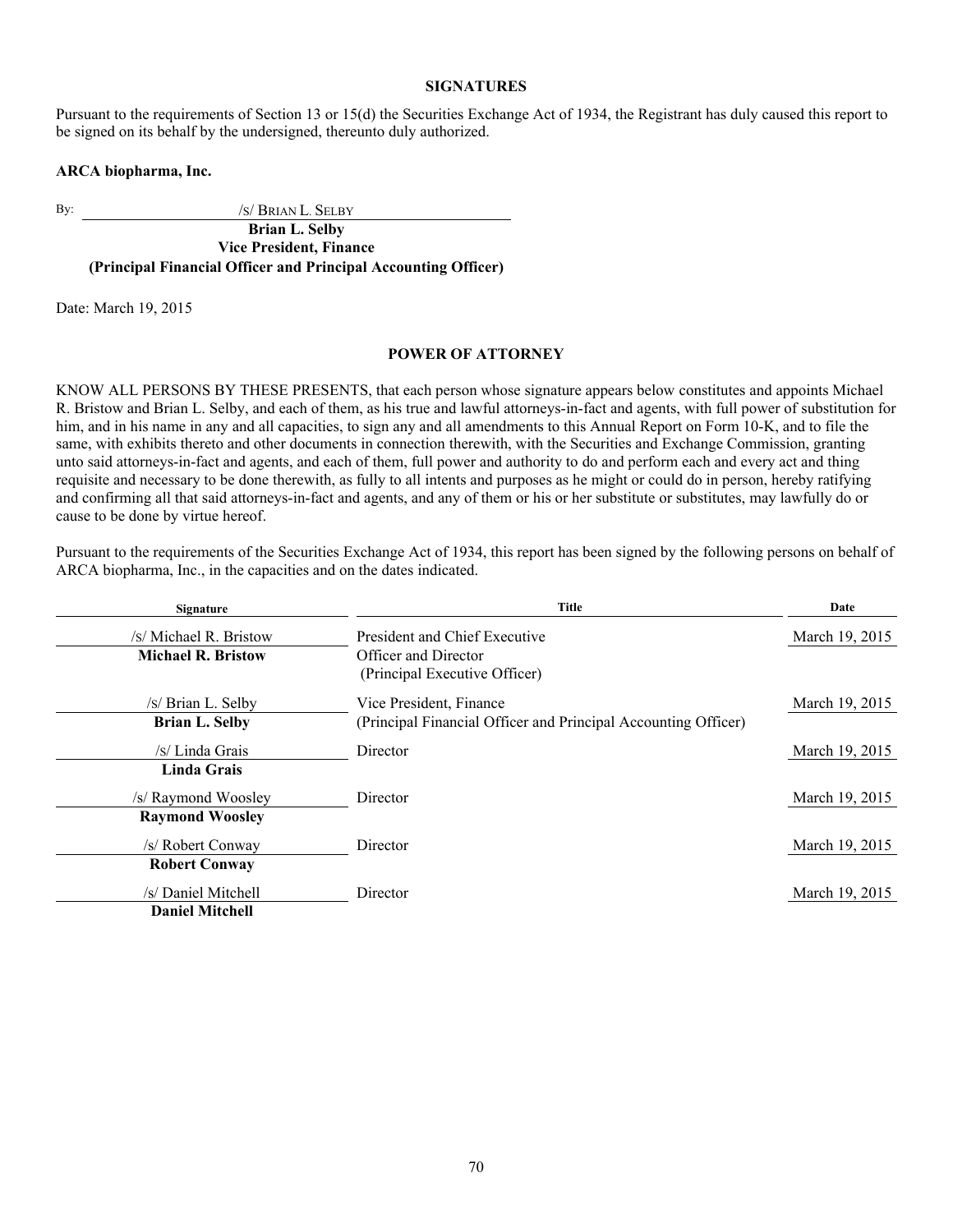## **EXHIBIT INDEX**

|                | <b>Description</b>                                                                                                                                                                  | <b>Incorporated by Reference</b> |                |        |                   |
|----------------|-------------------------------------------------------------------------------------------------------------------------------------------------------------------------------------|----------------------------------|----------------|--------|-------------------|
| Exhibit<br>No. |                                                                                                                                                                                     | Form                             | Filing<br>Date | Number | Filed<br>Herewith |
| 2.1            | Agreement and Plan of Merger and Reorganization,<br>dated September 24, 2008, among Nuvelo, Inc., Dawn<br>Acquisition Sub, Inc. and ARCA biopharma, Inc.                            | $8 - K^*$                        | 9/25/2008      | 2.1    |                   |
| 2.2            | Amendment No. 1 to Agreement and Plan of Merger and<br>Reorganization, dated October 28, 2008, by and among<br>Nuvelo, Inc., Dawn Acquisition Sub, Inc. and ARCA<br>biopharma, Inc. | $8 - K^*$                        | 10/29/2008     | 2.5    |                   |
| 3.1            | Amended and Restated Certificate of Incorporation of<br>the Registrant, as amended.                                                                                                 | $10-K$                           | 3/27/2009      | 3.1    |                   |
| 3.1(a)         | Certificate of Amendment to Restated Certificate of<br>Incorporation.                                                                                                               | $8-K$                            | 3/5/2013       | 5.1    |                   |
| 3.2            | Second Amended and Restated Bylaws of the Registrant,<br>as amended.                                                                                                                | $10-Q$                           | 11/16/2009     | 3.2    |                   |
| 4.1            | Form of Common Stock Certificate.                                                                                                                                                   | $8-K$                            | 1/28/2009      | 4.1    |                   |
| 4.2            | Warrant to Purchase Stock Agreement, dated July 17,<br>2007, by and between ARCA Discovery, Inc. and Silicon<br>Valley Bank.                                                        | $10-K$                           | 3/27/2009      | 4.3    |                   |
| 4.3            | Amendment No. 1 to Warrant to Purchase Stock<br>Agreement, dated February 19, 2009, by and between<br>ARCA biopharma, Inc. and SVB Financial Group.                                 | $10-K$                           | 3/27/2009      | 4.4    |                   |
| 4.4            | Warrant to Purchase Stock Agreement, dated August 19,<br>2008, by and between ARCA biopharma, Inc. and<br>Silicon Valley Bank.                                                      | $10-K$                           | 3/27/2009      | 4.5    |                   |
| 4.5            | Amendment No. 1 to Warrant to Purchase Stock<br>Agreement, dated February 19, 2009, by and between<br>ARCA biopharma, Inc. and SVB Financial Group.                                 | $10-K$                           | 3/27/2009      | 4.6    |                   |
| 4.6            | Warrant to Purchase Stock Agreement, dated October 18,<br>2009, by and between ARCA biopharma, Inc. and<br>BioMed Realty, L.P.                                                      | $10-K$                           | 3/4/2010       | 4.19   |                   |
| 4.7            | Form of Common Stock Purchase Warrant.                                                                                                                                              | $8-K$                            | 4/18/2011      | 4.1    |                   |
| 4.8            | Form of Warrant to Purchase Common Stock.                                                                                                                                           | $8-K$                            | 12/22/2011     | 4.1    |                   |
| 4.9            | Form of Common Stock Purchase Warrant.                                                                                                                                              | $8-K$                            | 8/3/2012       | 4.1    |                   |
| 4.10           | Form of Warrants to Purchase Shares of Common Stock,<br>dated October 22, 2012.                                                                                                     | $8-K$                            | 10/23/2012     | 4.1    |                   |
| 4.11           | Form of Warrants to Purchase Shares of Common Stock,<br>dated December 20, 2012.                                                                                                    | $8-K$                            | 12/19/2012     | 4.1    |                   |
| 4.12           | Form of Warrants to Purchase Shares of Common Stock.                                                                                                                                | $8-K$                            | 1/23/2013      | 4.1    |                   |
| 4.13           | Form of Common Stock Purchase Warrant.                                                                                                                                              | $8-K$                            | 2/1/2013       | 4.1    |                   |
| 4.14           | Form of Warrant Agency Agreement by and between                                                                                                                                     |                                  |                |        |                   |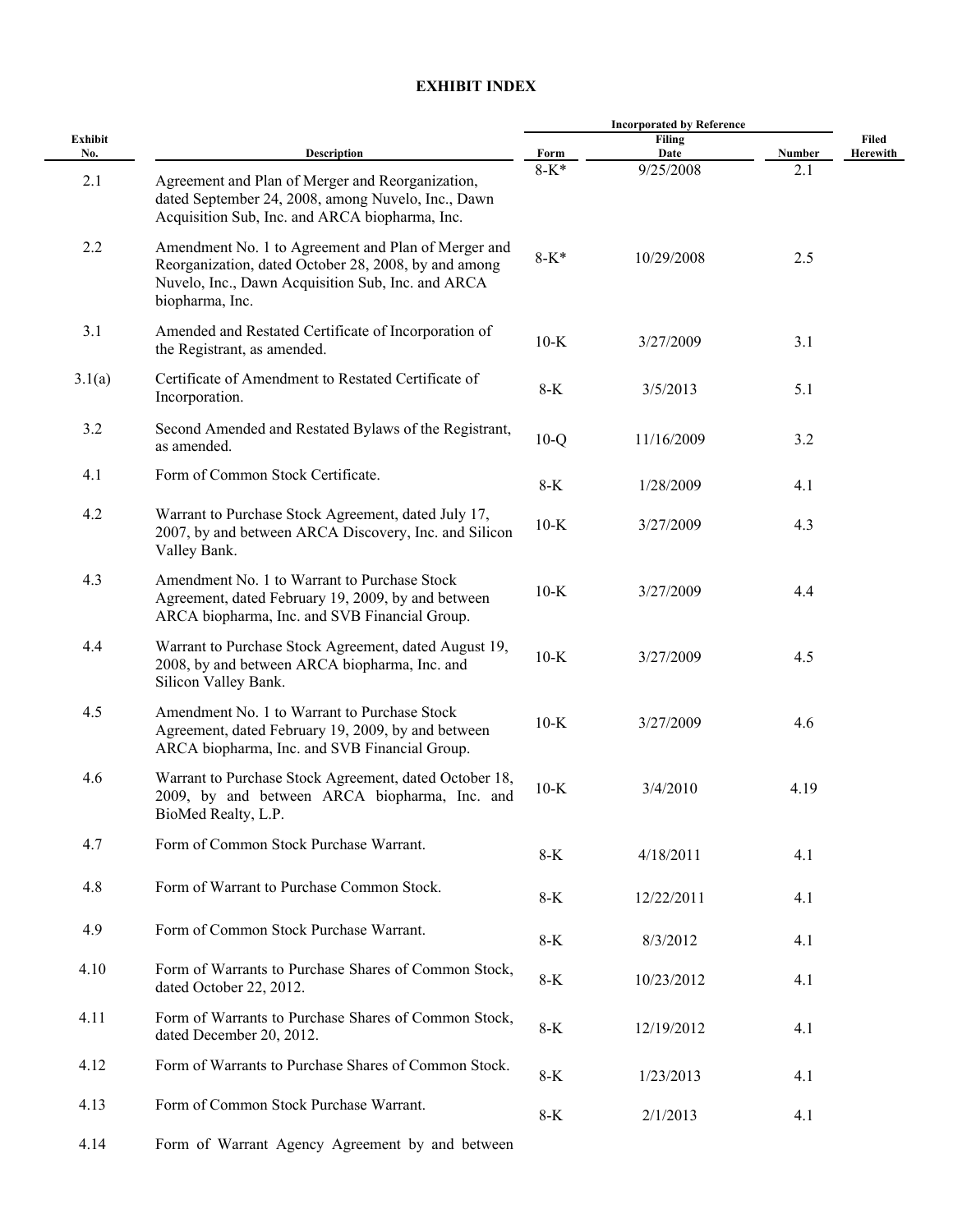|                |                                                                                                                                                             | <b>Incorporated by Reference</b> |                       |        |                   |
|----------------|-------------------------------------------------------------------------------------------------------------------------------------------------------------|----------------------------------|-----------------------|--------|-------------------|
| Exhibit<br>No. | <b>Description</b>                                                                                                                                          | Form                             | <b>Filing</b><br>Date | Number | Filed<br>Herewith |
|                | ARCA biopharma, Inc. and Computershare Trust<br>Company, N.A. dated May 31, 2013.                                                                           | $S-1/A$                          | 5/15/2013             | 4.1    |                   |
| 4.15           | Form of Common Stock Purchase Warrant.                                                                                                                      | $S-1/A$                          | 5/15/2013             | 4.3    |                   |
| 4.16           | Form of Common Stock Purchase Warrant.                                                                                                                      | $8-K$                            | 2/4/2014              | 4.1    |                   |
| 4.17           | Warrant Agency Agreement by and among ARCA<br>biopharma, Inc., Computershare Inc. and Computershare<br>Trust Company, N.A. dated February 3, 2014.          | $8-K$                            | 2/4/2014              | 4.3    |                   |
| 4.18           | Reference is made to Exhibits 3.1, 3.1(a), 3.1(b) and 3.2                                                                                                   |                                  |                       |        |                   |
| $10.1\S$       | License and Sublicense Agreement, dated October 28,<br>2003, by and between ARCA Discovery, Inc. and CPEC,<br>L.L.C.                                        | $10-Q$                           | 5/15/2009             | 10.1   |                   |
| 10.2           | Amendment to License and Sublicense Agreement, dated<br>February 22, 2006, by and between ARCA Discovery,<br>Inc. and CPEC L.L.C.                           | $10-Q$                           | 5/15/2009             | 10.2   |                   |
| $10.3$ §       | Manufacturing Agreement, dated September 11, 2006,<br>by and between ARCA Discovery, Inc. and Patheon, Inc.                                                 | $10-Q$                           | 5/15/2009             | 10.10  |                   |
| $10.4\dagger$  | ARCA Discovery, Inc. 2004 Stock Incentive Plan.                                                                                                             | $8-K$                            | 1/28/2009             | 10.1   |                   |
| $10.5\dagger$  | Amendment No. 1 to the ARCA Discovery, Inc. 2004<br>Stock Incentive Plan.                                                                                   | $8-K$                            | 1/28/2009             | 10.2   |                   |
| 10.6†          | Amendment No. 2 to the ARCA Discovery, Inc. 2004<br>Stock Incentive Plan.                                                                                   | $8-K$                            | 1/28/2009             | 10.3   |                   |
| 10.7†          | Amendment No. 3 to the ARCA Discovery, Inc. 2004<br>Stock Incentive Plan.                                                                                   | $8-K$                            | 1/28/2009             | 10.4   |                   |
| 10.8†          | Amendment No. 4 to the ARCA Discovery, Inc. 2004<br>Stock Incentive Plan.                                                                                   | $8-K$                            | 1/28/2009             | 10.5   |                   |
| 10.9†          | Amendment No. 5 to the ARCA Discovery, Inc. 2004<br>Stock Incentive Plan.                                                                                   | $8-K$                            | 1/28/2009             | 10.6   |                   |
| 10.10†         | Amendment No. 6 to the ARCA Discovery, Inc. 2004<br>Stock Incentive Plan.                                                                                   | $8-K$                            | 1/28/2009             | 10.7   |                   |
| $10.11\dagger$ | ARCA biopharma, Inc. 2004 Stock Incentive Plan, Form<br>of Executive Incentive Stock Option Agreement.                                                      | $8-K$                            | 1/28/2009             | 10.8   |                   |
| $10.12\dagger$ | ARCA biopharma, Inc. 2004 Stock Incentive Plan, Form<br>of Non-Executive Incentive Stock Option Agreement.                                                  | $8-K$                            | 1/28/2009             | 10.9   |                   |
| $10.13\dagger$ | ARCA biopharma, Inc. 2004 Stock Incentive Plan, Form<br>of Nonqualified Stock Option Agreement.                                                             | $8-K$                            | 1/28/2009             | 10.10  |                   |
| $10.14\dagger$ | ARCA biopharma, Inc. 2004 Equity Incentive Plan (f/k/a<br>Nuvelo, Inc. 2004 Equity Incentive Plan), Form of<br>Partial Acceleration Stock Option Agreement. | $10-K$                           | 3/27/2009             | 10.34  |                   |
| $10.15\dagger$ | ARCA biopharma, Inc. 2004 Equity Incentive Plan (f/k/a<br>Nuvelo, Inc. 2004 Equity Incentive Plan), Form of No<br>Acceleration Stock Option Agreement.      | $10-K$                           | 3/27/2009             | 10.35  |                   |
| 10.16†         | ARCA biopharma, Inc. 2004 Equity Incentive Plan (f/k/a                                                                                                      |                                  |                       |        |                   |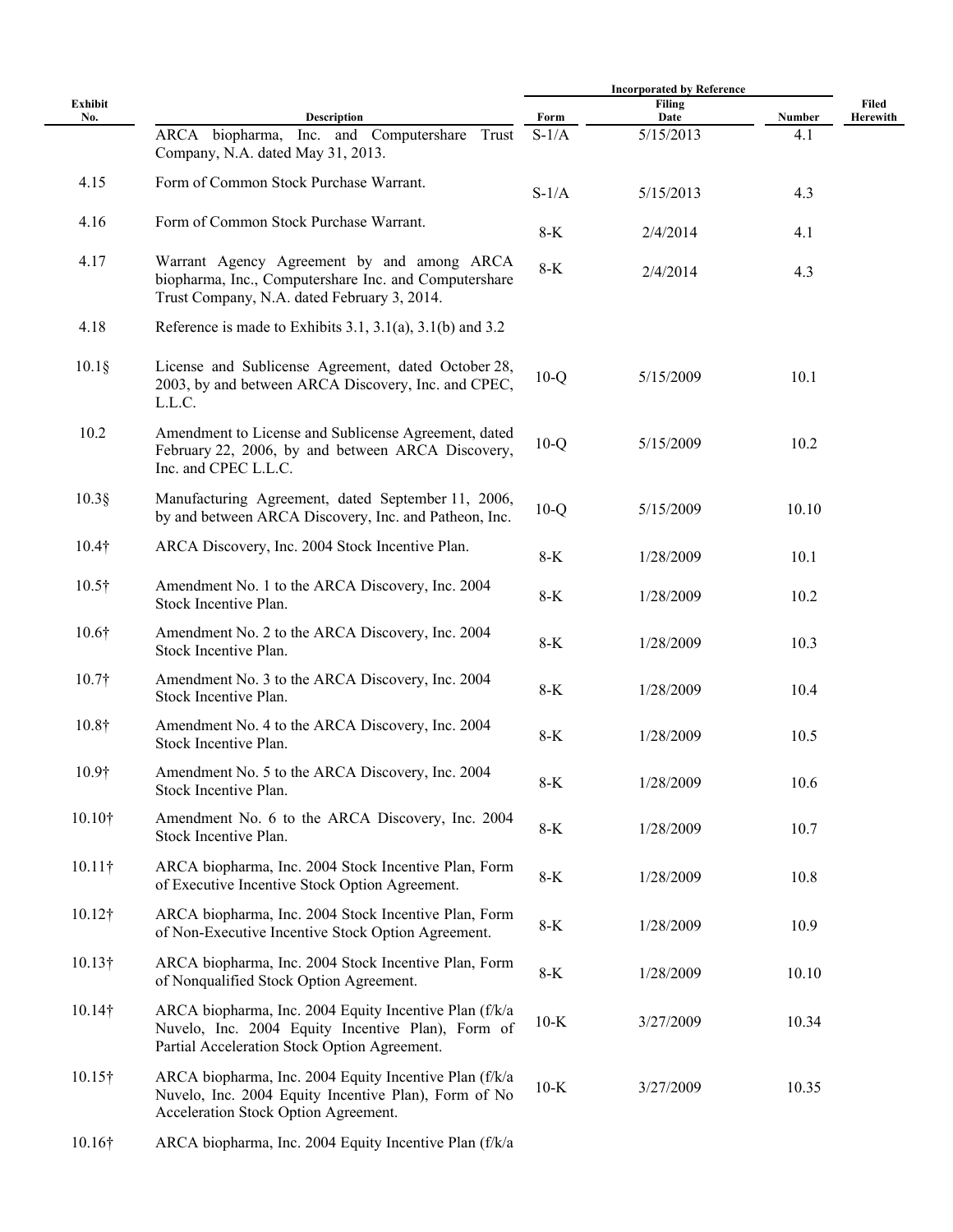|                |                                                                                                                                                                    |          | <b>Incorporated by Reference</b> |        |                   |
|----------------|--------------------------------------------------------------------------------------------------------------------------------------------------------------------|----------|----------------------------------|--------|-------------------|
| Exhibit<br>No. | <b>Description</b>                                                                                                                                                 | Form     | Filing<br>Date                   | Number | Filed<br>Herewith |
|                | Nuvelo, Inc. 2004 Equity Incentive Plan), Form of<br>Director Stock Option Agreement.                                                                              | $10-K$   | 3/27/2009                        | 10.36  |                   |
| $10.17\dagger$ | ARCA biopharma, Inc. 2004 Equity Incentive Plan (f/k/a)<br>Nuvelo, Inc. 2004 Equity Incentive Plan), Form of<br>Notice of Grant of Stock Option.                   | $10-K$   | 3/27/2009                        | 10.37  |                   |
| $10.18\dagger$ | ARCA biopharma, Inc. 2004 Equity Incentive Plan (f/k/a)<br>Nuvelo, Inc. 2004 Equity Incentive Plan), Form of<br>Notice of Director Grant of Stock Option.          | $10-K$   | 3/27/2009                        | 10.38  |                   |
| 10.19†         | Amended and Restated Employment and Retention<br>Agreement, dated June 4, 2008, by and between ARCA<br>biopharma, Inc. and Michael R. Bristow.                     | $10-K$   | 3/27/2009                        | 10.43  |                   |
| 10.20          | Assignment and Assumption Agreement,<br>dated<br>January 26, 2009, by and between ARCA biopharma,<br>Inc. and ARCA biopharma Colorado, Inc.                        | $10-K$   | 3/27/2009                        | 10.46  |                   |
| $10.21\dagger$ | Amended and Restated Employment Agreement, dated<br>June 12, 2008, by and between ARCA biopharma, Inc.<br>and Christopher D. Ozeroff.                              | $10-K$   | 3/27/2009                        | 10.45  |                   |
| 10.22          | Assignment and Assumption<br>Agreement,<br>dated<br>January 26, 2009, by and between ARCA biopharma,<br>Inc. and ARCA biopharma Colorado, Inc.                     | $10-K$   | 3/27/2009                        | 10.48  |                   |
| $10.23\dagger$ | Amended and Restated ARCA biopharma, Inc. 2004<br>Equity Incentive Plan.                                                                                           | $10-Q/A$ | 8/21/2009                        | 10.1   |                   |
| $10.24\dagger$ | Form of Option Amendment pursuant to ARCA<br>biopharma, Inc. 2004 Equity Incentive Plan and ARCA<br>biopharma, Inc. 2004 Stock Option Plan (change of<br>control). | $10-Q$   | 8/10/2009                        | 10.5   |                   |
| $10.25\dagger$ | Form of Option Agreement and Grant Notice pursuant to<br>ARCA biopharma, Inc. 2004 Equity Incentive Plan<br>(NDA/change of control acceleration).                  | $10-Q$   | 8/10/2009                        | 10.6   |                   |
| 10.26†         | Employment Agreement, dated February 11, 2009, by<br>and between ARCA biopharma, Inc. and Patrick<br>Wheeler.                                                      | $10-K$   | 3/4/2010                         | 10.53  |                   |
| 10.27          | Form of Indemnification Agreement between ARCA<br>biopharma, Inc. and its directors and officers.                                                                  | $10-K$   | 3/27/2009                        | 10.52  |                   |
| 10.28          | Form of Subscription Agreement.                                                                                                                                    | $8-K$    | 4/18/2011                        | 10.1   |                   |
| $10.29$ §      | License Agreement, dated April 15, 2011, by and<br>between ARCA biopharma and the University of<br>Cincinnati.                                                     | $10-Q$   | 5/16/2011                        | 10.3   |                   |
| $10.30$ §      | Amended and Restated Exclusive License Agreement,<br>dated August 12, 2011, by and between the Regents of<br>the University of Colorado and ARCA biopharma, Inc.   | $10-Q$   | 8/15/2011                        | 10.5   |                   |
| 10.31          | Form of Subscription Agreement.                                                                                                                                    | $8-K$    | 12/22/2011                       | 10.1   |                   |
| 10.32          | Form of Registration Rights Agreement.                                                                                                                             | $8-K$    | 12/22/2011                       | 10.1   |                   |
| 10.33          | Waiver and Amendment Agreement, dated March 30,                                                                                                                    |          |                                  |        |                   |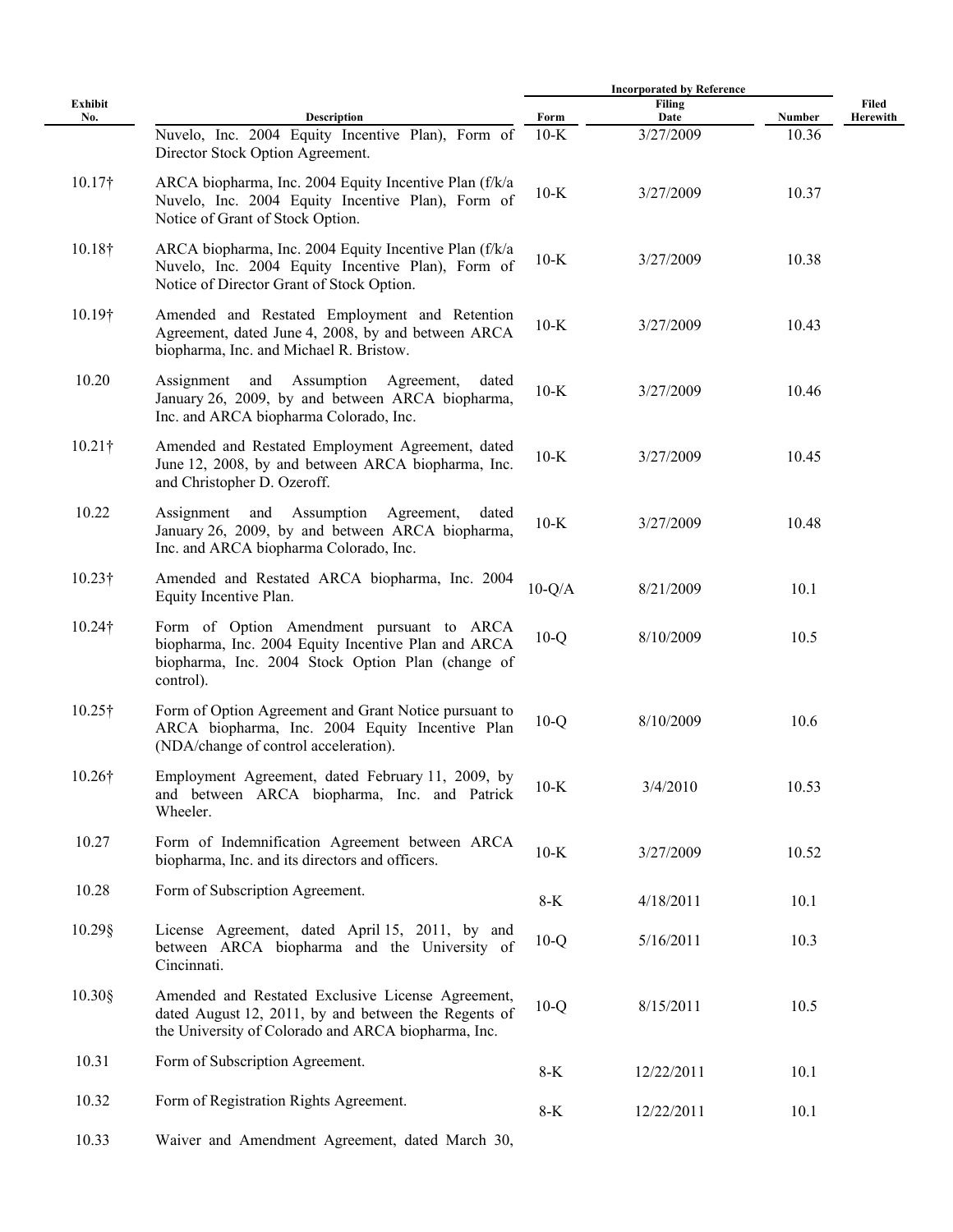|                |                                                                                                                                                 |        | <b>Incorporated by Reference</b> |        |                   |
|----------------|-------------------------------------------------------------------------------------------------------------------------------------------------|--------|----------------------------------|--------|-------------------|
| Exhibit<br>No. | <b>Description</b>                                                                                                                              | Form   | <b>Filing</b><br>Date            | Number | Filed<br>Herewith |
|                | 2012, by and between ARCA biopharma, Inc. and<br>Michael Bristow.                                                                               | $10-Q$ | 5/14/2012                        | 10.1   |                   |
| 10.34          | Waiver and Amendment Agreement, dated March 30,<br>2012, by and between ARCA biopharma, Inc. and<br>Patrick Wheeler.                            | $10-Q$ | 5/14/2012                        | 10.2   |                   |
| 10.35          | Waiver and Amendment Agreement, dated March 30,<br>2012, by and between ARCA biopharma, Inc. and<br>Christopher Ozeroff.                        | $10-Q$ | 5/14/2012                        | 10.3   |                   |
| 10.36          | Form of Subscription Agreement.                                                                                                                 | 8-K    | 8/3/2012                         | 10.1   |                   |
| 10.37          | Form of Subscription Agreement by and among the<br>Company and the purchasers identified therein, dated<br>October 22, 2012.                    | 8-K    | 10/23/2012                       | 10.1   |                   |
| 10.38          | Form of Registration Rights Agreement.                                                                                                          | $8-K$  | 10/23/2012                       | 10.2   |                   |
| 10.39          | Form of Subscription Agreement by and among the<br>Company and the purchasers identified therein, dated<br>December 18, 2012.                   | $8-K$  | 12/19/2012                       | 10.1   |                   |
| 10.40          | Form of Registration Rights Agreement.                                                                                                          | $8-K$  | 12/19/2012                       | 10.2   |                   |
| 10.41          | Form of Amendment to the Registration Rights<br>Agreement, dated December 18, 2012.                                                             | $8-K$  | 12/19/2012                       | 10.3   |                   |
| 10.42          | Form of Subscription Agreement by and among the<br>Company and the purchasers identified therein, dated<br>January 22, 2013.                    | $8-K$  | 1/23/2013                        | 10.1   |                   |
| 10.43          | Form of Registration Rights Agreement.                                                                                                          | 8-K    | 1/23/2013                        | 10.2   |                   |
| 10.44          | Subscription Agreement.                                                                                                                         | 8-K    | 2/1/2013                         | 10.1   |                   |
| 10.45          | Clinical Trial Collaboration Agreement between ARCA<br>biopharma, Inc. and Medtronic, Inc. dated as of April 18,<br>2013.                       | $8-K$  | 4/22/2013                        | 10.1   |                   |
| 10.46          | Placement Agency Agreement by and between ARCA<br>biopharma, Inc. and Dawson James Securities, Inc.,<br>dated January 21, 2014.                 | 8-K    | 2/4/2014                         | 1.1    |                   |
| 10.46(a)       | Amendment No. 1 Placement Agency Agreement by and<br>between ARCA biopharma, Inc. and Dawson James<br>Securities, Inc., dated January 31, 2014. | $8-K$  | 2/4/2014                         | 1.2    |                   |
| 10.47          | Letter Agreement between ARCA biopharma, Inc. and<br>Medtronic, Inc. dated as of July 26, 2013.                                                 | $10-Q$ | 8/13/2013                        | 10.2   |                   |
| 10.48          | Office Lease Agreement by and between ARCA<br>biopharma, Inc. and Circle Point Properties, LLC,<br>effective August 1, 2013.                    | $8-K$  | 8/6/2013                         | 10.1   |                   |
| 10.49†         | Amendment Agreement by and between ARCA<br>biopharma, Inc. and Michael R. Bristow, effective as of<br>June 13, 2013.                            | $10-Q$ | 8/13/2013                        | 10.6   |                   |
| $10.50\dagger$ | Amendment Agreement by and<br>between<br>ARCA                                                                                                   | $10-Q$ | 8/13/2013                        | 10.7   |                   |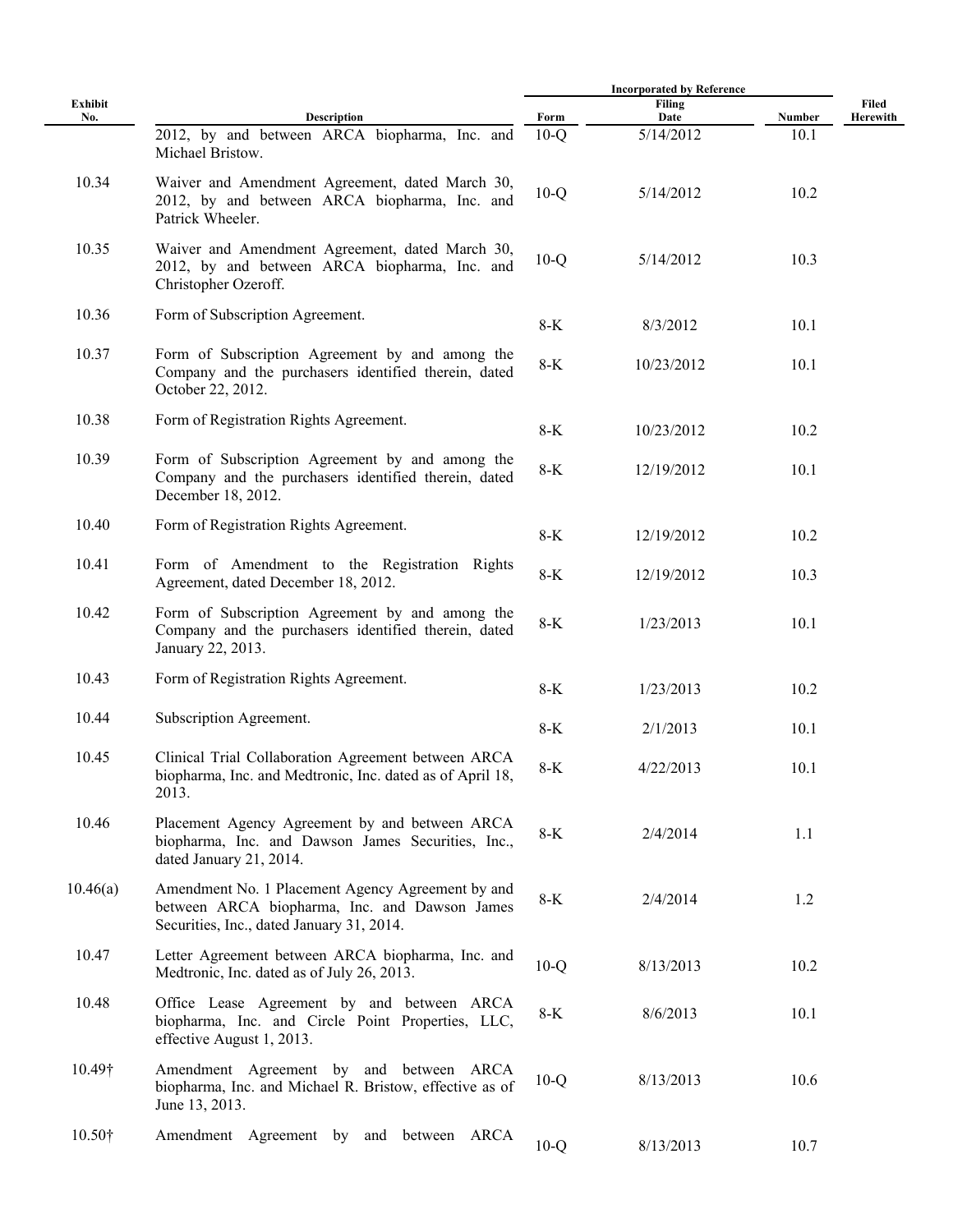|                |                                                                                                                                            |         | <b>Incorporated by Reference</b> |        |                           |
|----------------|--------------------------------------------------------------------------------------------------------------------------------------------|---------|----------------------------------|--------|---------------------------|
| Exhibit<br>No. | <b>Description</b>                                                                                                                         | Form    | Filing<br>Date                   | Number | Filed<br>Herewith         |
|                | biopharma, Inc. and Patrick M. Wheeler, effective as of<br>June 13, 2013.                                                                  |         |                                  |        |                           |
| $10.51\dagger$ | Amendment Agreement by and between ARCA<br>biopharma, Inc. and Christopher Ozeroff, effective as of<br>June 13, 2013.                      | $10-Q$  | 8/13/2013                        | 10.8   |                           |
| $10.52\dagger$ | ARCA biopharma, Inc. 2013 Equity Incentive Plan.                                                                                           | $8-K$   | 9/23/2013                        | 10.1   |                           |
| $10.53\dagger$ | Form of Stock Option Agreement and Option Grant<br>Notice under 2013 Equity Incentive Plan (Standard).                                     | $8-K$   | 9/23/2013                        | 10.2   |                           |
| $10.54\dagger$ | Form of Stock Option Agreement and Option Grant<br>Notice under 2013 Equity Incentive Plan (Officer).                                      | $8-K$   | 9/23/2013                        | 10.3   |                           |
| $10.55\dagger$ | Form of Stock Option Agreement and Option Grant<br>Notice under 2013 Equity Incentive Plan (Director).                                     | $8-K$   | 9/23/2013                        | 10.4   |                           |
| 10.56†         | Form of Restricted Stock Unit Award Agreement and<br>Notice of Grant Award under 2013 Equity Incentive Plan<br>(Standard).                 | $8-K$   | 9/23/2013                        | 10.5   |                           |
| 10.57†         | Form of Restricted Stock Unit Award Agreement and<br>Notice of Grant Award under 2013 Equity Incentive Plan<br>(Officer).                  | $8-K$   | 9/23/2013                        | 10.6   |                           |
| 10.58§         | Clinical Research Agreement by and between ARCA<br>biopharma, Inc. and Duke University, dated November<br>5, 2013.                         | $10-K$  | 3/20/2014                        | 10.65  |                           |
| 10.59§         | Change Order No. 1 to Clinical Research Agreement<br>between ARCA biopharma, Inc. and Duke University,<br>dated November 12, 2014.         | $10-Q$  | 11/12/2014                       | 10.1   |                           |
| $10.60$ §      | First Amendment to Clinical Trial Collaboration<br>Agreement between ARCA biopharma, Inc. and<br>Medtronic, Inc. dated July 28, 2014.      | $10-Q$  | 8/13/2014                        | 10.1   |                           |
| $10.61\$       | Second Amendment to Clinical Trial Collaboration<br>Agreement between ARCA biopharma, Inc. and<br>Medtronic, Inc. dated September 9, 2014. | $10-Q$  | 11/12/2014                       | 10.2   |                           |
| $10.62\dagger$ | Employment Agreement, dated December 29, 2014, by<br>and between ARCA biopharma, Inc. and Brian Selby.                                     | $8-K/A$ | 12/30/2014                       | 10.1   |                           |
| $10.63\dagger$ | Amended and Restated Employment Agreement, dated<br>December 29, 2014, by and between ARCA biopharma,<br>Inc. and Thomas A. Keuer.         | $8-K/A$ | 12/30/2014                       | 10.1   |                           |
| $10.64\$       | Canadian Addendum to Clinical Trial Collaboration<br>Agreement between ARCA biopharma, Inc. and<br>Medtronic, Inc. dated February 4, 2015. |         |                                  |        | $\mathbf X$               |
| 14.1           | Code of Business Conduct and Ethics                                                                                                        | $10-Q$  | 11/16/2009                       | 14.1   |                           |
| 23.1           | Consent of KPMG LLP, Independent Registered Public<br>Accounting Firm.                                                                     |         |                                  |        | X                         |
| 24.1           | Power of Attorney (included in the signature page<br>hereto).                                                                              |         |                                  |        | $\boldsymbol{\mathrm{X}}$ |
| 31.1           | Certification of Principal Executive Officer pursuant to<br>Rule $13a-14(a)$ or $15d-14(a)$ under the Securities                           |         |                                  |        | X                         |